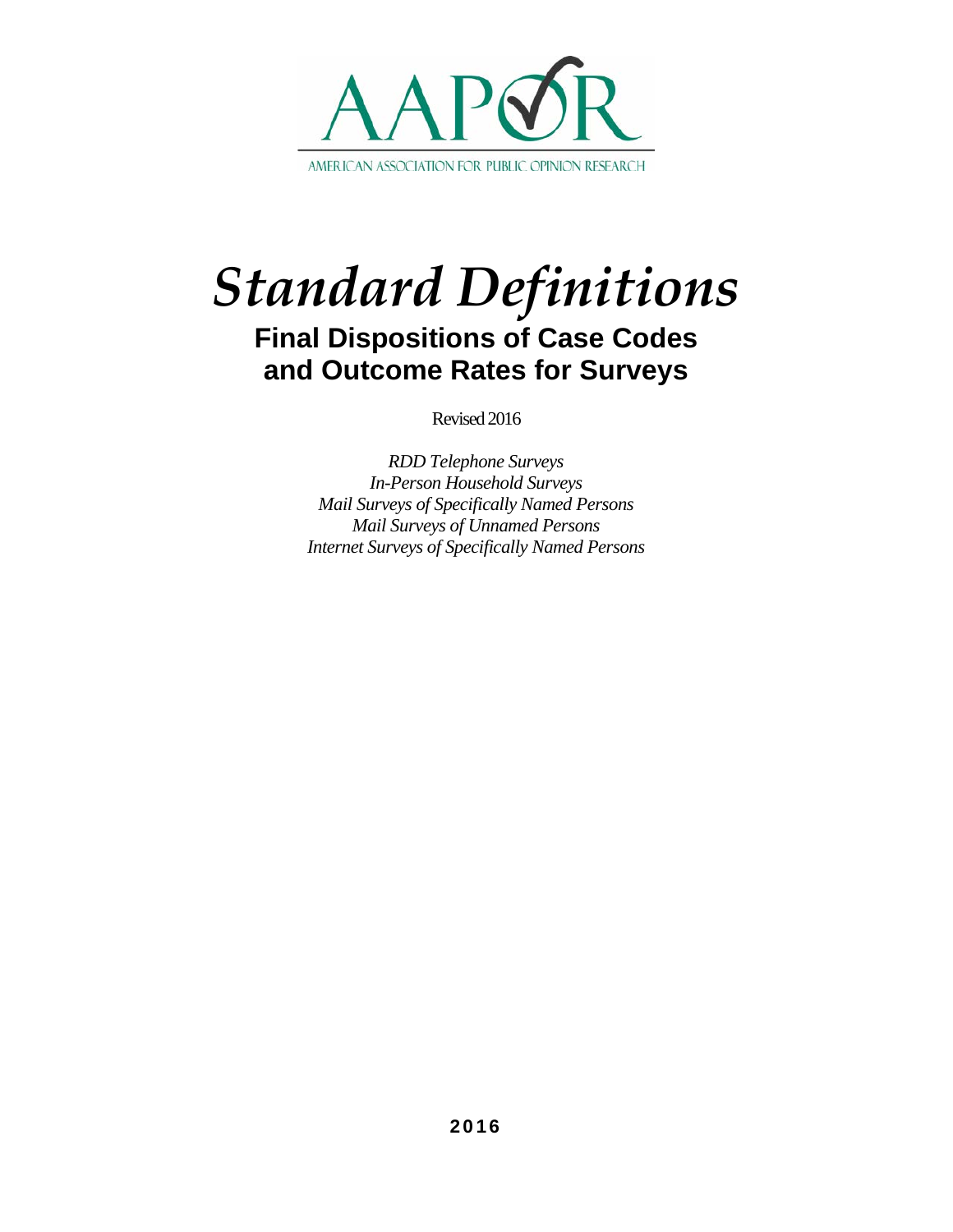**THE AMERICAN ASSOCIATION FOR PUBLIC OPINION RESEARCH**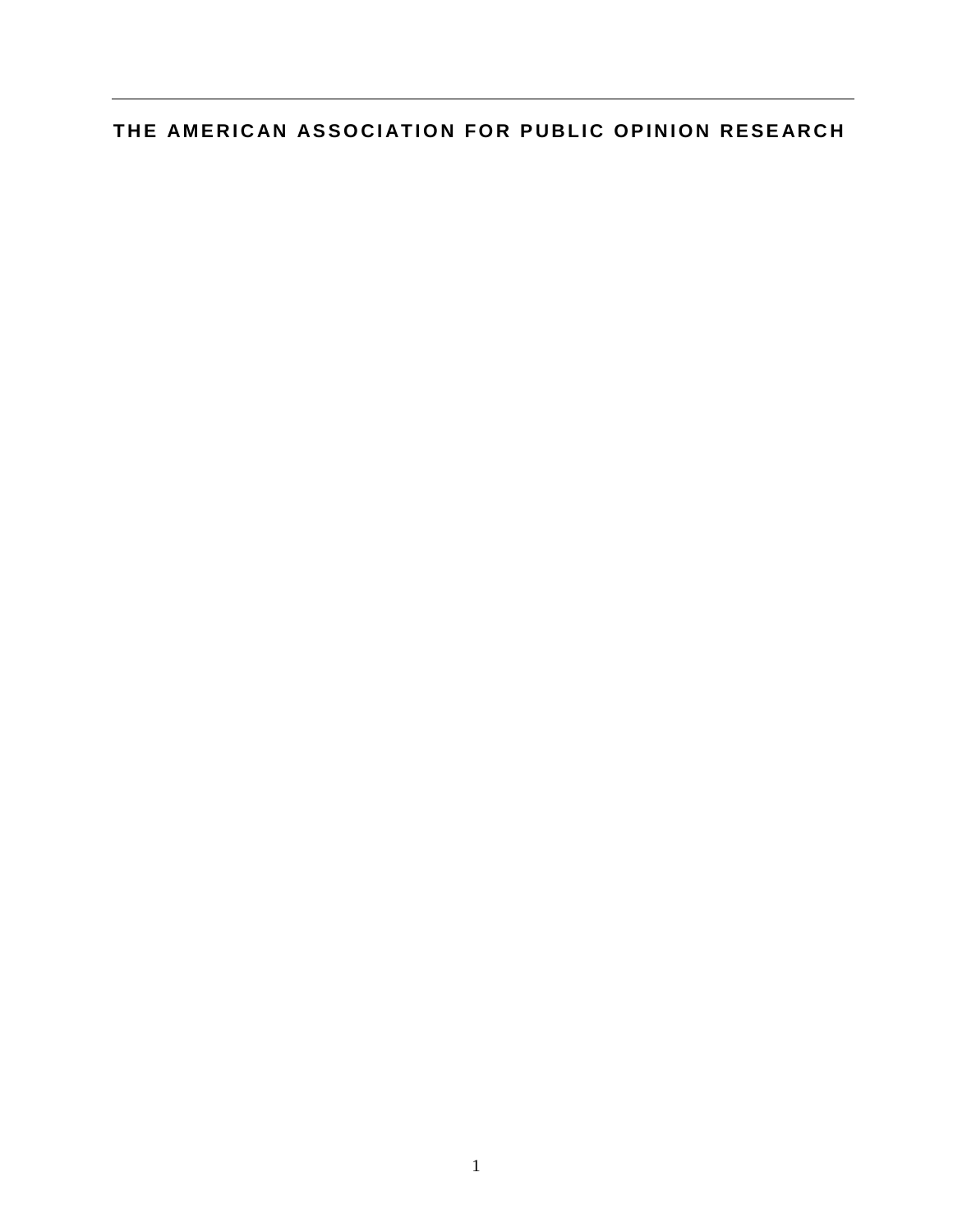### **Table of Contents**

| <b>Tables</b>                                          |
|--------------------------------------------------------|
| Table 1 - Final Disposition Codes                      |
| Table 2 - Final Disposition Codes                      |
| Table 3 - Final Disposition Codes                      |
| Table 4 – Final Disposition Codes for Mail Surveys     |
|                                                        |
| Table 5 – Final Disposition Codes for Internet Surveys |
|                                                        |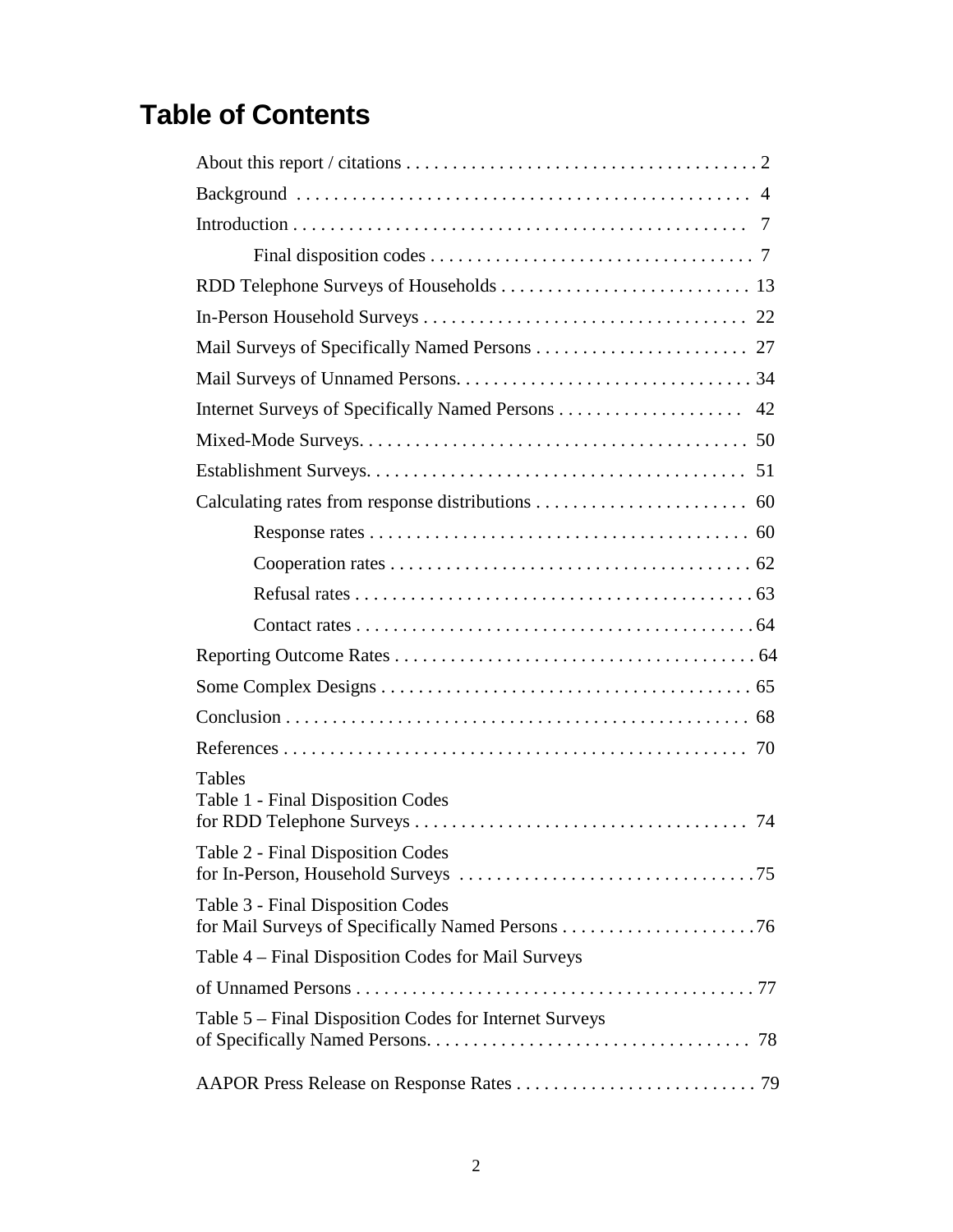### **About this report**

*Standard Definitions* is a work in progress; this is the ninth major edition. The American Association for Public Opinion Research plans to continue updating it, adding comparable definitions for other modes of data collection and making other refinements. AAPOR also is working with other organizations to further the widespread adoption and utilization of *Standard Definitions*. AAPOR is seeking the cooperation of companies that provide computer-assisted telephone interviewing (CATI) software. Some of these companies already have agreed to incorporate the definitions and formula into their software reports. AAPOR also is asking academic journals to use AAPOR standards in their evaluation and publication of articles; several, including *Public Opinion Quarterly*  and the *International Journal of Public Opinion Research*, already have agreed to do so.

The first edition (1998) was based on the work of a committee headed by Tom W. Smith. Other AAPOR members who served on the committee include Barbara Bailar, Mick Couper, Donald Dillman, Robert M. Groves, William D. Kalsbeek, Jack Ludwig, Peter V. Miller, Harry O'Neill, and Stanley Presser. The second edition (2000) was edited by Rob Daves, who chaired a group that included Janice Ballou, Paul J. Lavrakas, David Moore, and Smith. Lavrakas led the writing for the portions dealing with mail surveys of specifically named persons and for the reorganization of the earlier edition. The group wishes to thank Don Dillman and David Demers for their comments on a draft of this edition. The third edition (2004) was edited by Smith who chaired a committee of Daves, Lavrakas, Daniel M. Merkle, and Couper. The new material on complex samples was mainly contributed by Groves and Mike Brick. The fourth edition was edited by Smith who chaired a committee of Daves, Lavrakas, Couper, Shap Wolf, and Nancy Mathiowetz. The new material on Internet surveys was mainly contributed by a subcommittee chaired by Couper with Lavrakas, Smith, and Tracy Tuten Ryan as members. The fifth edition was edited by Smith who chaired the committee of Daves, Lavrakas, Couper, Mary Losch, and J. Michael Brick. The new material largely relates to the handling of cell phones in surveys. The sixth edition was edited by Smith who chaired the committee of Daves, Lavrakas, Couper, Reg Baker, and Jon Cohen. Lavrakas led the updating of the section on postal codes. Changes mostly dealt with mix-mode surveys and methods for estimating eligibility rates for unknown cases. The seventh edition was edited by Smith who chaired the committee of Daves, Lavrakas, Couper, Timothy Johnson, and Richard Morin. Couper led the updating of the section on internet surveys and Sara Zuckerbraun drafted the section on establishment surveys. The eighth edition was edited by Smith who chaired the committee of Daves, Lavrakas, Couper, and Johnson. The revised section on establishment surveys was developed by Sara Zuckerbraun and Katherine Morton. The new section on dual-frame telephone surveys was prepared by a sub-committee headed by Daves with Smith, David Dutwin, Mario Callegaro, and Mansour Fahimi as members. The ninth edition was edited by Smith who chaired the committee of Daves, Lavrakas, Couper, Johnson, and Dutwin. The new section on mail surveys of unnamed person was prepared by a sub-committee headed by Dutwin with Couper, Daves, Johnson, Lavrakas, and Smith as members.

#### **How to cite this report**

This report was developed for AAPOR as a service to public opinion research and the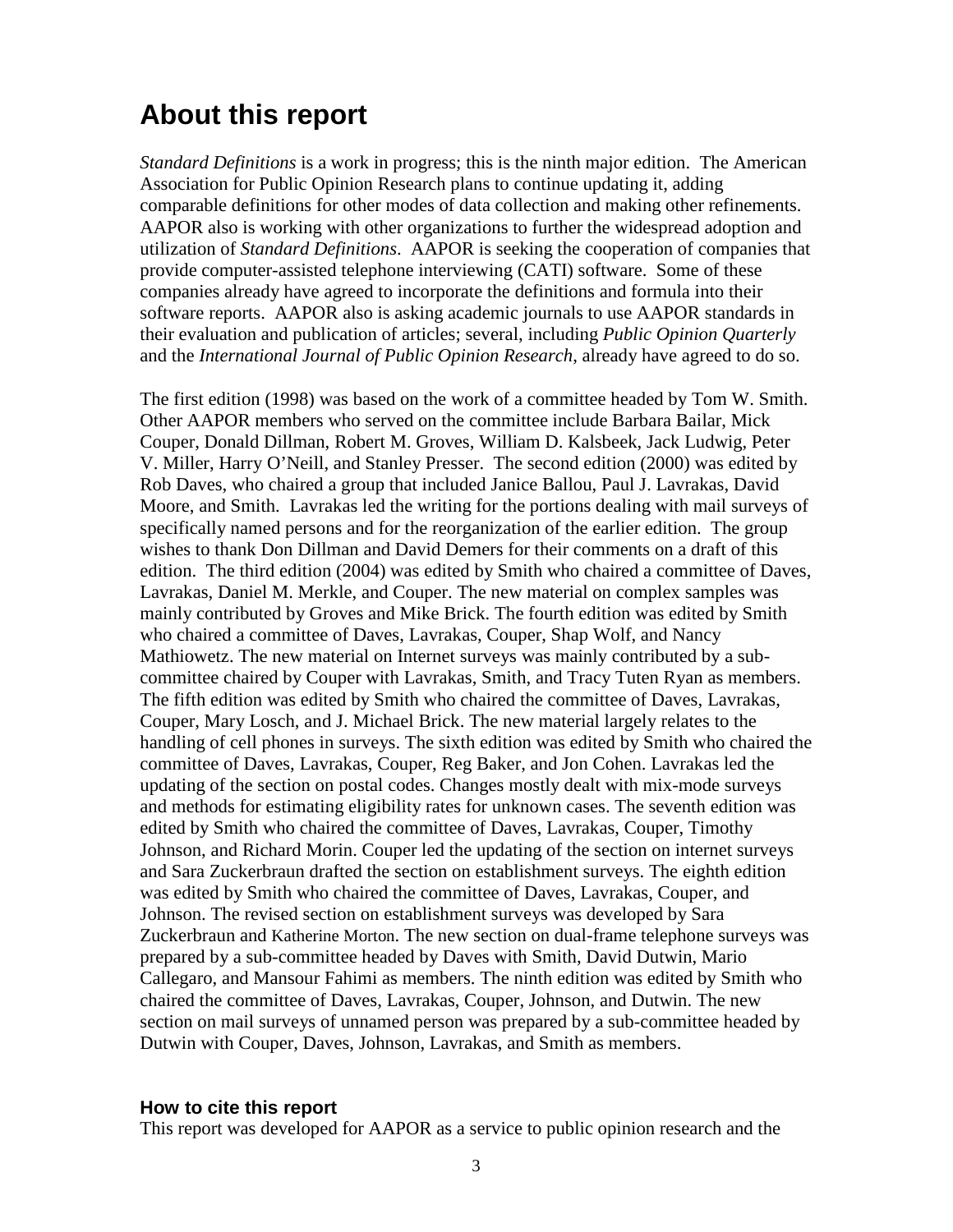survey research industry. Please feel free to cite it. AAPOR requests that you use the following citation:

The American Association for Public Opinion Research. 2016. *Standard Definitions: Final Dispositions of Case Codes and Outcome Rates for Surveys. 9th edition*. AAPOR.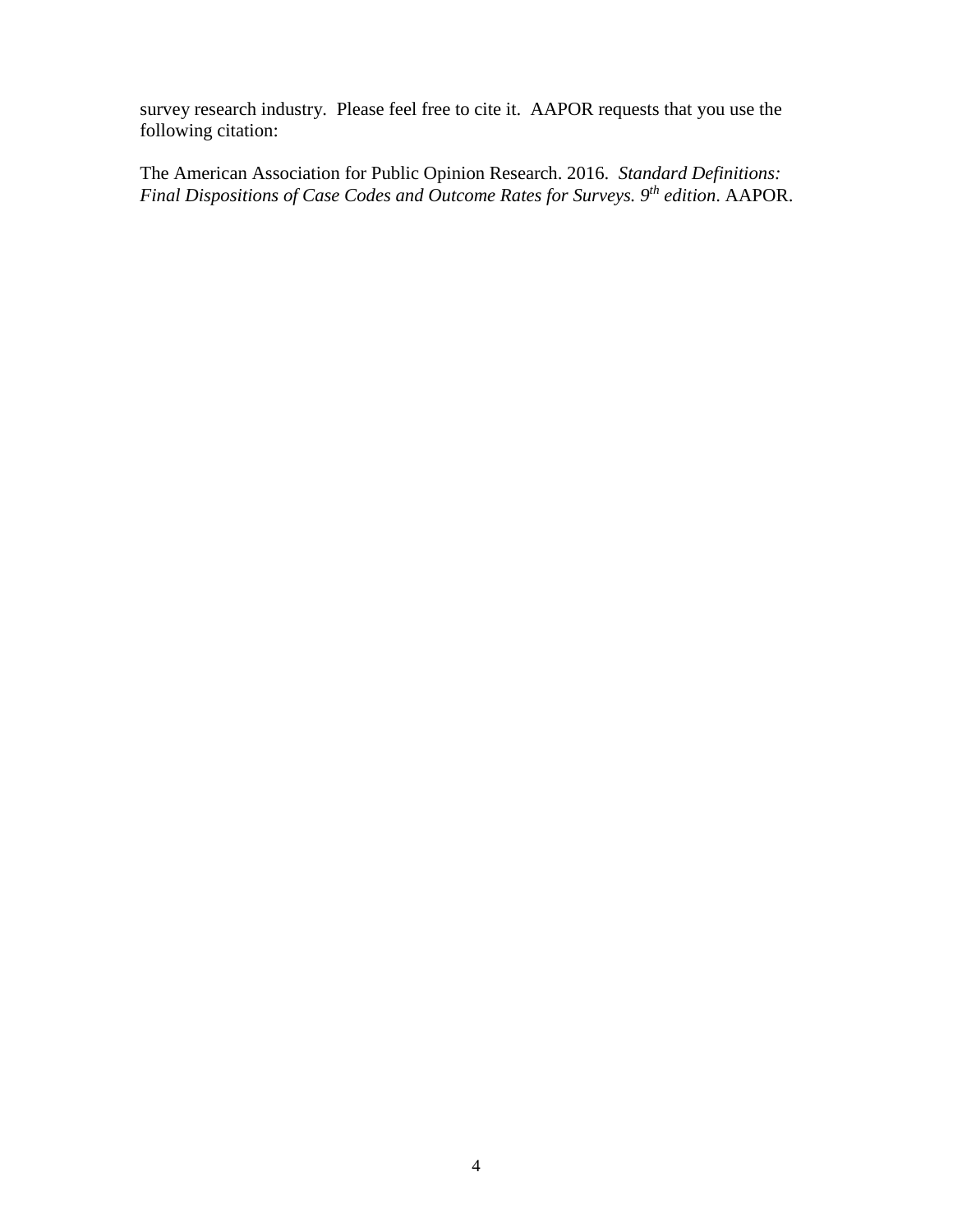### **Background**

For a long time, survey researchers have needed more comprehensive and reliable diagnostic tools to understand the components of total survey error. Some of those components, such as margin of sampling error, are relatively easily calculated and familiar to many who use survey research. Other components, such as the influence of question wording on responses, are more difficult to ascertain. Groves (1989) catalogues error into three other major potential areas in which it can occur in sample surveys. One is coverage, where error can result if some members of the population under study do not have a known nonzero chance of being included in the sample. Another is measurement effect, such as when the instrument or items on the instrument are constructed in such a way to produce unreliable or invalid data. The third is nonresponse effect, where nonrespondents in the sample that researchers originally drew differ from respondents in ways that are germane to the objectives of the survey.

Defining final disposition codes and calculating call outcome rates is the topic for this booklet. Often it is assumed — correctly or not — that the lower the response rate, the more question there is about the validity of the sample. Although response rate information alone is not sufficient for determining how much nonresponse error exists in a survey, or even whether it exists, calculating the rates is a critical first step to understanding the presence of this component of potential survey error. By knowing the disposition of every element drawn in a survey sample, researchers can assess whether their sample might contain nonresponse error and the potential reasons for that error.

With this report, AAPOR offers a new tool that can be used as a guide to one important aspect of a survey's quality. It is a comprehensive, well-delineated way of describing the final disposition of cases and calculating outcome rates for surveys conducted by telephone, for personal interviews in a sample of households, and for mail surveys of specifically named persons (i.e., a survey in which named persons are the sampled elements). For this third mode, this report utilizes the undelivered mail codes of the United States Postal Service (USPS) which were in effect in 2000.

AAPOR hopes to accomplish two major changes in survey research practices. The first is standardizing the codes researchers use to catalogue the dispositions of sampled cases. This objective requires a common language, and definitions that the research industry can share. AAPOR urges all practitioners to use these codes in all reports of survey methods, no matter if the project is proprietary work for private sector clients or a public, government or academic survey. This will enable researchers to find common ground on which to compare the outcome rates for different surveys.

Linnaeus noted that "method [is] the soul of science." There have been earlier attempts at methodically defining response rates and disposition categories. One of the best of those is the 1982 Special Report *On the Definition of Response Rates*, issued by the Council of American Survey Research Organizations (CASRO). The AAPOR members who wrote the current report extended the 1982 CASRO report, building on its formulas and definitions of disposition categories.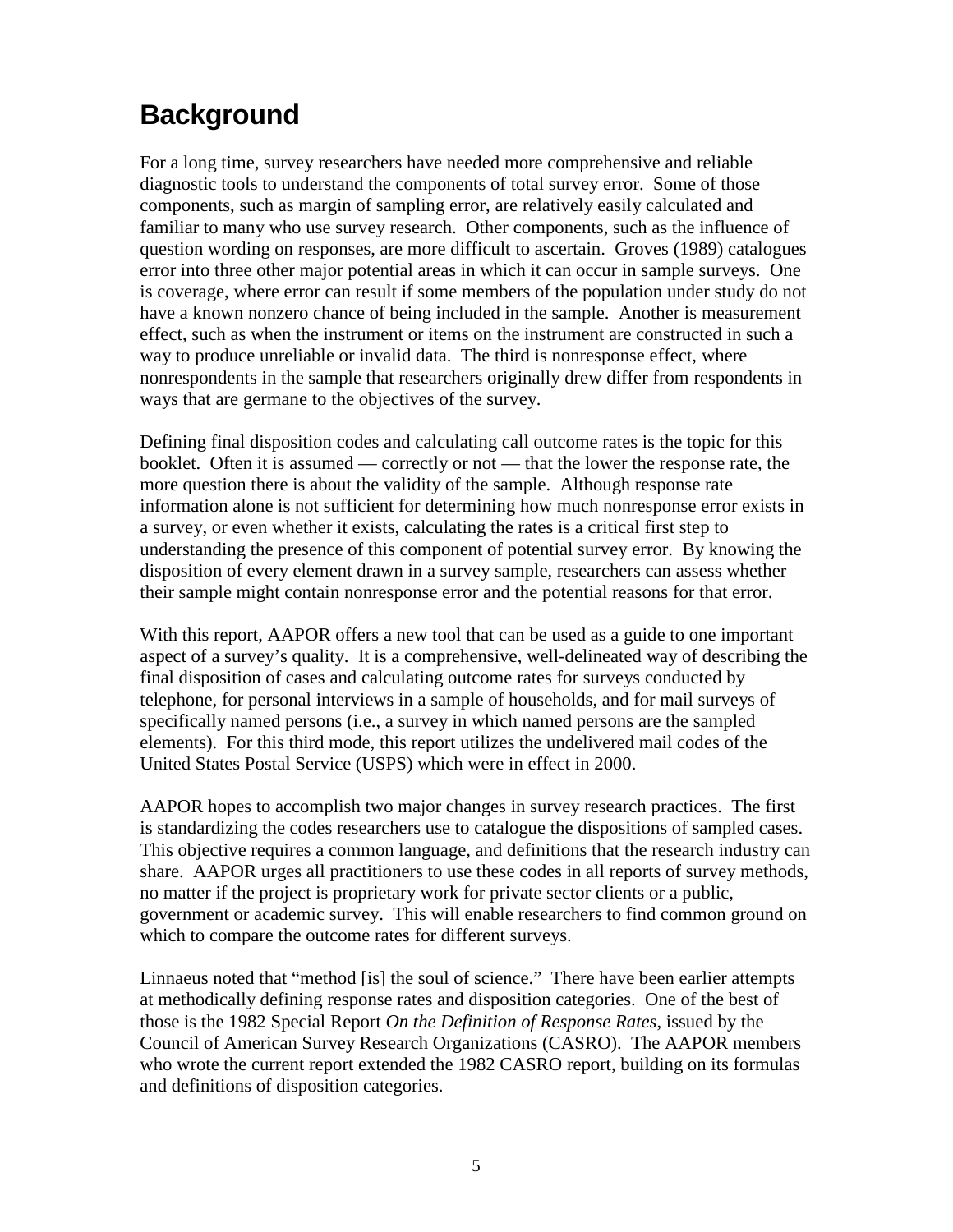In addition to building on prior work, this report also addresses recent technological changes. Survey researchers, especially those who conduct telephone survey research, have had to wrestle with a fast-expanding number of problems that influence response rates. The burgeoning number of cellular phones and other telecommunications technologies are good examples. This report takes into account these and other possible developments. It allows researchers to more precisely calculate outcome rates and use those calculations to directly compare the response rates of different surveys.

This report currently deals only with four types of sampling modes: random-digit dial (RDD) telephone surveys, in-person household surveys, mail surveys of specifically named persons, and Internet surveys of specifically named persons. There is also a discussion of mixed-mode surveys. There are several other modes. There is also a section on establishment surveys. In future updates, AAPOR will expand this report to include additional types of samples. In this report, AAPOR attempts to provide the general framework for disposition codes and outcome rates that reasonably can be applied to different survey modes. As with any general compilation, some ability to be specific may be missing. For example, additional developments in telecommunication technology may introduce the need for additional disposition codes. AAPOR looks forward to seeing the industry adopt this framework, extending it to apply to other modes of data collection, and to revising it as the practice of survey data collection changes.

#### **This report:**

- Has separate sections for each of the three survey modes.
- Contains an **updated, detailed and comprehensive set of definitions** for the four major types of survey case dispositions: interviews, non-respondents, cases of unknown eligibility, and cases ineligible to be interviewed.
- Contains **five tables delineating final disposition codes**: one for RDD telephone surveys; one for in-person households surveys; one for mail surveys of specifically named persons, and one for Internet surveys of specifically named persons..
- Provides the **operational definitions and formulas** for calculating response rates, cooperation rates, refusal rates, and contact rates. Here are some basic definitions that the report details:

**Response rates** - The number of complete interviews with reporting units divided by the number of eligible reporting units in the sample. The report provides six definitions of response rates, ranging from the definition that yields the lowest rate to the definition that yields the highest rate, depending on how partial interviews are considered and how cases of unknown eligibility are handled.

**Cooperation rates** - The proportion of all cases interviewed of all eligible units ever contacted. The report provides four definitions of cooperation rates, ranging from a minimum or lowest rate, to a maximum or highest rate.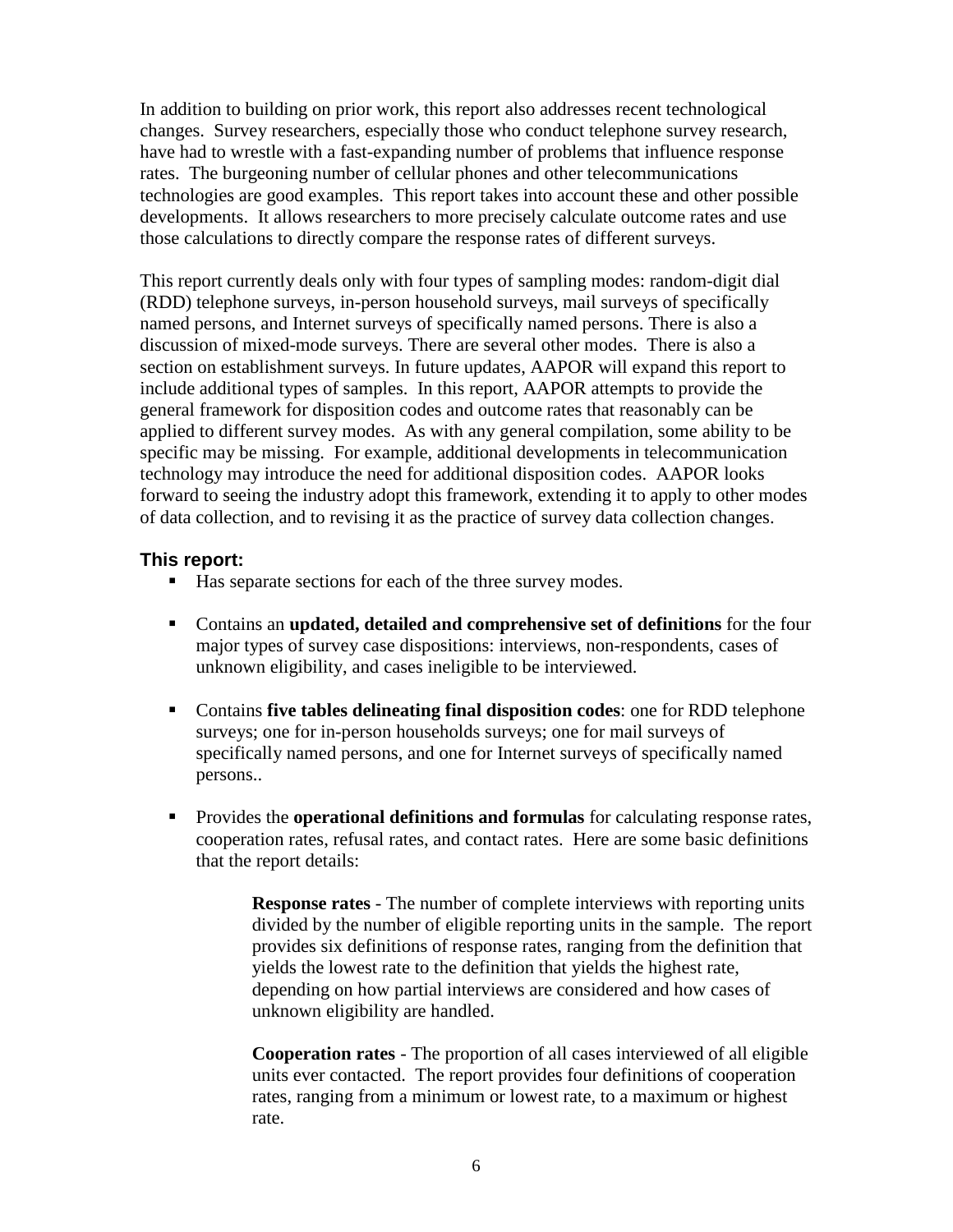**Refusal rates** - The proportion of all cases in which a housing unit or the respondent refuses to be interviewed, or breaks-off an interview, of all potentially eligible cases. The report provides three definitions of refusal rates, which differ in the way they treat dispositions of cases of unknown eligibility.

**Contact rates** - The proportion of all cases in which some responsible housing unit member was reached. The report provides three definitions of contact rates.

- **Provides a bibliography** for researchers who want to understand better the influences of non-random error (bias) in surveys.
- Finally, the report should be used to **report outcome rates**. The AAPOR Council stresses that all disclosure elements, not just selected ones, are important to evaluate a survey. The Council has cautioned that there is no single number or measure that reflects the total quality of a sample survey. Researchers will meet AAPOR's Standards for Minimal Disclosure requirements (Part III of the Code of Professional Ethics and Practices) if they report final disposition codes as they are outlined in this book, along with the other disclosure items. AAPOR's statement on reporting final disposition codes and outcome rates can be found at the back of this booklet in its press release on the matter.

AAPOR recognizes that the report will be used in many ways. The initial portion of this report is meant to be an easily accessible overview, covering some basic definitions, and giving some background about certain kinds of survey error. For survey practitioners who wish to implement the report's recommendations, the formulas and definitions in the back of the report — Tables 1-5 — must be consulted.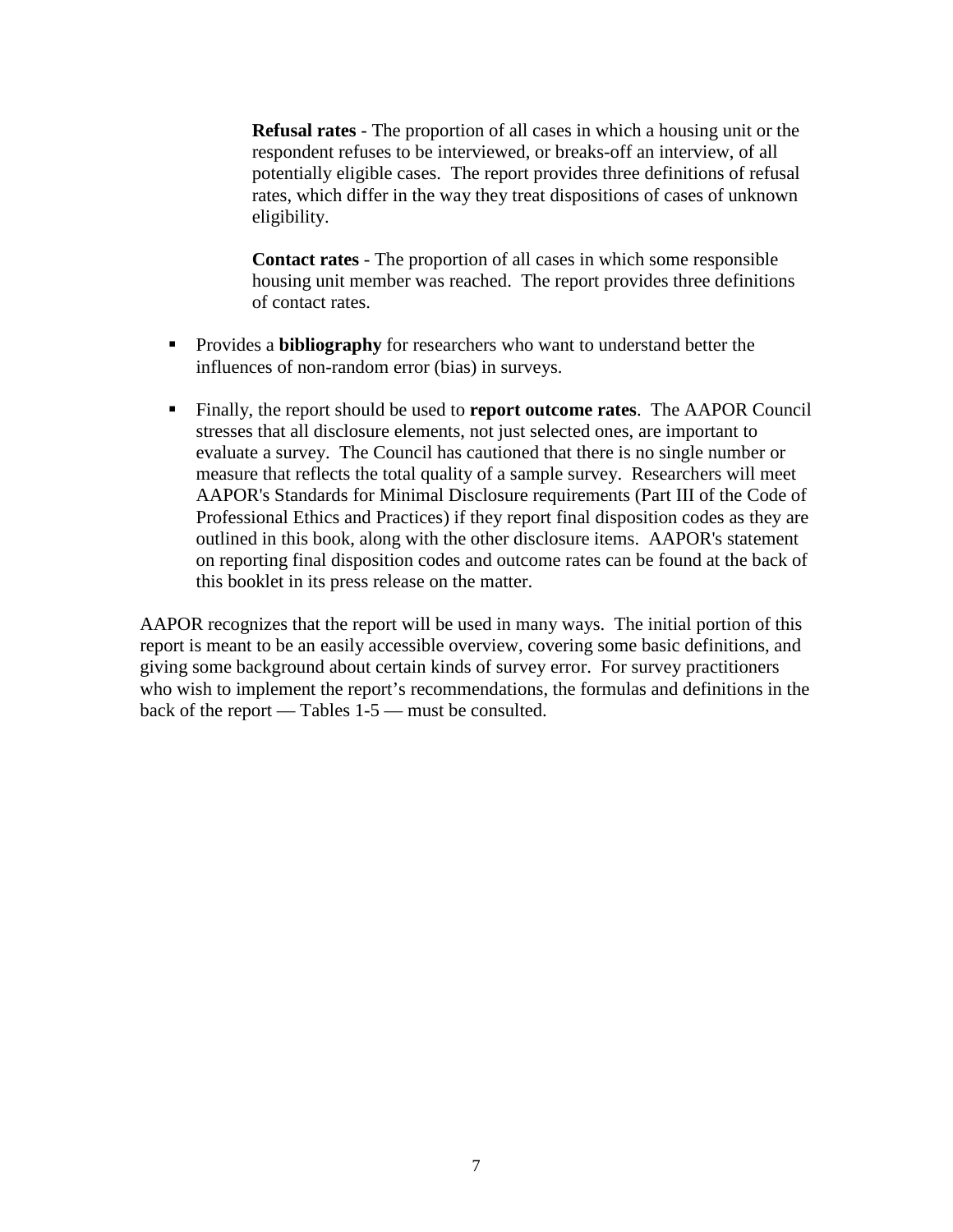# *Standard Definitions*

### **Introduction**

There are many different schemes for classifying the final disposition of cases in a survey. Our committee reviewed more than two dozen classifications and found no two exactly alike. They distinguished between 7 and 28 basic categories. Many codes were unique to a particular study and categories often were neither clearly defined nor comparable across surveys.<sup>[1](#page-8-0)</sup>

To avoid this babel of survey disposition codes, and to allow the comparable reporting of final dispositions and consistent calculation of outcome rates, AAPOR proposes a standardized classification system for final disposition of sample cases, and a series of formulas that use these codes to define and calculate the various rates.

A detailed report of the final disposition status of all sampled cases in a survey is vital for documenting a survey's performance and determining various outcome rates. Such a record is as important as detailed business ledgers are to a bank or business. In recognition of this premise, the reports on the final disposition of cases are often referred to as accounting tables (Frankel, 1983; Madow, et. al., 1983). They are as essential to a well-documented survey as the former are to a well-organized business.<sup>[2](#page-8-1)</sup>

### **Final Disposition Codes**

Survey cases can be divided into four main groups:

- a. interviews;
- b. eligible cases that are not interviewed (non-respondents);
- c. cases of unknown eligibility; and
- d. cases that are not eligible.

The text that follows and the tables at the end of this report are organized to reflect these

<span id="page-8-0"></span><sup>&</sup>lt;sup>1</sup> Examples of some published classifications can be found in Hidiroglou, et al., 1993; Frey, 1989; Lavrakas, 1993; Lessler and Kalsbeek, 1992; Massey, 1995; Wiseman and McDonald, 1978 and 1980.  $\overline{a}$ 

<span id="page-8-1"></span><sup>&</sup>lt;sup>2</sup> The AAPOR statement on "best practices" (AAPOR, 1997, p. 9) calls for the disclosure of the "size of samples and sample disposition — the results of sample implementation, including a full accounting of the final outcome of all sample cases: e.g., total number of sample elements contacted, those not assigned or reached, refusals, terminations, non-eligibles, and completed interviews or questionnaires …"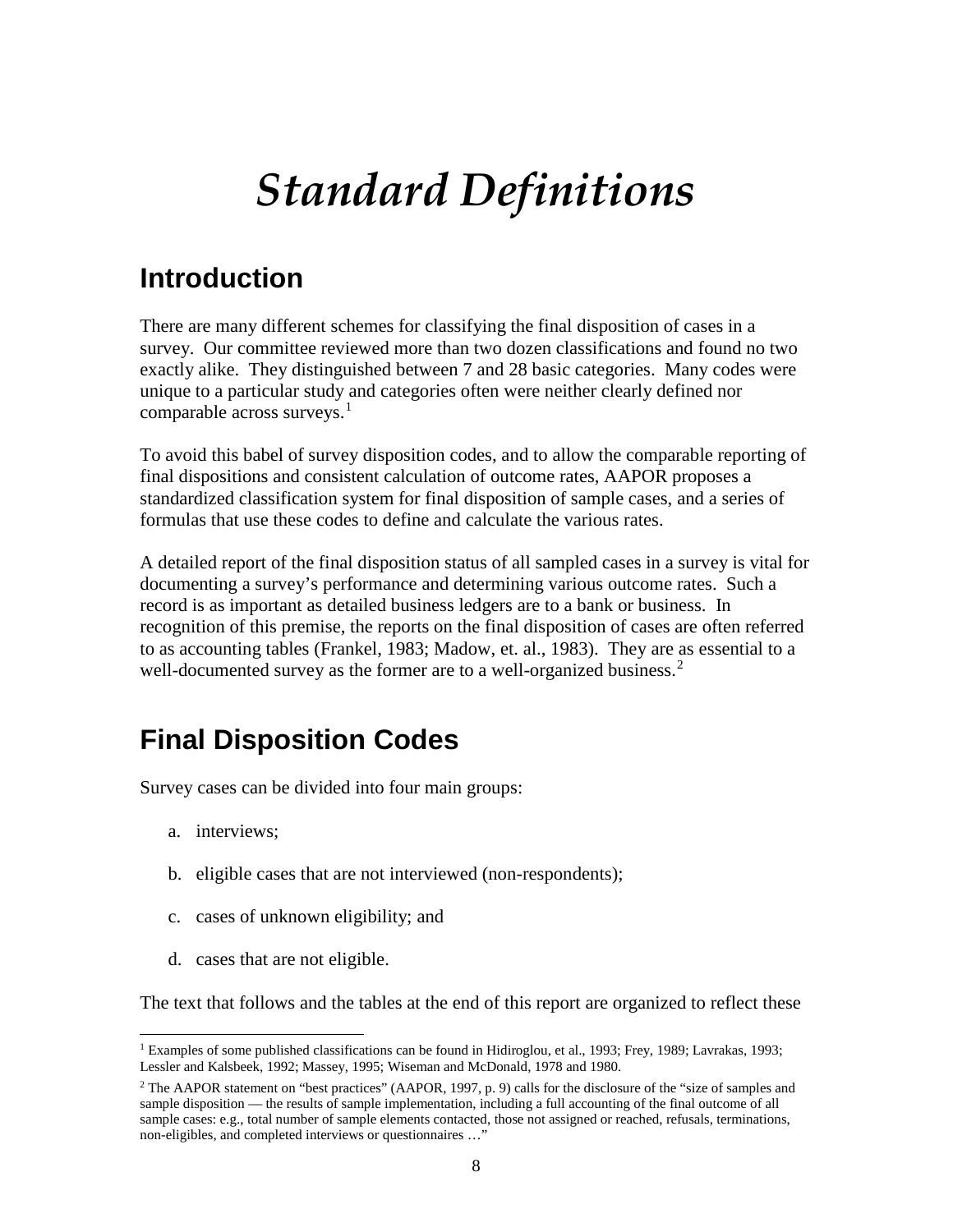four groupings. Although these classifications could be refined further (and some examples of further sub-classes are mentioned in the text), they are meant to be comprehensive in that all possible final dispositions should fit under one of these categories.

The first of the following sections and Table 1 cover random-digit-dial (RDD) telephone surveys of people living in households.

The second section and Table 2 deal with in-person interviews with people living in households. As is typically the case, these in-person interviews are assumed to be based on a list of addresses/residences from a master sample frame or other listing. With our treatment of this mode, the target population is assumed to be people (usually adults) living in households. The codes could be adapted for other populations and units of interest (e.g., students in schools, employees of a company, businesses in a town).

The third section and Table 3 deal with mail surveys of specifically named persons. Mail surveys often are complex, and in many cases eligibility is very difficult to ascertain. Consequently, Table 3 assumes that the specifically named person in a sampling frame is the sampling unit and that only this named person is the appropriate respondent, e.g., another person who has replaced the respondent in a business hierarchy is not acceptable in this type of mail survey. Table 3 also assumes that often there will be some confirmation for the researcher that the specifically named person is, for example, alive, or otherwise still available to return the questionnaire.

The fourth section and Table 4 cover mail surveys of unnamed persons.

The fifth section and Table 5 cover Internet surveys of specially named persons.

The four sections contain considerable redundancy. We did this on purpose so that researchers interested only in one mode can learn about the disposition codes for that mode and not have to read the sections dealing with the other two modes.

#### **Modifications of the Final Disposition Codes**

It is permissible to collapse categories if this does not compromise the calculation of outcome rates. For example, refusals and break-offs can be reported as 2.10 rather than separately as 2.11 and 2.12 or others (2.31-2.34) reported as generic others (2.30). Simplifications are permissible when they do not obscure any of the standard rates delineated below. For example, no outcome rates depend on the distinctions among noncontacts (2.21-2.25), so only the summary code 2.20 could be used if surveys wanted to keep the number of categories limited. Simplified categories do not redefine classes and do not remove the need for having clear definitions of sub-classes not separately reported (e.g., break-offs).

As indicated above, more refined codes may be useful both in general and for special studies. These should consist of sub-codes under the categories listed in Tables 1-5. If researchers want categories that cut across codes in the tables, they should record those categories as part of a separate classification system or distinguished as sub-codes under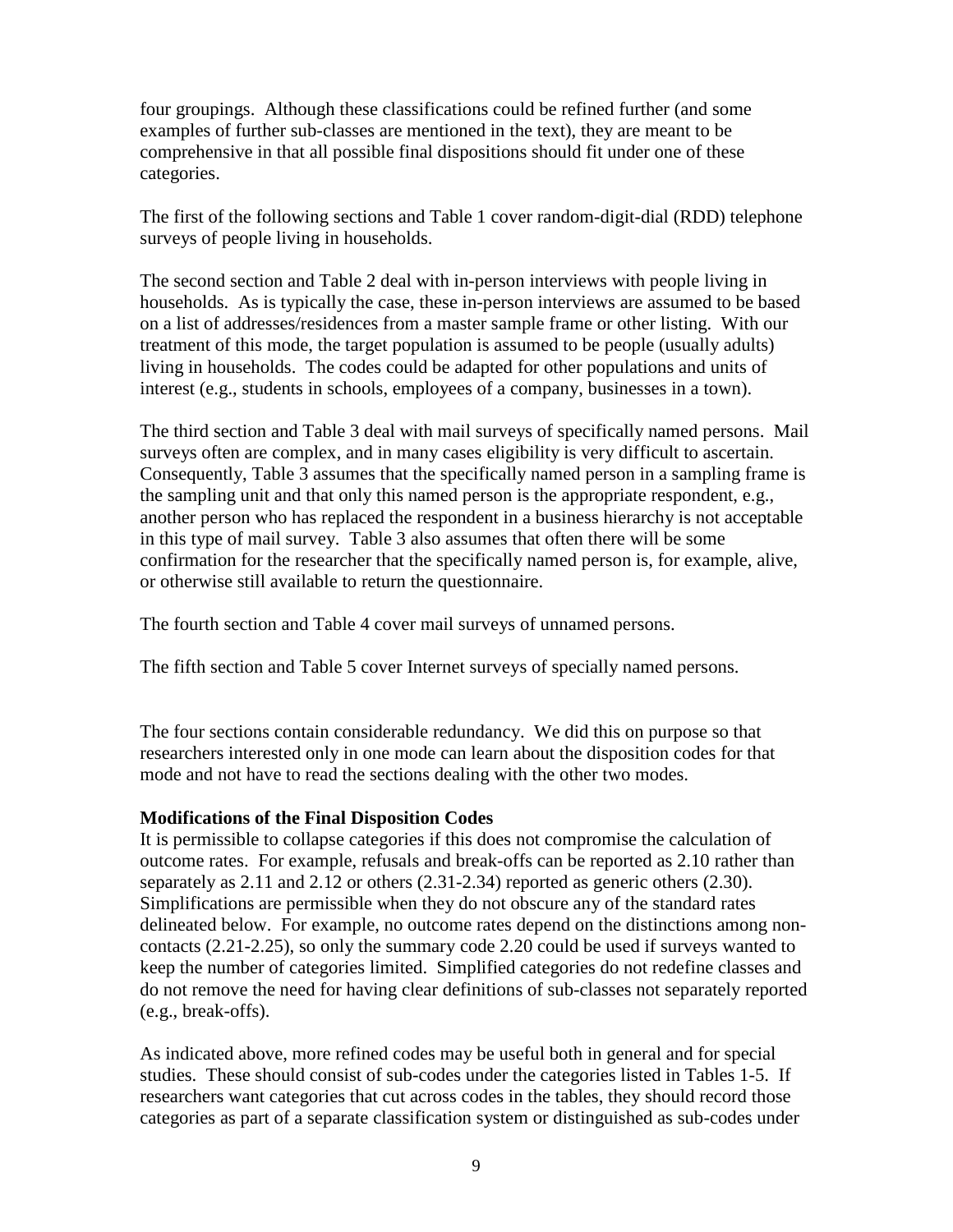two or more of the codes already provided.

#### **Temporary vs. Final Disposition Codes**

A number of final disposition classifications used by others include codes that more properly reflect temporary status. Examples include:

- **Maximum call limit met,**
- Call back, respondent selected,
- Call back, respondent not selected,
- No call back by date of collection cut-off, and
- **Broken appointments.**

These and other temporary dispositions often are peculiar to individual CATI systems and survey operations, and are not necessarily dealt with here. However, they should be replaced with final disposition codes listed in Tables 1-5 when final dispositions are determined at the end of the survey.

In converting temporary codes into final disposition codes one first must use appropriate temporary codes. Temporary disposition codes should reflect the outcome of specific call attempts that occur before the case is finalized. Many organizations in effect mix disposition codes with what can be called action codes. Action codes do not indicate the result of a call attempt, but what the status of the case is after a particular attempt and what steps are to be taken next. Examples of these are:

- **Maximum of Number of Attempts**
- General Callback
- **Supervisor Review**

In each case these codes fail to indicate the outcome of the last call attempt, but instead what the next action is (respectively, no further calls, callback, and supervisor to decide on next step). While action codes are important from a survey management point-of view, they should not be used as call-specific, temporary, disposition codes. Action codes are rather generally based on summaries of the status of cases across attempts-todate. In effect, they consider the case history to date and indicate the summary status and usually also what the next step is.

The "Supervisor Review" category and perhaps another sometimes utilized code, "Potential Problem," represent a special case. It may mean that an interviewer needs to consult with a supervisor before deciding on how to code the outcome of a call (a kind of temporary, temporary-disposition code). As such, they should be listed as an "other" case and more explicitly described. If they are used instead to mean that a case is awaiting a supervisor's decision on how to proceed, then it is an action code and should not be used as a temporary, disposition code.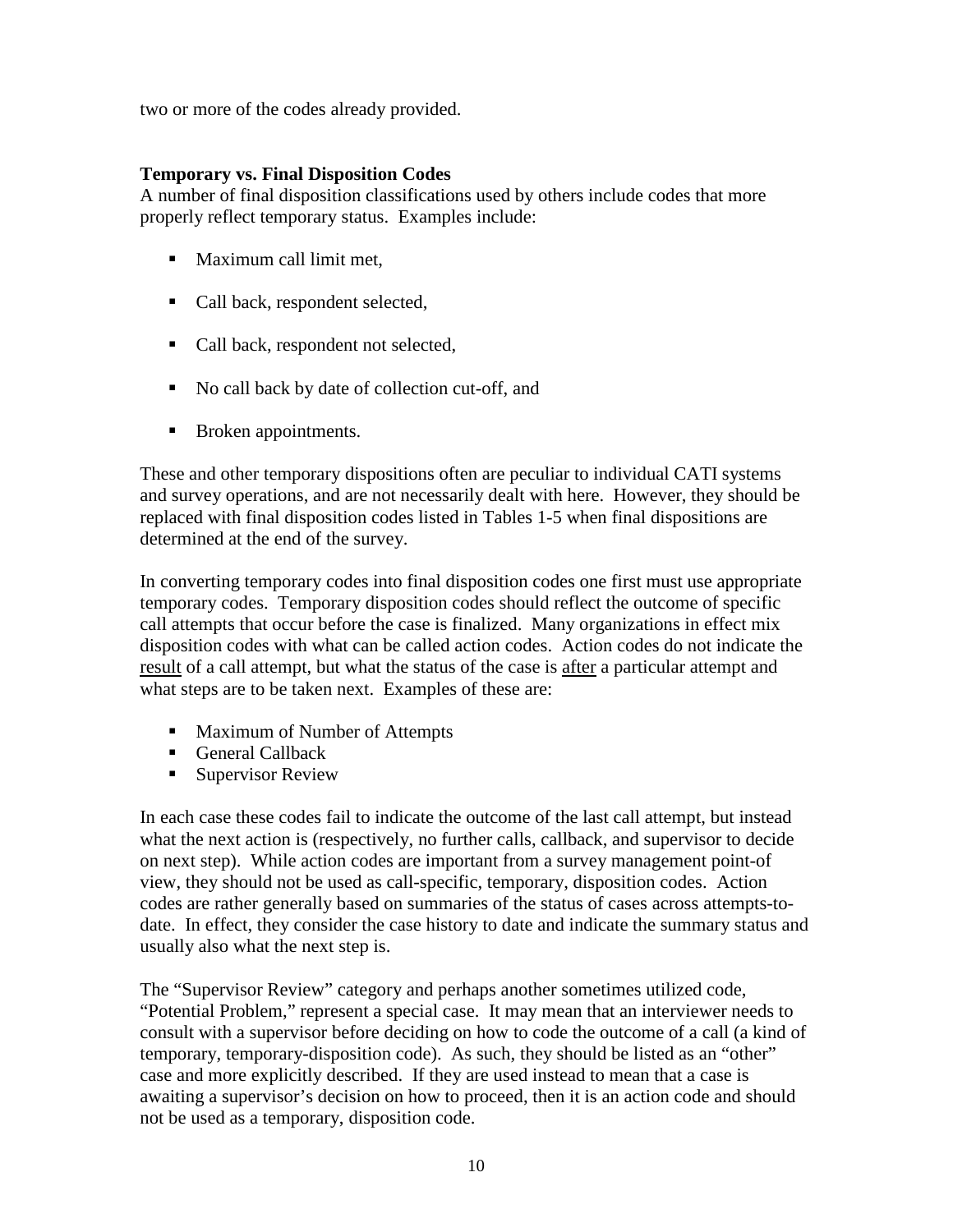Temporary codes that might be added to the final disposition codes used herein would include the following:

**Eligible, Non-Interview** 

2.111a - Soft Refusal, Other\* 2.111b - Hard Refusal, Other\* 2.112a - Soft Refusal, Respondent 2.112b - Hard Refusal, Respondent

2.121 - Breakoff, During Introduction 2.122 - Breakoff, After Interview Started

2.12a - Definite Appointment, R 2.12b - Definite Appointment, Other\* 2.13a - Unspecified Appointment, R\*\* 2.13b - Unspecified Appointment, Other\*,\*\*

2.34 - Other, Referred to Supervisor

**Unknown Eligibility, Non-Interview** 

3.91 - Other, Referred to Supervisor

- \* = Two sub-categories are included here, refusals/appointments in which the respondent is unknown and refusals by non-Rs.
- \*\* = For example, when R/other asks interviewer to call back at another time, but no specific time is scheduled

Next, one needs to select a final disposition code from the often numerous and varied temporary disposition codes. In considering the conversion of temporary to final disposition codes, one must consider the best information from all contact attempts. In deciding between various possibly contradictory outcomes three factors need to be considered: 1) status day, 2) uncertainty of information, and 3) hierarchy of disposition  $\mathrm{codes}^3$  $\mathrm{codes}^3$ 

First, when different codes appear across attempts, it is important to determine what the situation was on "status day" (see discussion under "Eligible, No Interview (Nonresponse) on p. 12). For example, if a residence was vacant for the first two weeks of the field period during which time one or more attempts were made to contact the residence and then the unit became occupied with a new household and a refusal occurred, the case would count as not eligible, vacant (4.6), rather than a refusal as long as it was definitively established that the residence was unoccupied on status day.

Second, information on a case may be uncertain due to contradictory information across

<span id="page-11-0"></span> $3$  For a discussion of assigning codes see McCarty, Christopher, "Differences in Response Rates Using Most Recent Versus Final Dispositions in Telephone Surveys," *Public Opinion Quarterly*, 67 (2003), 396-406.  $\overline{a}$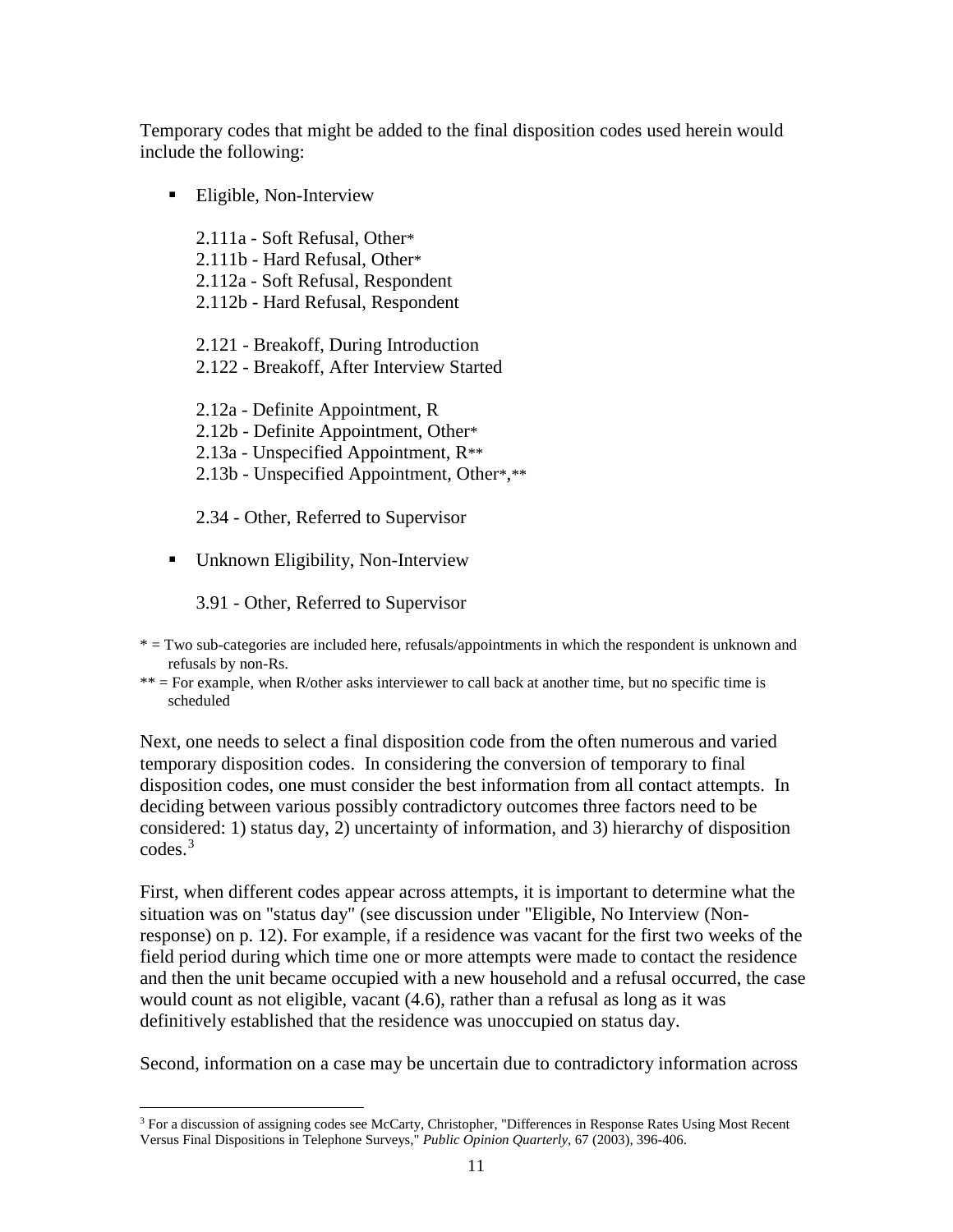or within attempts (e.g., one neighbor reporting that a residence is vacant versus other evidence that it may be occupied) or the lack of sufficient to determine eligibility (i.e. whether the sample unit is a members of the target population). If the definitive situation for a case cannot be determined, one should take the conservative approach of assuming the case is eligible or possibly eligible rather than not eligible.

Finally, there is a hierarchy of disposition codes in which certain temporary codes take precedence over others. If no final disposition code is clearly assigned (e.g., completed case, two attempts both coded as refusals), then generally the outcome of the last attempt involving human contact will determine the final disposition code.

Following the logic of the human-contact-over-other-outcome rule means that once there was a refusal the case would ultimately be classified as a refusal unless: a) the case was converted into an interview or b) definitive information was obtained later that the case was not eligible (e.g., did not meet screening criteria). For example, repeated no answers after a refusal would not lead to the case being classified as no contact nor would a subsequent disconnected telephone number justify it being considered as a non-working number.

Likewise, in converting temporary codes into final codes, a case that involved an appointment that did not end as an interview might be classified as a final refusal even if a refusal was never explicitly given, depending on circumstances. Unless there is specific evidence to suggest otherwise, it is recommended that such cases be classified as a refusal.

If no final disposition code is clearly assigned and there is no human contact on any attempt, precedence should be given to the outcome providing the most information about the case. For example, in a case consisting of a combination of rings-no-answer, busy signals, and answering-machines outcomes, the final code would be answering machine (2.22 or 3.14) rather one of the other disposition codes. If there are different non-human-contact outcomes and none are more informative than the others, then one would generally base the final disposition code on the last contact.

Of course when applying these hierarchy rules, one must also follow the status day and uncertainty guidelines discussed above.

A survey wanting to maintain distinctions peculiar to a particular project could do so by having them as a) one or more additional sets of temporary or terminal codes, or b) subcategories under the temporary or final disposition codes in Tables 1-5. For example, one could subdivide refusals into a) refusals by respondent; b) broken appointments to avoid an interview; c) refusals by other household members; and d) refusals by a household member when the respondent is unknown. These refusal distinctions can be especially valuable when a survey is deploying a "refusal conversion" process (Lavrakas, 1993).

#### **Substitutions**

 $\overline{a}$ 

Any use of substitutions must be reported.<sup>[4](#page-12-0)</sup> First, whatever substitution rules were used

<span id="page-12-0"></span><sup>4</sup> Substitution involves the replacement of an originally sampled unit by another unit. This might be an inter- or intrahousehold replacement.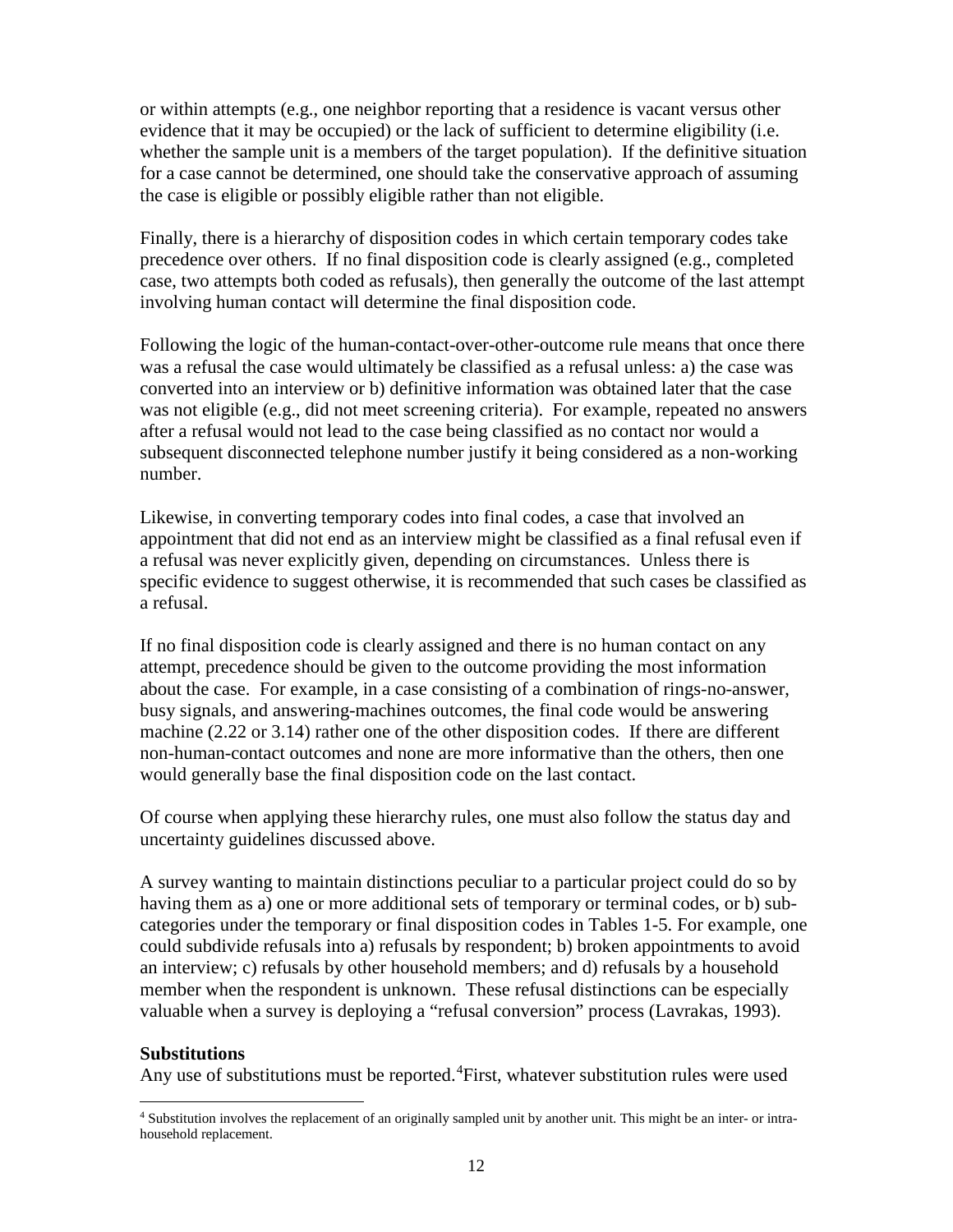must be documented. Second, the number and nature of the substitutions must be reported. These should distinguish and cover both between and within household substitutions. Third, all replaced cases must be accounted for in the final disposition codes. For example, if a household refuses, no one is reached at an initial substitute household, and an interview is completed at a second substitute household, then the total number of cases would increase by two and the three cases would be listed as one refusal, one no one at residence, and one interview. In addition, these cases should be listed in separate reports on substitutions. Similarly, within household substitution would have to report the dropped and added cases as well as separately documenting procedures for substitutions and number of substitutions. Respondent selection procedures must be clearly defined and strictly followed. Any variation from these protocols probably constitutes substitution, and should be documented as such.

#### **Proxies**

Any use of proxies must be reported.<sup>[5](#page-13-0)</sup>

First, rules on the use of proxies must be reported. Second, the nature and circumstances of proxies must be recorded and any data file should distinguish proxy cases from respondent interviews. Third, in the final disposition code complete and partial interviews must be sub-divided into respondents (1.11 or 1.21) or proxies (e.g., 1.12 or 1.22). In the case of household informant surveys in which a) one person reports on and for all members of the household and b) any responsible person in the household may be the informant, this needs to be clearly documented and the data file should indicate who the informant was. In the final disposition codes and in any rates calculated from these codes, researchers need to say clearly that these are statistics for household informants. Rates based on household informants must be explicitly and clearly distinguished from those based on a randomly chosen respondent or a person fulfilling some special household status (e.g., head of household, chief shopper, etc.) When both household and respondent-level statistics are collected, final dispositions for both households and respondents should be reported.

#### **Complex designs**

 $\overline{a}$ 

Complex surveys such as multi-wave panels and surveys that use a listing from a previous survey as a sample frame must report disposition codes and outcome rates for each separate component and cumulatively. For example, a three-wave, longitudinal survey should report both the disposition codes and related rates for the third wave (second reinterview) and the cumulative dispositions and outcome rates across the three waves. Similarly, a survey such as the 1995 National Survey of Family Growth (NSFG), which was based on a sample of women of childbearing age derived from a round of the Health Interview Survey (HIS), should report on both the outcomes from the NSFG field efforts and incorporate results from the earlier HIS effort (i.e., calculating in nonresponse cases from both HIS and NSFG). See discussion in section "Some Complex Designs" on page 65.

<span id="page-13-0"></span><sup>&</sup>lt;sup>5</sup> A proxy is the use of one individual to report on an originally sampled person. This person might be a member of the sampled person's household or a non-member (e.g. a caregiver).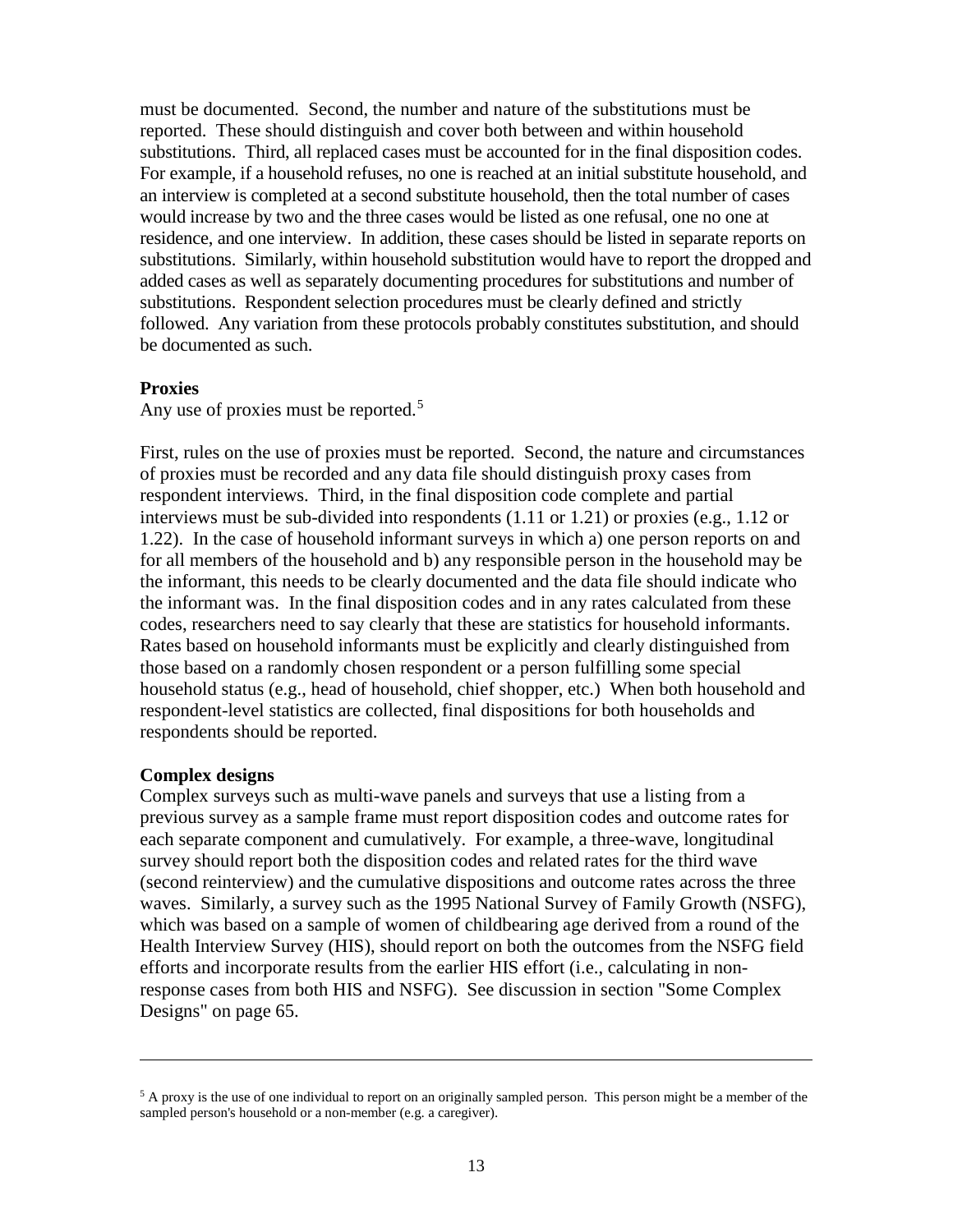### **RDD Telephone Surveys of Households**

For the purposes of the language used in this section, an RDD telephone survey is one in which households are randomly sampled within some geo-political area using a randomdigit dialing technique. The researcher should check landline and cell phone frame coverage in the geographic area being sampled using an appropriate source and design the sampling approach accordingly. The section below covers RDD telephone surveys conducted via landlines, cell (mobile) phones, or a combination of the two. *Standard Definitions* uses Census definitions for households, group quarters and other related entities.

The section also assumes that for households reached via a landline RDD number one "eligible" respondent is randomly selected per household to be interviewed. This withinhousehold selection might be carried out via a Kish selection procedure, one of the birthday methods, or by some other appropriate procedure. In the case of households reached via a cell phone RDD number, most U.S. researchers reason that the need for further systematic within-unit sampling of a respondent is unnecessary because cell phones typically are identified with single individuals. In particular, Carley-Baxter, Peytchev, and Black (2010) found that a substantial majority of U.S. cell phone users at that time reported that they do not share, and thereby concluded that cell phone users are unlikely to be suitable for the within-household selection methods that are often used in landline surveys. Thus, researchers are advised to decide on a survey-by-survey basis whether to use a within-unit selection method when reaching someone who has been sampled via a cell phone number. Regardless of the decision the researcher makes, it is advised that items be added to the survey questionnaire for respondents that have cell phone service that measure how many people share the cell phone and what proportion of the time such sharing occurs. (AAPOR Cell Phone Task Force, 2010; Tucker, Brick, and Meekins, 2007; Brick, Edwards, and Lee, 2007). These data can be used in weighting the cell sample if the researchers decide that sharing is enough of an issue to merit an adjustment for multiple "eligible" users. (This section and Table 1 could easily be modified for use in an RDD survey of businesses within a geopolitical area.)

It is important for researchers to describe in detail the way in which landline or cell phone RDD samples are drawn for a given survey. Among other features this should include mention of whether the sample was a) restricted to blocks or banks of numbers with a certain minimum number of listed telephone numbers; b) limited to numbers flagged as "active" or "previously active," or employed any other activity codes; c) purged of business numbers by cross-reference to databases such as the Yellow Pages; d) screened of non-productive numbers before the sample was released to interviewers; or e) modified or cleaned in any other way. The description also must describe how landlines and cell phones were handled, including whether both were deployed and, if so, how they were included. This would include a description of dual landline frame and cell phone frame samples or other multi-frame telephone samples (e.g., ones that also use an electronic white pages frame), when they are used, and how they are combined into a single set of results.

#### **1. Interviews**

As shown in Table 1, interviews in RDD telephone surveys are divided into two groups: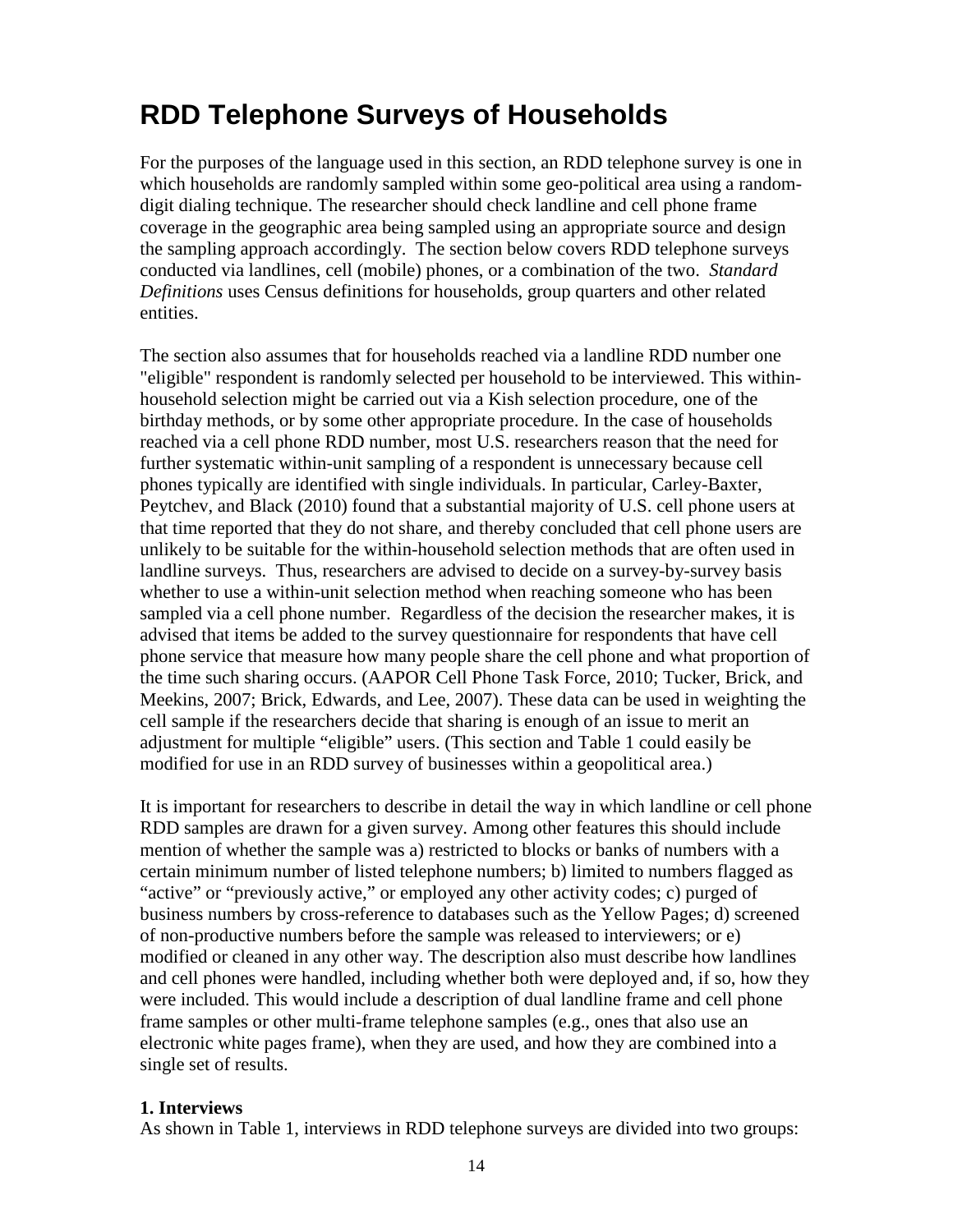a) complete interview (1.1) and b) partial interview (1.2). Each survey should have an a priori explicit definition of what constitutes a complete vs. a partial interview and what distinguishes a partial interview from a break-off (i.e., a refusal sometime after the interview has commenced).

Three widely used standards for defining these three statuses are: a) the proportion of all applicable questions answered, b) the proportion of crucial or essential questions answered, $6$  and c) the proportion of all applicable questions administered (Frankel, 1983). For example, the following are standards that surveys might adopt to determine whether a case is a complete interview, partial interview, or break-off:

- a. Less than 50% of all applicable questions answered (with other than refusal or no answer) equals break-off, 50%-80% equals partial, and more that 80% equals complete, or
- b. Less than 50% of all applicable questions asked equals break-off, 50-80% equals partial, and more than 80% equals complete, or
- c. Less than 50% of all essential or crucial questions answered (with other than a refusal or no answer) equals a break-off, 50-99% equals partial, and 100% equals complete, or
- d. The above three could be used in combination. For example, one might require 100% of crucial questions and 80% of other questions being answered to count as a complete case.

Although no precise definition of complete or partial cases or break-offs is proposed here, researchers must provide a clear definition of these statuses for surveys. Suitable criteria include those described above. Of course less stringent definitions of complete or partial cases will mean that there will be more item non-response in cases deemed complete or partial.

Cases that are counted as break-offs and excluded from the analysis file should not be counted as partial cases in calculations of response and other outcome rates.

#### **2. Eligible, No Interview (Non-response)**

 $\overline{a}$ 

Eligible cases for which no interview is obtained consist of three types of non-response: a) refusals and break-offs (2.10); b) non-contacts (2.20); and c) others (2.30). See Table 1.

Refusals and break-offs consist of cases in which some contact has been made with the telephone household and a responsible household member<sup>[7](#page-15-1)</sup> has declined to do the interview  $(2.11)$  or an initiated interview results in a terminal break-off  $(2.12$  — see

<span id="page-15-0"></span> $6$  Crucial or essential questions might include variables that are the key independent or dependent variables in a study. For example, a survey designed to measure racial differences might include respondent's race or a survey to examine the causes of depression might require a scalable score on the measure of clinical depression.

<span id="page-15-1"></span> $7$  What constitutes a "responsible household member" should be clearly defined. For example, the Current Population Survey considers any household member 14 years of age or older as qualifying to be a household informant.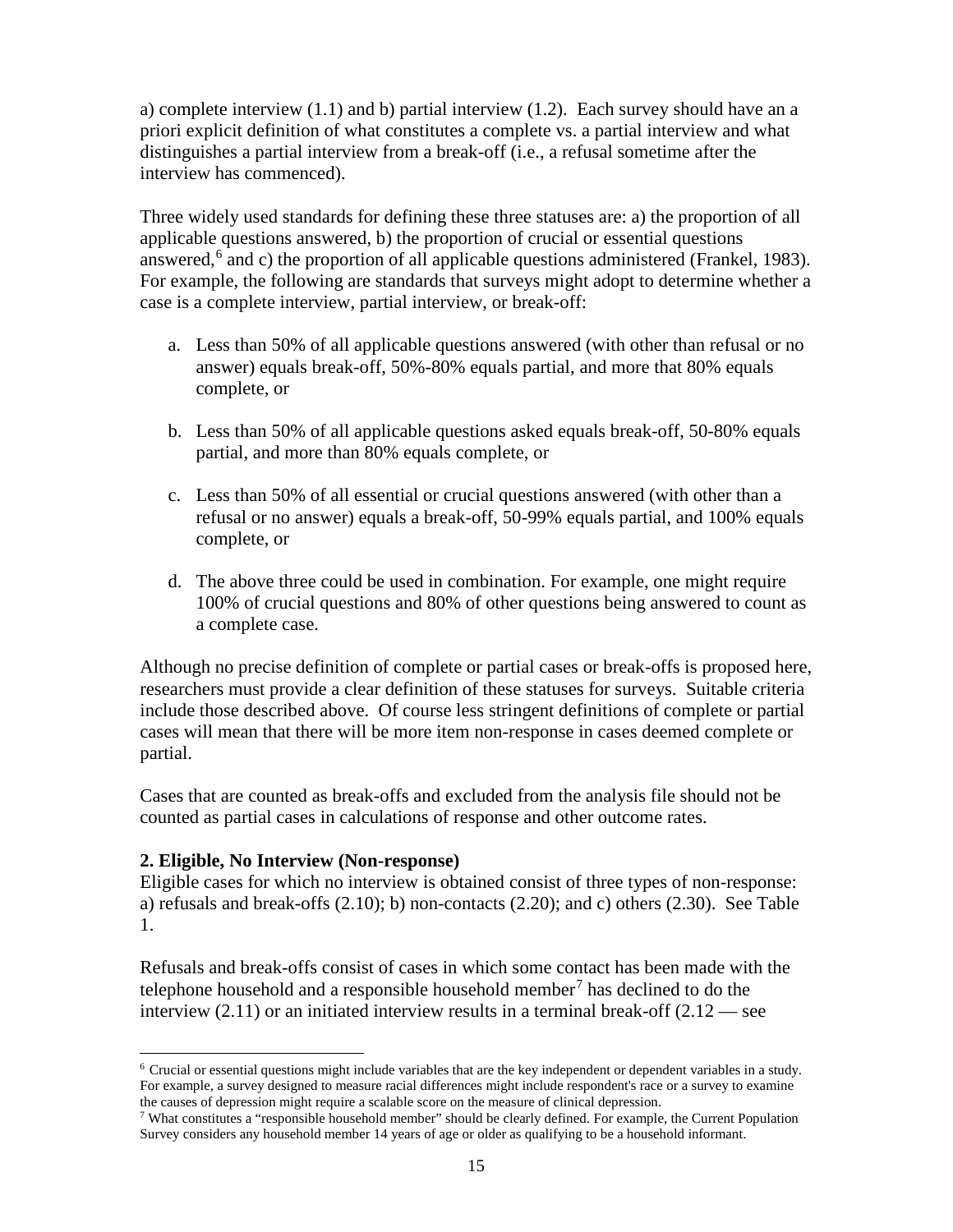above on what constitutes a break-off vs. a partial interview).<sup>[8](#page-16-0)</sup> Further useful distinctions, not all of which are included in Table 1, are a) who refused, i.e., known respondent (2.111) vs. household member (2.112); b) point of the refusal/termination (e.g., before/after introduction, and before/after respondent selection); and c) reason for the refusal/break-off.

Non-contacts in RDD surveys include cases in which the number is confirmed as an eligible household, but the selected respondent is never available (2.21) or only a telephone answering device (e.g. voicemail or a telephone answering machine) is reached with only its message confirming a residential household  $(2.22)$ . In the later cases, it may be further broken down by whether the interviewer left a message  $(2.221 - e.g.,$  alerting the household that it was sampled for an important survey and that an interviewer will call back at another time, or with instructions on how a respondent could call back) or whether the interviewer did not leave any message (2.222). A related piece of information that might be recorded is whether a text message was sent (Brick et al., 2007; Callegaro et al., 2007), but that as such would not constitute a final disposition code.

Other cases (2.30) represent instances in which there is a respondent who did not refuse the interview, but no interview is obtainable. They include: a) death  $(2.31)$ ; b) the respondent's physical and/or mental inability to do an interview (2.32); c) language problems (2.33); d) sound quality too poor/intermittent (2.34);  $\degree$  e) location/activity not permitting an interview (e.g. cell phone reached while person is driving)(2.35); and f) miscellaneous other reasons (2.36).

Whether death makes a case a non-respondent or an ineligible respondent depends on fieldwork timing. Surveys have to define a date on which eligibility status is determined. This usually would be either the first day of the field period or the first day that a particular case was fielded. Thus, for example, if a person were alive and selected as the respondent from a sampled housing unit in an RDD survey on this status date, but died before an interview was completed, the case would be classified as a non-response due to death (2.31). Similar time rules would apply to other statuses.

Respondents who are physically and/or mentally unable to participate in an interview would include both permanent conditions (e.g., senility, blindness or deafness) and temporary conditions (e.g., pneumonia or drunkenness) that prevailed whenever attempts were made to conduct an interview. With a temporary condition it is possible that the respondent could be interviewed if re-contacted later in the field period.<sup>[10](#page-16-2)</sup>

Language problems include cases in which no one in the household at the time the interviewer makes contact can speak a language in which the introduction is to be given (2.331) or cases in which the selected respondent does not speak a language in which the interview is to be conducted (2.332) or cases in which an interviewer with appropriate language skills cannot be assigned to the household/respondent at the time of contact

 $\overline{a}$ 

<span id="page-16-0"></span><sup>&</sup>lt;sup>8</sup> Discontinuations due to dropped calls or other technological problems are not considered as break-offs.

<span id="page-16-1"></span> $9$  This code differs from Technical Phone Problems  $(3.16)$  in that enough information is gathered to confirm eligibility, but the audio impediments are too great to permit an interview.

<span id="page-16-2"></span><sup>&</sup>lt;sup>10</sup> As elsewhere, more detailed distinction should be used when appropriate. For example, in a survey on drug and alcohol use a special sub-code for intoxicated respondents might be useful.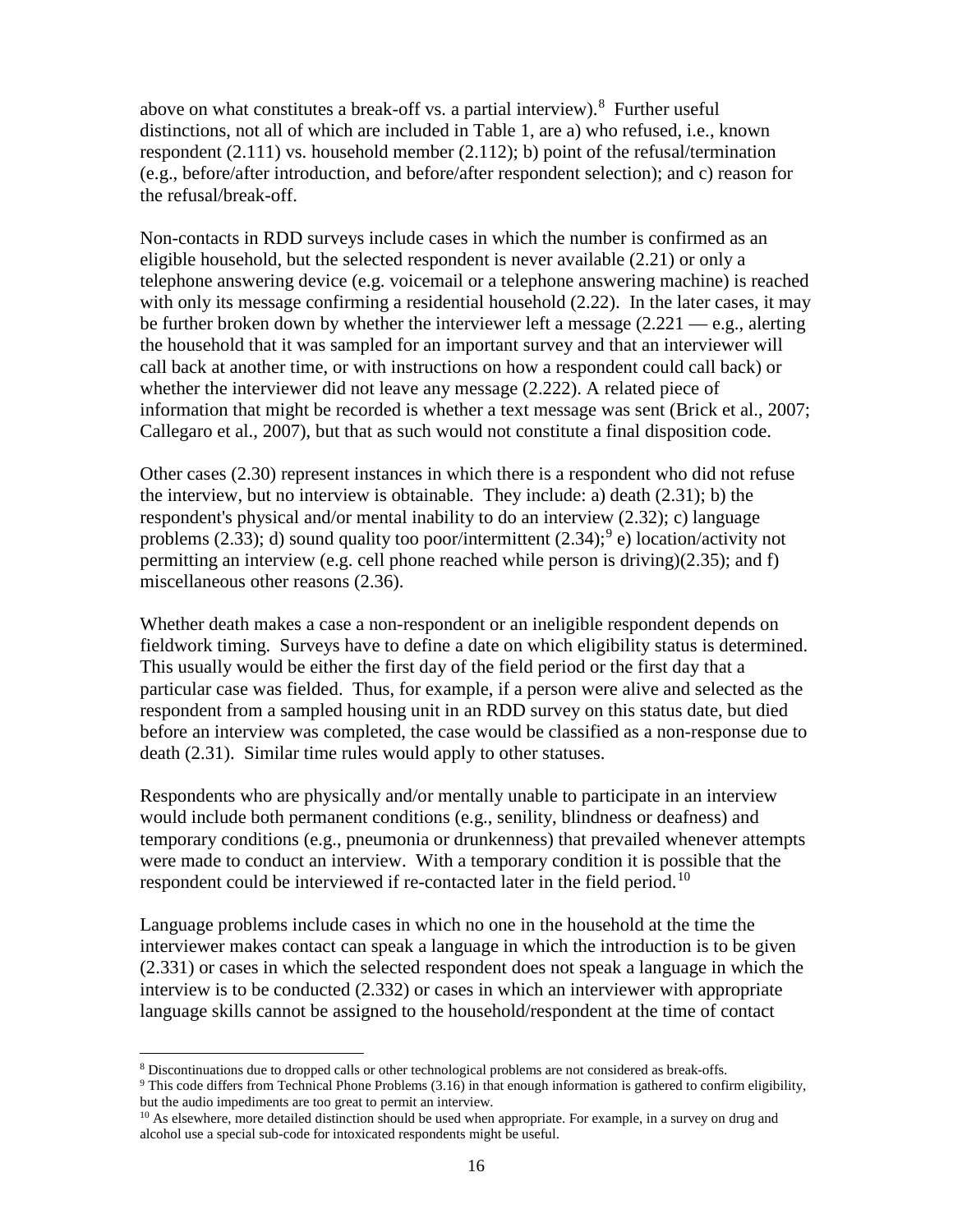$(2.333).<sup>11</sup>$  $(2.333).<sup>11</sup>$  $(2.333).<sup>11</sup>$ 

 $\overline{a}$ 

The miscellaneous designation (2.35) would include cases involving some combination of other reasons (2.30) or special circumstances (e.g., vows of silence, lost records, faked cases invalidated later on).  $12$ 

#### **3. Unknown Eligibility, Non-Interview**

Cases of unknown eligibility and no interview (3.0) include situations in which it is not known if an eligible residential household exists at the sampled telephone number (3.10) and those in which such a household exists, but it is unknown whether an eligible respondent resides there (3.20).

One class of unknown cases in RDD surveys include telephone numbers that were sampled but not dialed, or in which there was the introduction of replicates in which the cases were simply not assigned or attempted before the end of the field period (3.11). Unassigned replicates should be considered ineligible cases, but once interviewers began contacting numbers in a replicate, all cases in that replicate would have to be individually accounted for.

Other unknown household cases in RDD surveys include: a) always busy (3.12); b) no answer (3.13); c) a telephone answering message (e.g. voicemail or a telephone answering machine) that does not conclusively indicate whether the number is for a residential household or not (3.14); d) call-screening, call-blocking, or other telecommunication technologies that create barriers to getting through to a number (3.15); e) technical phone problems, e.g., phone circuit overloads, bad phone lines, phone company equipment switching problems, etc. (3.16); and f) ambiguous operator's messages that do not make clear whether the number is associated with a household or not (3.161)(see AAPOR Cell Phone Task Force, 2008 & 2010b; Callegaro et al., 2007) . This problem is more common with cell phone numbers since there are both a wide variety of company-specific codes used and these codes are often very unclear (AAPOR Cell Phone Task Force, 2010b). Because several of these (e.g. 3.16 and 3.161) often are temporary problems, it is advised that these numbers be redialed on occasion within the field period. In each of these cases, there is insufficient information to know whether the sampled number represents a residential household.

In establishment surveys when the sample consists of phone numbers of establishments obtained from a list, rather than phone numbers from a RDD sample, interviewers also encounter similar circumstances as listed in **a** through **f** that make it hard to determine if the establishment is present at the number and, if present, if it is eligible. Interviewers on establishment surveys have two additional tools to help ascertain if the establishment is

<span id="page-17-0"></span> $<sup>11</sup>$  Language cases can be counted as not eligible (4.70) if the survey is defined as only covering those who speak</sup> certain languages. For example, until 2006 the General Social Survey defined its target population as English-speaking adults living in households in the United States (Davis, Smith, and Marsden, 2007). Whenever language problems are treated as part of 4.70 instead of 2.33, this must be explicitly stated.

<span id="page-17-1"></span> $12$  For calculating household-level cooperation and contact rates as defined later in this document, all codes under Noncontact (2.2 in Tables 1-3) assume no contact with the household and all codes under Other (2.3) assume contact with the household. Situations that would appear to fall under these codes, but which are not consistent with the non-contact/ contact rules, must be handled consistently with those rules when using the specified formulas for cooperation and contact rates.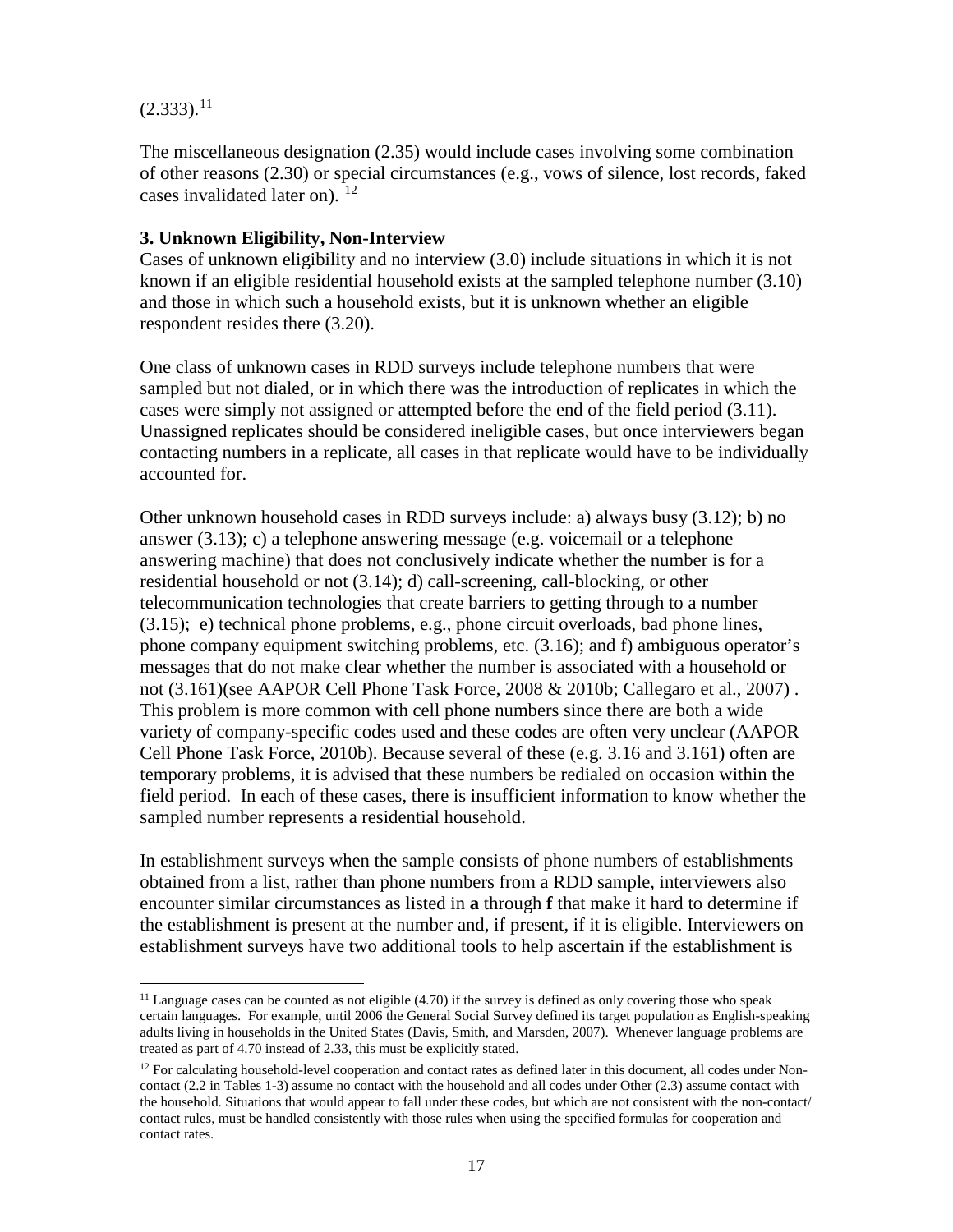still in existence. These are calling Directory Assistance and sending a Fed Ex Letter with signature confirmation; information emerging from these methods can confirm that the case is out of business – in which case it would be considered Not In Sample  $(4.10)^{13}$ . However, if Directory Assistance and Fed Ex do not confirm that the case is out of business, then the project needs to accept the integrity of the list and assume that the establishment is in the sample. In most studies, the case would need to be finalized as the appropriate disposition code in the Unknown Eligibility, Non-Interview category because eligibility could not be formally determined. Normally, projects do not have high enough confidence in the sample list to presume that all sample members are eligible; however, if this was the case then the case could be finalized as the appropriate disposition code under Eligible Non-Interview.

Cases for which there is a household and it is not known if there is an eligible respondent (3.20) usually crop up because of a failure to complete a needed screener (3.21). Even if this failure clearly were the result of a "refusal," it would not be so classified unless the existence of an eligible respondent were known or could be inferred. Related cases especially involving cell phones include instances in which it cannot be confirmed that the answerer is a resident of a household in the geographic area covered. If a person's household status could not be confirmed or disconfirmed, code 3.30 might be used.

Finally, a miscellaneous other category (3.90) should be used for highly unusual cases in which the eligibility of the number is undetermined and which do not clearly fit into one of the above designations.

One example is a case in which a number dialed is answered but not by a responsible adult. Another example is a case in which not enough information is gathered to ascertain eligibility. Diligent researchers will, of course, attempt to determine if these households contain eligible respondents, which, if successful, would yield another disposition code.

#### **4. Not Eligible**

 $\overline{a}$ 

As with any survey, RDD samples sometimes include telephone numbers at households outside the sampling area's geopolitical boundary (4.10). For example, this often happens when using RDD to sample relatively small areas such as counties, towns, or neighborhoods. This also happens with some frequency when sampling cell numbers, which often move with a person who relocates his/her residency to a new geographic area.

Additional ineligible cases for RDD surveys include: a) dedicated fax/data line (4.20); b) non-working and disconnected number (4.30); and c) possibly various special technological circumstances (4.40) such as pagers (4.44).

Fax/data lines (4.20) are excluded when they are dedicated lines in a residence used

<span id="page-18-0"></span><sup>&</sup>lt;sup>13</sup> Organizational surveys typically differentiate between Not In Sample as concluded based on interviewer observation (Out of Business being the most common example of Not In Sample) and Ineligible as evaluated by the screener instrument. However, both are considered as ineligible and are removed from the denominator in response rate calculations.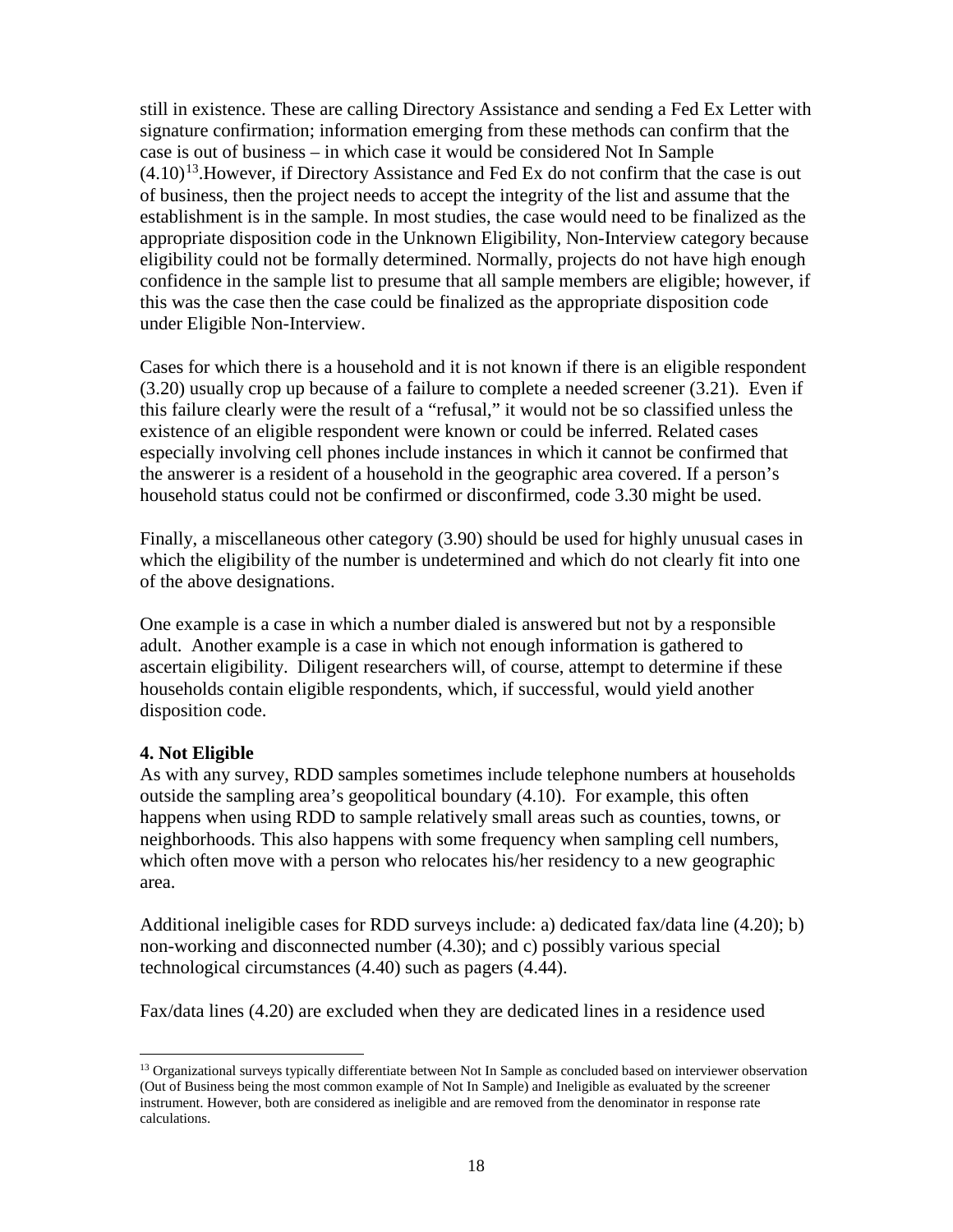solely for those purposes. However, lines that are used by a housing unit for both regular phone calls and data links are eligible.<sup>[14](#page-19-0)</sup>

Non-working numbers are numbers that are not assigned (typically new numbers not yet issued or unused SIM cards) (4.31) and disconnected numbers that were previously assigned (4.32). It also may be useful to separately list numbers that are designated as "temporarily out of service" (4.33), and depending on the length of the field period, these numbers may become operational before the field period ends and thus they should be redialed on occasion. These telephone dispositions (the 4.30 subset) differ from technical phone problems (3.16) in which a number is assigned to reach a household, but does not do so or for which the sound clarity is too poor to permit an interview because of problems with the equipment.

Rules need to be established for handling special technological circumstances (4.40). First, changed numbers (4.41) — ones that originally reached a particular residential or nonresidential location but now that location is reached by another number — usually should be excluded from an RDD sample. In the typical situation, a household has been assigned a new number and a telephone company recording notifies the caller of that new number. However, researchers may elect to retain the case in the sample, call the new number, and delete the changed number. If a "changed number" situation causes two numbers that can reach a household, researchers would have to apply a weight to correct for non-equal probability of selection just as if there were two numbers reaching the household directly.

If one wanted to include such changed numbers, one would have to ask an informant at all reached numbers if the number was a changed number referred to by a changed number recording, just as one needs to ask about how many phone numbers directly reach a household. If it is a changed number, the old number could be deemed ineligible on the basis that the household is reachable via its new number, and no weight needs to be applied. This second procedure is simpler to implement.

If both landlines and cell phones are included in the survey, then codes 4.45 (cell phones) and 4.46 (landlines) would not be used. If only cell phones were being sampled, code 4.46 for landlines would be used or if only landlines were eligible, then code 4.45 for cell phones would be utilized. If the samples covered both cell phones and landlines, proper weights and adjustments for dual-sample frames, if used, are needed (AAPOR Task Force on Cell Phones, 2008; Callegaro et al., 2007; Brick et al., 2006; Currivan and Roe, 2004). Researchers also should specify rules to deal with call forwarding (4.43). If the call is transferred from one line to another within a residence, or from one residence to another (4.431), then this might not be a problem if enough were learned to use weighting to adjust for the unequal probabilities of selection due to multiple phone lines. However, if a call is forwarded from a nonresidential location (e.g., someone's place of business) to a residence (4.432), then the original sampled number should be treated as ineligible (nonresidential) and no interview should be completed. If a forwarded call reaches a residence outside the sampling area, but the original number was a residence inside the

 $\overline{a}$ 

<span id="page-19-0"></span><sup>&</sup>lt;sup>14</sup> Dual-use lines that automatically respond to an in-coming data or voice transmission in the appropriate manner are not a problem, but those that must be manually switched from data to voice to receive voice calls can create problems. Researchers should make several attempts to verify the status of such lines.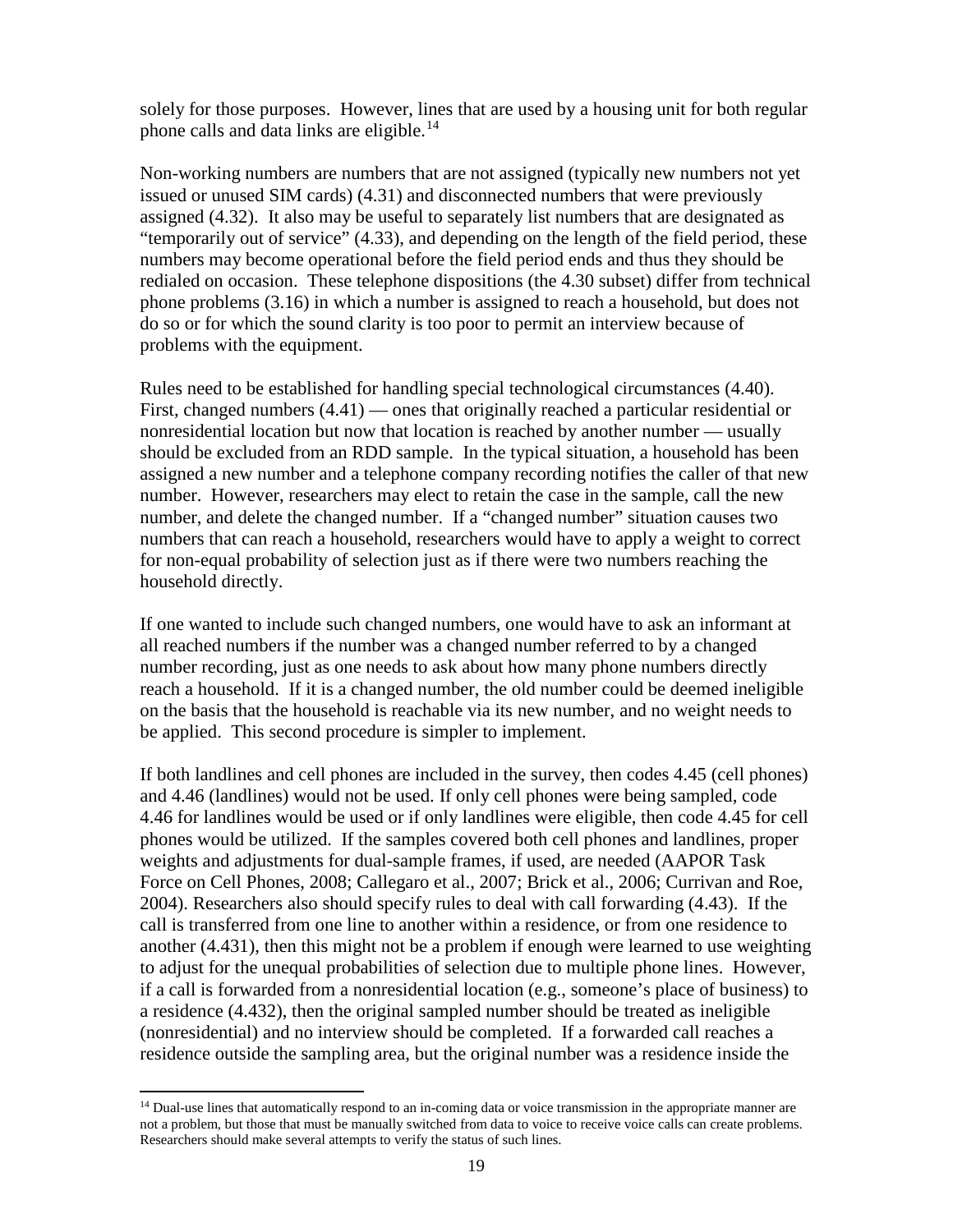sampling area, then additional special rules are needed.

In any RDD household survey, a good portion of numbers dialed will reach nonresidences and/or nonresidents (4.50) such as businesses or government offices (4.51) that are ineligible by definition. But some also will reach residential units such as institutions (prisons, sanitariums, etc.  $-4.52$ ) and group quarters (military barracks, a telephone in the hallway of a sorority house, etc.  $-4.53$ ). Clear definitions of what makes these cases ineligible must be developed for interviewers to follow.<sup>15</sup> Occasionally, a household and a business share the same telephone number. One should include such numbers as eligible, and exclude only those numbers that are solely business numbers. Additionally, cell-phone numbers may also reach people who are not eligible household members. For example, among other reasons, this would include cell phones attached to persons who are not household residents such as college students living in dorms or foreign visitors staying in hotels.

Housing units with no eligible respondents (4.70) are rare in surveys of all adults and would mostly consist of residences with no one 18 years of age or older. Occupied housing units should be presumed to contain someone 18 or older unless contrary information is obtained. But for samples of sub-groups (e.g., parents with children living with them, RV owners, retired people) a large majority of housing units might be ineligible and the presence of an eligible respondent cannot be assumed. This category (4.70) differs from 4.10 in that the housing unit is otherwise eligible, but lacks an eligible respondent, while in the former case the housing unit is not properly part of the sample.

Some RDD surveys will use special screening sequences to determine if there is an eligible resident in the household (e.g., pre-election surveys that screen for "likely voters"). In these surveys, some households will not have an eligible respondent and thus the number is treated as ineligible (4.70).

Sometimes RDD sampling is used to reach subgroups in the general population. Unlike the situation in which a screener is used to determine eligibility, these surveys are meant to interview a set number of respondents (i.e., a quota) within each subgroup (e.g., younger women, older women, younger men, older men). Once the quota is filled for a subgroup (i.e., the subgroup is "closed"), any household contacted without a resident in an "open" subgroup would be treated as ineligible (4.80).

Finally, additional reasons for non-eligibility can be coded under Other (4.90).

#### *Dual-frame RDD samples*

For several decades, the sampling methodology of list-assisted landline RDD served as the workhorse for general population-based studies in the U.S. In recent years, however, virtually all higher-quality U.S. general population telephone surveys have come to rely on dual-frame RDD techniques (using both the landline RDD frame and the cell phone RDD frame) to improve coverage. This change is primarily due to the growing number

<span id="page-20-0"></span><sup>&</sup>lt;sup>15</sup> For Census definitions of households, group quarters, and related matters see Rawlings, 1994 and U.S. Census, 1993.  $\ddot{\phantom{a}}$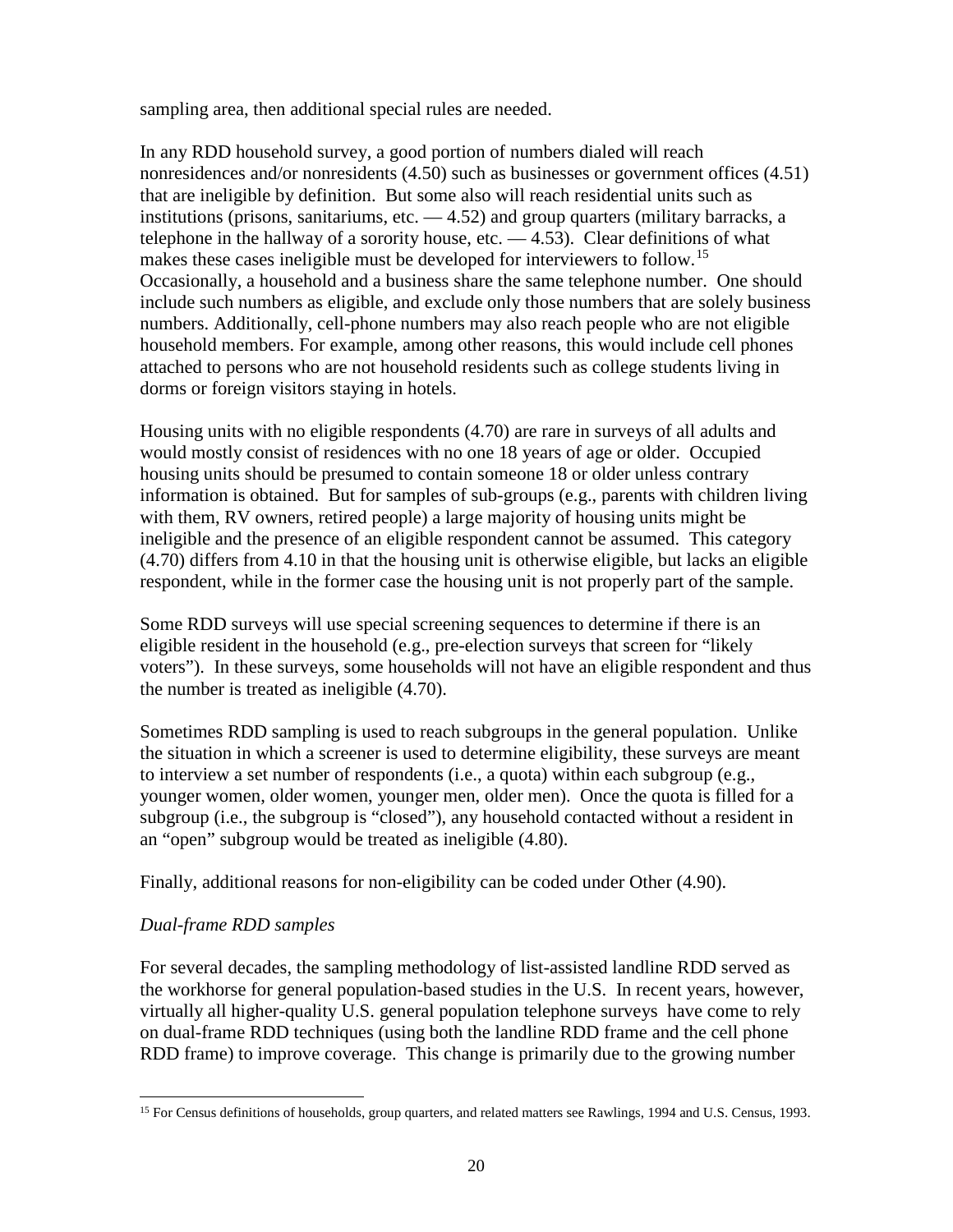of households that are abandoning landline phone service – the so-called cellphone-only (CPO) subpopulation, which in 2014 in the U.S. is approximately 40% of households. Given that the geo-demographic composition of CPO adults is markedly different from that of the rest of the general public, the bias that can result should such individuals be excluded has become non-ignorable.[16](#page-21-0) Consequently, the dual-frame RDD (DFRDD) sampling methodology has become the standard practice whereby the landline RDD frame is combined with the cellular RDD frame (without screening either frame for telephone service usage) to provide a nearly complete coverage of all U.S. households.

DFRDD has experienced various growing pains in which various sampling, data collection and weighting practices emerged, which has forced researchers to rely on improvised assumptions when designing and weighting DFRDD surveys. Researchers might find help in the National Health Interview Survey and other data sources for stateand county-level estimates of household telephone service distributions. However, AAPOR advises that any parameter estimates of telephone service usage in the U.S. not based on the Decennial Census or the American Community Survey be used with caution.

Issues common to other interviewing modes also are found in DFRDD surveys. One is temporary outcome codes, also known as "action" codes, such as "call back/respondent not selected," or "supervisor review." These must not be confused with final outcome codes. One can – and should – use temporary dispositions to ascertain some final outcome dispositions. Temporary disposition codes are addressed more completely on page 9 above.

Another issue for DFRDD surveys is the need to estimate the eligibility rate for cases of unknown eligibility, or "*e*." We note elsewhere in this document that *e*-rates may consist of separate estimates for sub-components of a survey. This would typically be the case for DFRDD surveys. Cell phone samples usually are used to reach a specific person (the one who uses the phone), whereas landline samples usually are used to reach households from which a "designated" respondent is then selected. In a typical adult sample of those aged 18 and older, the cell sample will have to screen whether the cell phone answerer is age 18 or older, while no age screening usually is needed for landline/household samples since almost all contain someone age 18 or older. Other operational differences between cell and landline samples also contribute to the likely necessity of calculating separate *e*-rates. In calculating *e*-rates "one must be guided by the best available scientific information on what share eligible cases make up among the unknown cases and one must not select a proportion in order to boost the response rate." See Smith (2009) on various methods for calculating *e*-rates. [\(http://www.aapor.org/AM/Template.cfm?Section=Standard\\_Definitions2&Template=/C](http://www.aapor.org/AM/Template.cfm?Section=Standard_Definitions2&Template=/CM/ContentDisplay.cfm&ContentID=3154)

[M/ContentDisplay.cfm&ContentID=3154\)](http://www.aapor.org/AM/Template.cfm?Section=Standard_Definitions2&Template=/CM/ContentDisplay.cfm&ContentID=3154).

Calculating outcome rates from a DFRDD survey is more complex than calculating outcome rates from single-frame RDD surveys. One must take into account issues such

<span id="page-21-0"></span><sup>&</sup>lt;sup>16</sup> As the percentage of the U.S. general public that is CPO increases, these differences are anticipated to decrease. Similarly, the geo-demographics of the  $\dot{U}$ .S. population with only a landline phone (i.e., the LLO cohort) are anticipated to continue to skew further from the characteristics of the rest of the general public as LLO persons continue to decrease in number.  $\overline{a}$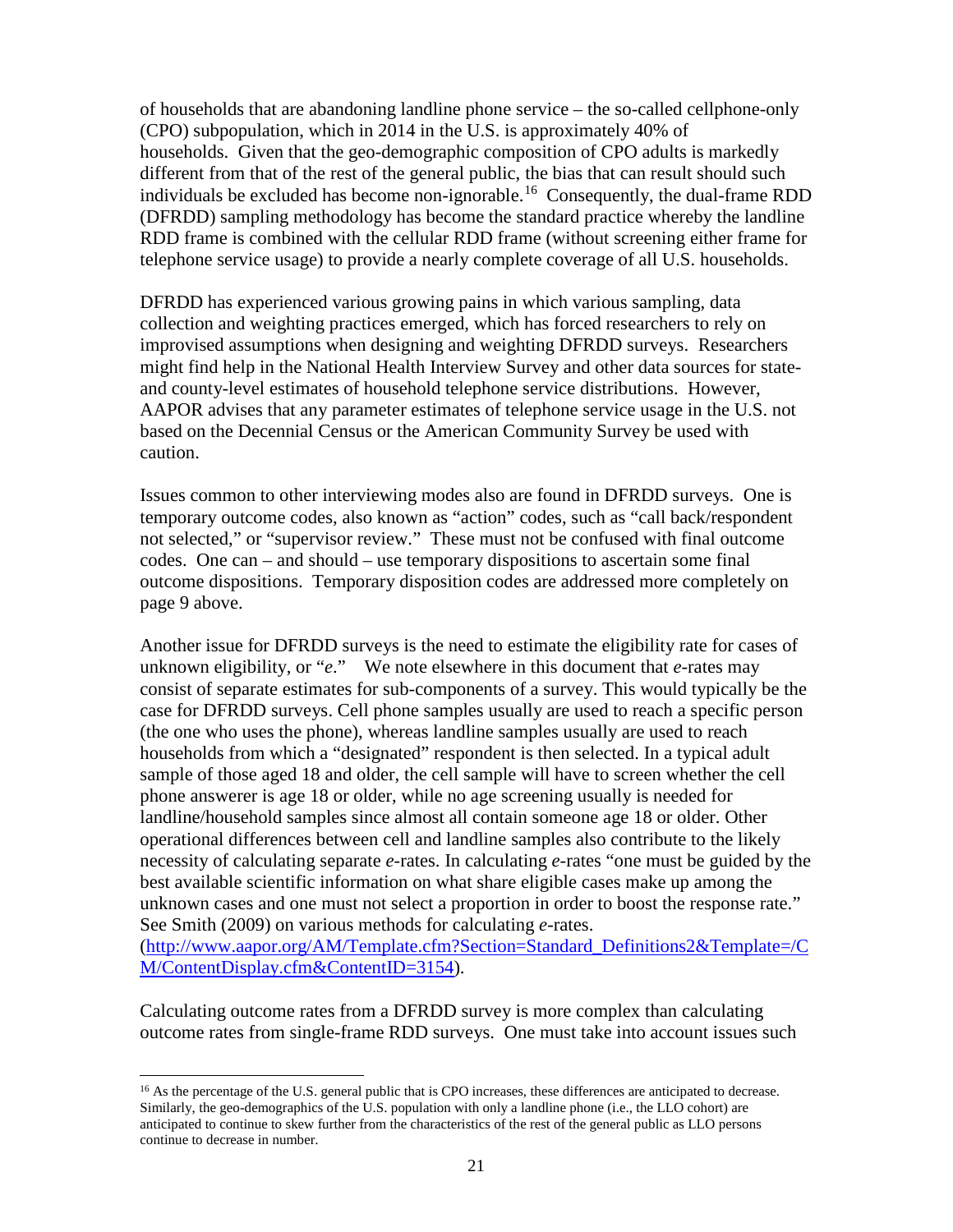as differences in refusal rates during the screening process for the two frames. Calculating dual-frame outcome rates is addressed in a subsequent section, "Some Complex Designs."

After taking screening issues into account, researchers first will need to compute two response rates for dual-frame RDD surveys, one for the landline sample and one for the cell phone sample. Reporting these two rates is optional, but it has the advantage of providing the ability to compare outcome rates to samples done before the dual-frame practice became common, and to make comparisons across dual-frame surveys and between dual-frame surveys. Under all circumstances, researchers must at least report one rate, which can be calculated by using the weighted average between the two rates based on the proportions of completed interviews in each sample. Those formulas and an example of how to apply them are delineated on p. 65.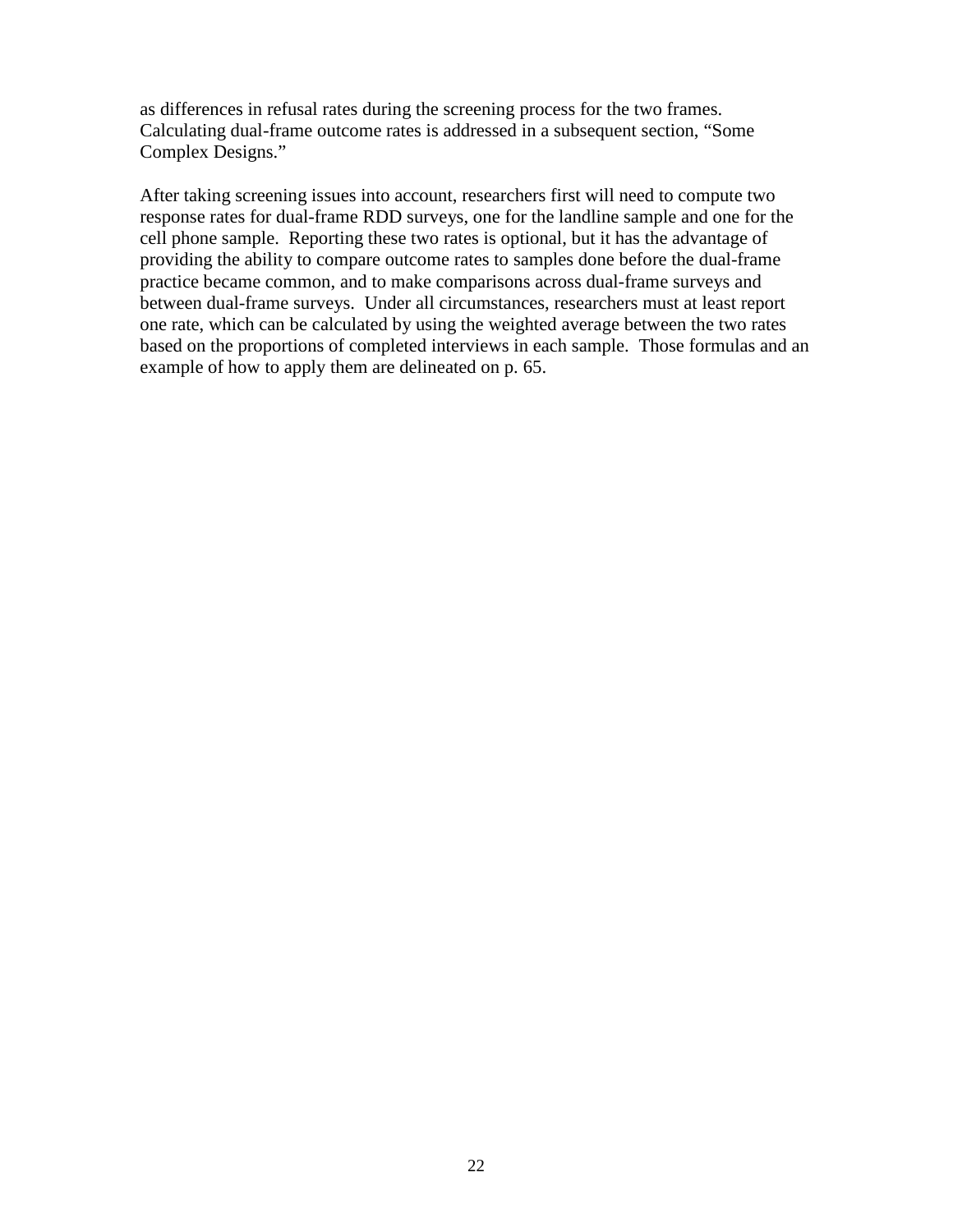### **In-Person Household Surveys**

For the purposes of the language used in this section, an in-person household survey is assumed to be one in which housing units are sampled from an address-based sampling frame of some geopolitical area using one of several probability sampling techniques. *Standard Definitions* uses the Census definition of households, group quarters and other related matters. It is also assumed that one "eligible" respondent is selected per housing unit to be interviewed. This within-unit selection might occur via a Kish selection procedure, one of the birthday methods, or by some other systematic procedure. (This section and Table 2 could easily be modified for an in-person survey of businesses within a geopolitical area.)

#### **1. Interviews**

As shown in Table 2, interviews are divided into two groups: a) complete (1.1) and b) partial (1.2). Each survey should have an a priori explicit definition of what constitutes a complete vs. a partial interview and what distinguishes a partial interview from a breakoff.

Three widely used standards for defining these three statuses are: a) the proportion of all applicable questions answered, b) the proportion of crucial or essential questions answered,<sup>[17](#page-23-0)</sup> and c) the proportion of all applicable questions administered (Frankel, 1983). For example, the following are standards that surveys might adopt to determine whether a case is a complete interview, partial interview, or break-off:

- a. Less than 50% of all applicable questions answered (with other than a refusal or no answer) equals break-off, 50%-80% equals partial, and more that 80% equals complete, or
- b. Less than 50% of all applicable questions asked equals break-off, 50-80% equals partial, and more than 80% equals complete, or
- c. Less than 50% of all essential or crucial questions answered (with other than a refusal or no answer) equals a break-off, 50-99% equals partial, and 100% equals complete, or
- d. The above three could be used in combination. For example, one might require 100% of crucial questions and 80% of other questions being answered to count as a complete case.

Although no precise definition of complete or partial cases or break-offs is proposed here, a survey must provide a clear definition of these statuses. Suitable criteria include those described above. Of course less stringent definitions of complete or partial cases will mean that there will be more item non-response in cases deemed complete or partial.

Cases that are counted as break-offs and excluded from the analysis file should not be

<span id="page-23-0"></span> $17$  Crucial or essential questions might include variables that are the key independent or dependent variables in a study. For example, a survey designed to measure racial differences might include respondent's race or a survey to examine the causes of depression might require a scalable score on the measure of clinical depression.  $\overline{a}$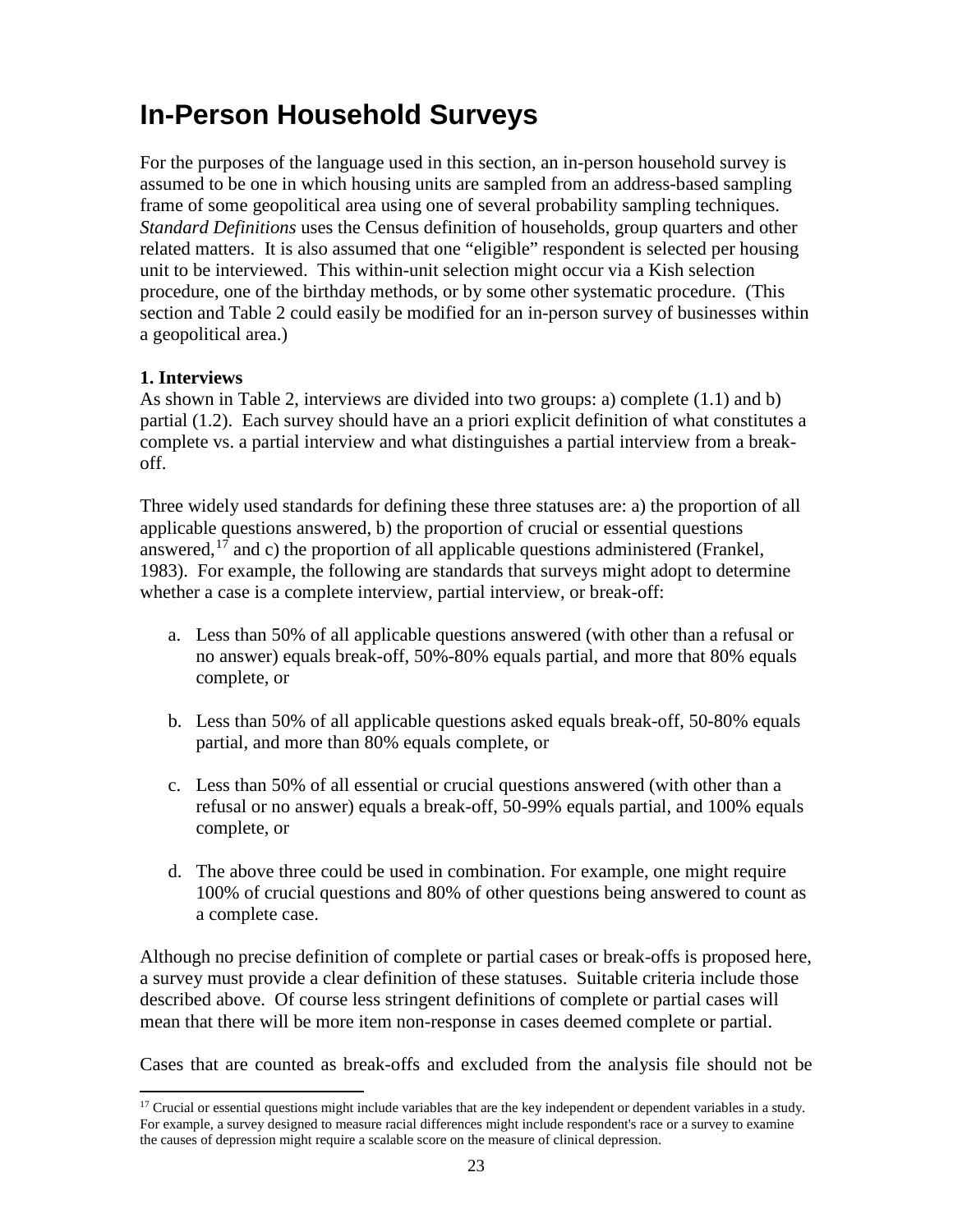counted as partial cases in calculations of response and other outcome rates.

#### **2. Eligible, No Interview (Non-response)**

Eligible cases for which no interview is obtained consist of three types of non-response: a) refusals and break-offs (2.10); b) non-contacts (2.20); and c) others (2.30). See Table 2.

Refusals and break-offs consist of cases in which some contact has been made with the housing unit and a responsible household member has declined to do the interview  $(2.11)$ or an initiated interview results in a terminal break-off (2.12 - see above on what constitutes a break-off vs. a partial interview).<sup>18</sup> Further useful distinctions, not all of which are included in Table 2, are a) who refused, i.e., known respondent  $(2.112)$  vs. household member (2.111); b) point of refusal/termination (e.g., before/after introduction, and before/after respondent selection); and c) reason for the refusal/break-off.

In establishment surveys, refusals include not only refusals by the target respondents but may also reflect a superior within the respondent's own organization and/or in a related organization with supervisory authority telling the respondents that they are not permitted to participate. Extensions of code 2.11 similar to 2.111 and 2.112 can be created to indicate who refused for the establishment.

Non-contacts in in-person household surveys consist of three types: a) unable to gain access to the building  $(2.23)$ , b) no one reached at housing unit  $(2.24)$ , and c) respondent away or unavailable (2.25). The denied-access cases would include situations like guarded apartment buildings or homes behind locked gates. For a case to fall into this category, researchers must determine that the sample unit is an occupied unit with an eligible respondent and no contact with members of the housing unit is achievable.<sup>[19](#page-24-1)</sup> The same is the case in the no-one-at-residence disposition, in which no contact is made with a responsible household member, but the presence of an eligible household member is ascertained.<sup>20</sup> Finally, the unavailability of the designated respondent means that enough information is obtained to determine who the respondent is, but the respondent is never available when the interviewer attempts an interview.

Other cases (the 2.30 subset) represent instances in which the respondent is/was eligible and did not refuse the interview, but no interview is obtainable because of: a) death, (2.31); b) the respondent is physically and/or mentally unable to do an interview (2.32); c) language problems (2.33); and d) miscellaneous other reasons (2.35).

Whether death makes a case a non-respondent or an ineligible respondent depends on fieldwork timing. Surveys should define a date on which eligibility status is determined. This would usually be either the first day of the field period or the first day that a

<span id="page-24-0"></span><sup>&</sup>lt;sup>18</sup> What constitutes a "responsible household member" should be clearly defined. For example, the Current Population Survey considers any household member 14 years of age or older as qualifying to be a household informant.  $\ddot{\phantom{a}}$ 

<span id="page-24-1"></span><sup>&</sup>lt;sup>19</sup> Refusal by a security guard or tenants' council to grant access does not constitute a "refusal" since these are not representatives of the targeted housing unit. However, if a request for an interview were conveyed to a responsible household member by such an intermediary and a message of a refusal returned to the interviewer, then this should be classified as a refusal.

<span id="page-24-2"></span> $20$  Further distinctions could distinguish cases involving temporary absences (e.g. family away on vacation for two weeks) and other reasons for non-contact.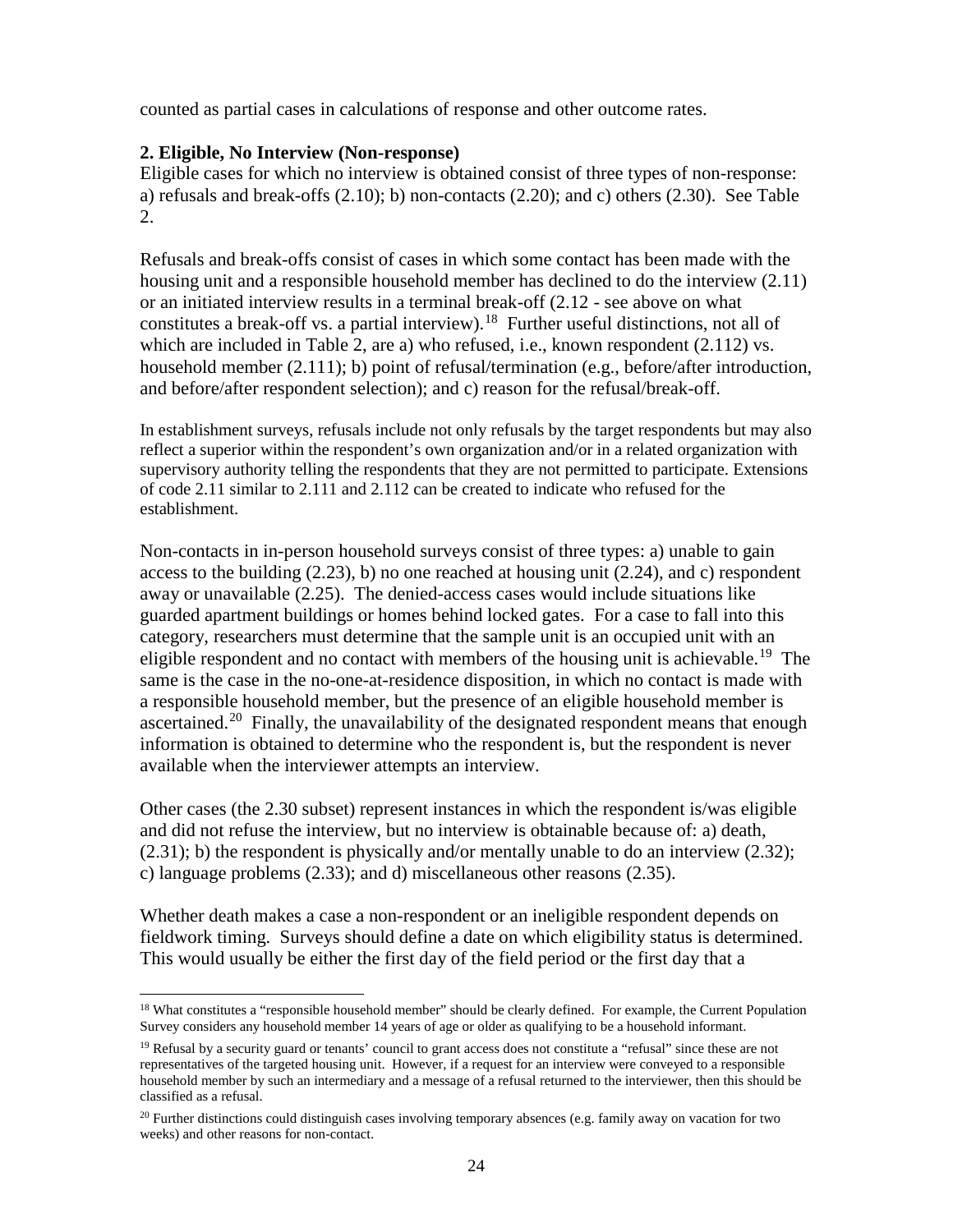particular case was fielded. Thus, for example, if a person were alive and selected as the respondent from a sampled housing unit in an in-person household survey on this status date, but died before an interview was completed, the case would be classified as a nonresponse due to death (2.31). Similar time rules would apply to other statuses. For example, a housing unit that was occupied on status date and then became vacant because the household moved before any other contact was attempted would be a non-contact case (2.20) if no interview was obtained (and not a vacant housing unit, and therefore not a not-eligible case, 4.60).

Respondents who are physically or mentally unable to participate in an interview would include both permanent conditions (e.g., senility, blindness or deafness) and temporary conditions (e.g., pneumonia or drunkenness) that prevailed whenever attempts were made to conduct an interview. With a temporary condition it is possible that the respondent could be interviewed if recontacted later in the field period.<sup>[21](#page-25-0)</sup>

Language problems include cases in which no one in the housing unit at the time the interviewer makes contact can speak a language in which the introduction is to be given (2.331) or cases in which the selected respondent does not speak a language in which the interview is to be conducted (2.332) or cases in which an interviewer with appropriate language skills cannot be assigned to the housing unit or respondent at the time of contact  $(2.333).^{22}$  $(2.333).^{22}$  $(2.333).^{22}$ 

The miscellaneous designation (2.35) would include cases involving some combination of other reasons (2.30) or special circumstances (e.g., vows of silence, lost records, faked cases invalidated later on).  $23$ 

#### **3. Unknown Eligibility, Non-Interview**

Cases of unknown eligibility and no interview (3.0) include situations in which it is not known if an eligible housing unit exists (3.10) and those in which a housing unit exists, but it is unknown whether an eligible respondent is present in the housing unit (3.20).

In in-person household surveys, unknown housing unit cases include those for which it is unknown whether a housing unit is involved (3.10) and for which it is known that there is a household, but the existence of an eligible respondent is unknown (3.20). The former  $(3.10)$  includes: a) not attempted or worked  $(3.11)$ ; b) unable to reach/unsafe area  $(3.17)$ ; and c) unable to locate an address (3.18). Not-worked cases (3.11) include addresses drawn in the sample, but for which no interviewer was available and surveys with short field periods or the late introduction of replicates in which the cases were simply not

<span id="page-25-0"></span> $2<sup>1</sup>$  As elsewhere, more detailed distinction should be used when appropriate. For example, in a survey on drug and alcohol use a special sub-code for intoxicated respondents might be useful.  $\overline{a}$ 

<span id="page-25-1"></span> $22$  Language cases can be counted as not eligible (4.70) if the survey is defined as only covering those who speak certain languages. For example, until 2006 the General Social Survey defined its target population as English-speaking adults living in households in the United States (Davis, Smith, and Marsden, 2007). Whenever language problems are treated as part of 4.70 instead of 2.33, this must be explicitly stated.

<span id="page-25-2"></span> $23$  For calculating household-level cooperation and contact rates as defined later in this document, all codes under Noncontact (2.2 in Tables 1-3) assume no contact with the household and all codes under Other (2.3) assume contact with the household. Situations that would appear to fall under these codes, but which are not consistent with the non-contact/ contact rules, must be handled consistently with those rules when using the specified formulas for cooperation and contact rates.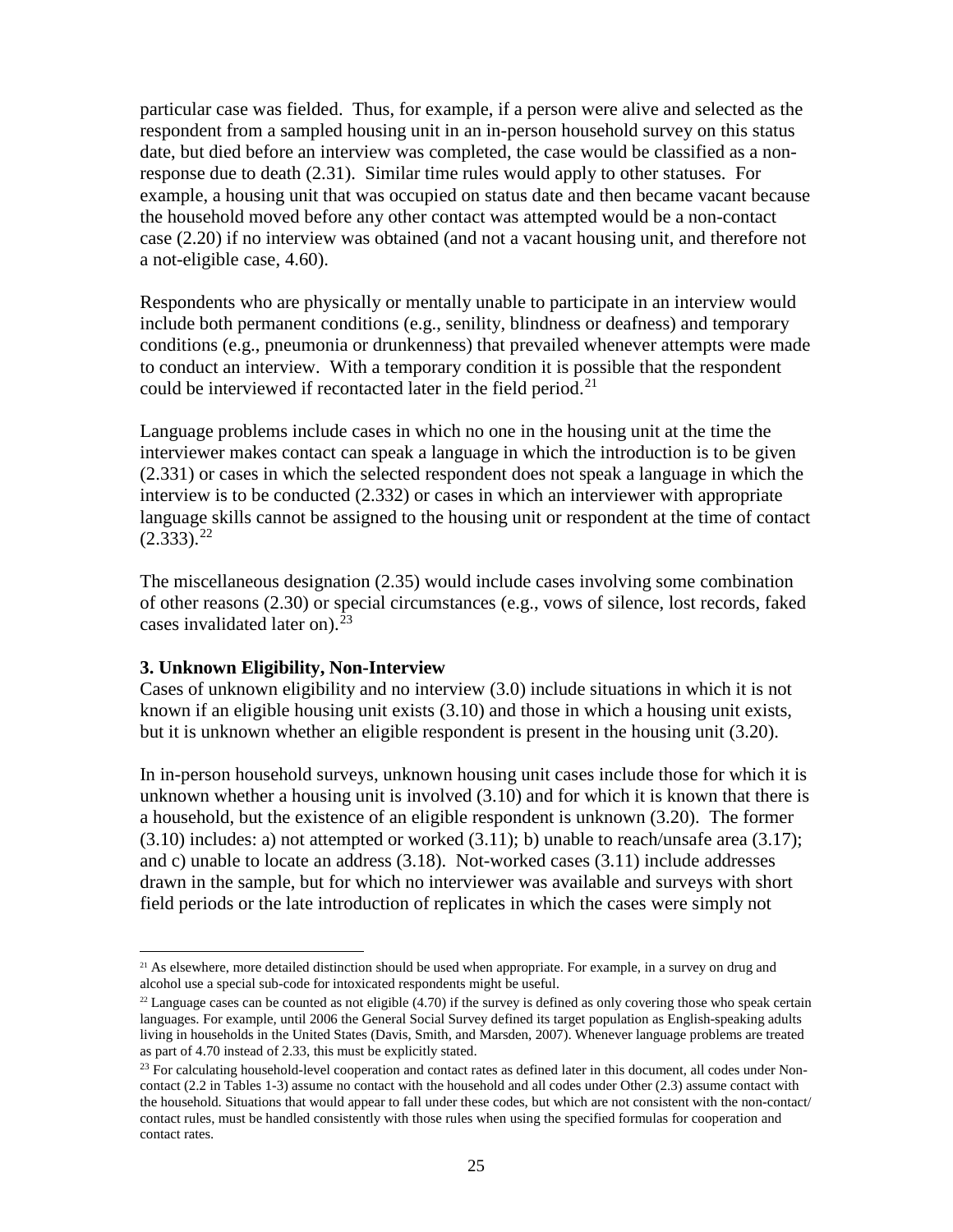assigned or attempted before the end of the field period.<sup>[24](#page-26-0)</sup> Unable-to-reach cases  $(3.17)$ include remote areas inaccessible due to weather or other causes or areas in which interviewers are not assigned because of safety concerns (e.g., high crime, rioting, or evacuations). Location problems (3.18) typically involve rural residences in which the description of the sampled unit is errant (e.g., wrong street name) or inadequate to allow an interviewer to find the housing unit (e.g., the house that had been painted red to the left of where the general store used to be).

Situations in which it is unknown whether an eligible respondent resides in the household most frequently consists of a failure to complete a needed screener (3.21). Even if this failure were clearly the result of a "refusal," it would not be so classified unless the existence of an eligible respondent was known or could be inferred. Other reasons for unknown eligibility would include missing data on a crucial screening item. Of course, many surveys do not employ explicit screening sequences to determine respondent eligibility. In these cases, this set of disposition (3.20) would not apply to the survey.

Finally, a miscellaneous other category (3.90) should be used for highly unusual cases in which the eligibility of the housing unit is undetermined and which do not clearly fit into one of the above designations.

#### **4. Not Eligible**

Not eligible cases for in-person household surveys include: a) out-of-sample housing units  $(4.10)$ ; b) not-a-housing unit  $(4.50)$ ; c) vacant housing units  $(4.60)$ ; d) housing units with no eligible respondent (4.70); and e) situations in which quotas have been filled  $(4.80).$ 

Out-of-sample cases (4.10) would include ineligible housing units that were incorrectly listed as in the address frame such as housing units that turn out to be outside the primary sampling unit in which they were thought to be located or other incorrect inclusions in list samples.

Not-a-housing unit would include non-residential units such as businesses, government offices, and other organizations (4.51) and residential units such as institutions (prisons or sanitariums, 4.52) and group quarters (military barracks, work camps, etc., 4.53).<sup>25</sup> These could include classifications based on observations or inquiries from people in the area. For in-person interviews it is important to determine that a residential unit does not exist within a business or institution (e.g., an apartment at the back of a store or a warden's house by a prison). Of course, either establishment surveys or surveys of people that went beyond the household population would have different eligibility rules.

Vacant housing units (4.60) are those that did not contain a household on the status date. This would include regular, unoccupied houses, apartments, and trailers and trailer slots without mobile homes on them (4.61). For temporary, seasonal, and vacation residences (4.62), the survey needs to have clear occupancy rules so one can decide when to classify

<span id="page-26-0"></span> $24$  Unassigned replicates should be considered ineligible cases, but once interviewers began contacting addresses in a replicate, all cases in that replicate would have to be individually accounted for.  $\overline{a}$ 

<span id="page-26-1"></span> $^{25}$  For Census definitions of households, group quarters, and related matters see Rawlings, 1994 and U.S. Census, 1993.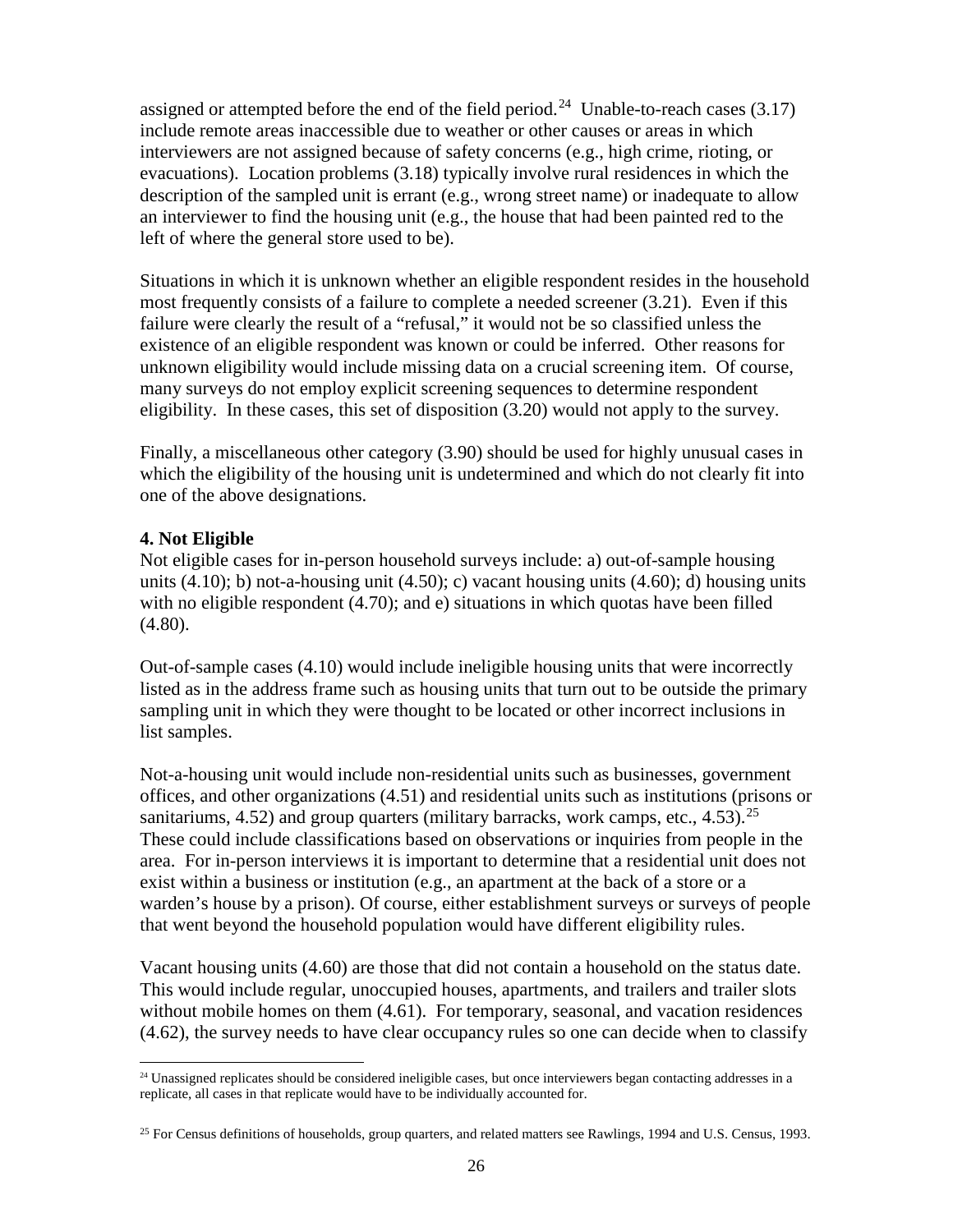housing units in this category rather than in other categories such as no-one-at-residence  $(2.24)$ <sup>26</sup> Other (4.63) would include unusual cases and cases not clearly distinguishable between 4.61 and 4.62. In establishment surveys, establishments which are out of business are also not eligible.

Housing units with no eligible respondents (4.70) are rare in surveys of all adults and would mostly consist of residences with no one 18 years of age or older. Occupied housing units should be presumed to contain someone 18 or older unless contrary information is obtained. But for samples of sub-groups (e.g., parents with children living with them, RV owners, retired people) a large majority of housing units might be ineligible and the presence of an eligible respondent cannot be assumed. This category (4.70) differs from 4.10 in that the housing unit is otherwise eligible, but lacks an eligible respondent, while in the former case the housing unit is not properly part of the sample.

In surveys that employ a quota, interviewers will encounter cases that contain only respondents in groups for which the quota already has been filled (4.80). An example is a household with only women residents when a gender quota is used and the female target already has been met. Researchers must clearly define the quotas and how they are to be filled.

Finally, additional reasons for non-eligibility can be coded under Other (4.90).

In all cases concerning final disposition codes involving ineligibility, definite evidence of the status is needed. For example, failure to find anyone at home would not be sufficient to classify a housing unit as vacant. Reports from neighbors, a derelict appearance, no signs of habitation, etc. would be needed beyond repeated inability to find anyone at home. When in doubt a case should be presumed to be either eligible or possibly eligible rather than ineligible, unless there is clear evidence leading to the latter classification.

 $\overline{a}$ 

<span id="page-27-0"></span><sup>&</sup>lt;sup>26</sup> For rules for usual place of residence in the Current Population Survey see U.S. Bureau of Census, 1978 and for the Census see U.S. Bureau of the Census, 1993.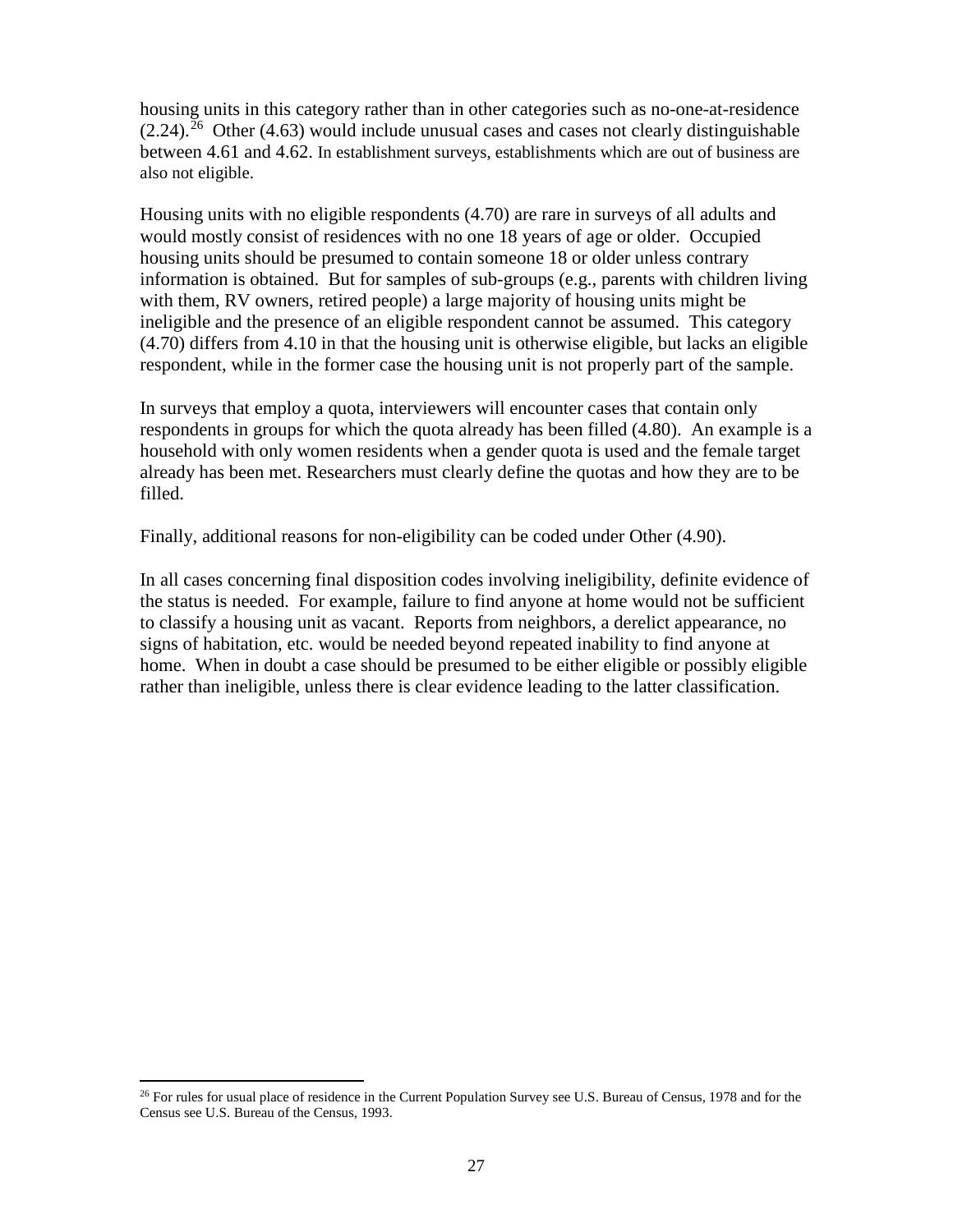### **Mail Surveys of Specifically Named Persons**

Mail surveys vary greatly in the populations they cover, and the nature and quality of the sample frames from which their samples are drawn. Also, assumptions about eligibility differ among sample designs, which has an important bearing on the assignment of final disposition codes.

Table 3 addresses mail surveys of specifically named persons. It assumes that only the named person is the appropriate respondent and that some confirmation is needed that the named respondent is at the target address or otherwise still eligible for inclusion. An example might be a sample of registered voters residing in a particular community drawn from voting records. Such a sample would consist of registrants residing in a community at the time the voting list was compiled. To be eligible for a particular mail survey, the selected registered voters might well have to still reside at their indicated address or otherwise be an eligible voter in the same community. A failure to receive a reply to the mail survey would place them in the unknown eligibility category, since it could not be confirmed that they were still residents of the community being sampled. Similarly, various postal return codes that failed to establish whether the person still lives at the mailed address would continue to leave eligibility unknown.

For other types of mail surveys the assumptions would be different. For some surveys of specifically named persons, one should assume that the selected person was eligible, unless otherwise determined. An example might be a sample of employees of a company from a complete, accurate, and up-to-date list of all people working for the organization. As before, only the named person would be eligible, but in this case, the lack of a returned questionnaire would not place the person in the unknown eligibility category, but designate that person as a non-respondent. Likewise, a postal return code indicating that the person had moved would not change the employee's eligibility (although one might want to confirm with the company that this person was still an active employee). Similarly, other mail surveys may not be of specifically named persons. The survey could be of persons holding a position with an organization (e.g., CEO of a company or leader of a religious congregation) or a functional role in a household (e.g., chief grocery shopper or primary wage earner). Also, some postal surveys may want to sample addresses regardless of who the current occupant is, while others will want to follow-up with a listed resident even if that person no longer resides at the sampled address. The appropriate assumptions that can be made about eligibility for such surveys will depend upon details of their sample designs. It is important that sampling and eligibility criteria be made explicit and precise when the postal survey is designed.

In these and other instances the rules of eligibility and the assumptions about eligibility will vary with the sample design. The same postal return codes may properly be assigned to different final dispositions in two studies based on different eligibility assumptions as in the examples above. Because the nature of mail surveys is quite variable, researchers must clearly describe their sample design and explicitly state and justify their assumptions about the eligibility of cases in their sample to properly inform others of how the case dispositions are defined.

Throughout this section, and in Table 3, *Standard Definitions* explicitly uses the language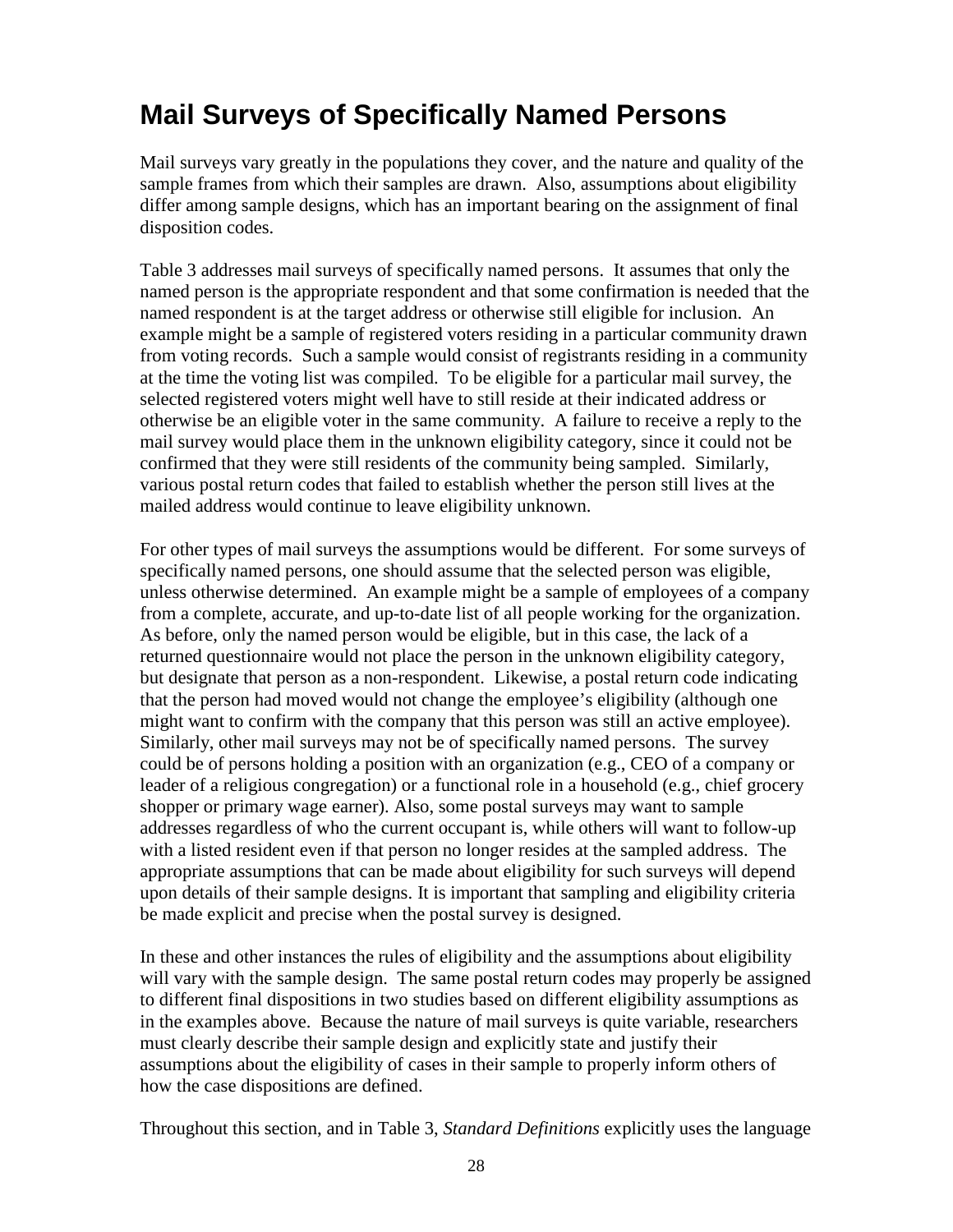employed by the United States Postal Service (USPS) to account for all USPS dispositions in which mail is not delivered to an addressee. Researchers operating in other countries should treat these classifications as instructive and naturally will have to use their own postal service's codes. Non-USPS codes should follow the *Standard Definitions'* logic and intent, as illustrated by the USPS codes.

#### **1. Returned Questionnaires**

In the mail mode, the returned self-administered questionnaire is the equivalent to an "interview" in the telephone and in-person modes.

Returned questionnaires are divided into two groups: a) complete (1.1) and b) partial (1.2). Each survey should have an a priori explicit definition of what constitutes a complete vs. a partial interview and what distinguishes a partial interview from a breakoff.

Three widely used standards for defining these three statuses are: a) the proportion of all applicable questions answered, b) the proportion of crucial or essential questions answered, $^{27}$  $^{27}$  $^{27}$  and c) the proportion of all applicable questions administered (Frankel, 1983). For example, the following are standards that surveys might adopt to determine whether a case is a complete interview, partial interview, or break-off:

- a. Less than 50% of all applicable questions answered (with other than a refusal or no answer) equals break-off, 50%-80% equals partial, and more that 80% equals complete, or
- b. Less than 50% of all applicable questions asked equals break-off, 50-80% equals partial, and more than 80% equals complete, or
- c. Less than 50% of all essential or crucial questions answered (with other than a refusal or no answer) equals a break-off, 50-99% equals partial, and 100% equals complete, or
- d. The above three could be used in combination. For example, one might require 100% of crucial questions and 80% of other questions being answered to count as a complete case.

Although no precise definition of complete or partial cases or break-offs is proposed here, a survey must provide a clear definition of these statuses. Suitable criteria include those described above. Of course less stringent definitions of complete or partial cases will mean that there will be more item non-response in cases deemed complete or partial.

#### **2. Eligible, No Returned Questionnaire (Non-response)**

 $\overline{a}$ 

Eligible cases for which no interview is obtained consist of three types of non-response: a) refusals and break-offs (2.10); b) non-contacts (2.20); and c) others (2.30). See Table 3.

<span id="page-29-0"></span><sup>&</sup>lt;sup>27</sup> Crucial or essential questions might include variables that are the key independent or dependent variables in a study. For example, a survey designed to measure racial differences might include respondent's race or a survey to examine the causes of depression might require a scalable score on the measure of clinical depression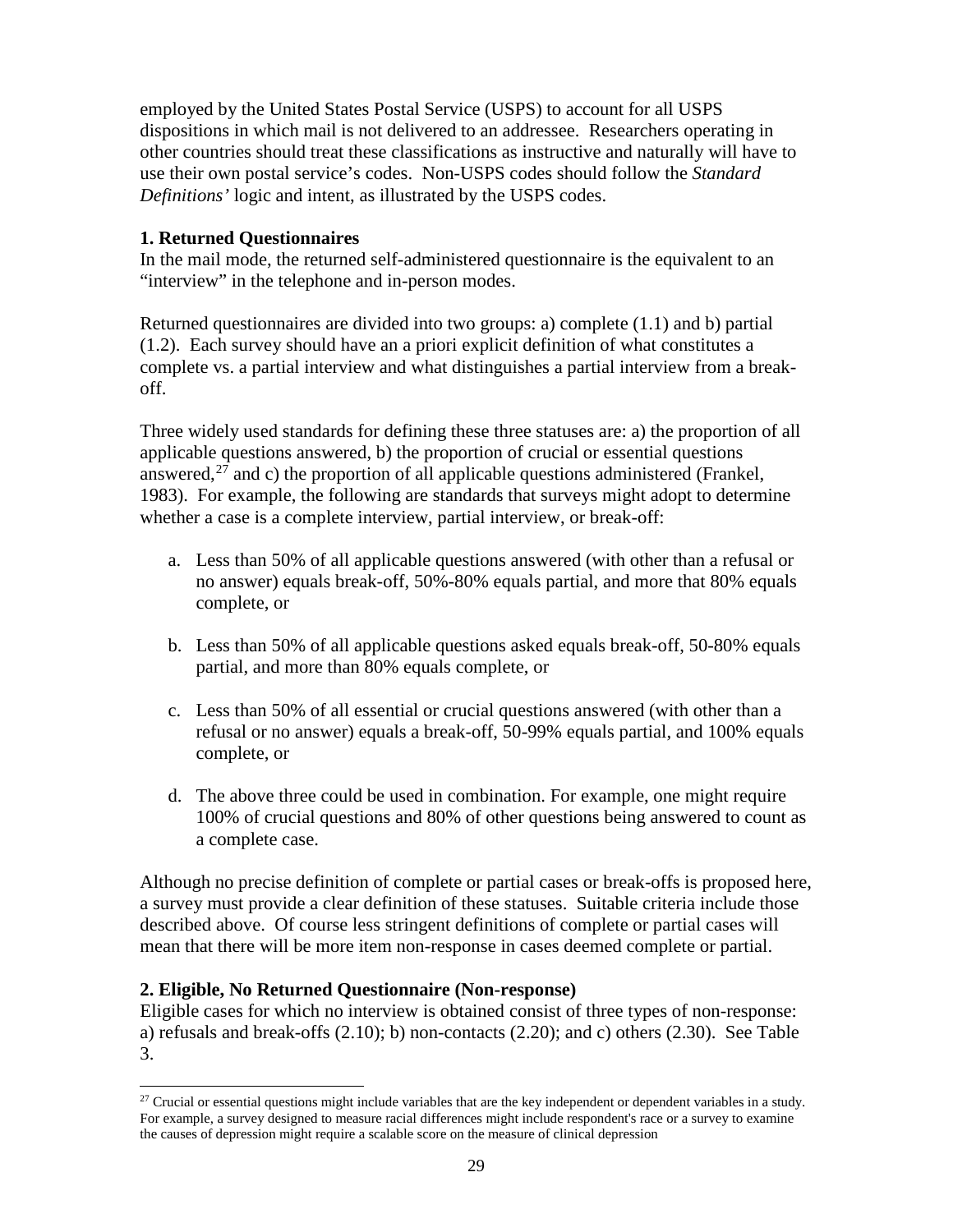Refusals and break-offs consist of cases in which some contact has been made with the specifically named person, or with the housing/business unit in which this person is/was known to reside/work, and the person or another responsible household/business member has declined to have the questionnaire completed and returned (2.11) or a questionnaire is returned only partially completed with some notification that the respondent refuses to complete it further (2.12 - see above on what constitutes a break-off vs. a partial questionnaire).<sup>[28](#page-30-0)</sup> Further useful distinctions, not all of which are included in Table 3, are a) who refused, i.e., known respondent (2.112) vs. other person (2.111); b) point within the questionnaire of refusal/termination; and c) reason for refusal/break-off. In mail surveys, entirely blank questionnaires are sometimes mailed back in the return envelope without any explanation as to why the questionnaire was returned blank. Unless there is good reason to do otherwise, this should be treated as an "implicit refusal" (2.113). In some instances in which a noncontingent cash incentive was mailed to the respondent, the incentive is mailed back along with the blank questionnaire. Researchers may want to create a unique disposition code to differentiate these from the 2.113 outcome in which no incentive was returned.

Known non-contacts in mail surveys of specifically named persons include cases in which researchers receive notification that a respondent was unavailable to complete the questionnaire during the field period  $(2.25)$ .<sup>[29](#page-30-1)</sup> There also may be instances in which the questionnaire was completed and mailed back too late — after the field period has ended — to be eligible for inclusion (2.27), thus making this a "non-interview."

Other cases (2.30) represent instances in which the respondent is eligible and does not refuse the interview, but no interview is obtainable because of: a) deaths, including cases in which the addressee is identified by the USPS to be "Deceased" (2.31); b) respondent physically or mentally unable to do the questionnaire (2.32); c) language problems (2.33); literacy problems (2.34), and d) miscellaneous reasons (2.36).

Whether death makes a case a non-respondent or an ineligible respondent depends on fieldwork timing. Surveys have to define a date on which eligibility status is determined. This would usually be either the first day of the field period or the first day that a particular case was mailed the questionnaire. Thus, for example, if a person were alive and selected as the respondent on this status date, but died before a questionnaire was completed, the case would be classified as a non-response due to death (2.31). Similar time rules would apply to other statuses.

Eligible respondents who are physically or mentally unable to complete the questionnaire (2.32) would include both permanent conditions (e.g., senility, blindness or paralysis) and temporary conditions (e.g., pneumonia or drunkenness) that prevailed throughout the field period. With a temporary condition it is possible that the respondent could/would complete the questionnaire if recontacted later in the field period or if the field period were later extended.

 $\overline{a}$ 

<span id="page-30-0"></span> $28$  Responsible household members" should be clearly defined. For example, the Current Population Survey considers any household member 14 years of age or older as qualifying to be a household informant.

<span id="page-30-1"></span> $29$  Further distinctions could distinguish cases involving temporary absences (e.g. family away on vacation for two weeks) and other reasons for non-contact.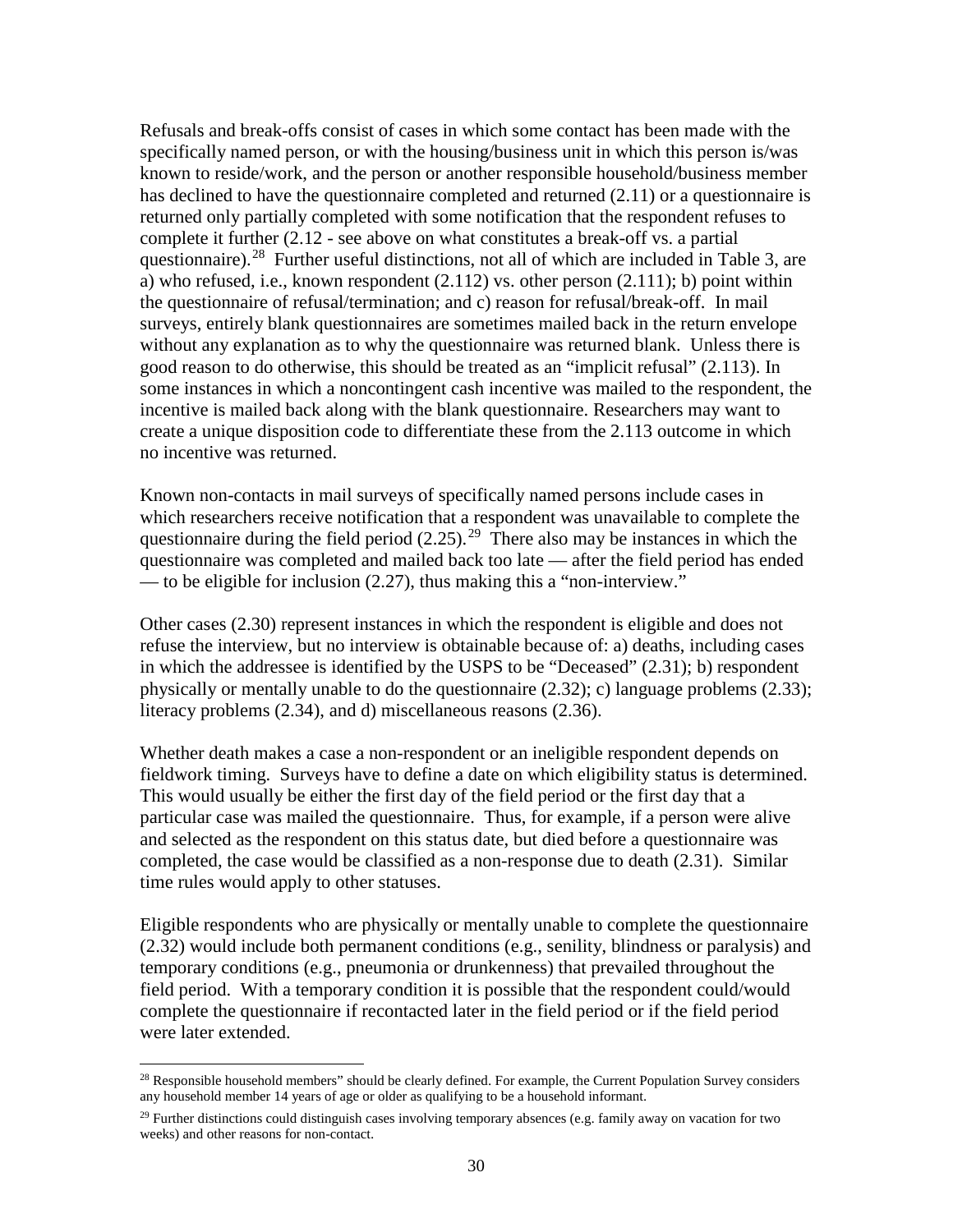Language problems (2.33) include cases in which the respondent does not read a language in which the questionnaire is printed  $(2.332)$ .<sup>[30](#page-31-0)</sup> It would also include instances in which a questionnaire which is printed in a language the respondent can read is never sent to the respondent (2.333). In contrast, literacy problems (2.34) would apply to cases in which the specifically named person could speak the language in which the questionnaire was printed, but could not read it well enough to comprehend the meaning of the questions.

The miscellaneous designation (2.36) would include cases involving some combination of other reasons (2.30) or special circumstances (e.g., lost records or faked cases invalidated later on).

In mail surveys of specifically named persons — particularly ones in which the mail is the only sampling mode — this subset of dispositions (Other, 2.30) would occur only if the researchers received unsolicited information about the respondent that allowed for such classification of the final disposition. However, in most instances one would assume that no information would be returned, which would lead to the case being classified as an "unknown eligibility" disposition.

#### **3. Unknown Eligibility, No Returned Questionnaire**

 $\overline{a}$ 

Cases of unknown eligibility and no returned questionnaire (3.0) include situations in which nothing is known about whether the mailed questionnaire ever reached, or could have reached, the address and thus the person to which it was mailed (3.10); those in which it reached the address, but it is unknown if the specifically named person is present at the address and if so whether this person is eligible (3.20); those in which the mailing could not be delivered (3.30); and those in which new "forwarding" information is learned (3.40).

The unknown-eligibility subset in which nothing is learned about whether the mailing could or did reach the sampled respondent is broken down further into cases in which a) the questionnaire was never mailed (3.11) and cases in which b) absolutely no information ever reaches the researcher about the outcome of the mailing (3.19). These latter dispositions often occur with high frequency in mail surveys.

Situations in which the address to which the questionnaire was mailed is known to exist and for which the addressee is known to have not received the mailing include the case of no screener being completed, for questionnaires requiring such (3.21). They also include instances in which the U.S. Postal Service (USPS) labels "refused by addressee" (3.23), either because the addressee "refused to accept the delivery" (3.231) or "refused to pay additional postage" that might have been needed (3.232). There also are cases in which the USPS will not deliver mail to certain addressees because they have committed USPS violations (3.24); the USPS does not deliver these mailings and returns them to the sender

<span id="page-31-0"></span> $30$  Language cases can be counted as not eligible (4.70) if the survey is defined as only covering those who read certain languages. For example, until 2006 the General Social Survey defined its target population as English-speaking adults living in households in the United States (Davis, Smith, and Marsden, 2007). Whenever language problems are treated as part of 4.70 instead of 2.33, this must be explicitly stated.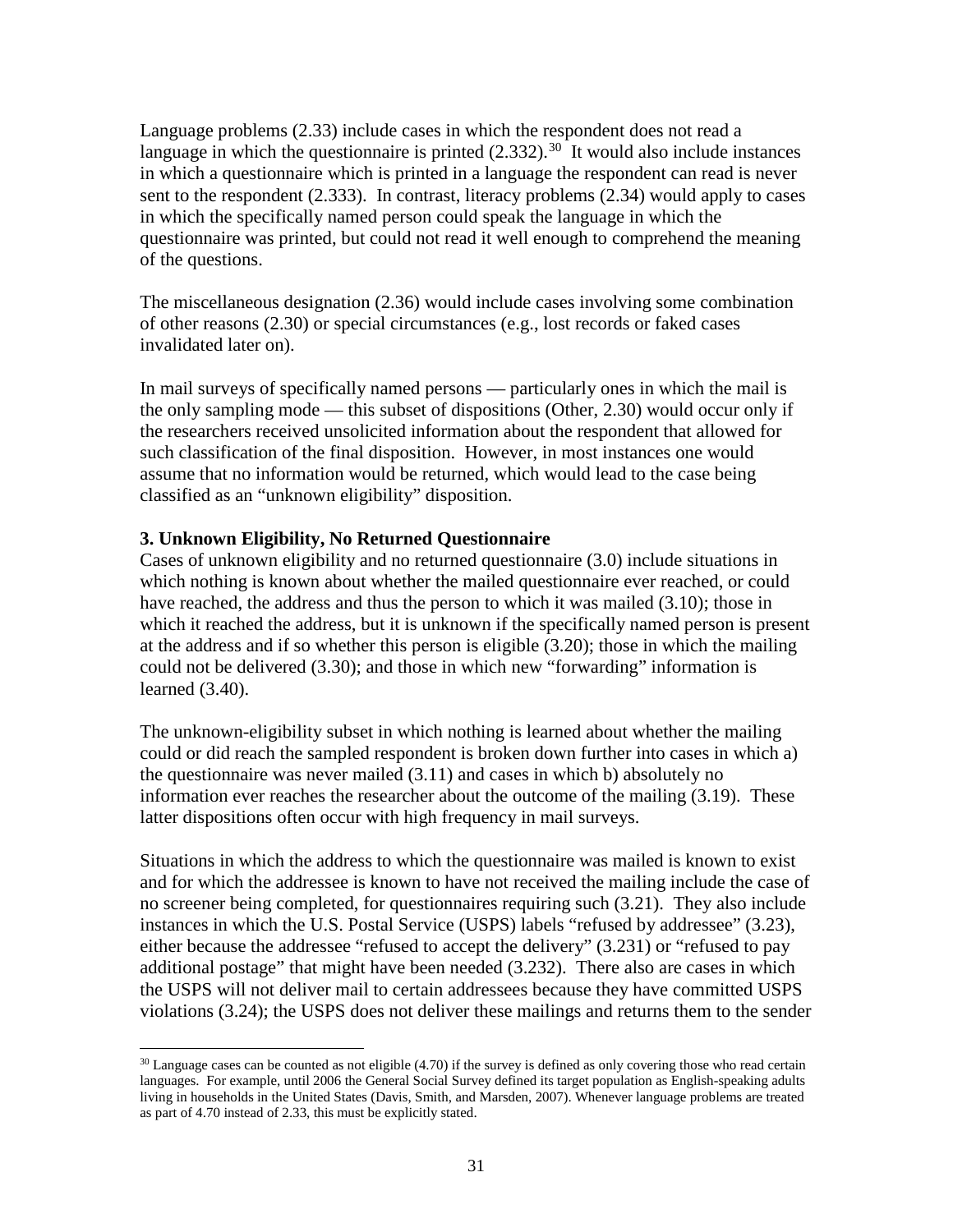as undeliverable due to "USPS violations by addressee."

Finally, there are other cases in which the address, itself, precludes delivery and the researcher is left not knowing whether there is an eligible respondent at the "correct" address (3.25). These cases include: a) an "illegible" address, which means one that cannot be read by the USPS (3.251); b) an "insufficient" address on the mail (3.252), for example, one missing a street number in the receiving post office's delivery area; c) the absence of a proper mail receptacle at the address for the USPS to leave mail (3.253); and d) USPS suspension of mail to a commercial mail receiving agency (3.254).

In each of these circumstances, the researcher learns that the address to which the mailing was intended does (or may) exist, but does not know whether or not an eligible respondent is at the address.

Another set of possible dispositions in mail surveys of specifically named persons are those instances in which the mailing cannot be delivered to the person for whom it is intended or it is received at an address where the respondent no longer resides; thus the mailing is returned as "undeliverable" (3.30). Of note, in these cases, the researcher at least learns that no eligible respondent is at the address used for the mailing.

There are many subcategories of this class of dispositions designated by the USPS.

First are those in which mailing cannot be delivered because of some problem with the address (3.31). These include instances where the USPS tries, but is not able to find the "known" addressee at the designated address (3.311); and those in which a postal box is closed, e.g. for nonpayment of rent (3.312).

There also are cases in which the USPS does not attempt delivery because of a determination that no such address exists (3.313). This subcategory may be due to there being "no such number" (3.3131); "no such postal office" in a state (3.3132); "no such street" (3.3133); or a vacant address (3.3134).

The USPS also will not deliver mail in many other circumstances, thus letting the researchers know only that the address used will not reach the addressee. These circumstances include the general category of "not delivered as addressed" (3.314). This category can be further subdivided into the USPS designations: a) "unable to forward" (3.3141), including those cases in which there is no change of address order on file, the forwarding order has expired, forwarding postage is not guaranteed, or the sender has specified "do not forward;" b) "outside delivery limits" (3.3142), in which an address is not in the geographic area of delivery for the post office that received the mail; and c) "returned for better address" (3.3143), for mail of local origin (i.e., mail that is mailed at and delivered by the same post office).

Additionally, there are other mail survey outcomes in the United States that leave the researchers uncertain of the eligibility status of the sampled respondent. These include USPS categories: a) "moved, left no address" (3.32) which is likely a final disposition; b) "returned for postage" (3.33) which would be a final disposition if the researcher did not re-mail it, or a temporary disposition if the researcher did re-mail it; c) "temporarily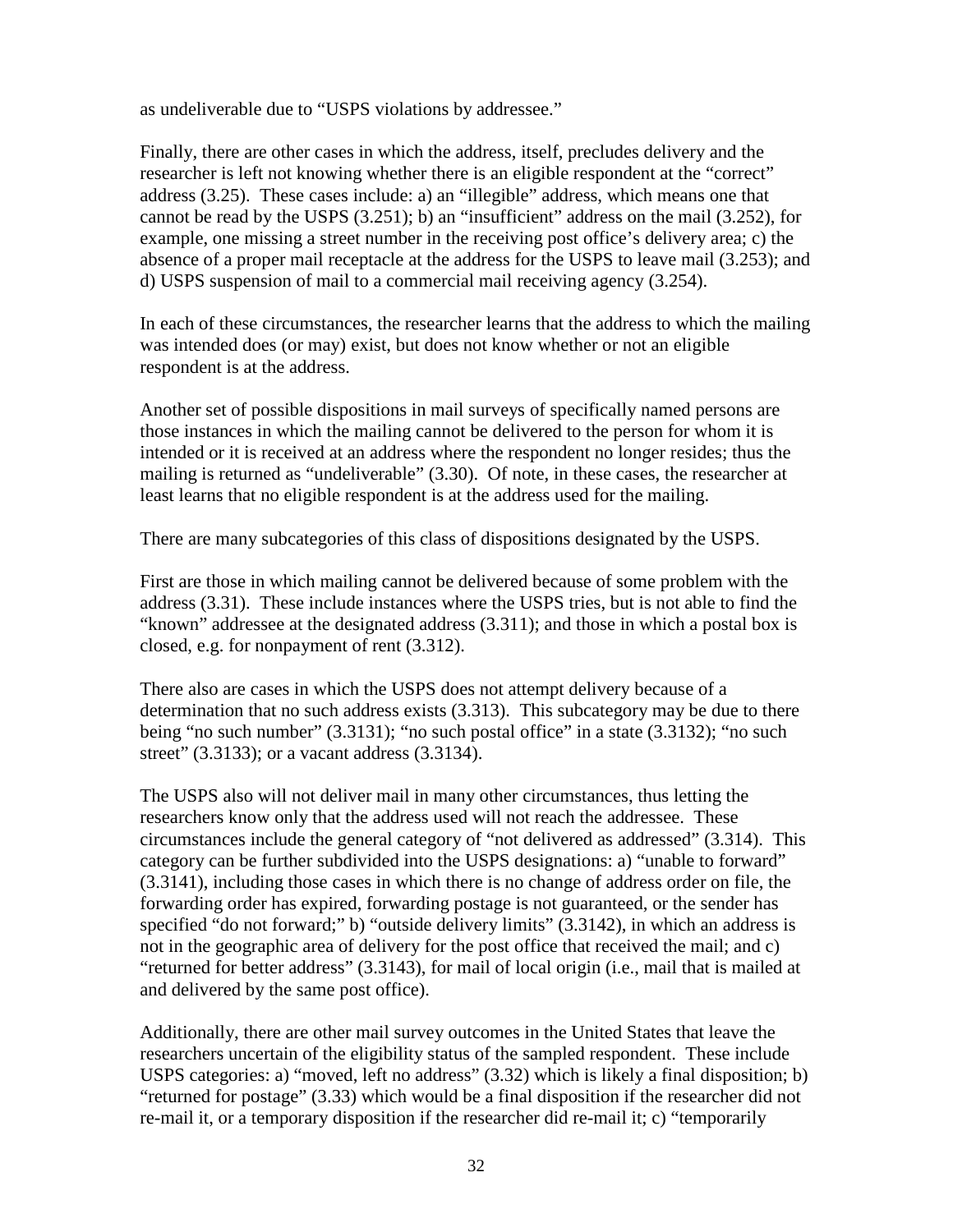away, holding period expired" (3.34); and d) "unclaimed — failure to call for mail" (3.35). In cases in which special postage or other means of mail is used that requires a signature from the addressee (e.g., certified mail, registered mail, next-day mail, etc.), it is possible that the mail eventually will be returned because no one signed for it (3.36).

A final group of dispositions in which the researcher is left not knowing if the addressee is eligible is when the mail has been returned undelivered, but has forwarding information (3.40). In some of these cases, the mail may have been opened (3.41) and in others it may not (3.42). Ultimately, whether these dispositions are temporary or final depends upon the researcher's choice to re-mail it with the corrected address. In another instance, the researcher learns that the address does not exist, but learns nothing more due to a "dispute about which party has right to delivery" which the USPS cannot resolve (3.50).

#### **4. Not Eligible**

Not eligible cases for mail surveys of specifically named persons include: a) the named person being found to be ineligible due to screening information returned to the researchers and thus out-of-sample (4.10); b) no eligible respondent (4.70); c) situations in which quotas have been filled (4.80); and d) duplicate listings (4.90).

In mail surveys of specifically named persons that require the addressee to complete a screen to determine eligibility, researchers may have sampled cases that later are determined not to be eligible. For example, as noted previously, there may be instances in which living at a specific address or within a small geographic area is what "qualifies" a person for eligibility. If that named person no longer lives at the address for which he or she was sampled, it may make the person ineligible and s/he is out of the sample (4.10). In a rare instance in which eligibility in the mail survey is determined at least by two criteria, the first being that the address of the housing unit is part of eligibility, the use of the "No Eligible Respondent" code (4.70) would be appropriate if the person is at the sampled address but no longer is eligible because of some other selection criterion.

In mail surveys that employ a quota, there will be cases in which returned questionnaires are not treated as part of the final dataset because the quota for their subgroup of respondents already been filled (e.g., responses from women when a gender quota is used and the female target has already been met) (4.80). What the quotas are and how they are to be filled must be clearly defined.

Another final type of "ineligibility" occurs in mail surveys, especially those that use a large "mailing list" as the sampling frame. This will happen when duplicate listings are sampled — ones in which the same individual inadvertently appears more than once in the sampling frame. If these are recognized as duplicates only after the mailings have been returned by the respondent, e.g., when a respondent mails back a completed questionnaire and a blank one with a note that s/he received two questionnaires, the additional mailing(s) should be treated as not eligible due to duplicate listings (4.81).

Finally, additional reasons for non-eligibility can be coded under Other (4.90).

In all cases about final disposition codes involving ineligibility, definite evidence of the status is needed. When in doubt, a case should be presumed to be eligible or possibly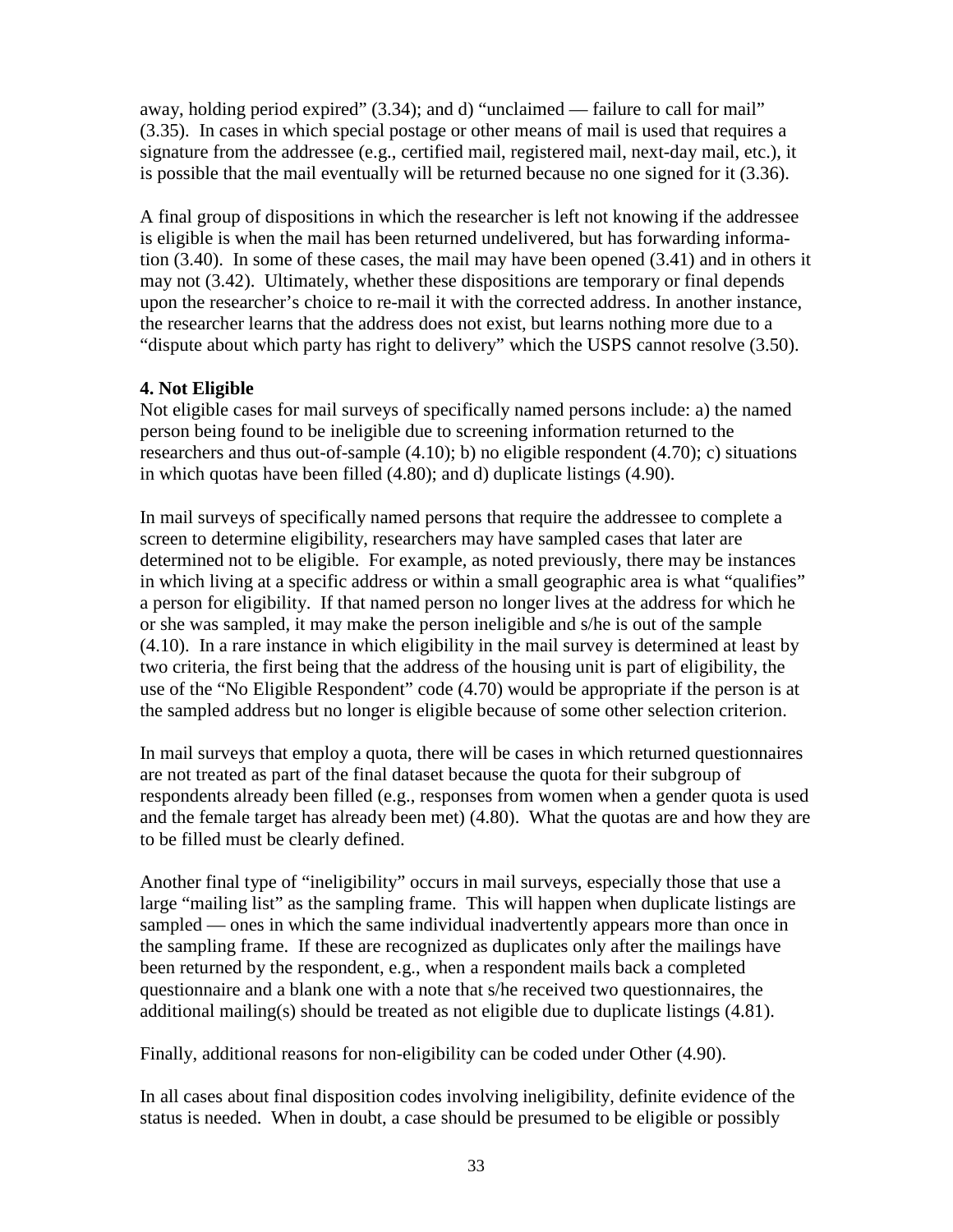eligible rather than ineligible, unless there is unambiguous evidence leading to the latter classification.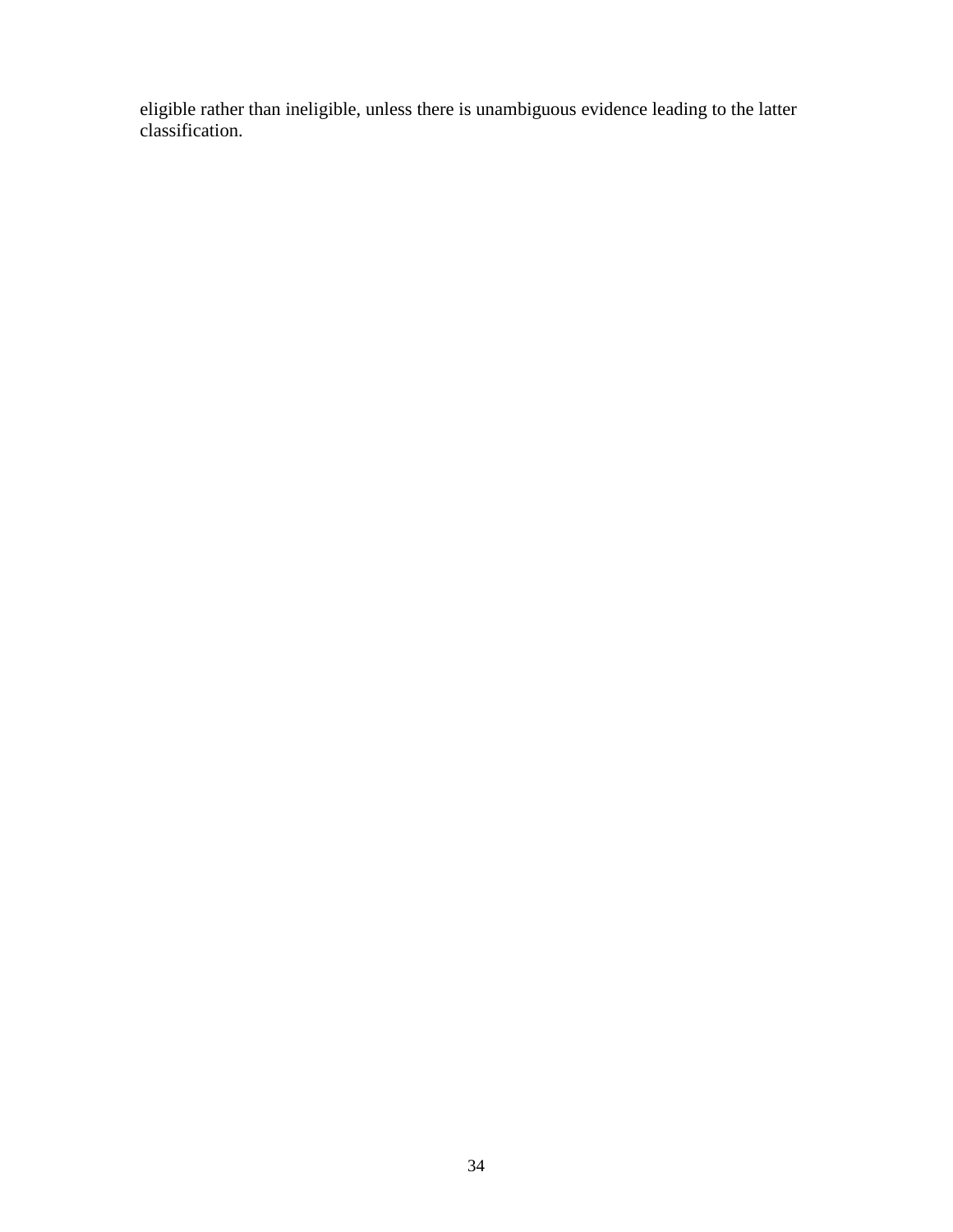### **Mail Surveys of Unnamed Persons**

This section addresses surveys that recruit respondents via mail in which the sampling unit is the address of a residence or business (i.e., an entity at a specific geographic location) and some type of screener typically is used to identify a responsible household member or eligible respondent within that unit to complete the questionnaire. Mail surveys of unnamed persons vary greatly in the populations they cover, and the nature and quality of the sampling frames from which their samples are drawn. Also, assumptions about respondent eligibility differ among sample designs, which have an important bearing on the assignment of final disposition codes.

Table 4 addresses mail surveys of unnamed persons. It assumes that within each sampled unit some form of within-unit respondent selection or screening will be used to determine if there is at least one eligible respondent to complete the survey questionnaire; for example, the Kish method or some form of the so-called birthday methods might be used to randomly (or pseudo-randomly) sample a respondent among all eligible persons residing there, or a purposively determined respondent might be designated by her/his role within the unit (e.g., a parent or guardian of any children in the household, the person most knowledgeable of the household's expenses, the accountant for the business, or the secretary-treasurer of a club or other voluntary organization). Of course, other selection procedures such as including all adults eligible might also be employed.

An example of a survey of unnamed persons would be a survey that uses an addressbased sampling frame built from the USPS's Delivery Sequence File. To be eligible for this particular survey of unnamed adults (i.e., those 18 years of age or older), the selected address must be an occupied dwelling unit with at least one resident who is aged 18 years or older. A failure to receive a reply to the survey questionnaire in this example would place an address into the "Unknown Eligibility" category, since it cannot be confirmed that the address was an occupied dwelling unit. Similarly, in this example, various postal return codes that failed to establish whether any eligible adult lives at the mailed address would leave the unit's eligibility unknown.

For other types of surveys of unnamed persons that are recruited via the mail, the assumptions would be different. For some of these surveys, one should assume that the selected "type" of person was eligible, unless otherwise determined. An example would be a sample of persons directing HR (human resources) responsibilities at companies of a given size, using a sample of those companies purchased from a list vendor. In this example, it is reasonable to assume that all companies would have someone managing HR, even if such a title was not formally assigned to anyone employed by the company. In this example, the person serving as the HR head at the time of the survey request arrived at the company would be the designated respondent. The lack of a returned questionnaire would not necessarily place the person/company in the unknown eligibility category. If the company is known to still be in business at the mailed address, then the lack of a returned questionnaire should be treated as a nonresponse outcome (most likely as a refusal). However, if it is unknown whether the company is still in business, the lack of a returned questionnaire should be considered a case of unknown eligibility.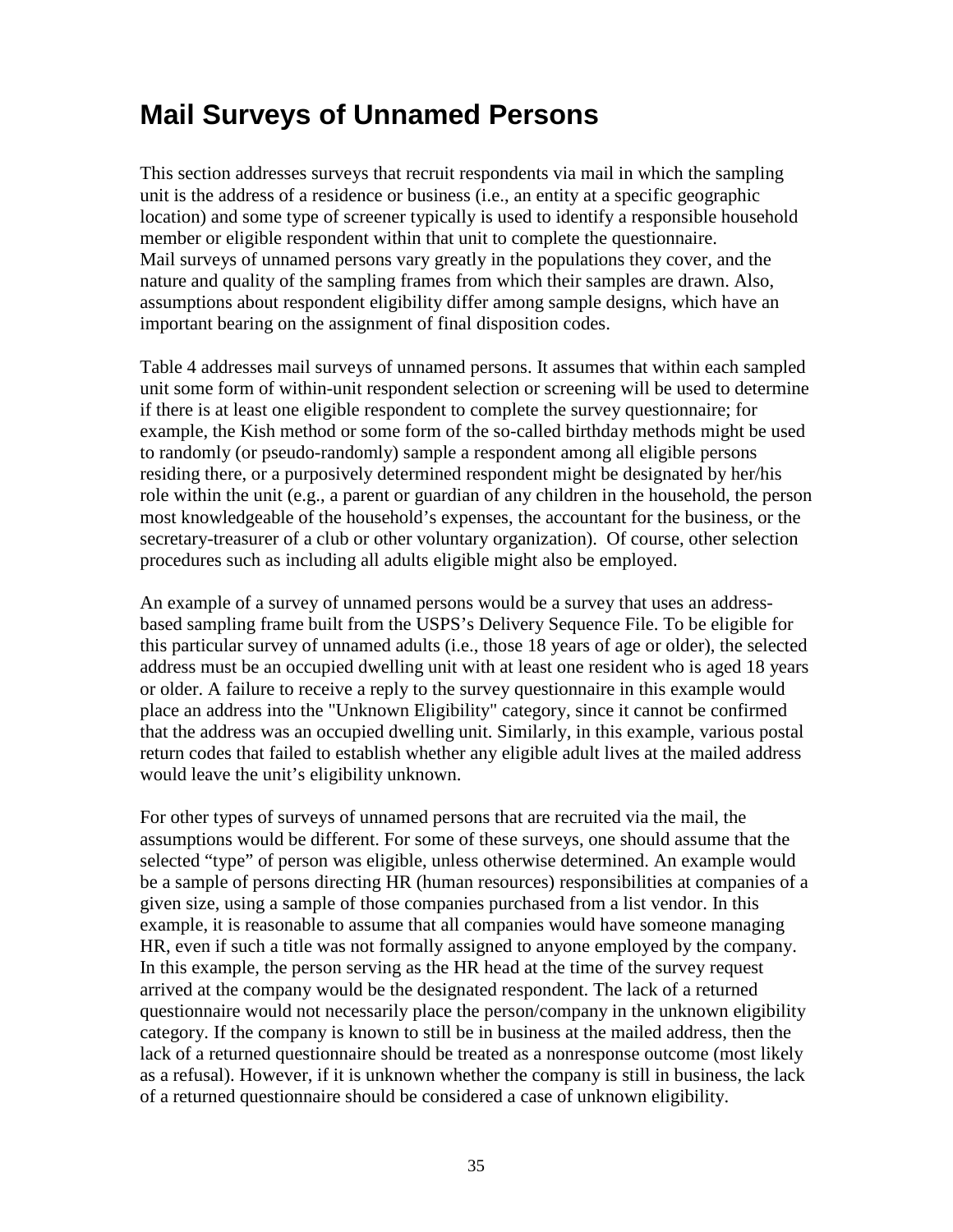The goal of an unnamed household survey is to reach an eligible person at the sampled address. Generally, when conducting a study of unnamed households by mail, a generic salutation such as "Postal Customer" is used in the address. Sometimes researchers append a name (individual or family) to a sample of addresses by merging addresses to a commercial database. In these cases, using the appended name in addressing the mailing envelope or package is thus considered a "tool" of unknown reliability to try to reach and gain cooperation at the address, and not as a means to, *a priori*, select a specific respondent. However, it is important to note that appending a name to the envelope may result in unintended consequences, as the USPS will typically direct the mailing to the named person even if they no longer reside at the address on the mailing. As such, utilizing a name may result in the sampled household being circumvented if the mail is redirected to a new household that the person on the address has moved to. Thus, researchers may have unknowingly sidestepped their goal of sampling a household and administering a screener for household selection within the survey. For the purposes of response rates, researchers should continue to follow the protocol of this section on Mail Surveys of Unnamed Persons if the survey is principally designed to sample households, and follow the second on Mail Surveys of Specifically-Named Persons if the survey is sampling named persons, regardless of whether a name is used in the address.

In these and other instances the rules of eligibility and the assumptions about eligibility will vary with the study design. The same postal return codes may properly be assigned to different final dispositions in two studies based on different eligibility assumptions as in the examples above. Because the nature of surveys that sample and recruit respondents via the mail is quite variable, researchers must clearly describe their study and its sample design, and explicitly state and justify their assumptions about the eligibility of the units in their initially designated sample to properly inform others of how the final unit dispositions are determined.

Throughout this section, and in Table 4, *Standard Definitions* explicitly uses the language employed by the United States Postal Service (USPS) to account for all USPS dispositions in which mail is not delivered to an address. Researchers operating in other countries or utilizing non-USPS mailers (e.g. Federal Express) should treat these classifications as illustrative and naturally will have to use their own postal service's codes. Non-USPS codes should follow the *Standard Definitions'* logic and intent, as illustrated by the USPS codes.

#### **1. Returned Questionnaires**

In the mail mode, a returned, completed, self-administered questionnaire, whether received via mail or the internet, is the equivalent to an "interview" in the telephone and in-person modes.

Returned questionnaires are divided into four groups: a) complete (1.1), b) partial (1.2), c) blank (2.113) and d) "break-off", i.e., too incomplete to process (2.12). All surveys should have an *a priori* explicit definition of what constitutes a complete vs. a partial completion and what distinguishes a partial completion from a break-off. Three widely-used standards for defining these questionnaire conditions are: a) the proportion of all applicable questions answered, b) the proportion of crucial or essential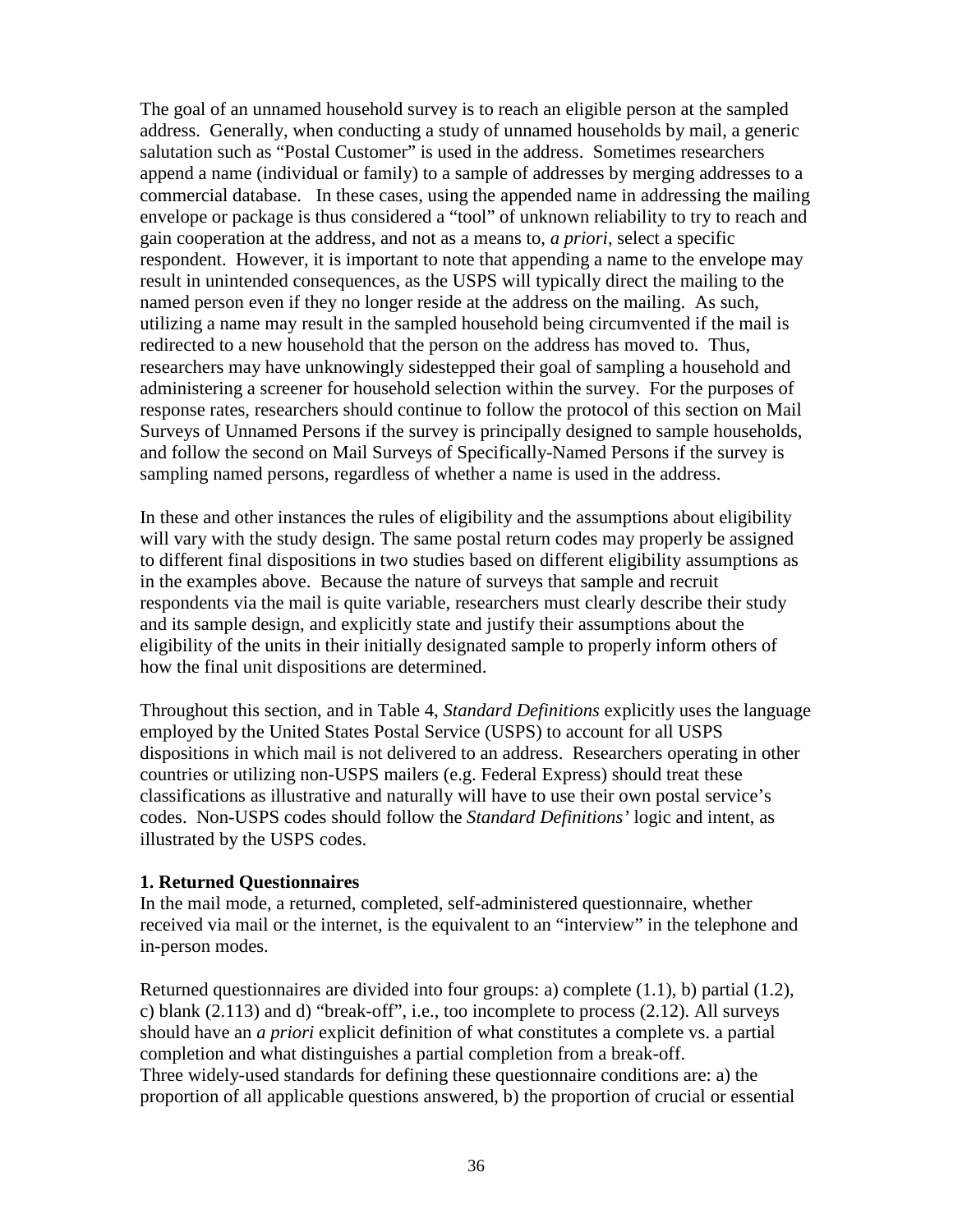questions answered,  $31$  and c) the proportion of all applicable questions administered (Frankel, 1983). Blank questionnaires are self-defining, and are considered an implicit refusal regardless of whether or not the returned document is fully intact. The following are standards that surveys might adopt to determine whether a case is a complete, partial, or break-off:

- a. Less than 50% of all applicable questions answered (with other than a refusal or no answer) equals break-off, 50%-80% equals partial, and more that 80% equals complete, or
- b. Less than 50% of all essential or crucial questions answered (with other than a refusal or no answer) equals a break-off, 50-99% equals partial, and 100% equals complete, or
- c. The above two could be used in combination. For example, one might require 100% of crucial questions and 80% of other questions being answered to count as a complete case.

Although no precise definition of complete or partial cases or break-offs is proposed here, and no universal definition is appropriate, a survey must provide a clear definition of these statuses so that the correct disposition can be unambiguously assigned. Suitable criteria may include those examples described above. Of course, less stringent definitions of complete or partial cases will mean that there will be more item nonresponse in cases deemed complete or partial.

However, a "completed" or "partially completed" questionnaire in a survey of unnamed persons may be received from someone who is not qualified for the purposes of a particular study to serve as an eligible respondent. In these instances, the "completion" most often is an unusual form of nonresponse. That is, although there was a response from the sampled unit, it came from someone not qualified to provide the response. This outcome should be coded a 2.36 (Misc. Eligible Noninterview) unless something is learned about the sampled unit that would make the unit Not Eligible for the survey. In those cases, the outcome should be coded 4.70. (In the case where the unit is known to be eligible for the particular survey, the researchers may choose to approach that unit again to try to gain a completion from an eligible respondent at the unit. If the researchers do this and are unsuccessful in ever gaining a completion, this unit may have a final outcome of a refusal – i.e., if an eligible person eventually refuses to cooperate – or it may remain a 2.36 if nothing more is heard back from the unit. In the cases where an eligible person returns a questionnaire, then the assignment of the unit's final disposition follows the rules discussed above in this section).

## **2. Eligible, No Returned Questionnaire (Nonresponse)**

 $\overline{a}$ 

Eligible cases for which no completion is obtained consist of three types of nonresponse: a) refusals and break-offs (2.10); b) non-contacts (2.20); and c) others (2.30). See Table 4.

Refusals and break-offs include cases in which some contact has been made with the

<span id="page-37-0"></span> $31$  Crucial or essential questions might include variables that are the key independent or dependent variables in a study. For example, a survey designed to measure racial differences might require the respondent's race being provided or a survey to examine the causes of depression might require a scalable score on the measure of clinical depression being completed.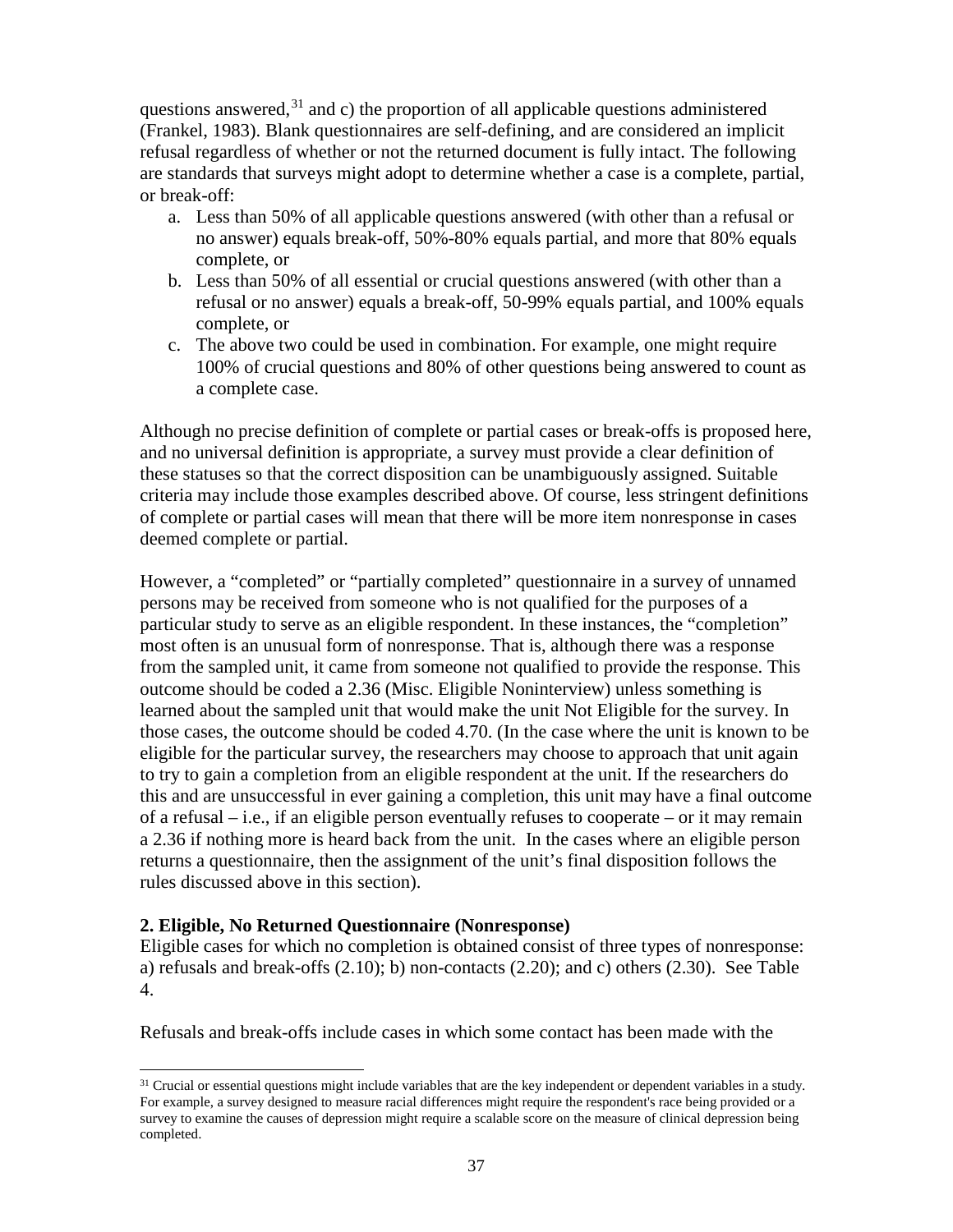housing/business unit, and someone at the unit has declined to complete the questionnaire and has communicated that the questionnaire will not be completed (2.11) or a questionnaire is returned only partially completed with some notification that a responsible household member refuses to complete it further.<sup>32</sup> For surveys with a required screener,<sup>[33](#page-38-1)</sup> refusals may come from specifically-selected respondents, which would be a refusal of a known respondent (2.112). In other cases, the refusal may come from someone known not to be an eligible respondent, and researchers may want to create a unique outcome code (e.g., 2.114) for these occasions. In mail surveys of unnamed persons, entirely-blank questionnaires are sometimes mailed back in the return envelope without any explanation as to why the questionnaire was returned blank. Unless there is good reason to do otherwise, this should be treated as an "implicit refusal" (2.113). In some instances in which a noncontingent cash incentive was mailed to the respondent, the incentive is mailed back along with the blank questionnaire. Researchers may want to create a set of unique disposition codes to differentiate different types of nonresponse from the 2.113 outcome in which no incentive was returned. Subcodes should be mutually exclusive and can be reported in a logical grouping along with other subcodes as appropriate when describing the survey response.

Known non-contacts in mail surveys of unnamed persons include cases in which researchers receive notification that the eligible respondent was unavailable to complete the questionnaire during the field period  $(2.25)$ .<sup>[34](#page-38-2)</sup> There also may be instances in which the questionnaire was completed and mailed back too late — after the field period has ended — to be eligible for inclusion (2.27), thus making the case a "non-interview" as opposed to a refusal.

Other cases (2.30) represent instances in which the respondent within the household is selected and/or eligible and does not refuse to complete the questionnaire, but no completion is obtainable because of: a) deaths, including cases in which the addressee is identified by the USPS to be "Deceased" (2.31); b) respondent physically or mentally unable to do the questionnaire (2.32); c) language problems (2.33); literacy problems (2.34), d) someone other than the designated respondent completes all (2.351) or some (2.352) of the questionnaire (2.35) [see section on Returned Questionnaires], and e) miscellaneous reasons (2.36).

Whether death of the eligible respondent constitutes a non-respondent or an ineligible respondent depends on fieldwork timing. Surveys have to define a date on which eligibility status is determined. This would usually be either the first day of the field period or the first day that a particular case was mailed the request to participate in the survey. Thus, for example, if a person were alive and selected as the respondent on this status date, but died before a questionnaire was completed, the case would be classified

 $\overline{a}$ 

<span id="page-38-0"></span> $32$  "Responsible household members" should be clearly defined. For example, the Current Population Survey considers any household member 14 years of age or older as qualifying to be a household informant.

<span id="page-38-1"></span> $33$  As with other types of studies that require screening to identify and select a specifically-qualified respondent (e.g. someone who is Hispanic, someone who is under the age of 35, etc.), see the calculations for Dual-frame RDD surveys, which provide a eligibility metric for valid households (e2) and an eligibility metric for screener qualification within the household (e1).

<span id="page-38-2"></span><sup>34</sup> Further distinctions could distinguish cases involving temporary absences (e.g. family away on vacation for two weeks) and other reasons for non-contact.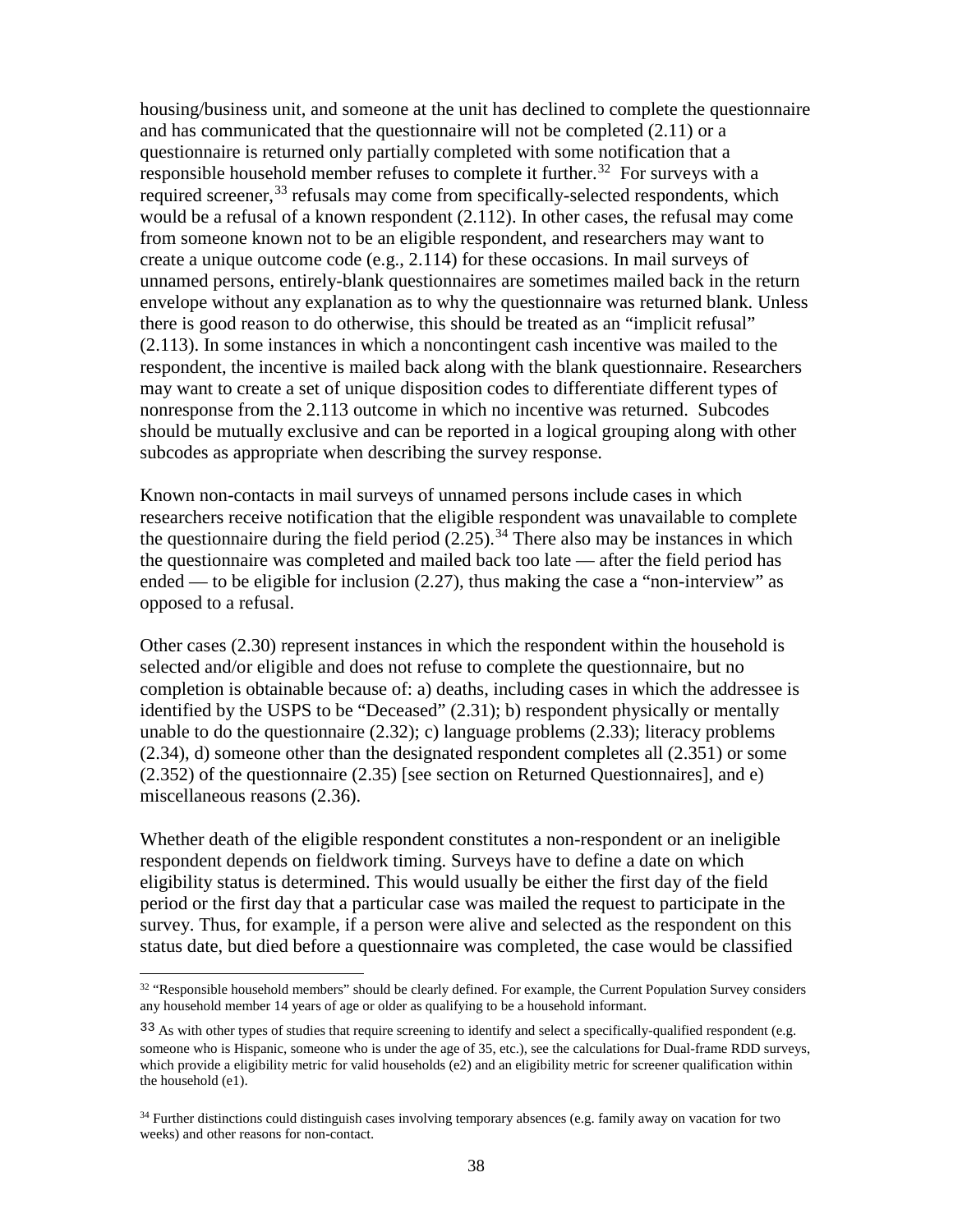as a nonresponse due to death (2.31). However, in some cases the researchers may choose to re-approach the sampled unit to determine if there now is a newly-eligible respondent who is capable of completing the questionnaire. For example, in a survey where CIOs are the eligible respondents, and if the CIO who was alive at the time the business was first contacted dies during the field period, the new CIO could become the eligible respondent for the sampled business. If this is done, the final outcome of the case would be determined by what happens during the effort to gain cooperation from a newly-eligible respondent. Similar time rules would apply to other statuses.

Selected eligible respondents who are physically or mentally unable to complete the questionnaire (2.32) would include both permanent conditions (e.g., senility, blindness or paralysis) and temporary conditions (e.g., pneumonia or drunkenness) that prevailed throughout the field period. With a temporary condition it is possible that the respondent could/would complete the questionnaire if recontacted later in the field period or if the field period were later extended. But again, physical or mental barriers may cause the original eligible respondent to no longer be eligible (e.g., s/he retired from the company due to health problems), and in these instances researchers could choose to re-approach the sampled unit and try to gain cooperation from the newly-eligible person. If this is done, the final outcome of the case would be determined by what happens during the subsequent effort to gain cooperation from a newly-eligible respondent.

Language problems (2.33) include cases in which a selected respondent does not read a language in which a mailed questionnaire is printed  $(2.332)$ .<sup>[35](#page-39-0)</sup> It also would include instances in which a questionnaire is printed in a language that the respondent can read, but that version is not sent to the respondent (2.333). In contrast, literacy problems (2.34) would apply to cases in which the selected respondent could speak the language in which the questionnaire was printed, but could not read it well enough to comprehend the meaning of the questions.

Situations where a name was appended to the address file and used as the addressee, and then the envelope was returned because it could not be delivered to the person to whom it was addressed, will at times be returned as undeliverable. Researchers may choose to resend the mailing with a generic salutation (e.g., "Postal Customer"). In other cases the mail will still be delivered to the address and the current resident may or may not choose to take action in returning mail addressed to someone who does not live at that address (or to even participate in the survey herself). But in the event mail is returned and no more attempts to reach that address are made, the case should be treated as an eligible address that ended as an Eligible, No Questionnaire Returned form of nonresponse. This is because the researchers have learned that the address does exist even though the envelope was returned because the addressee did not reside at the sampled address. In contrast, if only a specific type of respondent is eligible for the survey, and given that in this example no screening at the address was completed, one would consider the address as being Unknown if Eligible. That is because the named person on the address is not

 $\overline{a}$ 

<span id="page-39-0"></span> $35$  Language cases can be counted as not eligible (4.70) if the survey is defined as only covering those who read certain languages. For example, until 2006 the General Social Survey defined its target population as English-speaking adults living in households in the United States (Davis, Smith, and Marsden, 2007). Whenever language problems are treated as part of 4.70 instead of 2.33, this must be explicitly stated.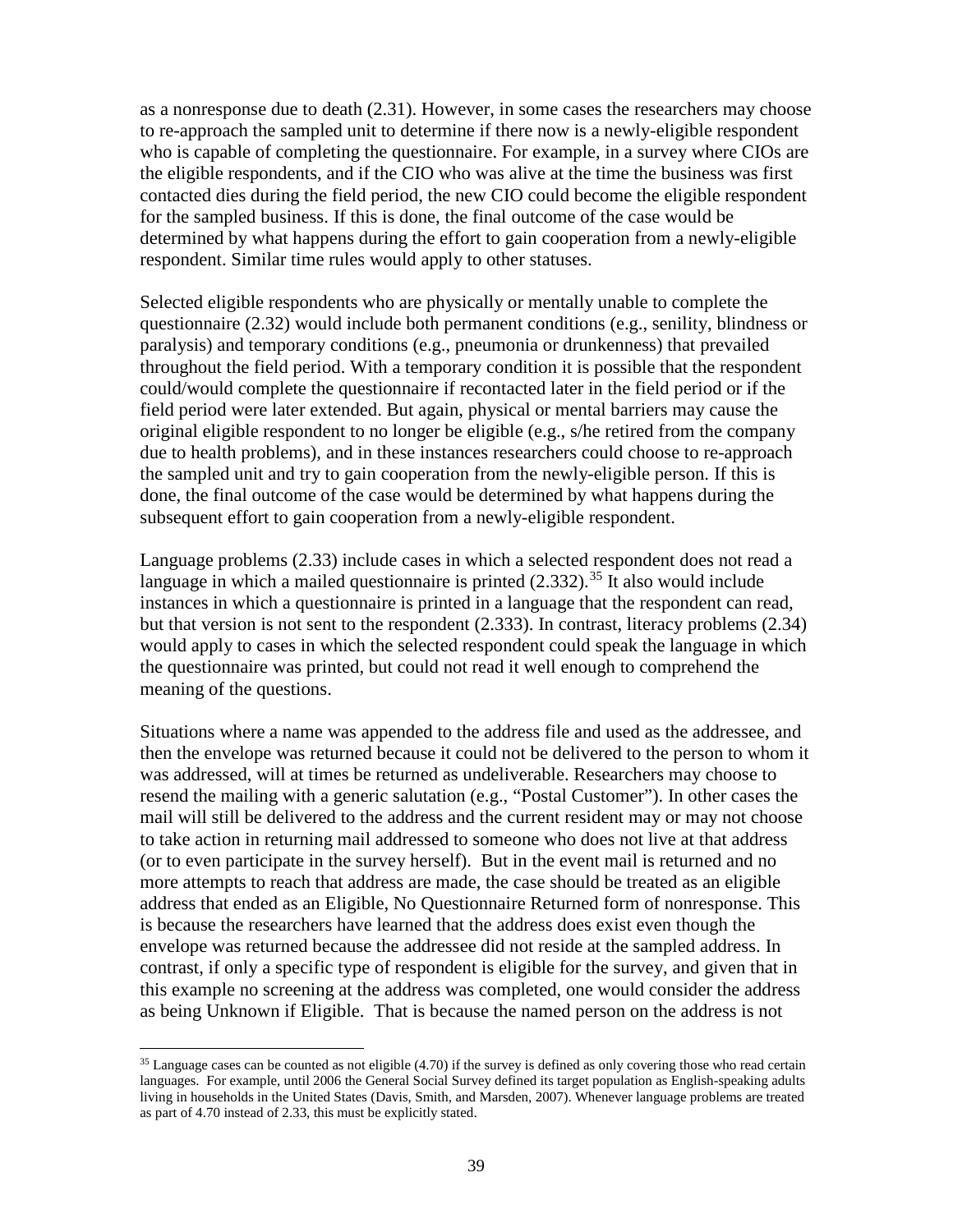necessarily the selected/eligible respondent, and in fact at this point of the field period only the address has been selected, and in a mail survey of unnamed people there should never be an attempt made to forward the envelope to a new address for the named person. In instances of an unnamed-person, mail survey of businesses, letters will be returned with an address corrected. In such cases researchers are advised to re-send to the corrected address for the business, since in surveys of businesses with an unnamed person, the unit of sample is usually the business, not the explicit business location. If a study instead intends to cover businesses only at specific locations, then one would normally not re-send to the new address. For a general discussion of establishment surveys, see p. 51.

The miscellaneous designation (2.36) would include cases involving some combination of other reasons (2.30) or special circumstances (e.g., lost records or faked cases invalidated later on).

In mail surveys of unnamed persons — particularly ones in which mail is the only sampling mode — this subset of dispositions (Other, 2.30) would occur only if the researchers received unsolicited information about the respondent that allowed for such classification of the final disposition. However, in most instances one would assume that no information would be returned, which would lead to the case being classified as an "unknown eligibility" disposition.

#### **3. Unknown Eligibility, No Returned Questionnaire**

Cases of unknown eligibility and no returned questionnaire (3.0 and following) include situations in which nothing is known about whether the mailed questionnaire ever reached, or could have reached, the sampled address to which it was mailed (3.10); and, in the case of a screening study, it includes those cases in which it reached the address, but it is unknown if any eligible person is present at the address (3.20).

The unknown-eligibility subset in which nothing is learned about whether the mailing could or did reach the sampled respondent is broken down further into cases in which a) the questionnaire was never mailed (3.11) and cases in which b) absolutely no information ever reaches researchers about the outcome of the mailing (3.19). This latter disposition often occurs with high frequency in mail surveys.

Situations in which the address to which the questionnaire was mailed is known to exist and for which an eligible respondent is known to have not received the mailing include the case of no screener being completed, for questionnaires requiring a screener (3.21). They also include instances in which the U.S. Postal Service (USPS) labels "refused" (i.e., designated REF by the USPS; 3.23).

Finally, there are other cases in which the address, itself, precludes delivery and researchers are left not knowing whether there is an eligible respondent at the "correct" address (3.25). These are cases where, in other words, the household or business exists but the address being used to reach the household or business is in some way errant. These cases include: a) an "illegible" address, which means one that cannot be read by the USPS (ILL, 3.251); b) an "insufficient" address on the mail (IA, 3.252), for example, one missing a street number in the receiving post office's delivery area; and c) the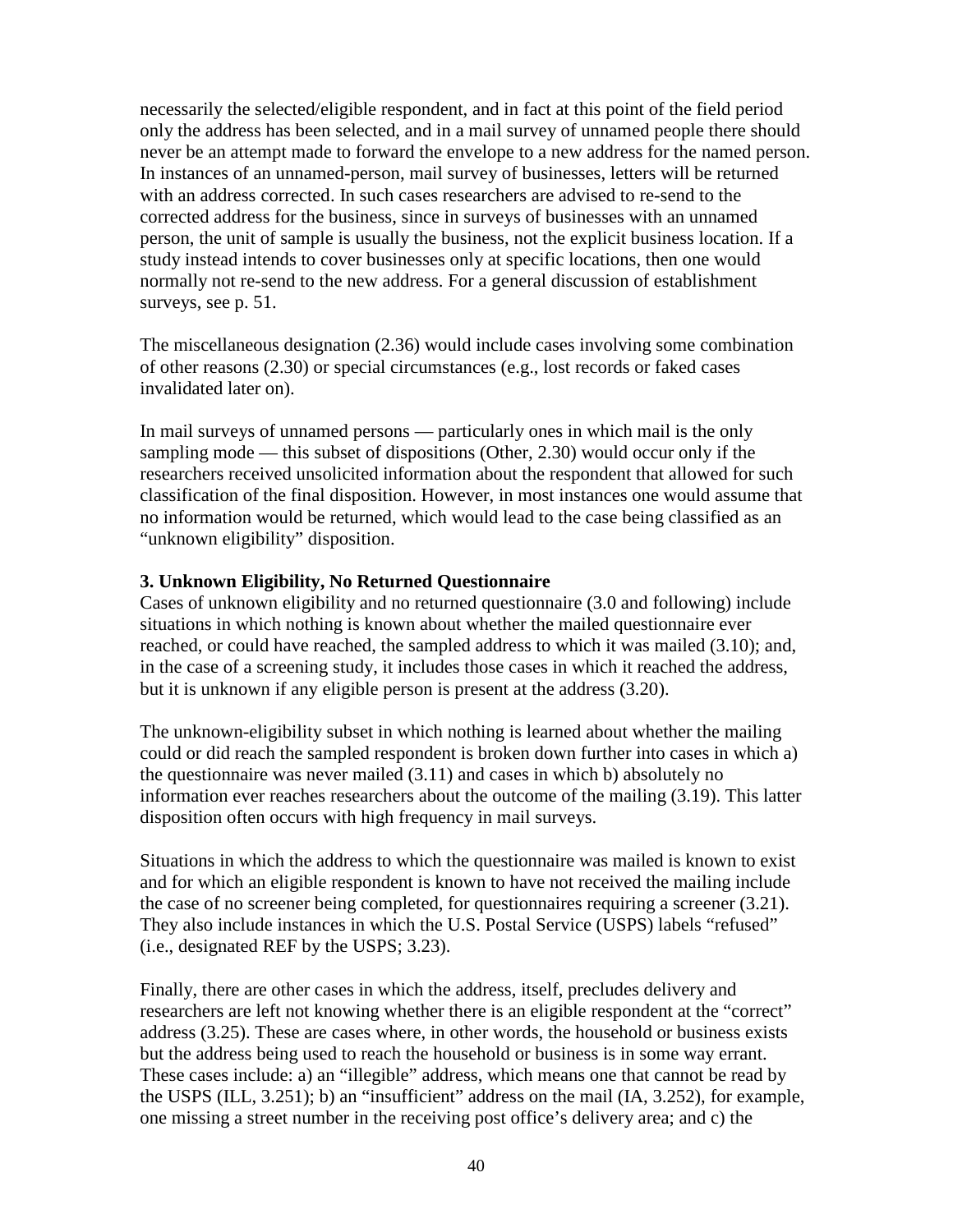absence of a proper mail receptacle at the address for the USPS to leave mail (NMR, 3.253).

In each of these circumstances, researchers learn that the address to which the mailing was intended does (or may) exist, but does not know whether or not an eligible respondent is at the address.

Another set of possible dispositions in mail surveys of unnamed persons are those instances in which the mailing is returned as "undeliverable" (3.30). There are many subcategories of this class of dispositions designated by the USPS.

The USPS also will not deliver mail in many other circumstances, thus letting the researchers know only that the address used will not reach the addressee. These circumstances include the general category of "not delivered as addressed" (3.314). This category can be further subdivided into the USPS designations: a) "outside delivery limits" (3.3142), in which an address is not in the geographic area of delivery for the post office that received the mail; and b) "returned for better address" (3.3143), for mail of local origin (i.e., mail that is mailed at and delivered by the same post office).

A final group of dispositions in which researchers are left not knowing if the address is eligible is when the mail has been returned undelivered, but has forwarding information (3.40). In some of these cases, the mail may have been opened (3.41) and in others it may not (3.42). This would occur in surveys that appended name to the address where available. In this particular case, this should be a temporary code, with the address in question being considered eligible. Ultimately, whether these dispositions are temporary or final depends upon the researchers' choice to re-mail it with a generic salutation. In another instance, researchers learn that the address does not exist, but learns nothing more due to a "dispute about which party has right to delivery" which the USPS cannot resolve (3.50).

## **4. Not Eligible**

Not eligible cases for mail surveys of unnamed persons include: a) the designated household being found to be ineligible due to screening information returned to the researchers and thus out-of-sample (4.10); b) situations in which quotas have been filled (4.80); and c) duplicate listings in which the same household received the screener at both listings (4.90).

No eligible respondent (4.70) includes cases where a household has been contacted with a necessary screener and the household member(s) have been found to not qualify for the study.

There also are cases in which the USPS does not attempt delivery because of a determination that no such address exists (4.313). This subcategory may be due to there being "no such number" (4.3131); "no such postal office" in a state (4.3132); "no such street" (4.3133); or a vacant address (4.3134).

In mail surveys of unnamed persons that employ a quota, there will be cases in which returned questionnaires are not treated as part of the final dataset because the quota for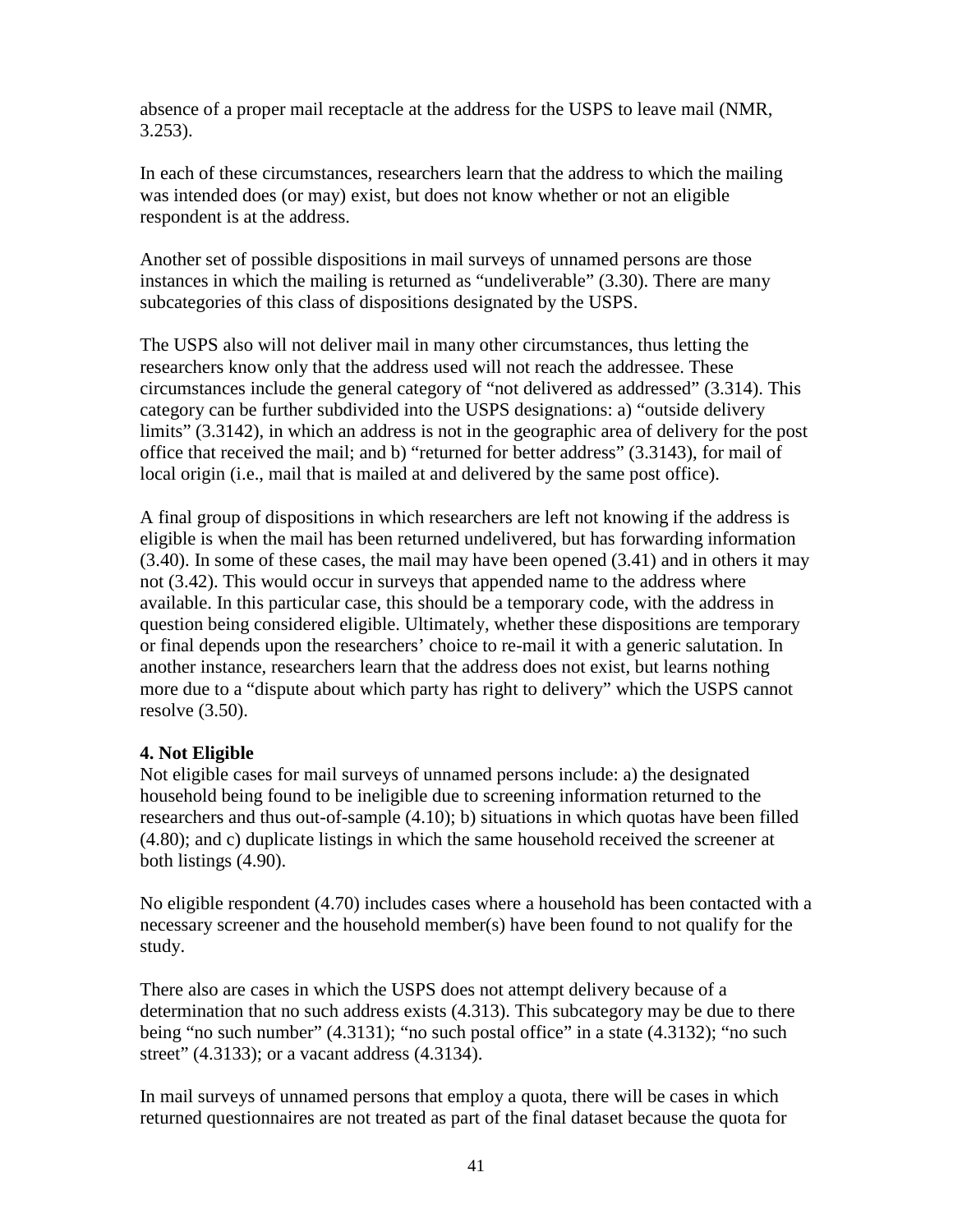their subgroup has already been filled (e.g., responses from African American households when a racial quota is used and the African American target has already been met) (4.80). What the quotas are and how they are to be filled must be clearly defined, and whether survey responses received after quotas have been met are accepted and included in the final data set should be clarified.

A final type of "ineligibility" occurs in mail surveys of unnamed persons when the sample frame includes duplicates, such as those using a large "mailing list" as the sampling frame. When duplicate listings are sampled — ones in which the same household inadvertently appears more than once in the sampling frame (e.g. one physical address connected to one post office box – both of which are sampled) and these are recognized as duplicates only after the mailings have been returned by the respondent, e.g., when a respondent mails back a completed questionnaire and a blank one with a note that s/he received two questionnaires, the duplicate returns should be treated as not eligible due to duplicate listings (4.81). Of course, researchers should strive to eliminate duplicates from sample frame before a sample is selected and a survey is fielded. Finally, additional reasons for non-eligibility can be coded under Other (4.90). In all cases about final disposition codes involving ineligibility, definite evidence of the status is needed. When in doubt, a case should be presumed to be eligible or possibly eligible rather than ineligible, unless there is unambiguous evidence leading to the latter classification.

#### **4. Consideration of** *e*

Because it is common for a substantial number of cases to have unknown eligibility at the completion of mail surveys of unnamed persons, we recommend that the value of *e* (i.e. the estimated eligibility rate) be computed carefully, with consideration of a series of factors such as vacancy rates, rural delivery, non-residential addresses, etc., plus an adjustment for whatever is known about the addresses in the sample. That said, until such time if and when a method is found to produce a more reliable estimation of *e,* researchers must be guided by the best available scientific information on what share eligible cases make up among the unknown cases and one must not select a proportion for e in order to boost the response rate.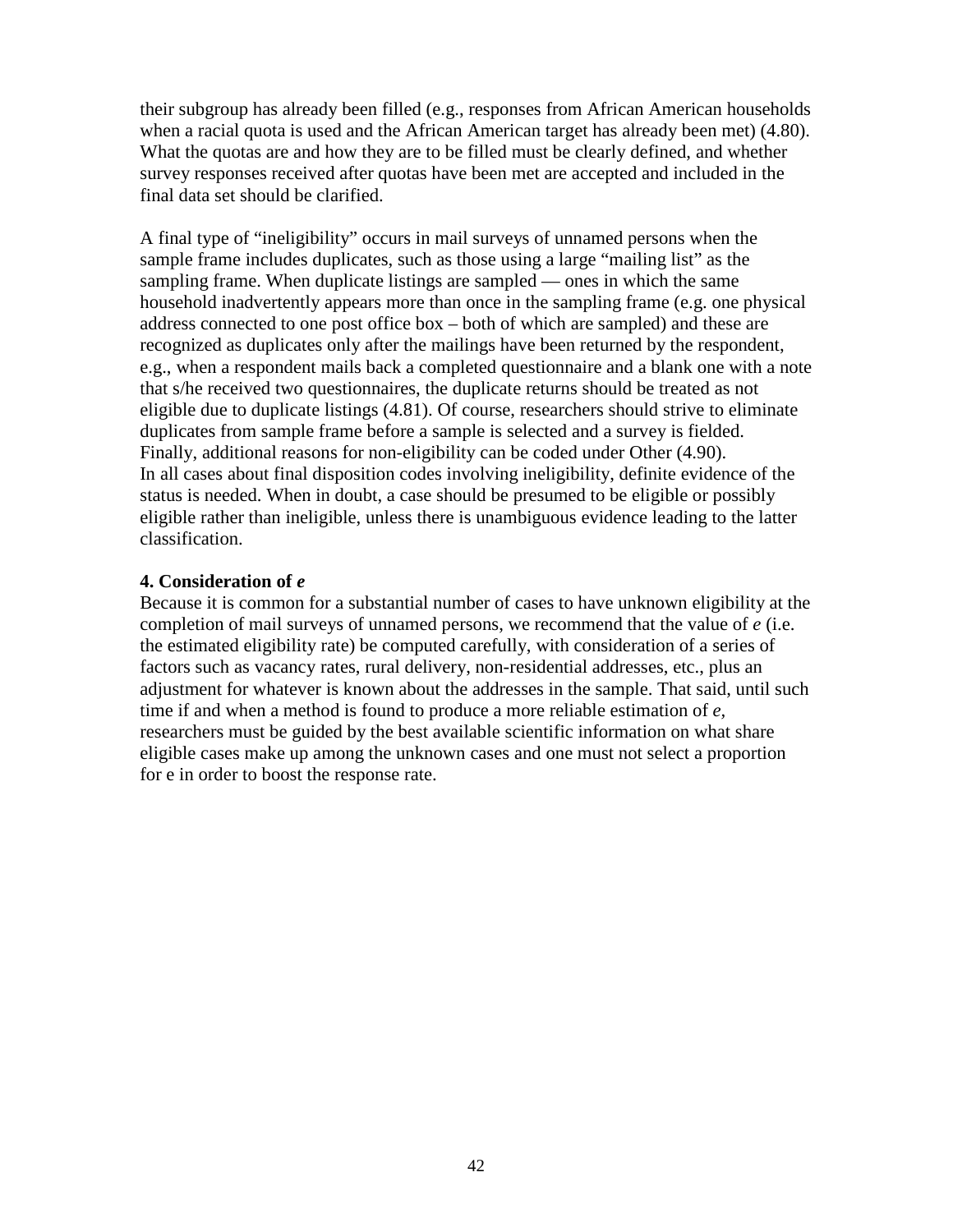# **Internet Surveys of Specifically Named Persons**

Like mail surveys, Internet surveys also vary greatly in the populations they cover and the nature and quality of the sample frames from which their samples are drawn. Many types of Internet surveys do not involve probability sampling. These include opt-in or access panels (see AAPOR, 2010a), or unrestricted self-selected surveys (for a review, see Couper, 2000). The AAPOR Task Force (2010a) provides a detailed discussion of the inferential issues related to non-probability panels, and specifically recommends that "Researchers should avoid nonprobability online panels when one of the research objectives is to accurately estimate population values" (p. 5). For non-probability samples, response rate calculations make little sense, given the broader inferential concerns. Further, for many of these surveys, the denominator is unknown, making the calculation of response rates impossible (cf. Callegaro and DiSogra, 2008).

In this section we focus on four popular types of Internet surveys: 1) Internet surveys of specifically-named persons (i.e., using list-based samples), 2) probability-based Internet panels, 3) non-probability Internet panels, also called opt-in or access panels, and 4) river samples or self-recruited online samples. For the latter two types, we use the term "participation rate" to avoid confusion with the response rates described in the rest of this document.

## **Internet Surveys of Specifically Named Persons**

For Internet surveys of specifically named persons, and, in particular, those using sampling frames of e-mail addresses where all members of frame have Internet access (i.e., coverage is not an issue), one can establish parallels with the discussion of mail surveys of specifically named persons addressed earlier in this document. Using an examination of the similarities and dissimilarities between the two modes, this section provides disposition codes for Internet surveys of specifically named persons (see Table 5).

This section focuses on list-based sampling frames of e-mail addresses. In other words, the assumption is that the target population is synonymous with the sampling frame and thus is defined as those persons on the list with Internet access and a working e-mail address. Different assumptions need to be made, and different rates apply, in the case of mixed-mode (e.g., mail and Internet) designs. For instance, in the case of mailed invitations to an Internet survey, such as where mail addresses but not e-mail addresses are available, a hybrid combination of the categories in Table 3 and Table 4 may apply.

Table 5 addresses Internet surveys of specifically named persons. It assumes that the request or invitation to participate in the survey is sent electronically. Table 5 also assumes that only the named person is the appropriate (i.e., eligible) respondent and that some confirmation is needed that the named respondent is at the sampled e-mail address and/or otherwise still eligible for inclusion. An example might be a sample of currently registered college students drawn from the registrar's records. The records may include students who have graduated, dropped out or transferred. To be eligible for the particular Internet survey, the student must currently be taking classes. A failure to receive a reply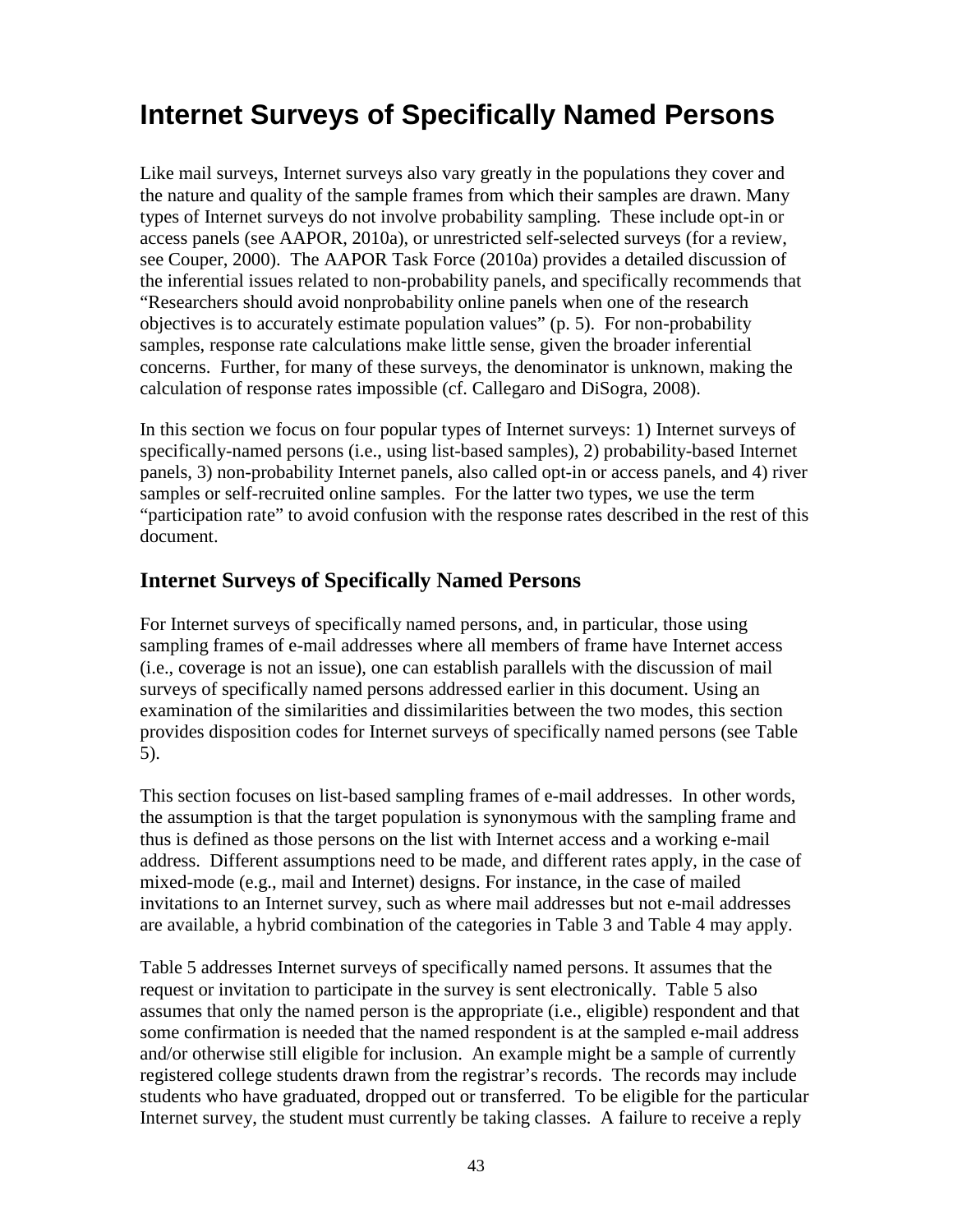to the Internet survey would place them in the unknown eligibility category, since it could not be confirmed that they were still currently active students.

Of note, and as in the case of mail surveys, an e-mail invitation may be returned as undeliverable, not because the sampled person is no longer eligible, but because the email address that appears on the list is incorrect or outdated. For example, consider an email list of students at a university or members of a professional association. Some persons on the list no longer may be registered students or members of the association but still have other valid e-mail addresses not known to the researcher; others still may be students or members in good standing, but they have changed e-mail addresses. Compared to the accuracy of a regular mail address and the effect that accuracy has on delivery to the intended recipient, e-mail addresses are much less tolerant of errors. Whereas a postal employee often can and will "make sense" of inaccuracies in a regular mailed address, there currently is no process on the Internet that strives to match email addresses that have spelling errors in them to the most likely recipient. Furthermore, email suffers from a greater degree of "churn" or changes in address than does regular mail, and hence one cannot simply assume that such cases are ineligible. Thus, an undelivered e-mail message essentially would place such cases in the unknown eligibility category. Of course, eligibility of such persons could be verified by other means.

Depending on the quality of the list, different assumptions can be made about eligibility. For example, if it is known that the list is both accurate and current, it can be assumed that all those from whom one receives no response are eligible sample persons who therefore must be treated as nonrespondents. As with the other modes of data collection described in this document, the appropriate assumptions about eligibility may depend upon details of the sample design and the state of the sampling frame or list. Researchers thus must clearly describe their sample design and explicitly state and justify their assumptions about the eligibility of cases in the sample to properly inform others of how the case dispositions are defined and applied.

Furthermore, unlike regular mail, e-mail addresses tend to be associated with an individual, rather than a household or business. So, if the e-mail is not read by the targeted person (for reasons of change of employment, death, illness, etc.), it is less likely to be opened and read by another person than is a regularly mailed questionnaire sent to the same sampled respondent. This means that the researcher may be less likely to get word back about an e-mail message that was sent to a person who is no longer at that address. Similarly, e-mail messages may not be read or returned for a number of technical reasons. Return receipt typically only works within a single domain, so surveys conducted over the Internet (as opposed to an Intranet) are likely to include e-mail addresses for which the delivery status is unknown. In addition, e-mail may be successfully delivered to the address, but never seen by the addressee because of spam filters, inboxes that are too full, or a host of other technical reasons.

So, in contrast to regular mail, the researcher often has far less detailed information on the delivery and receipt status of an e-mail invitation. In contrast, once a sample person reads the e-mail and clicks on the URL to start the survey, the researcher may know much more about the later stages of the questionnaire completion process (various forms of partial surveys) than in traditional mail surveys. This may vary depending on the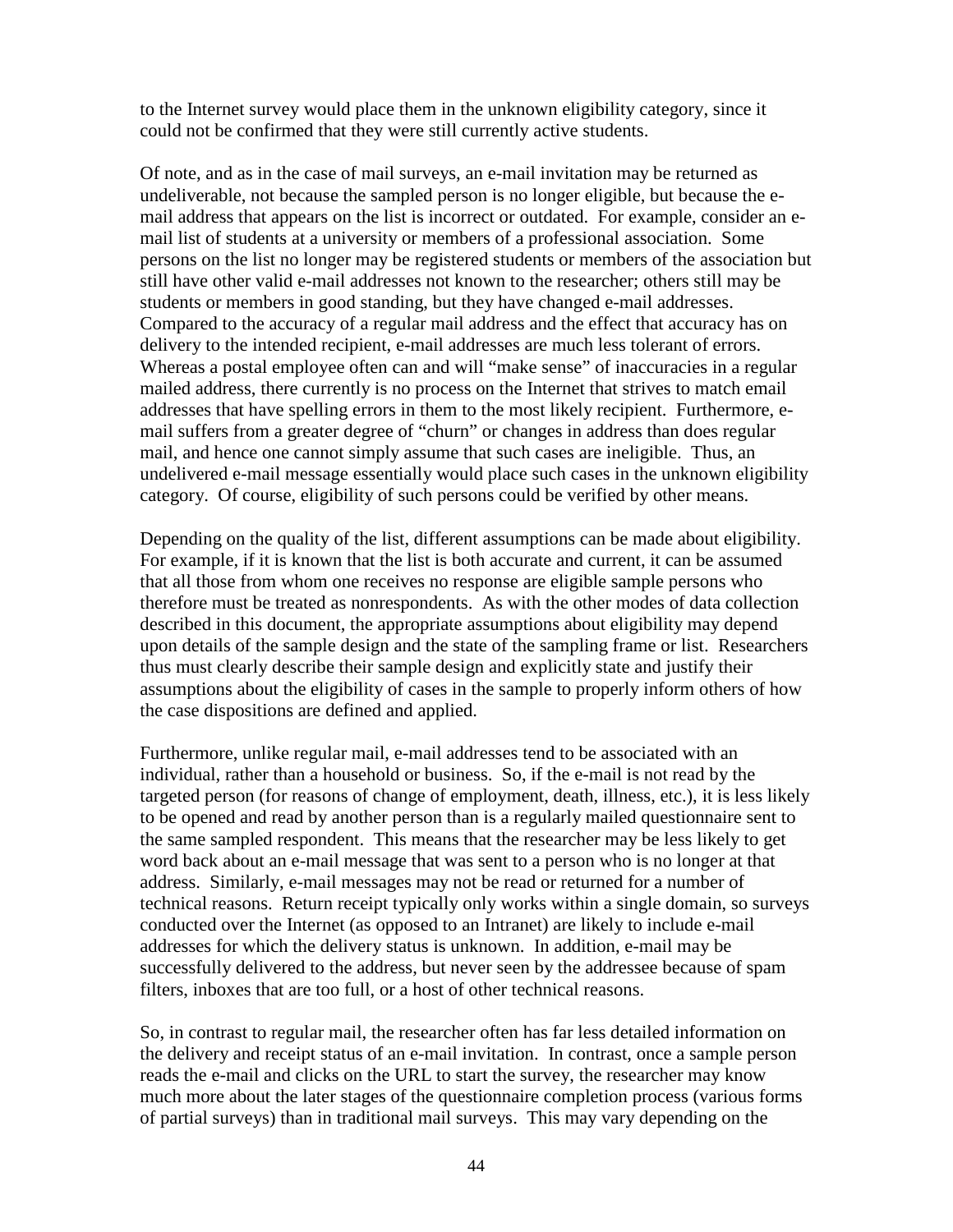particular design of the Internet survey. For example, surveys that use a paging design, breaking the survey into groups of items that are submitted in turn to the Web server, can identify the point at which a respondent decided to terminate the survey, and breakoffs can be identified in similar ways to interviewer-administered surveys. On the other hand, Internet surveys that employ scrolling designs, in which all the questions are in a single HTML form, will not be able to distinguish between breakoffs and nonrespondents, and in this respect are more similar to regular mail surveys. In addition, as long as a respondent submits the questionnaire to the Web server—even without answering all questions—the capture of partially completed questionnaires is possible. In summary, breakoffs can be identified by the particular point at which the survey instrument is terminated, while partials are identified by the number or proportion of questions that are answered. Similar rules as used in mail surveys to distinguish between complete interviews, partials, and break-offs can be used for Internet surveys.

Again, clear descriptions of the decisions made and justification for the classification used is needed for others to understand the outcome of the Internet data collection effort.

#### **1. Completed and Partial Questionnaires**

In an Internet survey, there are many levels of completion of the instrument. At one extreme, the respondent provides an answer to every one of the items and submits the completed questionnaire via the Internet. But some respondents may get partway through the questionnaire then, for various reasons, fail to ever complete it. These cases are typically referred to as "abandonments," "breakoffs," "drop-outs" or partials. Still others may read, or at least view, every question in the questionnaire and submit the instrument after reaching the final question, but decline to answer all of the questions. These may also be viewed as partials, or as completes with missing data.

How these various types of incomplete cases are classified may depend on the objectives of the survey and the relative importance of various questions in the instrument, as well as on the particular design of the Internet survey (whether, for example, it is permitted to skip items without providing an answer). The sections in this document on other modes of survey data collection have a discussion of the different decision rules for classifying cases as complete versus partial versus break-off, and that discussion will not be repeated here. However, a survey must provide a clear definition of theses statuses. The breakoff category could be further differentiated into the various sections or even items at which the breakoff occurred, depending on the importance of these sections to the survey.

At the very least, Web survey dispositions for "returned" questionnaires should distinguish between two groups, (1.1) complete and (1.2) partially complete (partials or breakoffs with sufficient information to meet criterion), and provide a description of how these groups were determined.

#### **2. Eligible, No Returned Questionnaire (Non-response)**

This group includes all those from whom no or insufficient data are obtained, but could not be classified definitely as ineligible (2.0). The three main groups that can be identified are refusals and break-offs (2.11 and 2.12), non-contacts (2.20) and others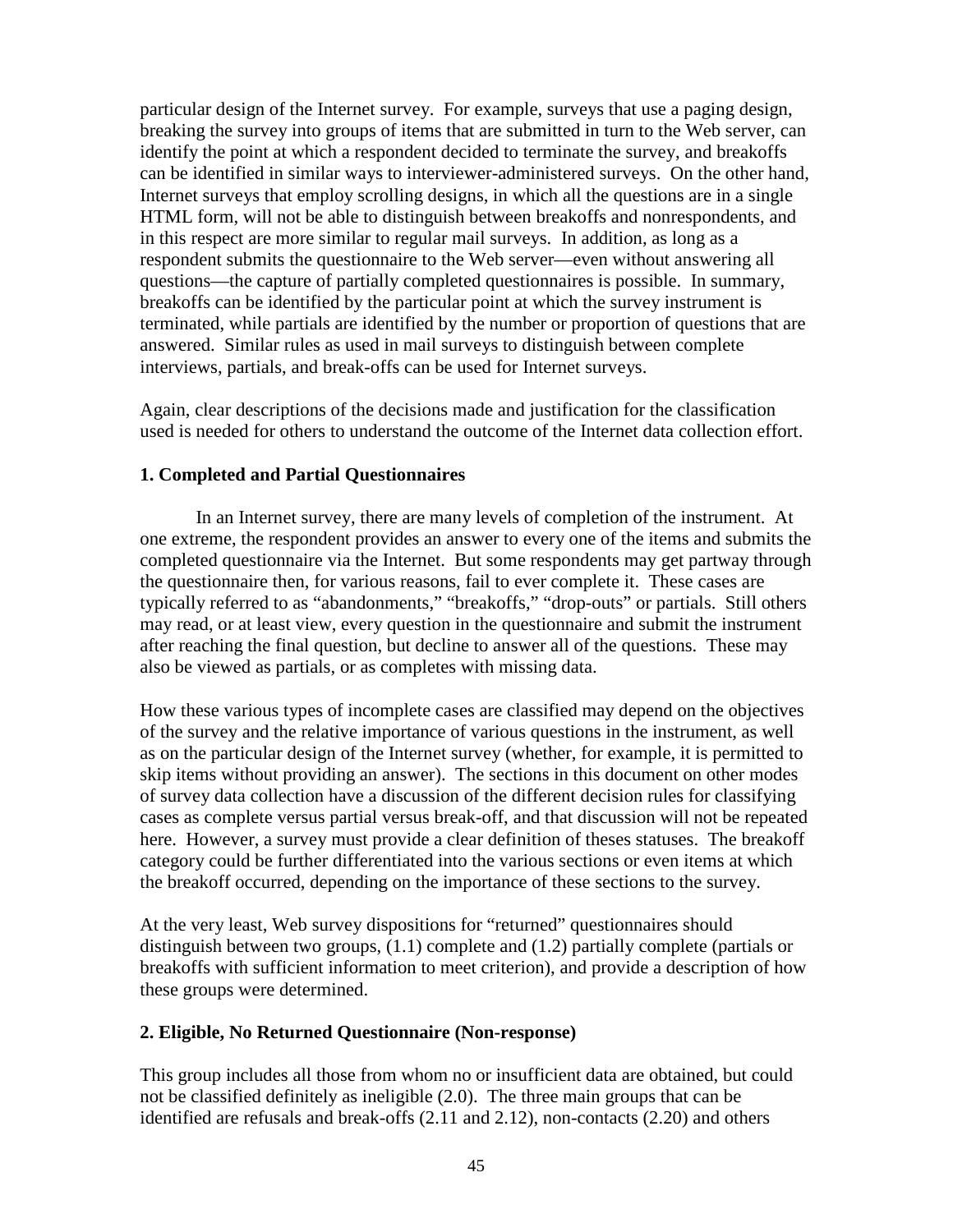#### (2.30); see Table 5.

Explicit refusals can occur in Web surveys when the recipient replies to the e-mail invitation stating that he or she does not want to participate in the survey (2.111). Implicit refusals are those where a respondent visits the Internet survey URL and logs in with an ID and/or password, but fails to complete any of the survey items  $(2.112)$ . Both types of refusals are likely to be rare.

The second broad category of non-response includes those cases for which the researcher receives notification that a respondent was unavailable to complete the questionnaire during the field period (2.20). Two subcategories of non-contact of relevance to Web surveys include cases where the respondent indicates that he or she is absent or unavailable during the field period, e.g., by means of an "out-of-office" message or other such automated reply (2.26), or when the questionnaire was returned after the close of the field period (2.27). Of note, the more common case of simply receiving no response to the invitation, and no indication whether or not the invitation was received, is classified under "unknown eligibility" below. The category 2.20 is reserved for those cases where some evidence is obtained that the selected respondent is eligible but unable to complete the questionnaire. This may include the rare instances where a receipt is sent that the potential respondent has received and/or opened the e-mail message, but no further response is received.

The residual category of others (2.30) is reserved for all other eligible but non-completed cases. One example might be where the researcher is notified, whether by e-mail or other means, that the recipient of the survey invitation is unable to complete the survey for a variety of possible reasons, such as physical or mental incapacity, incarceration or hospitalization, language barrier, and so on. Again, these cases are likely to be rare.

## **3. Unknown Eligibility, No Questionnaire Returned**

Cases of unknown eligibility and no completed questionnaire (3.0) include situations in which nothing is known about whether the invitation to participate in the Internet survey ever reached the person to whom it was addressed (3.10), or in which the invitation or request was not delivered for a variety of reasons (3.30).

Whether and how information comes back to the researcher about e-mail that is not delivered to the intended recipient various across different e-mail systems and e-mail servers. Because of such wide variations and rapid changes in e-mail technology, a detailed breakdown of codes to parallel the USPS categories in Table 3 is not possible at this time. For this reason, the subcategories of unknown eligibles (3.0) are left deliberately broad. Some researchers, depending on the particular circumstances of their study, may have more information about what happened to the outgoing e-mail message. In such cases it is appropriate to provide more detailed dispositions under the 3.0 category umbrella. In the case of mailed invitations to an Internet survey, the detailed USPS categories in Table 3 are applicable.

As with mail surveys, the unknown-eligibility subset in which nothing is learned about whether the invitation could or did reach the sampled respondent  $(3.10)$  is broken down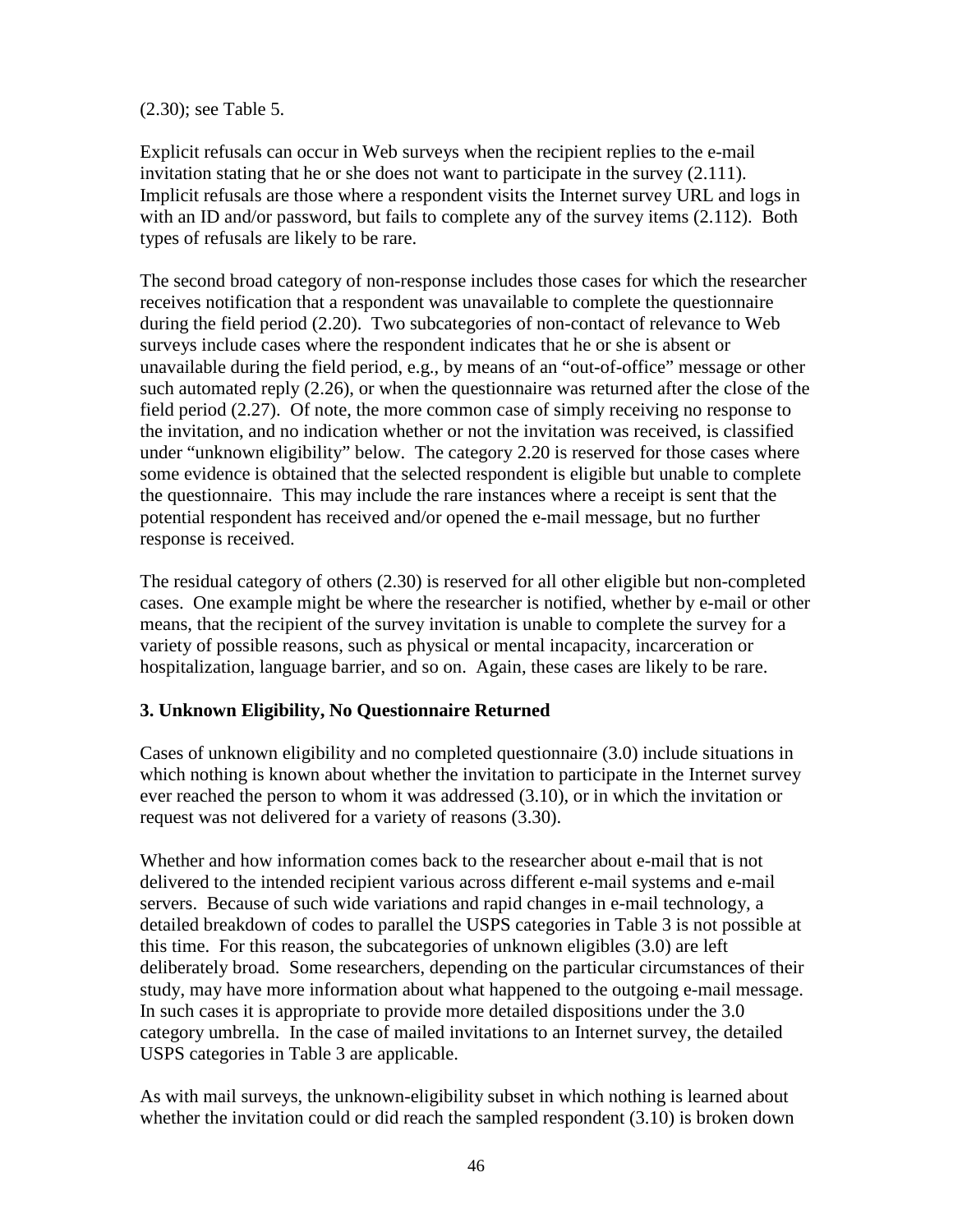further into cases in which a) the invitation was never sent  $(3.11)$  and cases in which b) absolutely no information ever reaches the researcher about the outcome of the e-mail invitation (3.19). This latter disposition often occurs with high frequency in Internet surveys. The former  $(3.11)$  could occur in circumstances where there is insufficient information on the frame to send an invitation, or the request was not sent for some other reason. Examples of this include a name on the list with a missing or obviously erroneous e-mail address.

Cases in which the e-mail invitation generates a response that indicates the invitation was undelivered are classified under 3.30. The particular form of the notification may generate a disaggregation into subcategories of 3.30 as appropriate. Finally, category 3.40 is reserved for the cases where forwarding information is obtained (e.g., in the case of a mailed invitation), and 3.90 is reserved for miscellaneous other types of nonresponse with unknown eligibility.

## **4. Not Eligible**

Not eligible cases for Internet surveys of specifically named persons include: a) the named person being found to be ineligible due to screening information returned to the researchers and thus out-of-sample (4.10); b) situations in which quotas have been filled  $(4.80)$ ; and c) duplicate listings  $(4.81)$ .

In surveys that require the addressee to complete a screen to determine eligibility, researchers may have sampled cases that later are determined not to be eligible. For example, there may be cases in the sampling frame that no longer are registered as students at the university or whose membership in the association has lapsed. Category 4.10 is thus reserved for cases that are screened out using information obtained in the questionnaire or by other means. In Internet surveys that employ a quota, there will be cases in which some completed questionnaires are not treated as part of the final dataset because the quota for their subgroup of respondents has already been filled (4.80). What the quotas are and how they are to be filled must be clearly defined by the researcher.

Another final type of "ineligibility" may occur when there are duplicate listing in the frame (e.g., a person is listed twice or provides two or more e-mail addresses, both of which are sampled). If these are recognized as duplicates only after the questionnaires have been returned by the respondent, the additional questionnaire(s) should be treated as not eligible due to duplicate listings or duplicate submissions (4.81). This may occur in the case where access is not tightly controlled, and the respondent submits more than one questionnaires.

Finally, additional reasons for non-eligibility can be coded under Other (4.90).

In all cases concerning final disposition codes involving ineligibility, definitive evidence of the status is needed. When in doubt a case should be presumed to be eligible or possibly eligible rather than ineligible, unless there is clear evidence leading to the latter classification.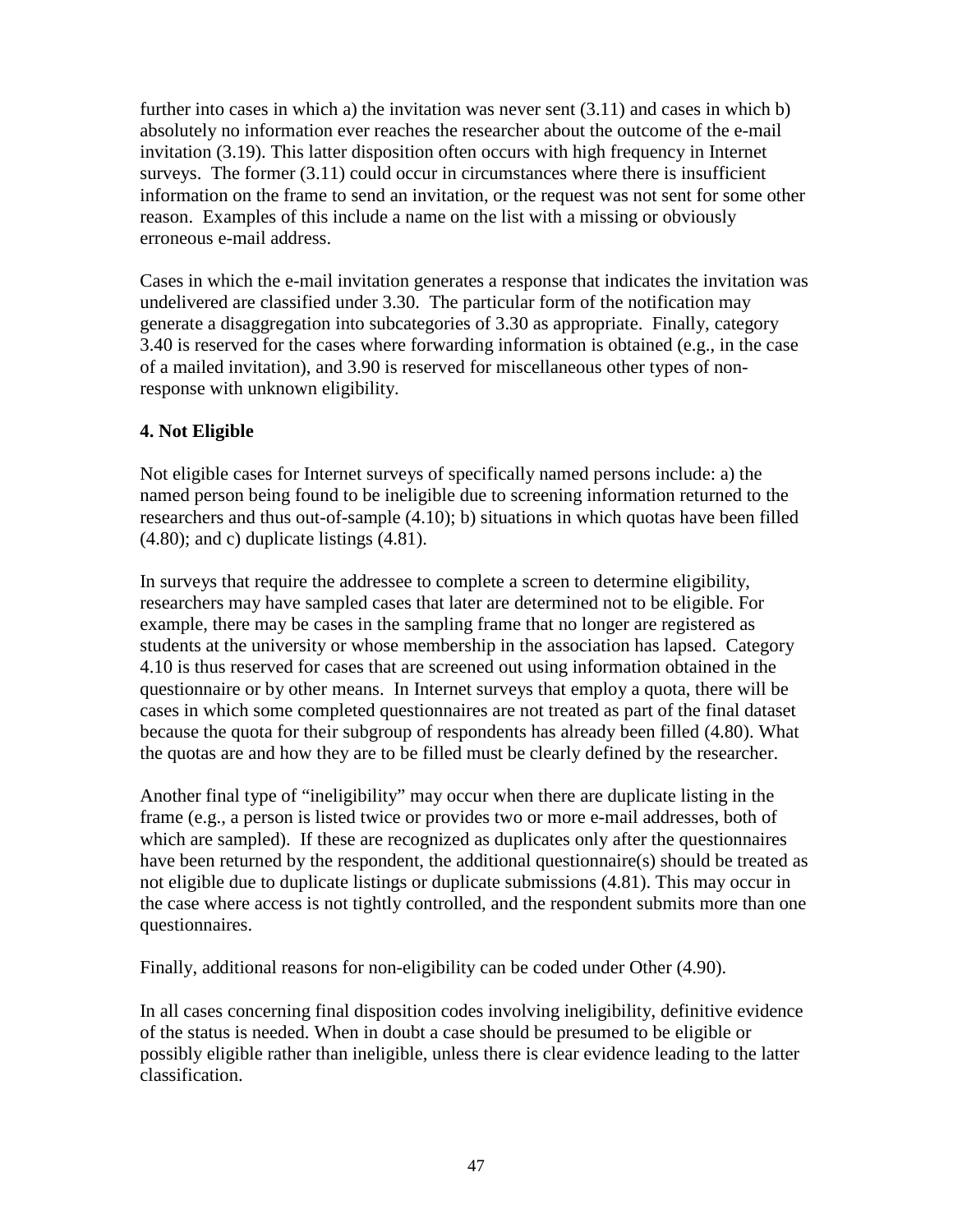## **Probability-Based Internet Panels**

Probability-based Internet panels use probability sampling methods to select and recruit participants to a panel. In some cases, the panel may be restricted to Internet-users only (i.e., the population is defined as Internet users); in other cases, Internet access is provided to panel members as needed, to ensure broader coverage of the population. Panel members are then sent invitations to specific surveys at agreed-upon intervals. Individual surveys may be sent to all panel members or a subset of eligible members. These panels therefore have two main stages at which nonresponse may occur – the initial recruitment into the panel and the invitation to a particular survey. In practice there are a number of additional steps (see AAPOR, 2010a; Callegaro and DiSogra, 2008; and Couper et al., 2007). Full details of the various metrics used for such panels are described by Callegaro and DiSogra (2008). This document provides a brief overview of some key metrics.

The first stage in a pre-recruited probability-based panel is the initial recruitment interview. This is typically done by telephone, but other modes of recruitment (such as mail or personal visit) could be used. The response rate to this initial interview is calculated in the normal fashion for the particular mode as described elsewhere in this document. A series of screening questions are then asked to determine eligibility for the panel, based on predetermined criteria which may include language, age, and Internet access or use restrictions. For example, the Gallup Panel (see Rookey, Hanway, and Dillman, 2008; and Tortora, 2009) conducts Internet surveys only among eligible persons who report regular Internet use, whereas the Knowledge Networks KnowledgePanel in the U.S. (see Smith, 2003; and Callegaro and DiSogra, 2008) and the LISS panel in the Netherlands (see Scherpenzeel and Das, 2010) both provide Internet access to those who do not currently have it. Eligible persons are asked to consent to joining the panel. An initial recruitment rate (RECR) can be computed as follows:

Recruitment rate (RECR) = 
$$
\frac{IC}{IC + (R + NC + O) + e(UH + UO)}
$$

Where *IC* is the initial consent rate, and the remaining terms are as defined elsewhere in this document. Following agreement to join the panel, potential panelists are provided with equipment (if necessary) and instructions to complete the surveys.

Many panels consider a panelist enrolled only after completion of one or more initial profile surveys. Thus, a profile rate (PROR) can be computed as follows:

$$
Profile\ rate\ (PROR) = \frac{(I+P)}{(I+P)+(R+NC+O)}
$$

Using AAPOR RR5 (counting completes only) or RR6 (counting completes and partials), where all the terms in the expression are as used elsewhere in this document.

Finally, a completion rate (COMR) can be computed for response *to a particular survey invitation* sent to eligible panel members, again using AAPOR RR5 or RR6: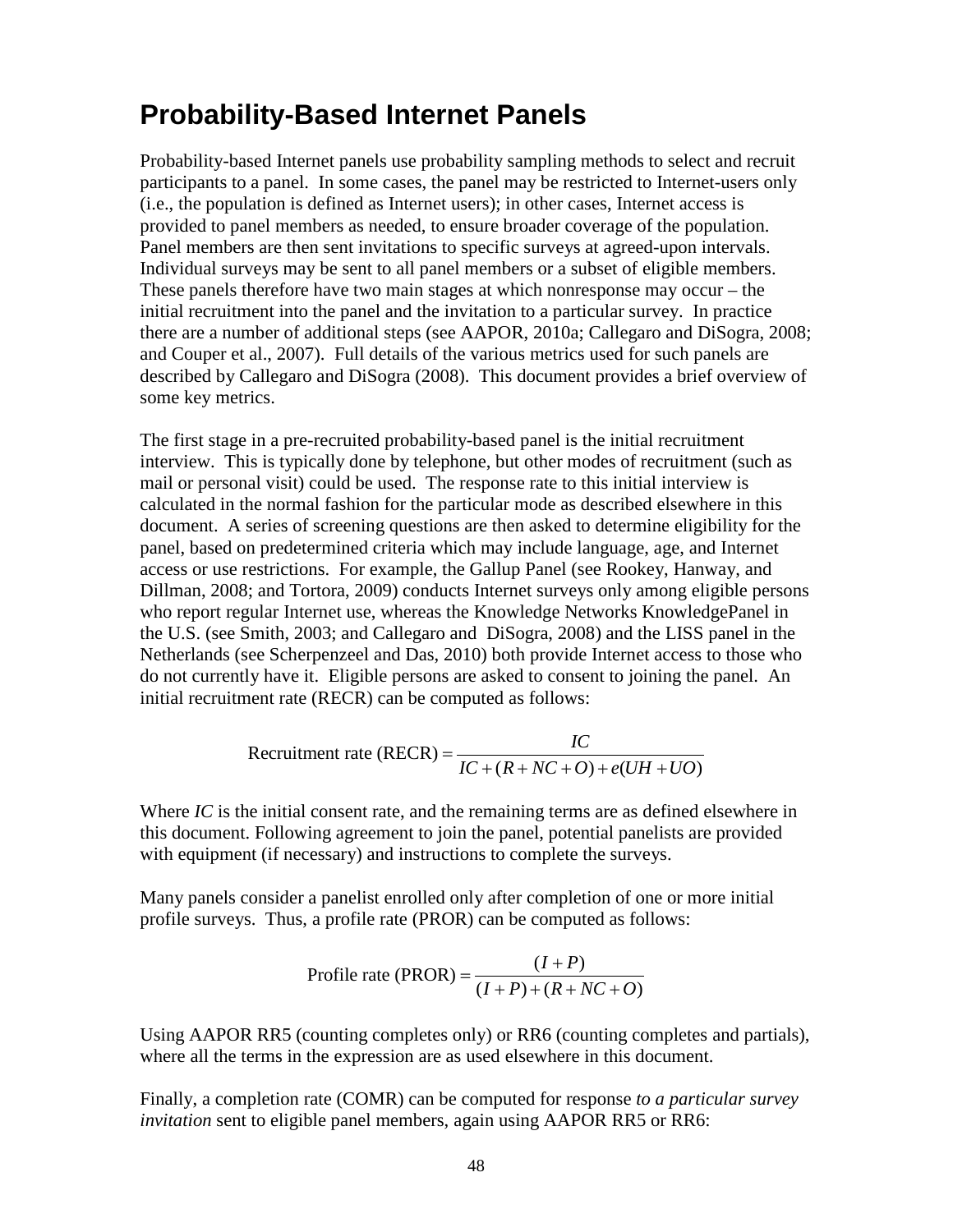$$
Completion rate (COMR) = \frac{(I+P)}{(I+P)+(R+NC+O)}
$$

While the formula for the rate is the same as that for the profile rate (PROR) described above, the denominator for the COMR is based on eligible panel members who have completed the profile survey(s), while that for the PROR is based on those who agreed to join the panel.

Based on these three components, a cumulative response rate (CUMRR) can be computed as follows:

Cumulative response rate (CUMRR) =  $RECR \times PROR \times COMR$ 

In practice, there may be several more steps involved. First, recruitment to such panels is often done on an ongoing basis, and the composition of the panel changes over time. The initial recruitment rate may thus be a composite measure, based on a number of different rates. Further, screening questions often are used to determine eligibility for a particular survey (if the criteria cannot be determined from the profile questions). This necessitates a further step in the computation. Finally, panel attrition is of importance if employing a longitudinal design to study responses across surveys or time. Full details of these issues are discussed in Callegaro and DiSogra (2008).

## **Non-Probability Internet Panels**

Like probability-based panels, non-probability Internet panels consist of several steps. A key difference is that the first step, recruitment into the panel, is not based on a known sampling frame with known probabilities of selection. The population thus cannot be clearly defined. A variety of different recruitment methods are used to build such a panel (see AAPOR Task Force, 2010). Although the number of people who join the panel is usually known, the number of people who were exposed to the invitation, and the number of invitations to which they were exposed, are not known. The number of panel members invited to a particular survey, and the number who respond to the invitation and complete the survey, are known. This latter rate should not be referred to as a "response rate" because of the association of that term with probability samples, and because this rate is only a partial rate. Following the AAPOR Task Force (2010) and ISO 26362 (2009), we recommend calling this rate a "participation rate," which is defined as the number of respondents who have provided a usable response divided by the total number of initial personal invitations requesting participation.[36](#page-49-0)

Although a participation rate can be calculated for the completion of a particular survey by previously-recruited panel members, using such a rate as an indicator of possible nonresponse error makes little sense; however, the participation rate may serve as a useful indicator of panel efficiency. This rate is influenced by the particular panel management strategies employed. For example, if "inactive" panel members (however defined) are removed from the panel, the participation rate is likely to be higher. The

<span id="page-49-0"></span><sup>36</sup> Of note, Callegaro and DiSogra (2008) refer to this as a "completion rate."  $\overline{a}$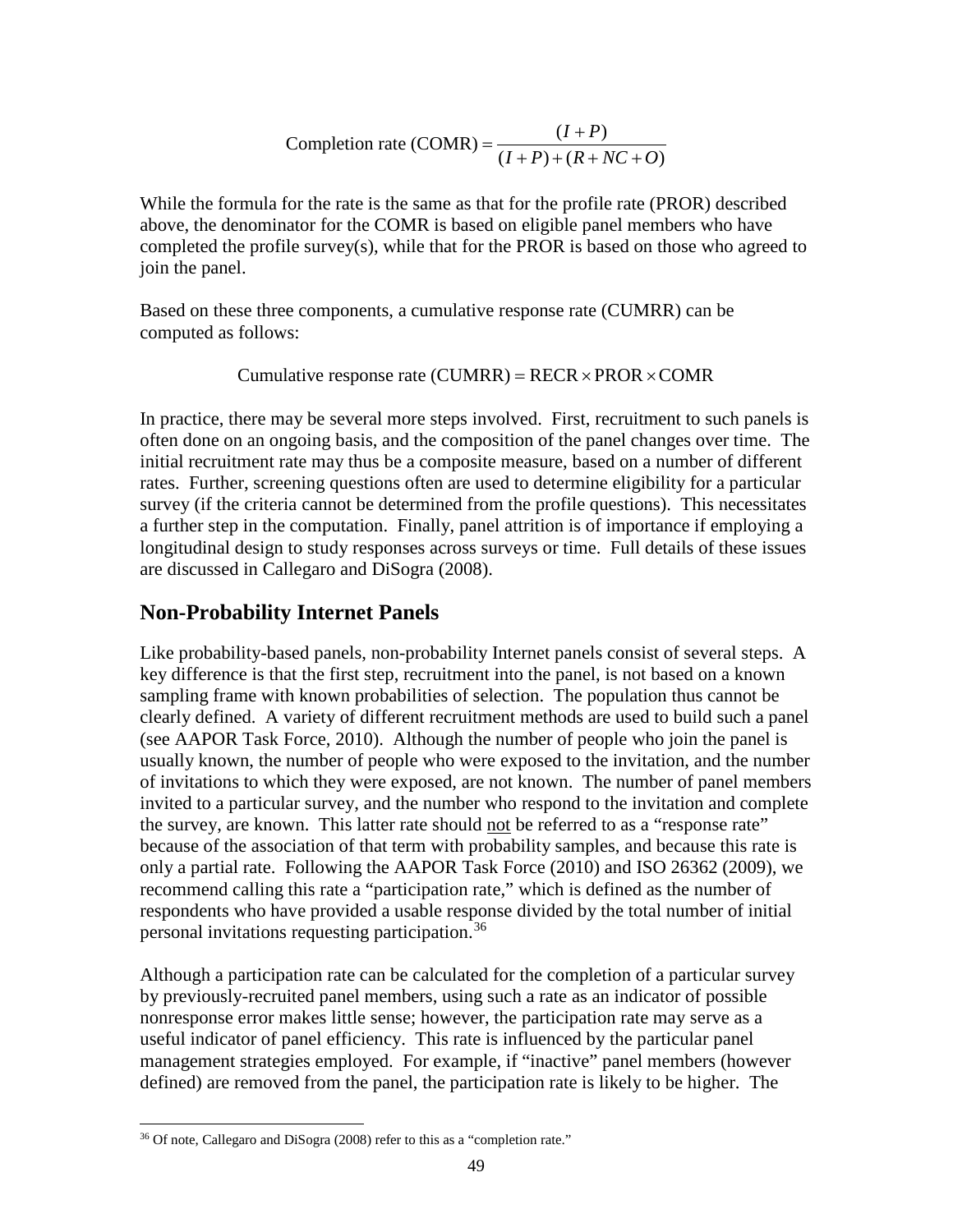participation rate serves as an indicator of how much effort is required to recruit panel members to a particular survey, and how many need to be invited to get a targeted number of completed surveys. Given varying practices in panel management, the participation rate may have little utility as a comparative measure across panels.

## **River Samples and Self-Selected Online Samples**

A variety of self-selected online surveys are still popular today, despite the fact that they are non-probability samples and restricted only to Internet users who are exposed to the invitation and decide to click on the associated link and complete the survey. These include river sampling<sup>[37](#page-50-0)</sup> and the use of social media (e.g., Facebook) for recruitment of survey participants. The AAPOR Online Task Force (2010) has a discussion of river sampling. For these approaches, as with the non-probability access panels, the denominator (exposures to the invitation) is rarely known, and the population of interest is not well defined. We thus caution strongly against the computation and presentation of any metrics discussed in this document for such sources, other than the narrow use of "participation rate" described above for the purposes of evaluating operational efficiency rather than for making any inferential statements. Furthermore, such "samples" should be clearly identified as non-probability or self-selected samples.

<span id="page-50-0"></span> $37$  River sampling recruits [from the internet] using banner ads, pop-up ads and similar instant "capture" promotions. Individuals who volunteer to participate are screened for their reported demographic characteristics and then "randomly assigned" to the appropriate survey. Hence the metaphor of being captured from the flowing river of online persons (DiSogra, 2008).  $\overline{a}$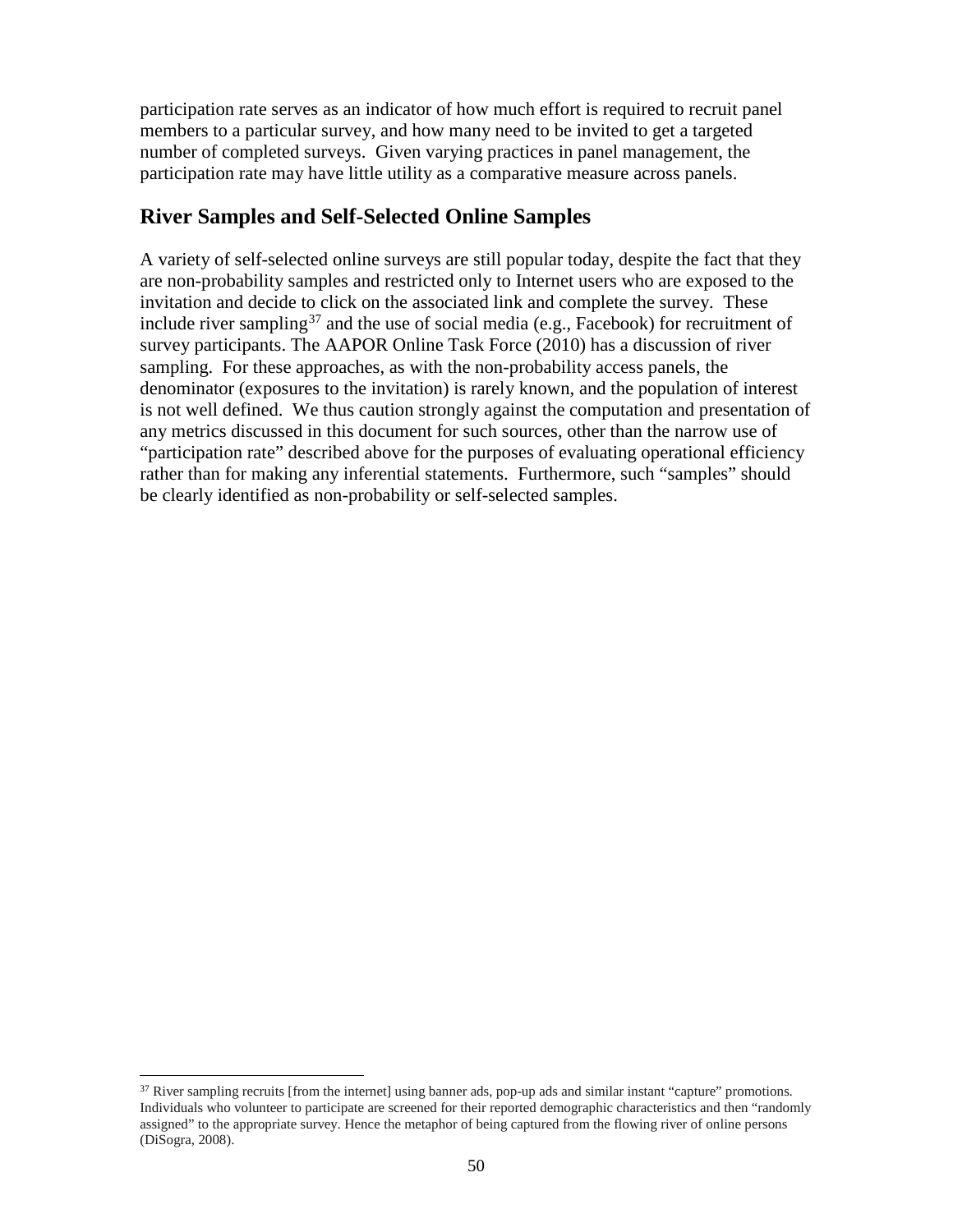# **Mixed-Mode Surveys**

*Standard Definitions* defines disposition codes for specific modes (RDD telephone surveys of households, in-person household surveys, mail surveys of specifically named persons, and Internet surveys of specifically-named persons), but some surveys use multiple modes in what are called mixed-mode designs. Mixed-modes designs can consist of surveys in which there are separate samples which are conducted with different modes, a unified sample in which multiple modes are used for individual cases (e.g. in address-based samples employing both in-person and postal approaches to obtain responses), or a combination of both. In any case, disposition codes appropriate to the mode utilized for a particular attempt and its outcome would be employed. Thus, an inperson attempt might be coded as not able to locate address (3.18) and a postal attempt for the same case as no such address (3.313). These two codes may reflect the same underlying fact about the address, but naturally are distinct codes reflecting the mode differences. However, for calculating outcome rates many of the detailed, mode-specific disposition codes are irrelevant. They can be collapsed into the major categories used in the outcome formulas used in *Standard Definitions*. In the mail and in-person example mentioned above, both would become unknown eligibility (3.0). Of course, the mixedmode results may differ from one another rather than agree, just like different attempts in the same mode often yield different results. Rules for determining the final disposition codes discussed earlier in *Standard Definitions* applies to mixed-mode designs just as to single-mode designs. For some suggestions on keeping track of cases across modes see Chearo and Van Haitsman (2010).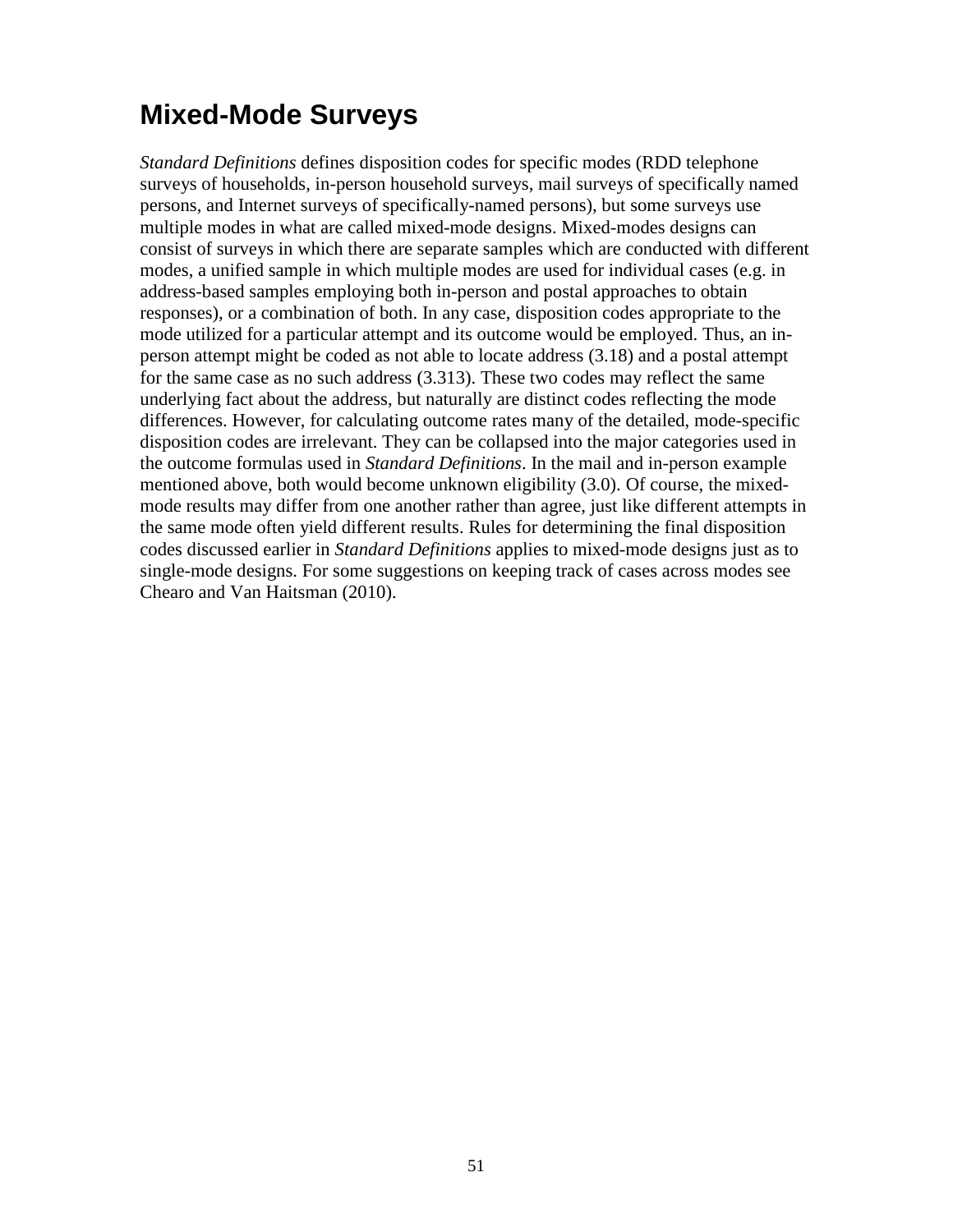# Establishment Surveys

Surveys of establishments, which include businesses, health care providers, educational institutions, and other organizational entities, may be conducted using telephone, inperson, mail, internet or mixed-mode methods. As such, they encounter many of the same operational issues and events described in the Standard Definitions document (i.e., reaching non-working numbers, reaching the maximum number of contacts, refusals, partial interviews). They therefore require pending disposition codes for all phases of locating, contacting, gaining cooperation, appointment setting, and final disposition codes for closeout. These are discussed within the appropriate sections of the Standard Definitions.

There is considerable variation in practices for measuring and reporting response rates on establishment surveys. Advantages of adopting a standard approach include: comparability across surveys and increased understanding on the part of data users about where the survey data is coming from and its potential limitations. On the other hand, standardization is difficult because most establishment survey populations and survey designs are unique, making it difficult to identify the "best" measures (Ramirez, Fisher, and McCarthy, 2000).

Establishment surveys differ from household surveys in five major ways: (1) Typically, the samples for establishment surveys are built from a list or lists that are either publicly available, purchased, provided by a stakeholder, or emerge from a related survey. The reliance on an exogenous list gives rise to operational issues regarding sample integrity that do not generally affect household surveys. (2) Eligibility is usually a two-step process, the first step for verifying the establishment's existence and location, and the second step for evaluating through a formal screener whether the establishment fits the specific criteria for the survey. (3) Establishment surveys have a different process of defining and revising target respondents. (4) Establishment surveys may involve multiple and nested respondents and/or questionnaires within a single case. (5) Survey estimates are skewed based on the size of the establishments. Therefore, weighting differs from the approach to weighting used on household surveys where sample members and survey estimates tend to be more normally distributed.

The five sections below discuss these points and highlight the emergent standards regarding disposition codes and outcome rates for each.

## **1. The sample is built from a list of establishments**

## **1a. Similarities and differences from household surveys**

Household surveys are also built from lists, such as telephone number banks which is the starting sample list for RDD Telephone Survey sample, the USPS deliverable address file which is a potential starting sample list for mail surveys of specific individuals, or lists of e-mail addresses of particular people. The situations which arise in these samples are described in the above sections of this document.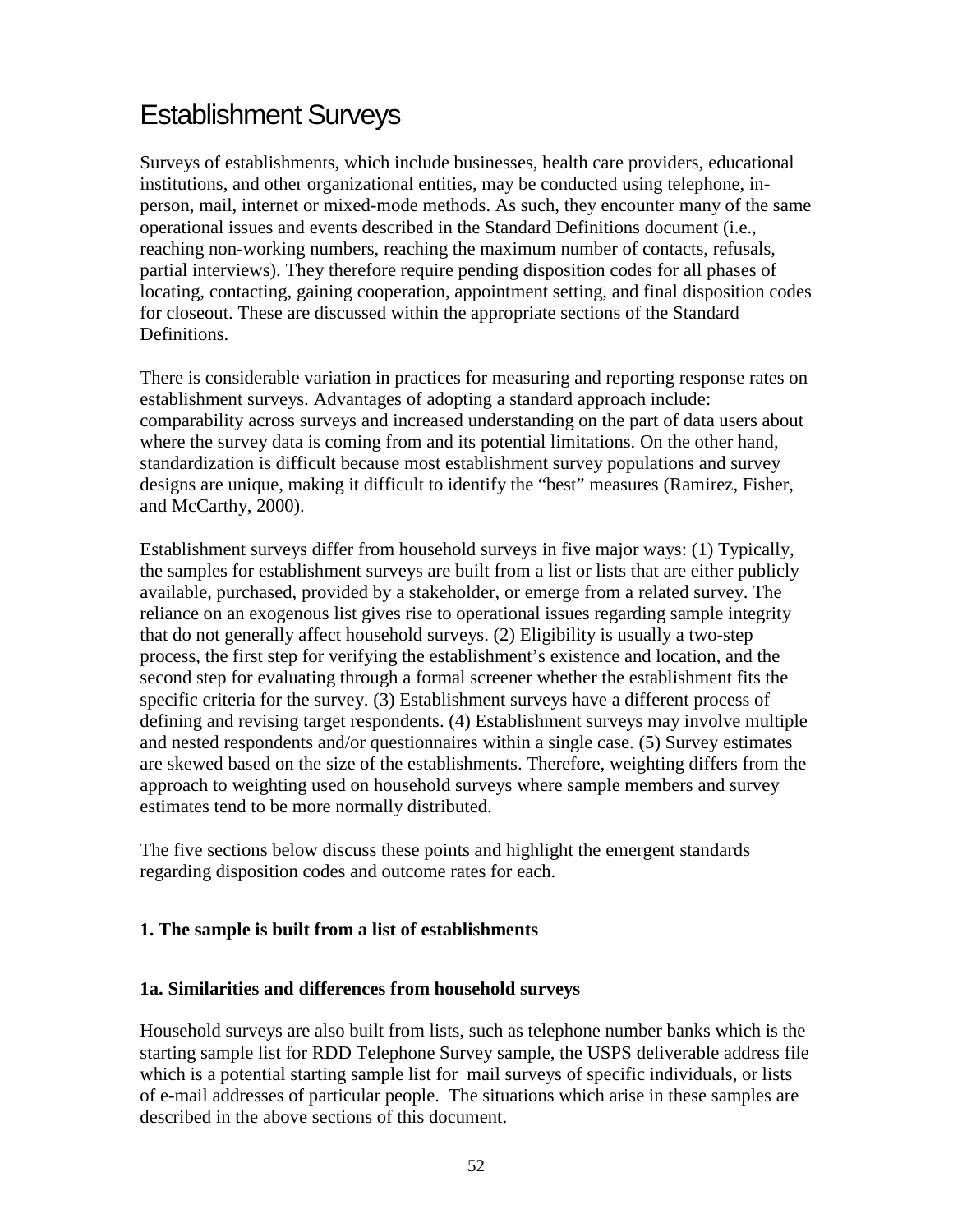The following additional situations may arise in establishment surveys:

- The samples of establishment surveys usually contain multiple pieces of contact information, rather than just one or two. Typically, samples may contain phone number, address, e-mail address, and name of establishment. Surveys may need to confirm multiple elements before or during fieldwork. Some establishments can still be considered in sample after undergoing a change in its contact information, but others may be considered out of sample.
- Situations may arise which cause the project to re-examine whether cases should, in fact, be considered in the sample. Some examples include:
	- o The interviewer discovers that an establishment on the sample list has merged with or a split from another establishment. Or, similarly, two establishments on the list have merged. Should the establishment(s) in its new configuration be considered the "case" that was targeted by the sample?
	- o The interviewer discovers that all units on the sample lists do not reflect the same unit of analysis. That is to say, in some cases the lowest organizational unit may enter the sample frame, but in other cases a higher level, or "rolled-up" organizational unit may enter the frame. An example of a lower unit might be an individual physician office; an example of a rolled-up unit might be an independent practice organization which represents physicians' offices. Cleaning and standardizing the list should be performed prior to interviewing, but sometimes this task is nuanced enough that it requires interviewers to evaluate every sample member. In that case, the evaluation and any standardizing of the sample members is performed during the survey's field period itself, and the final dispositions of all sample members are assigned after the survey's field period is completed.
- A related problem is that sometimes establishments are duplicated on the list if the list has multiple entry points. Deduplicating the sample list should certainly be performed prior to interviewing, but sometimes the task is complicated enough that it requires interviewers to evaluate every sample member.
- The interviewer discovers that an establishment has moved out of the target survey area. Deciding whether it is eligible to be included in the sample requires examination of the original intent of the sampling list. If the intent was to sample establishments in a given geographical area, then the relocated establishment is ineligible. But if the intent was to build a sample of establishments using a geographically based frame, then the relocated establishment might still be eligible.
- The interviewer realizes that the establishment is not engaged in the target sector of the survey. This may be due to changes within the establishment, or ambiguities in the technical classifications of the list.

## **1b. Disposition codes which are likely to be needed for establishment surveys**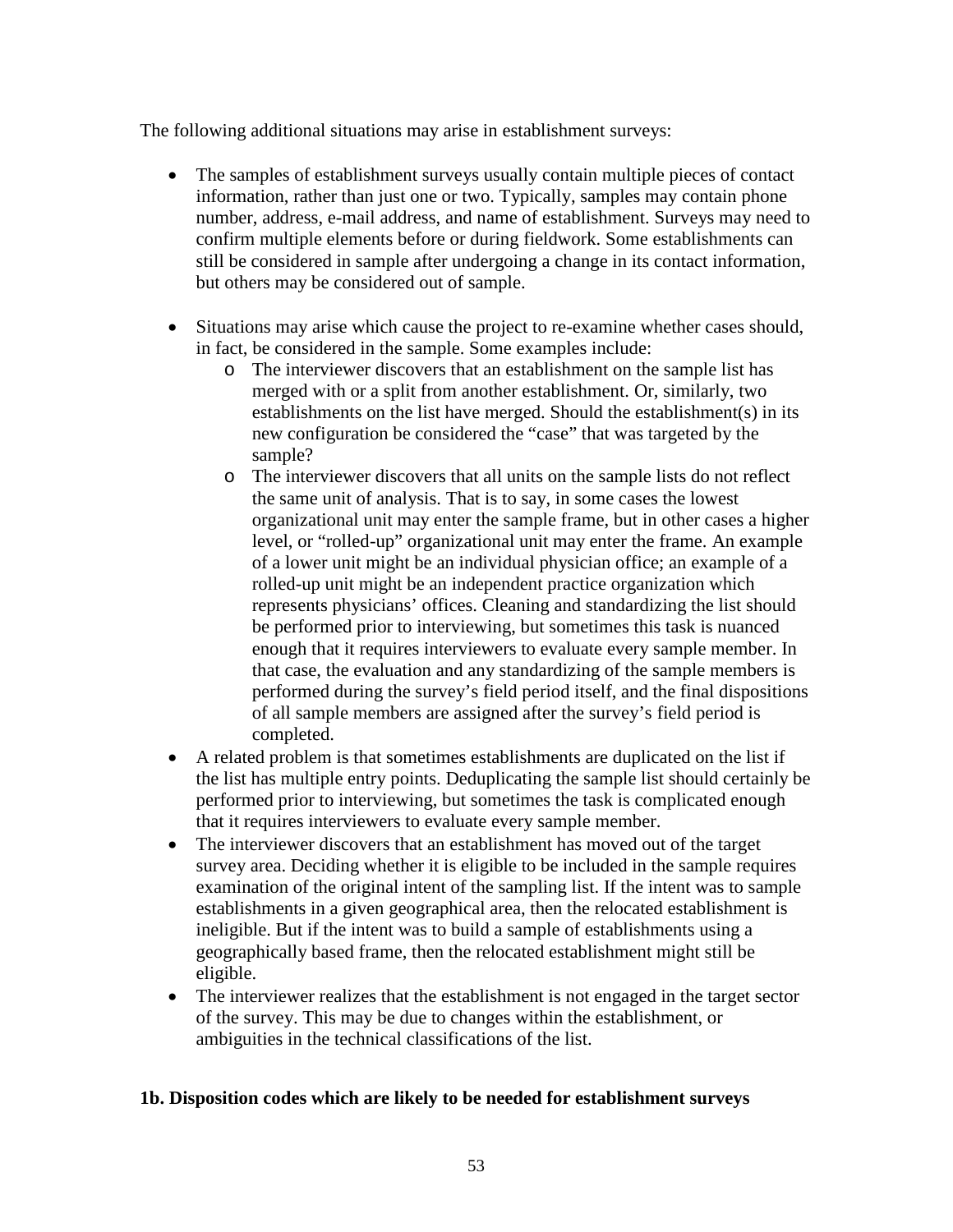The project should anticipate the several types of sample issues listed below and establish decision rules and disposition codes that indicate to the interviewer how these cases should be handled.

- Changed name
- Changed address
- Merged with another establishment which is in sample
- Merged with another establishment which is not in sample
- Split off
- Duplicate of another sampled establishment
- Moved out of target area
- Wrong type of establishment
- Closed, went out of business

The disposition codes and decision rules should also provide transparency in regards to how the project handled and coded these sample issues. Cases which are considered "out of sample" should be given an appropriate final disposition code and should be excluded from the denominator in calculating the response rate and other outcome rates (Zuckerbraun, Flicker, and Friedman, 2010).

## **2. Eligibility is a 2-step process usually involving a formal screener**

## **2a. Similarities and differences from household surveys**

The majority of establishment surveys have a 2-step eligibility/screening process. The first step is to establish that the establishment is, in fact, an establishment, open, in business, and matches the identity in the sample. The sample list can have inaccuracies in this regard. During the same phone call or visit, besides confirming the establishment's existence, the interviewer also needs to examine whether the establishment is the type of establishment needed for the research. Because this is usually complex and often involves the answers to several questions, a formal screener instrument is needed to evaluate this. The sample lists are typically not created expressly for the purpose of the survey and can thus represent a broader spectrum of establishments than that desired by the survey. For example, a survey may desire to interview long-term inpatient rehabilitation facilities, but the sample list may provide all establishments that offer rehabilitation. This could include outpatient rehabilitation facilities as well as nursing homes. The survey designers would need to develop a formal screener instrument that asks about the services provided and identifies only those establishments providing long-term inpatient rehabilitation.

If the sample list is developed in such a way that it is guaranteed to only yield those establishments which are the target of the research (this is sometimes the case among censuses of business and farms), a screener would not be necessary.

## **2b. How 2-step eligibility affects the disposition codes needed for establishment surveys**

Most establishment surveys find it important to distinguish between cases that are coded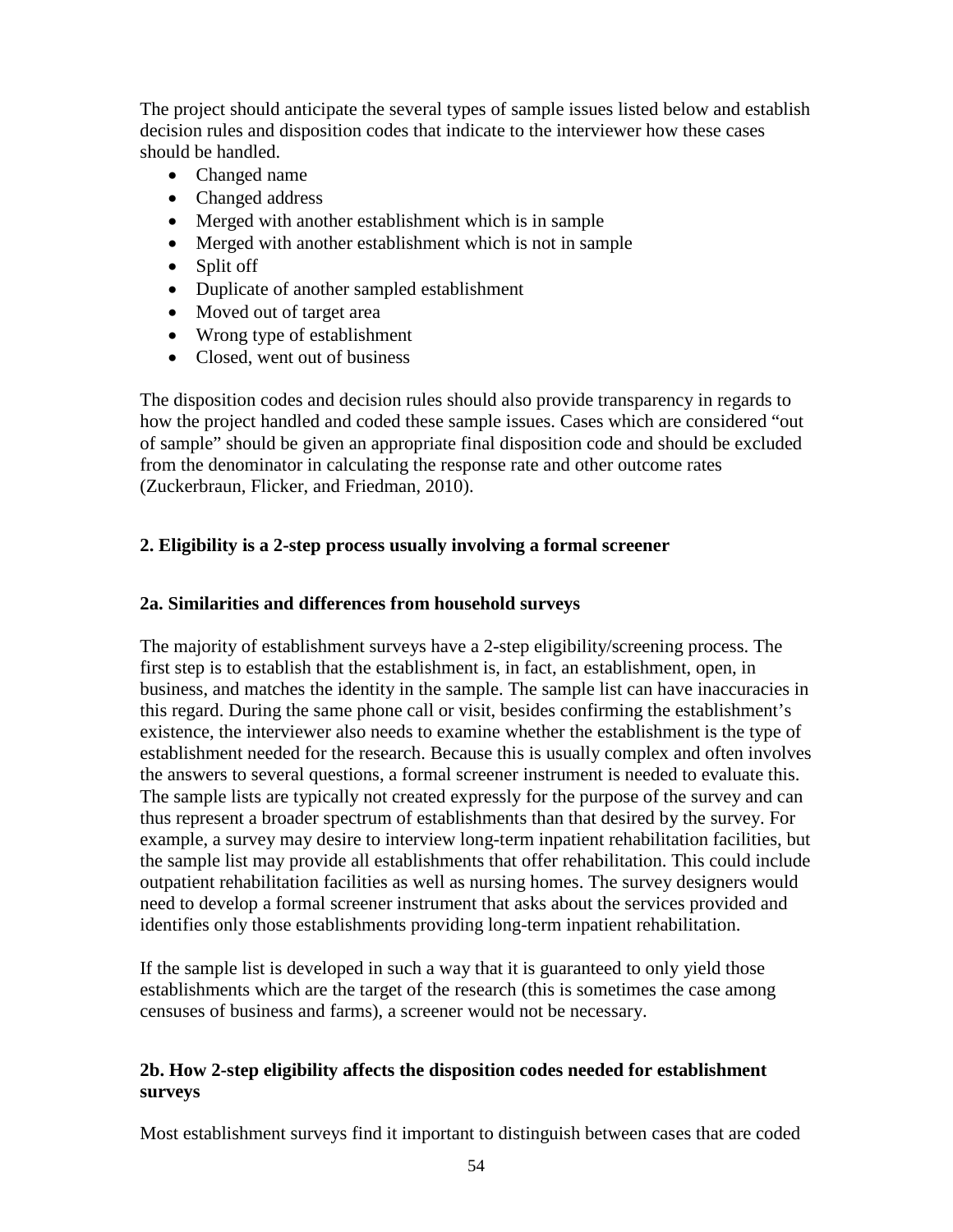as "out of sample" versus "ineligible" per a screener instrument. Therefore it is important that the final disposition codes include both those that the interviewer determined through interviewer observation, such as out of business, moved, and duplicate, and those which the screener instrument evaluated to ineligible. Both of these are distinct from "unknown eligibility."

## **3. The establishment is the unit and it needs a specific respondent**

## **3a. Similarities and differences from household surveys**

Establishment surveys are similar to household surveys in that the target respondent needs to be identified, but the considerations which arise in this identification, and in gaining the cooperation of this person, differ from the issues which arise in a household (Mulrow, 2008). They include:

- A target respondent could be the person(s) occupying a given position, such as "the CEO" or "the principal."
	- o Some or all establishments on the sample list may contain the name of the person(s) in this position. However this name is frequently out of date so interviewers need to be trained to verify and identify the correct person.
	- o An explicit plan should establish who should be the respondent if this position is currently vacant or if a particular term is not in use in that establishment.
	- o There is great variability in the terms used, particularly in small businesses (owner, manager, boss), small agencies (administrator, director, executive director, owner) and the health care industry (administrator, director of nursing, head nurse, director of resident services).
- On the other hand, the definition of target respondent could be more fluid. It might be defined as, for example, "the person most knowledgeable about this agency" or "the person most familiar with the residents of this facility." The interviewer needs to interact dynamically with the establishment in order to identify the target respondent(s).
- Situations will arise when the target respondent is not knowledgeable enough about the subject matter to complete the survey, lacks the organizational authority to agree to participate, or is otherwise inappropriate or unable to respond. Protocols should establish contingency plans for these situations so that interviewers know when and how they may identify appropriate alternative respondents. In household surveys when the originally sampled respondent cannot respond, the survey might use a proxy respondent. However, in establishment surveys, the newly identified respondent is generally not considered a proxy, but merely a supplementary or alternate informant (Willimack, 2007).

## **3b. Consider the establishment – not the informant within it – when calculating outcome rates**

The identity or position of the informant completing the questionnaire is usually not important to response rates or other outcome rates, though the project may wish to track this information for survey management and data quality purposes.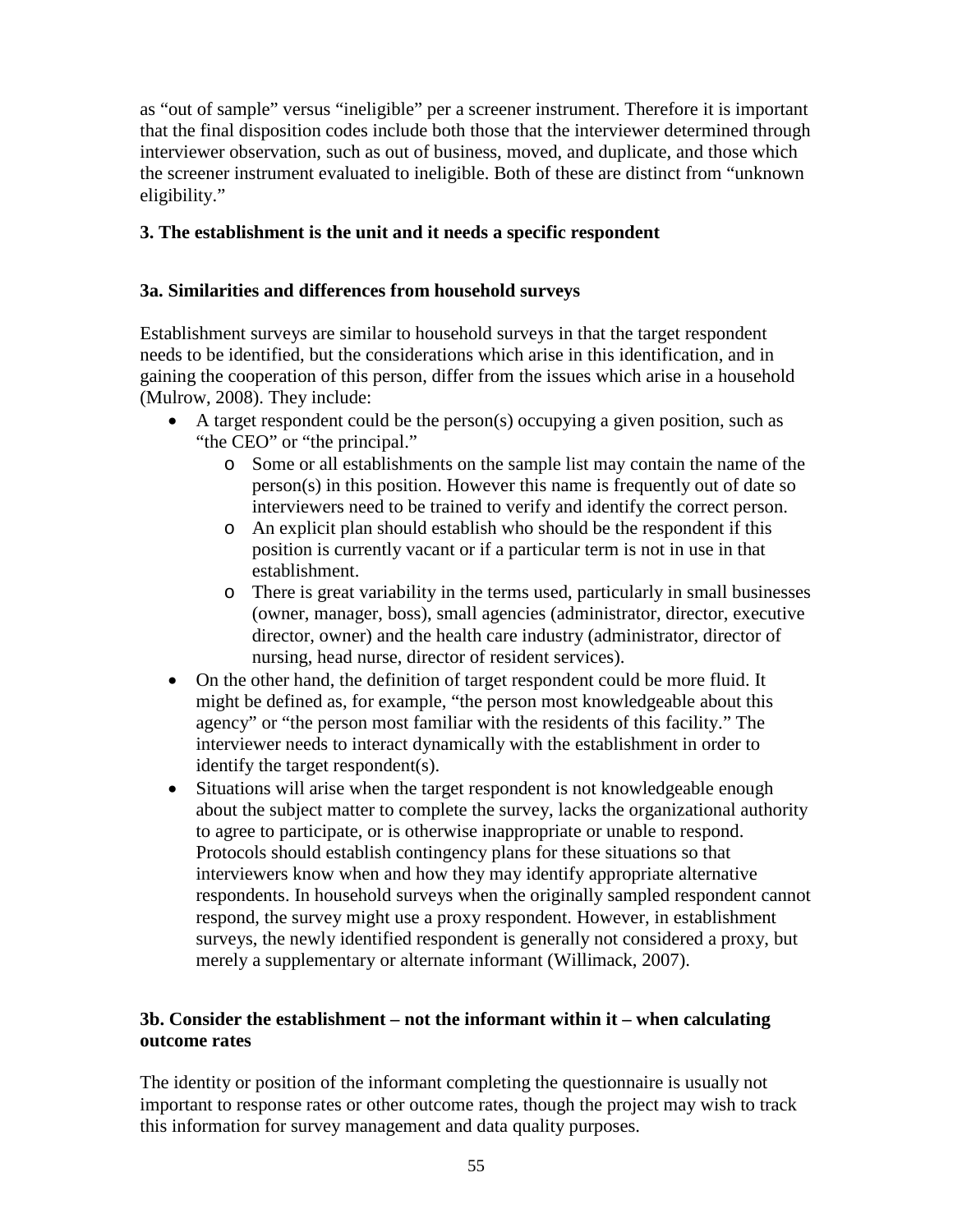## **4. Issues regarding multiple questionnaires per establishment**

#### **4a. Similarities and differences from household surveys**

Establishment surveys can have multiple and nested questionnaires per establishment. A school, which typically has a natural hierarchical structure, provides a good example of a nested case: a school sample unit may have component questionnaires consisting of a school questionnaire, a budget questionnaire, a health questionnaire, multiple parent questionnaires, multiple student questionnaires, and multiple student transcripts. These surveys require additional considerations in regards to defining respondents and calculating response rates.

As stated above in the single-questionnaire case, the survey protocol should specify acceptable and unacceptable respondents for the different questionnaires. Some questionnaires could have several acceptable respondents (for example, a budget questionnaire could be completed by a principal, superintendent, or staff member familiar with the budget) but other questionnaires may have only one acceptable respondent (for example, the health questionnaire may only be answerable by the school nurse). In addition, some respondents may be acceptable for multiple questionnaires.

## **4b. Disposition codes should be established and outcome rates should be calculated for individual questionnaires separately**

Disposition codes should be established for each component questionnaire and should reflect the range of outcomes appropriate to that particular questionnaire, including incomplete, partially complete and fully complete, and not in sample if the questionnaire did not apply to the particular sample unit (for example, if the school did not have a health clinic, the health questionnaire would be coded as not in sample).

Questionnaire–level outcome rates may then be computed to indicate the response rate for each questionnaire after removing from the denominator any ineligible questionnaires. Below we show examples computing outcomes rates for 1) the screener, 2) one postscreener questionnaire, and 3) the establishment as a whole.

#### **4b1) Screener**

The screener questionnaire represents the stage when the survey attempts to contact all sample members, determine if they are in or out of sample, gain their cooperation, and if they are in sample, try to administer the screener to evaluate their eligibility. The five rates pursuant to these activities are, respectively, Contact Rate **(CON)**, Out of Sample **(OOS)** Rate, Response Rate **(RR)**, Refusal Rate **(REF)** and Eligibility Rate **(ELR)**. There is no cooperation rate measured at the screener stage because cooperation rate measures cooperation among eligible cases and at the screener stage eligibility has not yet been determined.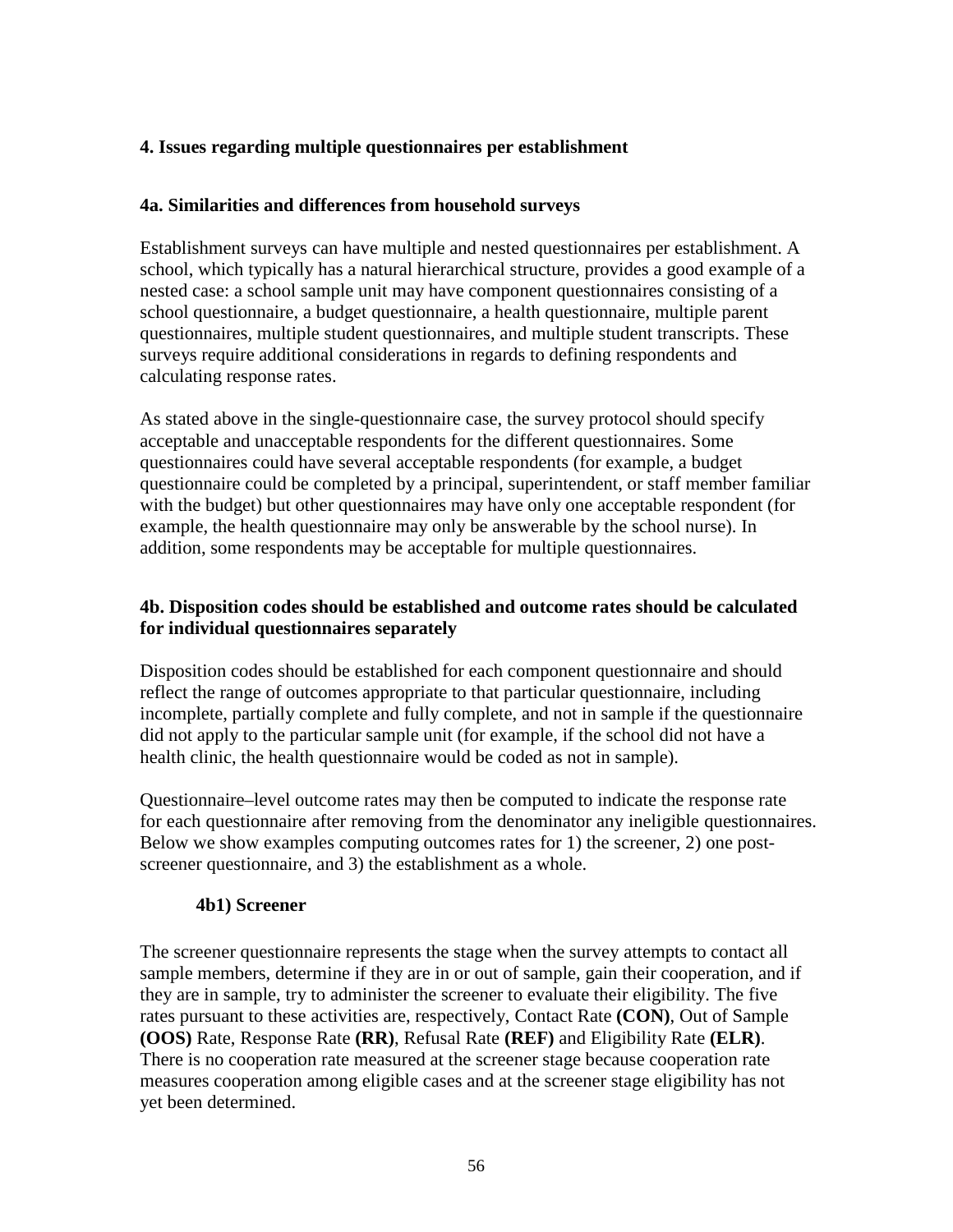In addition to the terms **I, P**, **R**, **NC** and **O** presented on p.60, we add **OOS, ELR, I ELIG** and **I INEL**. We do not use **UH** or **UO** but instead conceptualize them as part of **NC**. We assume that **P** are not considered complete.

**OOS Out of Sample.** These establishments by their very nature cannot be considered part of the sample. These include: duplicates on the sample list, establishments which are out of businesses, establishments which have been merged into another establishment and no longer exist on their own, and other establishments which have changed in nature such that they are no longer appropriate for the screener instrument.

## **ELR Eligibility Rate**

- **I ELIG** Complete screener questionnaires which are evaluated by the screener instrument as eligible
- **I** INEL Complete screener questionnaires which are evaluated by the screener instrument as ineligible

#### **Contact Rate:**

 $I + R + O$  $CON = \_$ 

$$
I+P+R+O+NC
$$

**Out of Sample Rate:**

$$
OOS =
$$

 $OOS + I + P + R + NC + O$ 

OOS

**Response Rate:**

| $RR =$ |                      |  |
|--------|----------------------|--|
|        | $I + P + R + NC + O$ |  |

Note that OOS cases do not appear in the denominator of RR. They are incapable of participating and effectively should not even be in the sample. However, the survey may wish to calculate an OOS rate for its own purposes or to provide a metric to gauge the credibility of the sample list.

#### **Refusal Rate:**

R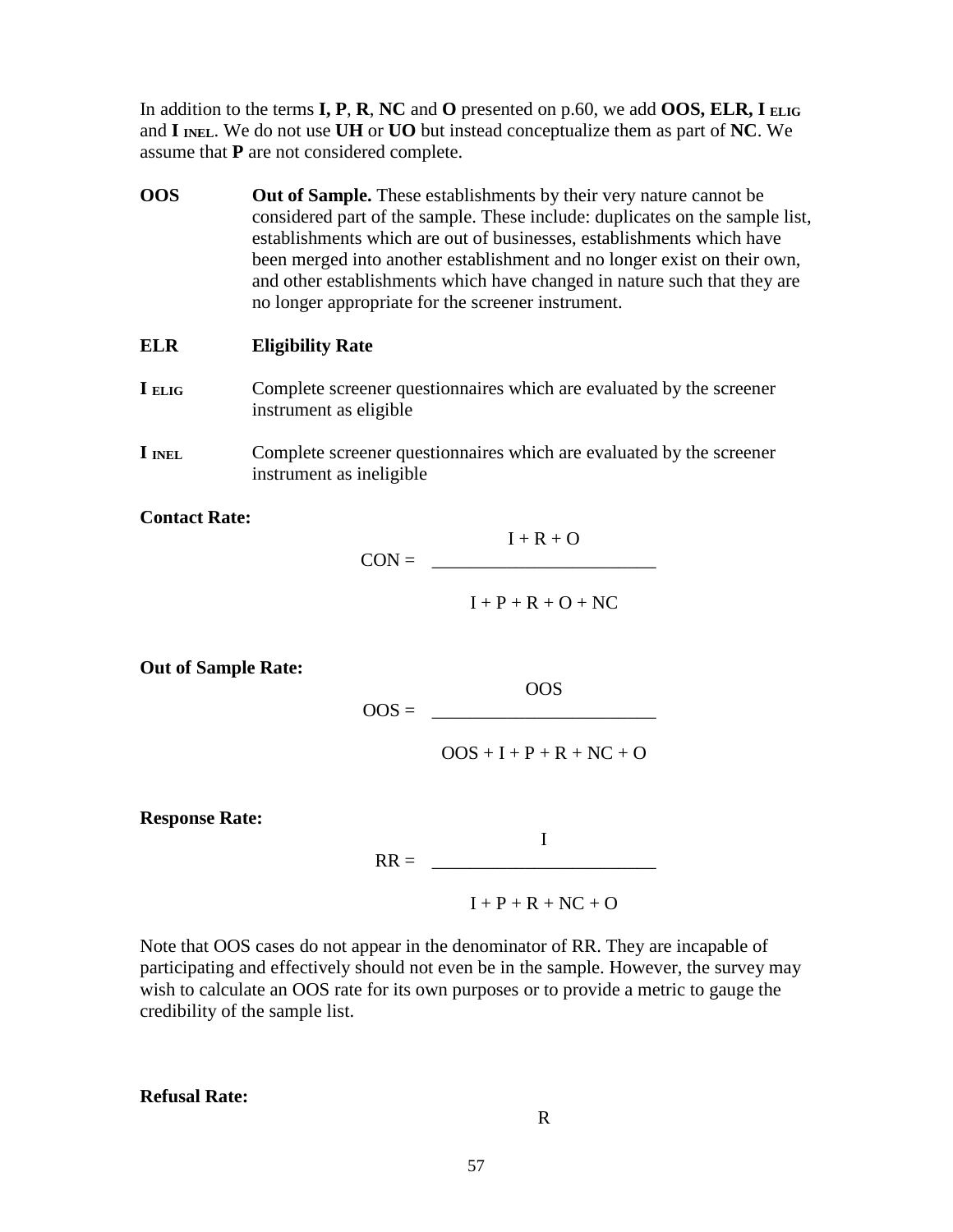$REF =$ 

 $I + P + R$ 

**Eligibility Rate:**



#### **4b2) One post-screener questionnaire**

We then move on to the first post-screener questionnaire in the survey. This questionnaire is only posed to establishments evaluated as being eligible to the screener. This group, IELIG, forms the denominator. Response, refusal and cooperation rates are relevant here. Contact rate is not relevant since all establishments included in the denominator  $I_{ELIG}$ have been contacted at the screener phase.

#### **Response Rate and Cooperation Rate to a post-screener questionnaire**



#### **4b3) Establishment as a whole**

After computing rates for the screener and subsequent questionnaire(s), the project will probably also want to compute a response rate to portray response at the sample unit level, that is, the establishment as a whole. The rules for computing this rate should be set out ahead of time and transparently described. AAPOR recommends an approach based upon RR3 which estimates how many of the cases of unknown eligibility are likely to be actually eligible and includes them in the denominator.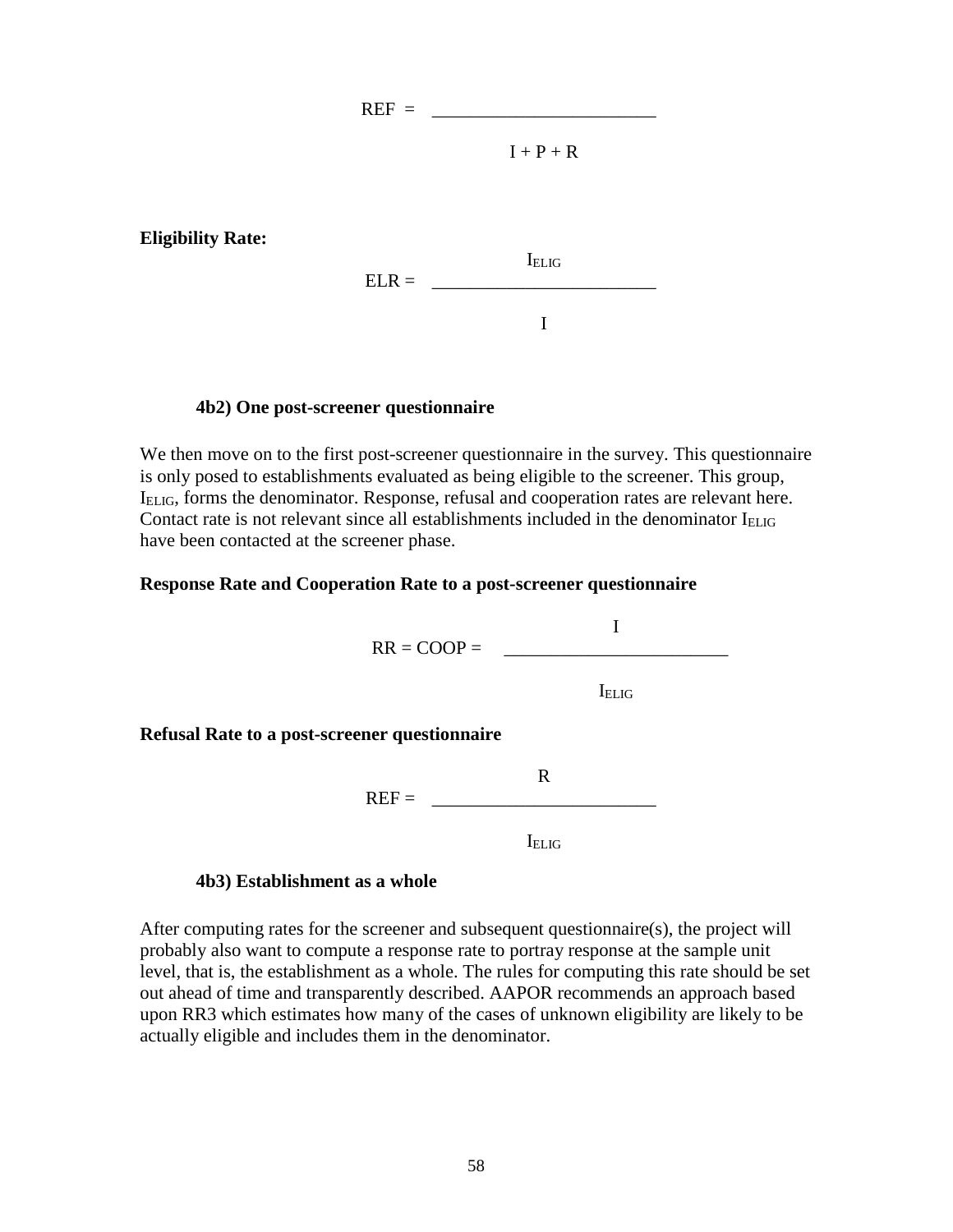**Response Rate among establishments on a survey of a screener and one follow-up questionnaire**

> I  $RR =$  $I_{ELIG}$  +  $ELR(R + NC + O)$

- The numerator is all completes to this first questionnaire. Some surveys may wish to include partial completes to this questionnaire in the numerator but here we subsume such cases in  $I_{\text{ELIG}}$  because they elected to complete the screener but not the first questionnaire.
- The denominator includes those establishments known to be eligible for the questionnaire per the screener (IELIG), and an estimate of the number of establishments presumed to be eligible based on the observed screener eligibility rate. This estimate is derived by multiplying the observed eligibility rate ELR by the number of cases to whom we did not successfully administer the screener, but not the cases which are OOS. ELR is equivalent to the term **e** described in AAPOR Standards in **Response Rates 3 and 4** (pp.61).
- The above example shows how this is done assuming a survey with one screener and one follow-up questionnaire. A survey with multiple questionnaires would need to expand on this approach, and the rules for doing so should be transparently described for data users.

#### **5. Survey estimates are skewed based on the size of the establishments**

#### **5a. Similarities and differences from household surveys**

Establishment surveys typically produce survey estimates of quantities (for example, sales, patients, employees, reading levels) rather than percentages. In many industries, these quantities are skewed so they are more plentiful among larger establishments and less plentiful among smaller establishments. Consider the example of conducting a survey of stores about the prices and quantities of the hammers they sell. The sample units include big box stores as well as Mom-and-Pop hardware stores. There may be many more Mom-and-Pop stores than there are big box stores, so these represent a large proportion of the sample; yet the big box stores sell a much higher number of hammers and represent a large proportion of the survey estimate. In terms of providing a good estimate of quantity of hammers sold and the price of hammers, this establishment survey is faced with the reality that it is much more important to obtain a response from the big box stores than from the Mom-and-Pop stores. This has implications for allocations of data collection resources which household surveys may not have to contend with (Thompson, 2012).

This skewing also has implications for the calculation of weights post-data collection. In household surveys, two types of weights are typically computed: 1) the base weight and 2) the final weight. The base weight, computed for all sampled units, is equal to the inverse of the probability of selection and, therefore, accounts for unequal probabilities of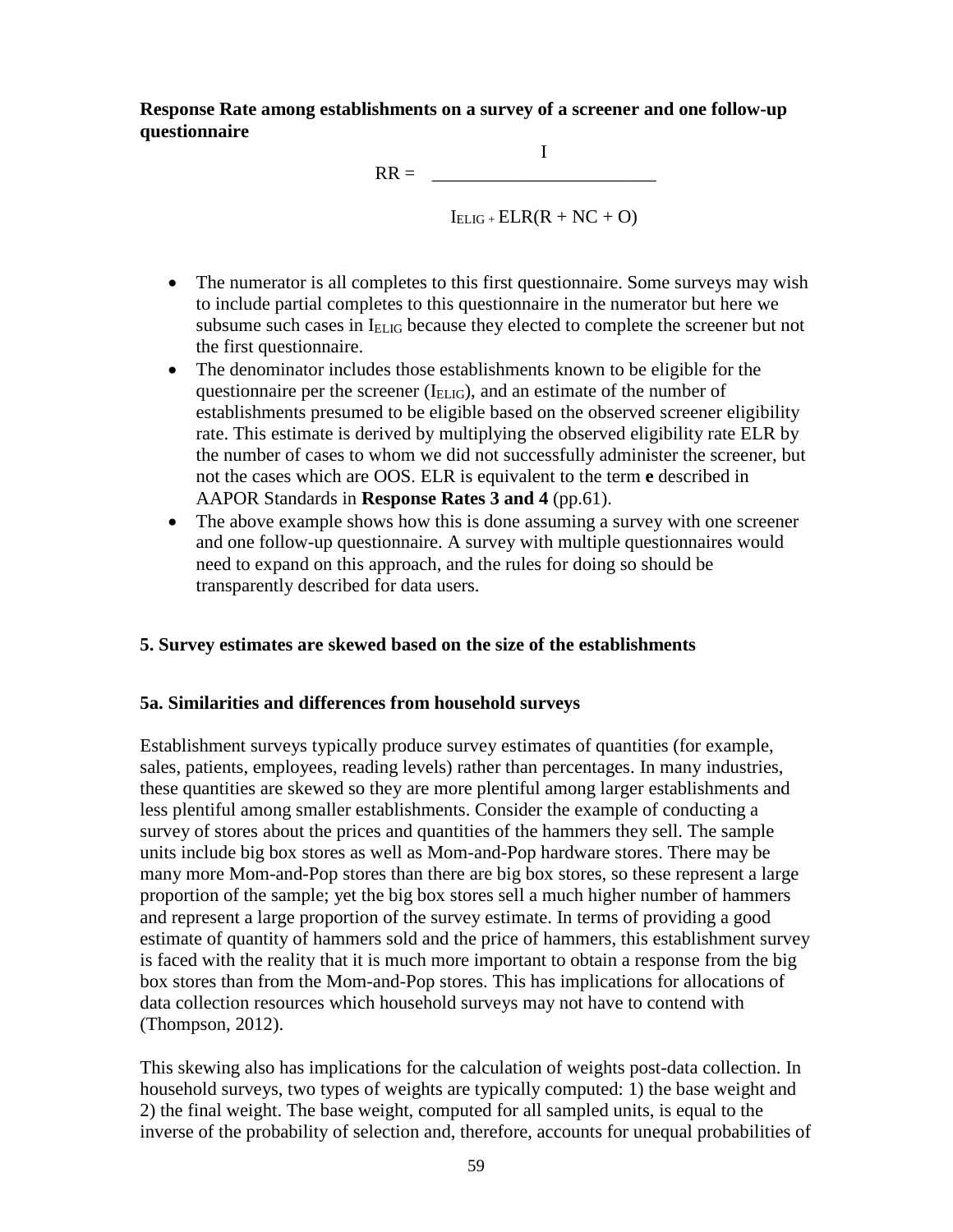selection. For example, if the design of a household survey calls for oversampling a specific demographic (e.g., youth, Hispanics, smokers) or geographic area, the base weight will adjust for giving these sample units a greater chance of selection. The final weight is computed for completed cases only and is equal to the base weight multiplied by adjustments for non-responding units and scaling (if applicable).

In an establishment survey, final weights can be applied to adjust survey estimates just as they are in household surveys. Similar to household surveys, both base weights and final weights are computed. If information about the establishment size (e.g., sales, residents, patients, or students) is available on the sampling frame or is available from the screening interview in the case of a two-stage sample, this information is typically incorporated into the probability of selection (and the base weight) by selecting a probability proportional to size sample. If this information is not available in advance, the information can be obtained during the interview and the final weight can be scaled to estimate population sizes for underlying attributes within the establishment. Thus, if the survey estimate of interest is, for example, student reading level, a school with 1,000 students would be weighted more heavily than a school with 100 students.

In addition to applying the final weights to the survey estimates, the base weight can also be applied to the response numbers to produce weighted response rates. Similar to weighted survey estimates, weighted response rates provide an estimate for the target population rather than the sample. To compute weighted response rates, response indicators are multiplied by base weights (inverse of the probability of selection) before summing units within response types. For example,  $I = w_1 * I_1 + w_2 * I_2 + ... + w_n * I_n$ , where  $w_i$  is the base weight and  $I_i$  is an indicator for whether establishment *i* completed the questionnaire. The unweighted response rate can be thought of as a special type of weighted response rate in which all sample units have equal weights or  $w_i = 1$  for all units.

The survey methodology should clearly describe any weighting used and present both weighted and unweighted response rates.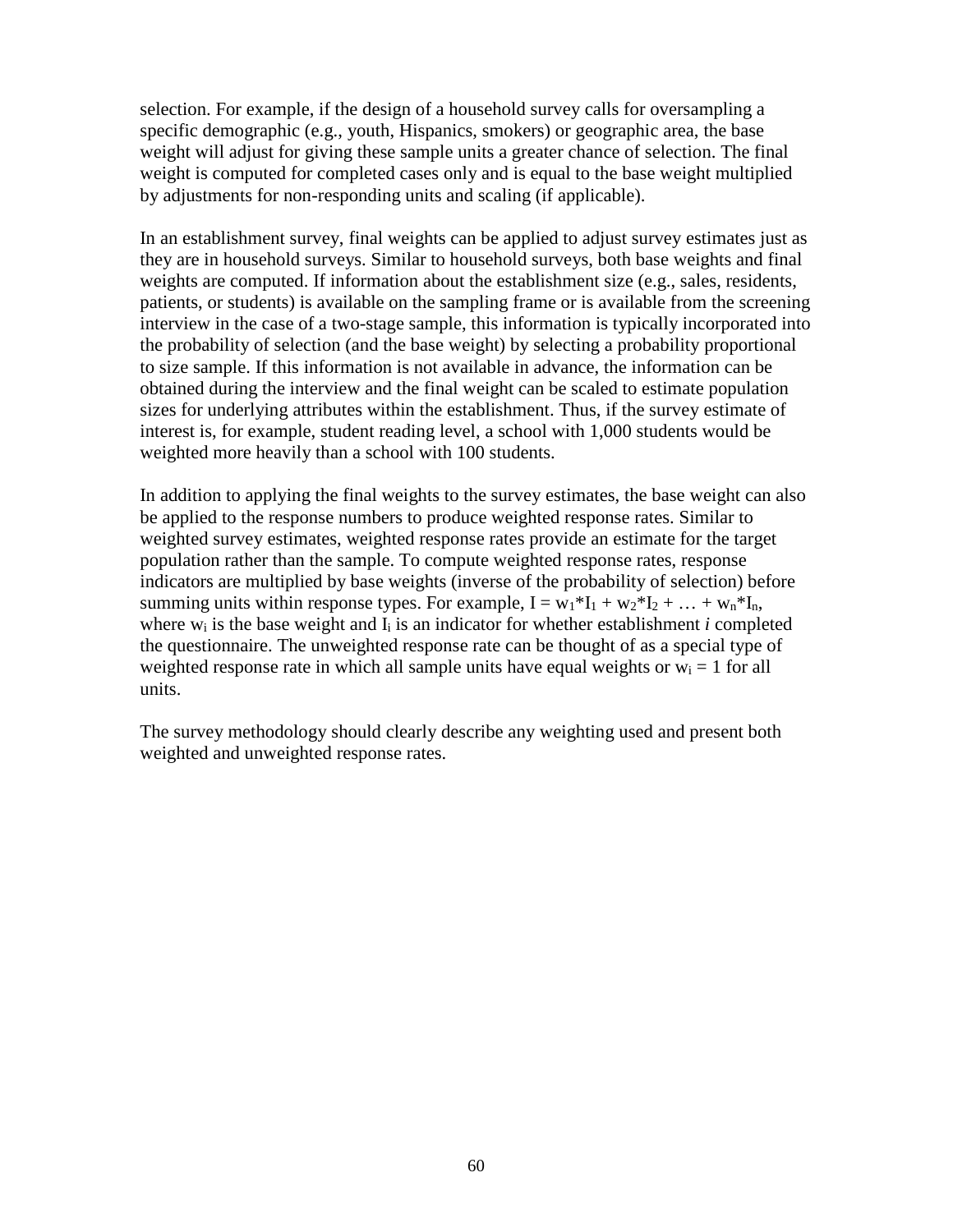# **Calculating Outcome Rates from Final Disposition Distributions**

Numerous outcome rates are commonly cited in survey reports and in the research literature. The same names are used to describe fundamentally different rates and different names are sometimes applied to the same rates. As a result, survey researchers are rarely doing things in a comparable manner and frequently are not even speaking the same technical language. As Groves and Lyberg (1988) have noted, "(t)here are so many ways of calculating response rates that comparisons across surveys are fraught with misinterpretations." Among the more common terms utilized are response, cooperation, refusal, and contact.

As defined by CASRO (Frankel, 1983) and other sources (Groves, 1989; Hidiroglou, et al., 1993; Kviz, 1977; Lessler and Kalsbeek, 1992; Massey, 1995), the response rate is the number of complete interviews with reporting units divided by the number of eligible reporting units in the sample. Using the final disposition codes described above, several response rates are described below:

| <b>RR</b>      |          |                                                                        |
|----------------|----------|------------------------------------------------------------------------|
|                |          | Response rate                                                          |
| $COOP=$        |          | Cooperation rate                                                       |
| <b>REF</b>     | $=$      | Refusal rate                                                           |
| <b>CON</b>     | $=$      | Contact rate                                                           |
| $\bf{I}$       | $=$      | Complete interview $(1.1)$                                             |
| P              | $=$      | Partial interview (1.2)                                                |
| $\bf{R}$       | $\equiv$ | Refusal and break-off (2.10)                                           |
| NC             | $=$      | Non-contact $(2.20)$                                                   |
| $\mathbf O$    | $=$      | Other $(2.30)$                                                         |
| <b>UH</b>      | $=$      | Unknown if household/occupied $HU(3.10)$                               |
| U <sub>O</sub> | $=$      | Unknown, other (3.20, 3.30, 3.40, 3.90)                                |
| e              | $=$      | Estimated proportion of cases of unknown eligibility that are eligible |
|                |          |                                                                        |

#### **Response Rates**

$$
RR1 = \frac{I}{(I + P) + (R + NC + O) + (UH + UO)}
$$

Response Rate 1 (RR1), or the minimum response rate, is the number of complete interviews divided by the number of interviews (complete plus partial) plus the number of non-interviews (refusal and break-off plus non-contacts plus others) plus all cases of unknown eligibility (unknown if housing unit, plus unknown, other).

$$
RR2 = \frac{(I + P)}{(I + P) + (R + NC + O) + (UH + UO)}
$$

Response Rate 2 (RR2) counts partial interviews as respondents.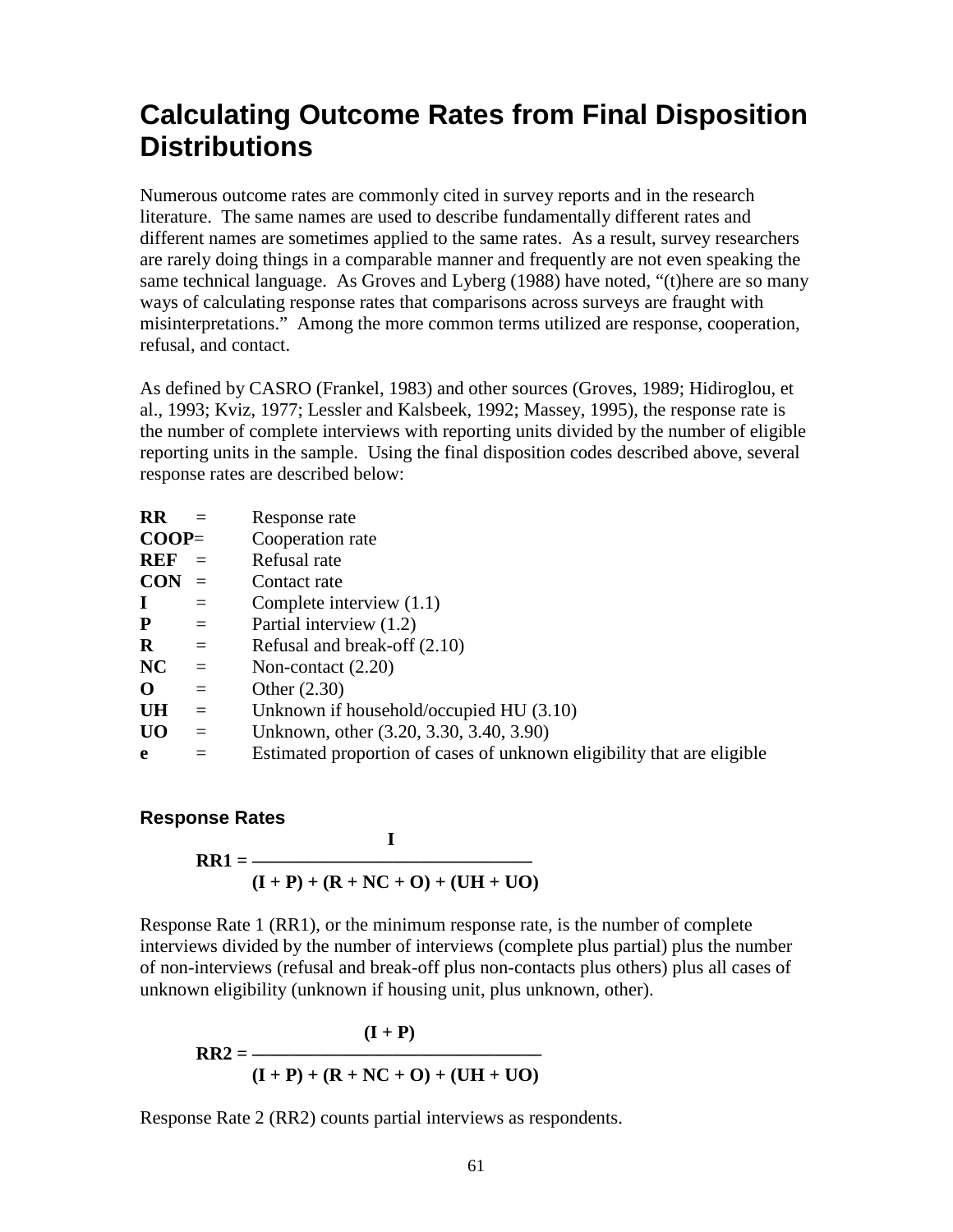$$
RR3 = \frac{I}{(I + P) + (R + NC + O) + e(UH + UO)}
$$

Response Rate 3 (RR3) estimates what proportion of cases of unknown eligibility is actually eligible. In estimating e, one must be guided by the best available scientific information on what share eligible cases make up among the unknown cases and one must not select a proportion in order to boost the response rate.<sup>[38](#page-62-0)</sup> The basis for the estimate must be explicitly stated and detailed. It may consist of separate estimates (Estimate 1, Estimate 2) for the sub-components of unknowns (3.10 and 3.20) and/or a range of estimators based of differing procedures. In each case, the basis of all estimates must be indicated.<sup>[39](#page-62-1)</sup>

$$
RR4 = \frac{(I + P)}{(I + P) + (R + NC + O) + e(UH + UO)}
$$

Response Rate 4 (RR4) allocates cases of unknown eligibility as in RR3, but also includes partial interviews as respondents as in RR2.

$$
RR5 = \frac{I}{(I+P) + (R+NC+O)}
$$

$$
(I+P)
$$

$$
RR6 = \frac{(I+P)}{(I+P) + (R+NC+O)}
$$

 $\overline{a}$ 

Response Rate 5 (RR5) is either a special case of RR3 in that it assumes that e=0 (i.e. that there are no eligible cases among the cases of unknown eligibility) or the rare case in which there are no cases of unknown eligibility. Response Rate 6 (RR6) makes that same assumption and also includes partial interviews as respondents. RR5 and RR6 are only appropriate when it is valid to assume that none of the unknown cases are eligible ones, or when there are no unknown cases. RR6 represents the maximum response rate.

<span id="page-62-0"></span> $38$  For example, different values of e would be appropriate in a survey requiring screening for eligibility (e.g., sampling adults 18-29 years old). Two different e's might be used for confirmed households that refused to complete the screener (for which we need an estimate of the likelihood of one or more household members being 18-29) and units that were never contacted (for which we need an estimate of the proportion that are households and an estimate of those with someone 18-29)

<span id="page-62-1"></span> $39$  For a summary of the main methods for estimating e in surveys (1) minimum and maximum allocation, 2) proportional allocation, 3) allocation based on disposition codes, 4) survival methods, 5) calculations of number of telephone households, 6) contacting telephone business offices, 7) linking to other records, and 8) continued calling), see Smith, 2009.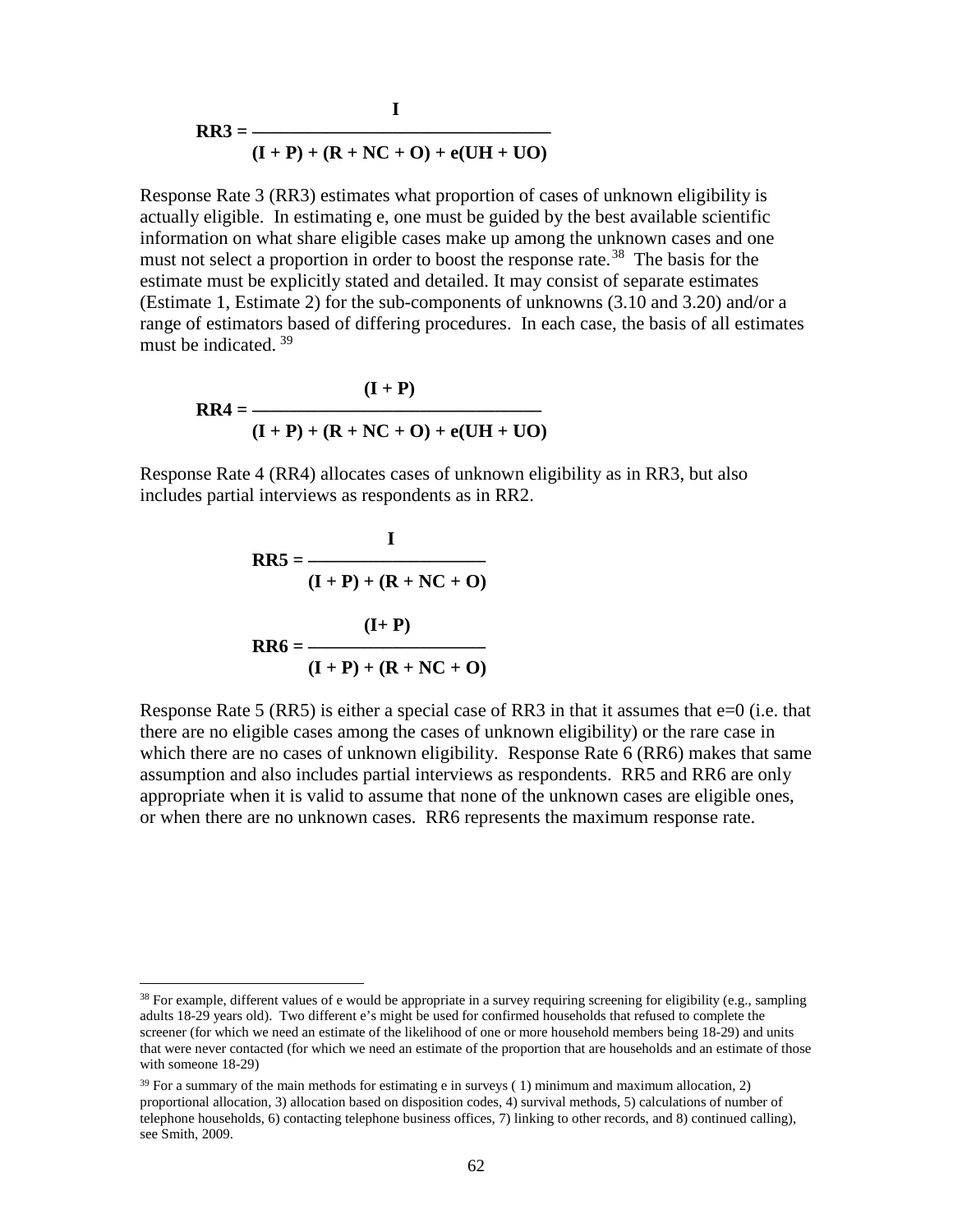#### **Cooperation Rates**

A cooperation rate is the proportion of all cases interviewed of all eligible units ever contacted. There are both household-level and respondent-level cooperation rates. The rates here are household-level rates. They are based on contact with households, including respondents, rather than contacts with respondents only. Respondent-level cooperation rates could also be calculated using only contacts with and refusals from known respondents.

$$
COOP1 = \frac{I}{(I+P) + R + O}
$$

Cooperation Rate 1 (COOP1), or the minimum cooperation rate, is the number of complete interviews divided by the number of interviews (complete plus partial) plus the number of non-interviews that involve the identification of and contact with an eligible respondent (refusal and break-off plus other).

$$
COOP2 = \frac{(I+P)}{(I+P)+R+O}
$$

Cooperation Rate 2 (COOP2) counts partial interviews as respondents.

$$
COOP3 = \frac{I}{(I+P) + R}
$$

$$
COOP4 = \frac{(I+P)}{(I+P) + R}
$$

Cooperation Rate 3 (COOP3) defines those unable to do an interview as also incapable of cooperating and they are excluded from the base. Cooperation Rate 4 (COOP4) does the same as Cooperation Rate 3, but includes partials as interviews.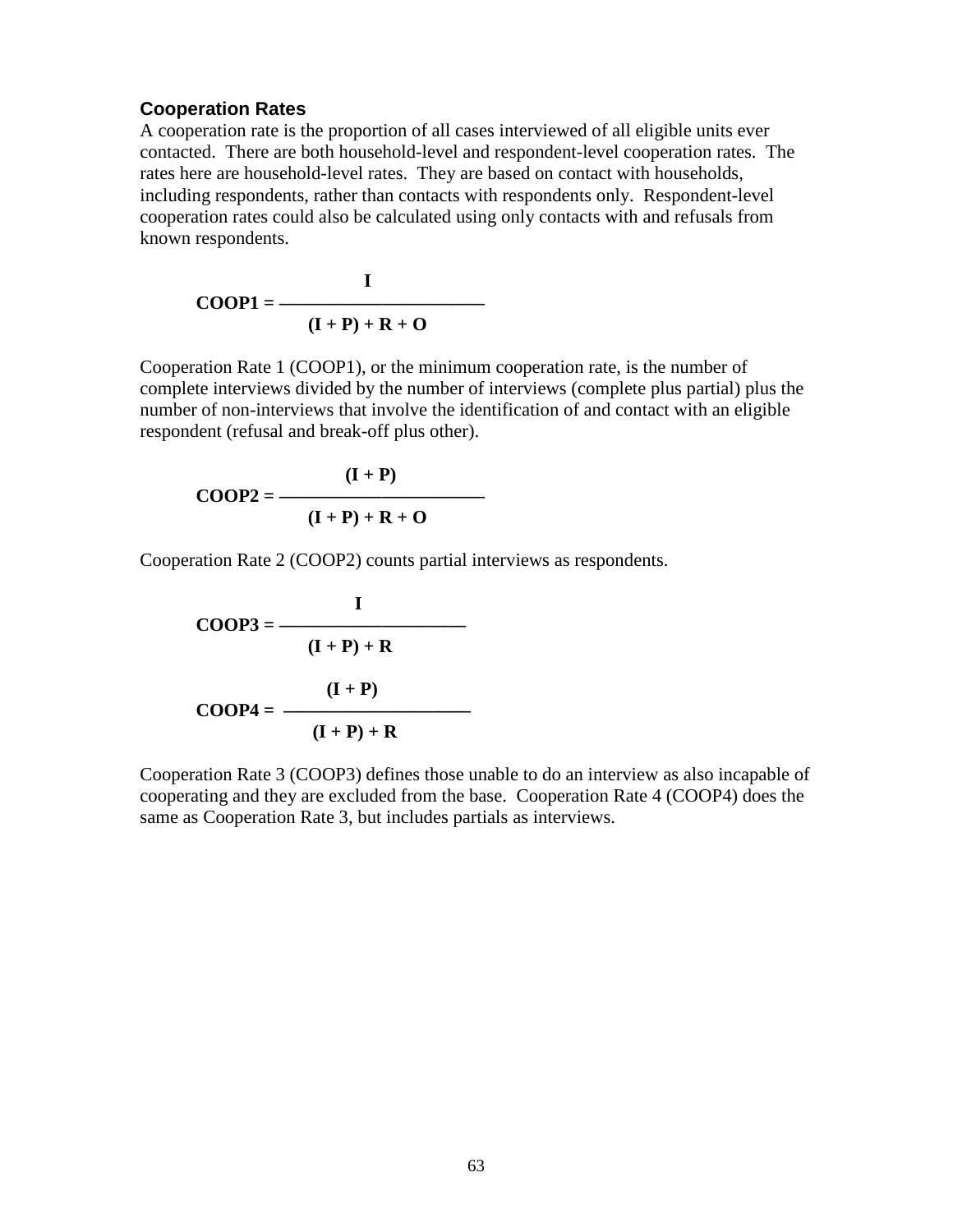#### **Refusal Rates**

A refusal rate is the proportion of all cases in which a housing unit or respondent refuses to do an interview, or breaks-off an interview of all potentially eligible cases.

$$
REF1 = \frac{R}{(I+P) + (R + NC + O) + (UH + UO)}
$$

Refusal Rate 1 (REF1) is the number of refusals divided by the interviews (complete and partial) plus the non-respondents (refusals, non-contacts, and others) plus the cases of unknown eligibility.

$$
REF2 = \frac{R}{(I + P) + (R + NC + O) + e(UH + UO)}
$$

Refusal Rate 2 (REF2) includes estimated eligible cases among the unknown cases similar to Response Rate 3 (RR3) and Response Rate 4 (RR4) above.

$$
REF3 = \frac{R}{(I+P) + (R+NC+O)}
$$

Refusal Rate 3 is analogous to Response Rate 5 (RR5) and Response Rate 6 (RR6) above. As in those cases the elimination of the unknowns from the equation must be fully justified by the actual situation. Non-contact and other rates can be calculated in a manner similar to refusal rates. Refusal, non-contact, and other rates will sum to equal the non-response rate.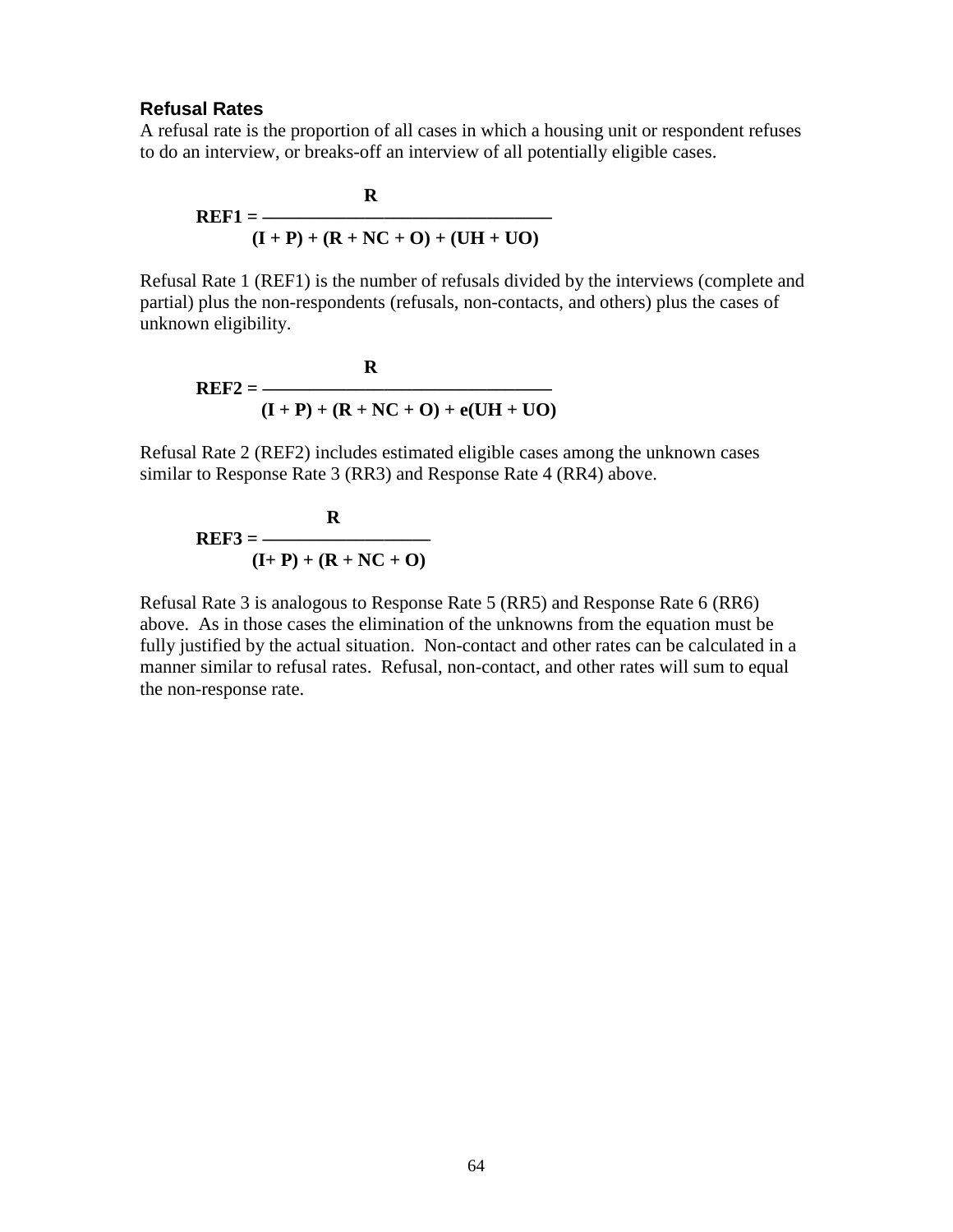#### **Contact Rates**

A contact rate measures the proportion of all cases in which some responsible member of the housing unit was reached by the survey. The rates here are household-level rates. They are based on contact with households, including respondents, rather than contacts with respondents only. Respondent-level contact rates could also be calculated using only contact with and refusals from known respondents.

$$
CON1 = \frac{(I+P) + R + O}{(I+P) + R + O + NC + (UH + UO)}
$$

Contact Rate 1 (CON1) assumes that all cases of indeterminate eligibility are actually eligible.

$$
CON2 = \frac{(I+P) + R + O}{(I+P) + R + O + NC + e(UH + UO)}
$$

Contact Rate 2 (CON2) includes in the base only the estimated eligible cases among the undetermined cases.

$$
CON3 = \frac{(I+P) + R + O}{(I+P) + R + O + NC}
$$

Contact Rate 3 (CON3) includes in the base only known eligible cases.

## **Reporting Outcome Rates**

 $\overline{a}$ 

In reporting response rates and all other outcome rates calculated according to the rules and formulas indicated above, researchers must precisely define which rates are being used. For example, a statement that "the response rate is  $X$ " is unacceptable. One must report on exactly which rate was used such as "Response Rate 2 was X." In addition, a table showing the final disposition codes for all cases should be prepared for the report and made available upon request.<sup>[40](#page-65-0)</sup>

<span id="page-65-0"></span> $40$ In addition, weighted outcome rates for multiple-stage samples would be needed when there is differential representation of respondents (e.g. students or employees) by intermediate sampling units (e.g., schools or firms). Weighted outcome rates should be used as needed and any weighting should be explained in detail.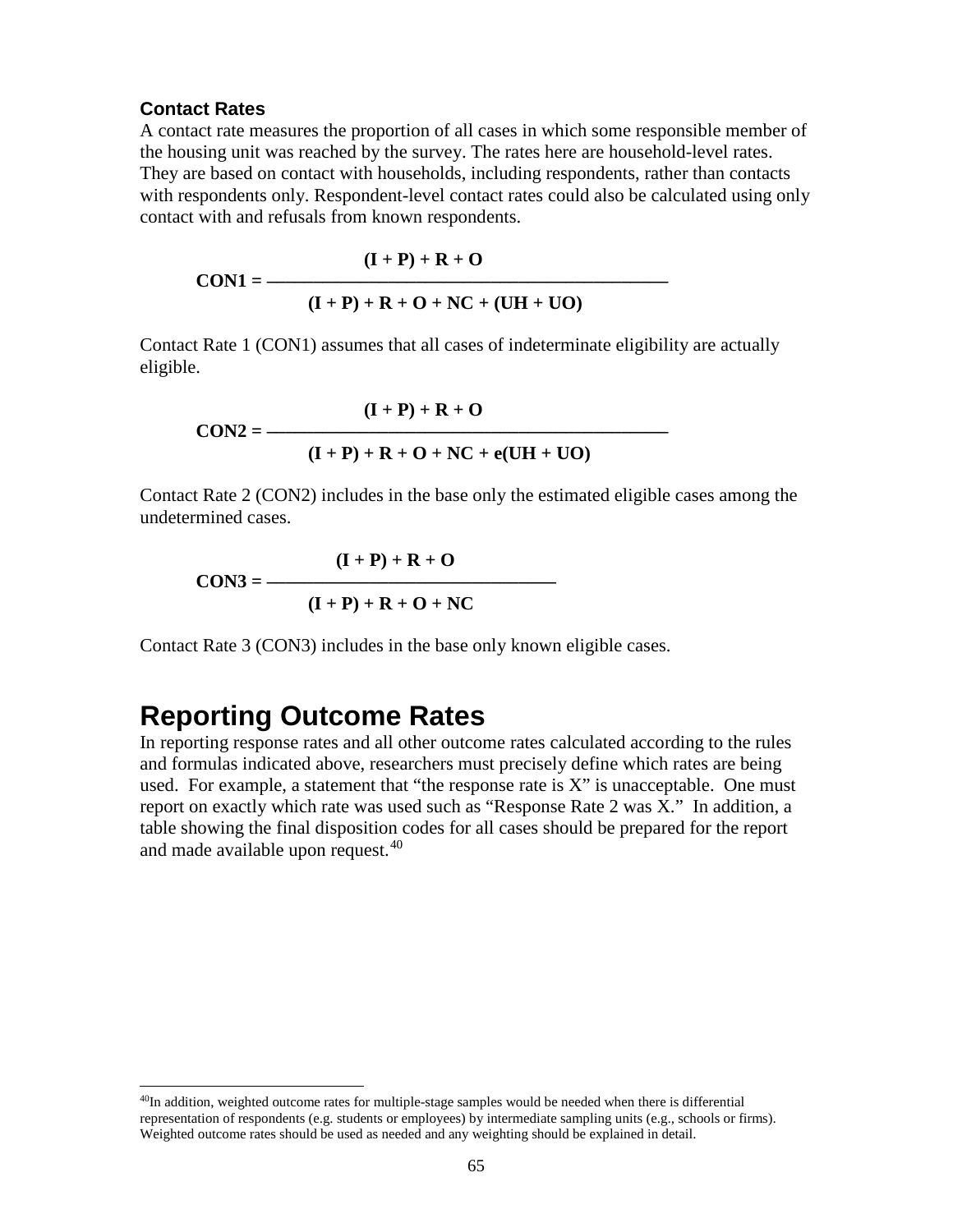## **Some Complex Designs**

When surveys use complex designs, the reporting of response and other outcome rates also becomes more complicated. Here guidelines are presented for three general situations: 1) a design selected with unequal probabilities of selection; 2) a design selected in stages; and 3) a two-phase design that subsamples nonrespondents. The third design is relatively specific but is included because subsampling nonrespondents and using more intensive methods to encourage them to respond is an important special case. Complex designs often require that the principles given in more than one of these sections be combined to report rates.

**Single Stage Samples with Unequal Probabilities of Selection**. *In single stage designs where the units are sampled with unequal probabilities, the rates should be weighted by base weights that are the inverse of the selection probabilities or a number that is proportional to the inverse*. In other words, the counts of cases that are used in computing rates should be replaced by the sums of the base weights of the completed cases. For example, the numerator in **RR1**, the count of the number of completed interviews, should be replaced by the sum of the weights of completed cases.

**Example**: Suppose a sample of persons is selected with unequal probabilities, where the selection weight for person  $i$  is  $w_i$  (the reciprocal of the probability of the sampling rate for that person in the survey). The numerator for RR1 should be the sum of the  $w_i$  for all the persons that completed the interview. The denominator contains the corresponding weighted counts. This response rate estimates the percentage of persons in the frame that responded.

For example, **RR1** becomes

$$
RR1_w = \frac{I_w}{(I_w + P_w) + (R_w + NC_w + O_w) + (UH_w + UO_w)}
$$

where the subscript *w* reflects the use of weighting. That is, the *I* in the simple **RR1** is the total number of interviews (i.e.,  $I = \Sigma I_i$ , where  $I_i = 0$  if the *i*<sup>th</sup> sample case is not an interview and  $I_i = I$  if the *i*<sup>th</sup> sample case is an interview). In the **RR1w**,  $I_w$  is the weighted sum of the  $I_i$  or  $I_w = \sum w_i I_i$ . Similarly,  $P_w = \sum w_i P_i$ , and so on for  $R_w$ , NC<sub>w</sub>, O<sub>w</sub>, UHw, and UOw.

**Multistage Sample Designs**. *In multistage designs, the rates for the units that are sampled at the last stage should incorporate nonresponse at the earlier stages.*

**Example**: Suppose a sample of households is selected in the first stage and a sample of persons is selected in the second stage or schools are samples at the first stage and students at the second stage. As an example consider a design that attempts to interview all persons aged 18-44 in each sample household. The rates for the first stage (i.e., household-level rates) are computed as noted above. The person-level rates are computed estimating the number of 18-44 year olds missed in nonrespondent households.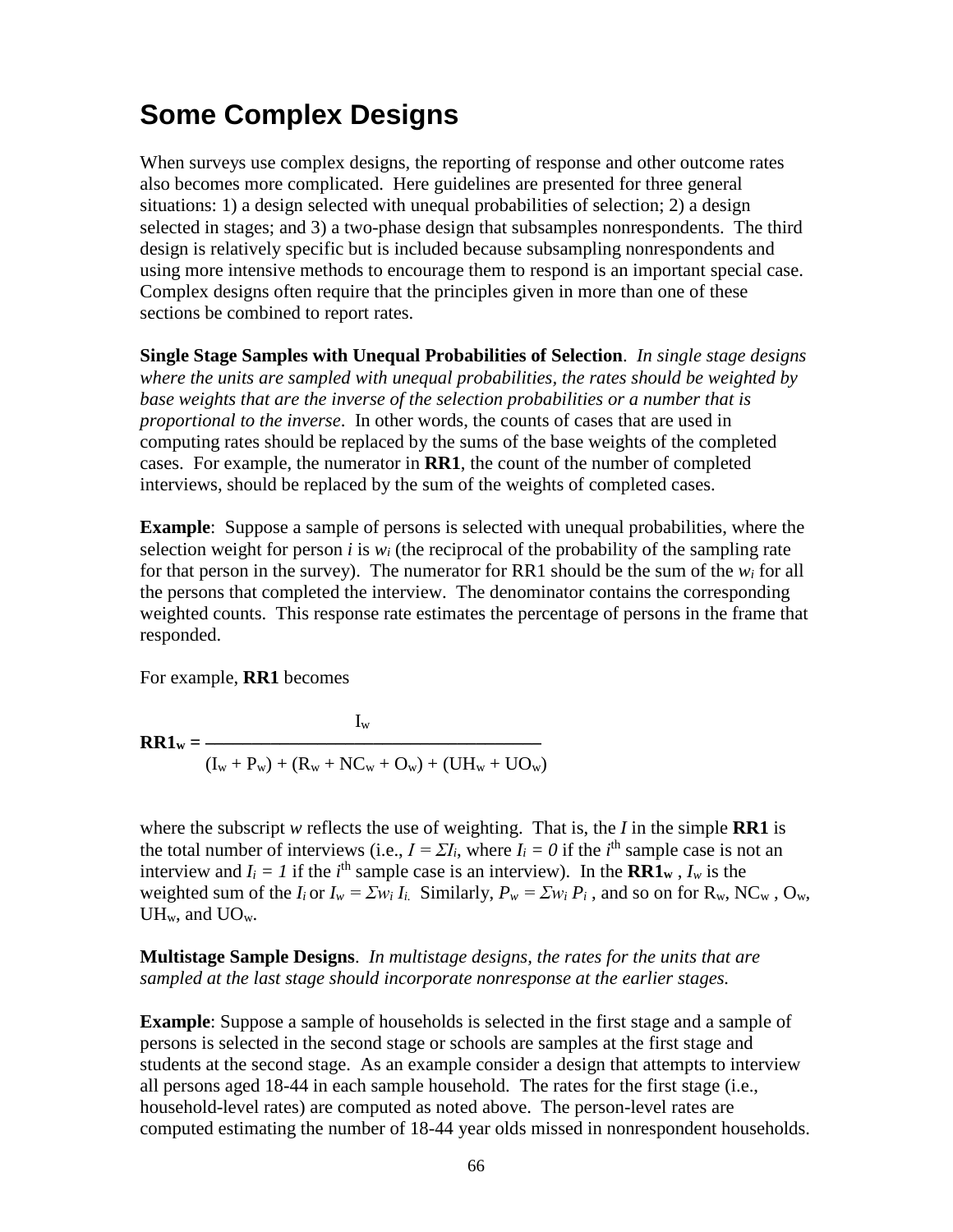For example, if households are selected with equal probabilities, **RR1-RR6** should be based on counts of persons 18-44 sampled in respondent and nonrespondent households. Typically the number of persons 18-44 in nonrespondent households is not fully known, so to compute

$$
RR3 = \frac{I}{(I + P) + (R + NC + O) + e(UH + UO)}
$$

some persons counts must be estimated. I, P, R, NC, and O are numbers of nonrespondent persons 18-44 in the households where some persons responded and are usually known. On the other hand, the term  $e(UH + UO)$  is an estimate of the number of sampled persons 18-44 in sample households that were completely nonrespondent (e.g., there was a refusal before a listing of persons in the household was attained). (UH  $+$  UO) is the estimated total number of persons in those nonrespondent households and e is the estimated proportion of persons in the nonrespondent households that are 18-44 and eligible for the sample.

A common practice is to estimate **RR1-RR6** as a product of a screening rate and an interview rate. The screening rate is the percentage of occupied housing units with 18-44 year olds that provided a household listing (i.e., determination of eligibility). The interview rate is the percentage of sampled persons who provided an interview. Multiplying the rates implicitly assumes that the distribution of persons 18-44 in the nonrespondent sample households is the same as in the respondent sample households. It is recommended that some investigation of this assumption be conducted if this computation is utilized.

However, the definition of RR1 and RR2 necessitate a more conservative approach. All unknown cases at all stages should be maintained in the base and this naturally lowers the response rate compared to the multiplicative approach just described.

**Two Phase Sample Designs**. *In two-phase designs that subsample nonrespondents, the rates should be computed using weights that account for the probability of the subsampling.* Two-phase designs draw a probability sample of nonrespondents after completion of a first phase effort and apply a different recruitment protocol for those sampled into the second phase. Survey estimates are based on weighted counts of respondents from the first and second phases combined. The general idea of such designs is that at some point in the survey the units that have not responded are subsampled and the remaining efforts are only used to get these units to respond.<sup>41</sup> In this case, the unweighted count is replaced by a weighted count where the weight is the base weight for the units that are not subsampled (e.g., those that complete the interview before subsampling is implemented) and is the product of the base weight and the inverse of the subsampling rate for the units that are subsampled. Note that the weights for the units that are eligible for subsampling but are not subsampled are set equal to zero, and this generally makes the unweighted and weighted rates very different.

 $\overline{a}$ 

<span id="page-67-0"></span><sup>&</sup>lt;sup>41</sup> For more discussion of these types of designs see Hansen and Hurwitz, 1946 and Elliot, Little, and Lewitzky, 2000.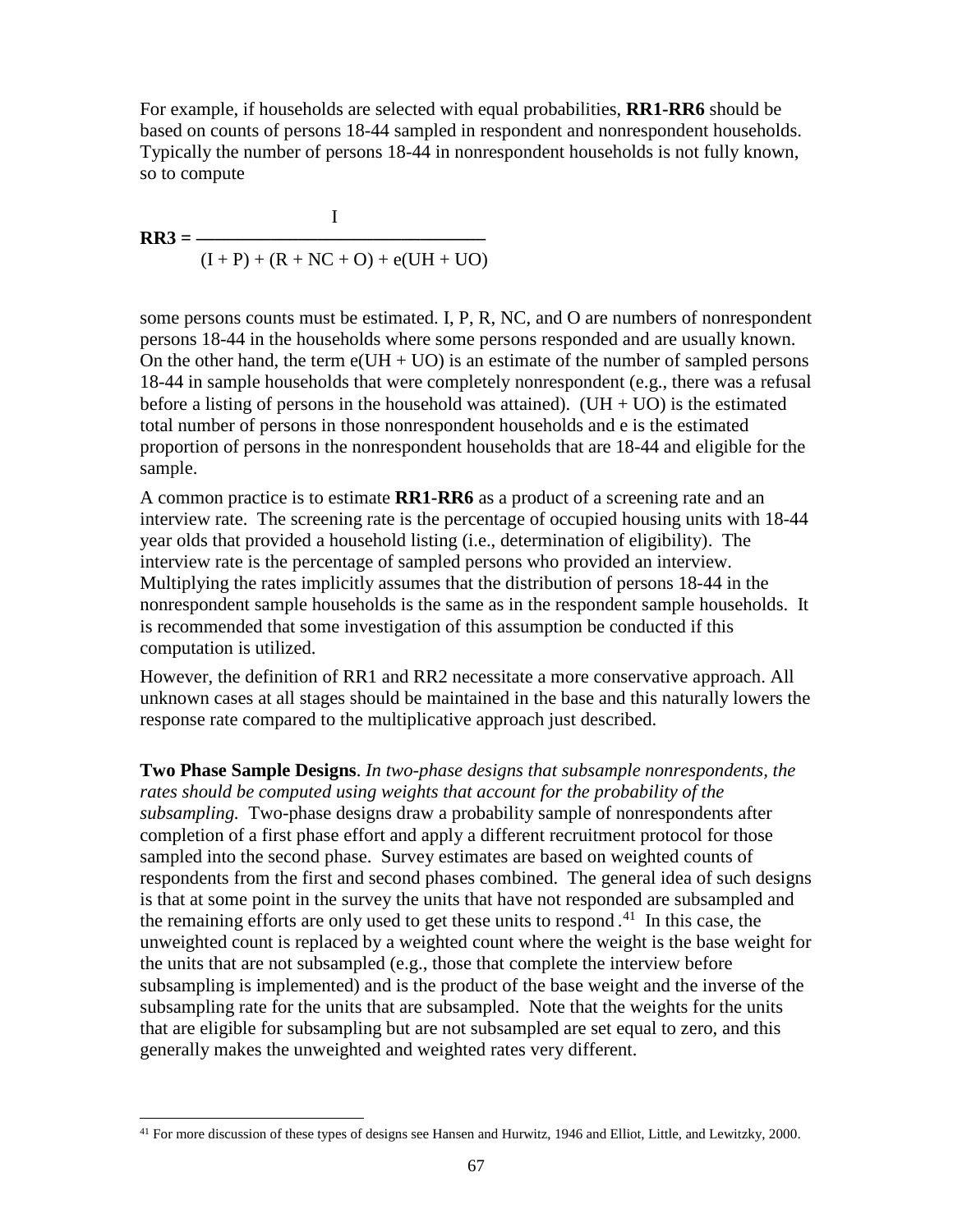**Example:** Suppose a sample of households is selected and the base weight for household *i* is *wi*. The nonresponding households are subsampled so that each nonrespondent has a 50% chance of being subsampled. The weight for computing response rates is  $w_i$  for households that were not eligible for subsampling, 2*wi* for the households that were subsampled, and 0 for the households that were eligible for subsampling but not included. The expressions for the response rates are essentially the same as those for single stage samples with unequal probabilities of selection.

For example, RR1 becomes

$$
RR1_w = \frac{I_w}{(I_w + P_w) + (R_w + NC_w + O_w) + (UH_w + UO_w)}
$$

where the subscript *w* reflects the fact that the total *I* is a weighted total. That is, the *I* in the simple **RR1** is the total number of interviews (i.e.,  $I = \sum I_i$ , where  $I_i = 0$  if the *i*<sup>th</sup> sample case is not an interview and  $I_i = I$  if the  $i^{\text{th}}$  sample case is an interview). In the **RR1w**,  $I_w$  is the weighted sum of the  $I_i$  or  $I_w = \sum w_i I_i$ . Similarly,  $P_w = \sum w_i P_i$ , and so on for  $R_w$ ,  $NC_w$ ,  $O_w$ ,  $UH_w$ , and  $UO_w$ .

**Dual-frame RDD surveys**. Combining dual-frame samples to estimate population characteristics presents many post-data collection challenges (Carley-Baxter, Peytchev, and Black, 2010). Calculating single-sample and overall outcome rates from such endeavors also can be daunting, and AAPOR recommends using rates computed to account for differential outcomes, such as refusal rates, from the screening process and the actual survey of the intended respondent. This step should be done prior to calculating overall outcome rates for the combined sample. This can be done by using modified outcome rate formulas that account for different levels of eligibility during screening and survey administration.

Until additional research is done examining different methods of calculating outcome rates, AAPOR recommends using the method found in the section dealing with outcome rates for RDD samples (beginning on p. 13) for computing outcome rates for dual-frame samples. Prior to applying that formula, one should calculate rates that take into account nonresponse during the screening process using the method below. AAPOR also encourages survey practitioners to carry out and share these comparisons in the spirit of scholarship and transparency.

**Example**: The example below<sup>[42](#page-68-0)</sup> can be used to calculate AAPOR RR3 for dual-frame samples when one (or both) of the samples have interviews completed using a screener. Other outcome rates (i.e., cooperation, refusal and contact rates) can use the same formula example.

The versions equivalent to AAPOR RR3:

<span id="page-68-0"></span> $42$  This example is derived from Ezzati-Rice, Frankel, Hoaglin, Loft, Coronado, and Wright's (2000) CASRO version of the rate utilized in the U.S. National Immunization Survey.  $\overline{a}$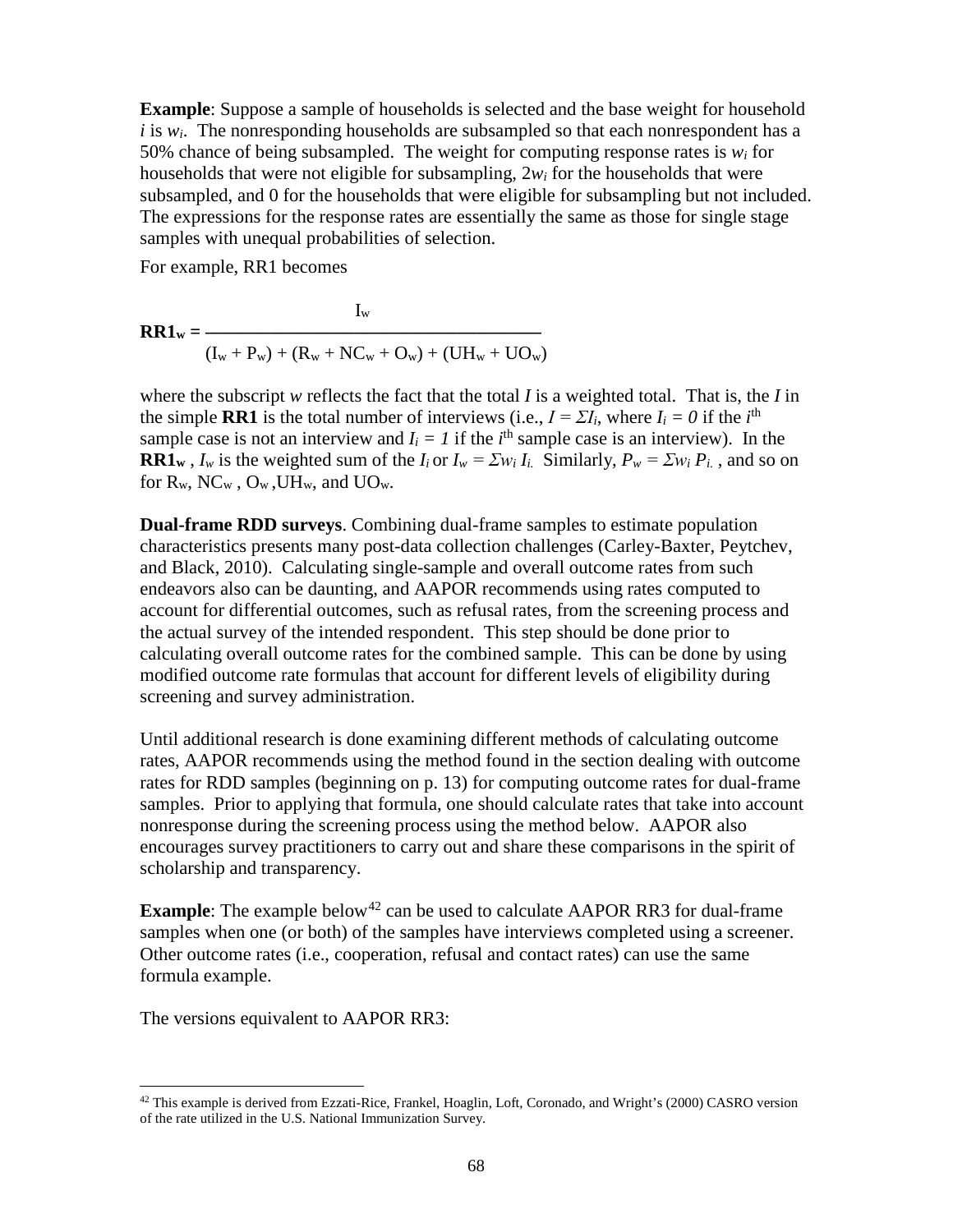$RR3_{LL}$  = I

 $(I + P) + (R + NR + O) + [(UH)e_2] e_1 + [(UO)e_1]$ 

\_\_\_\_\_\_\_\_\_\_\_\_\_\_\_\_\_\_\_\_\_\_\_\_\_\_\_\_\_\_\_\_\_\_\_\_\_\_\_\_\_\_\_\_\_\_\_

 $RR3_{CP}$  = I

 $(I + P) + (R + NR + O) + [(UH)e<sub>2</sub>] e<sub>1</sub> + [(UO)e<sub>1</sub>]$ 

\_\_\_\_\_\_\_\_\_\_\_\_\_\_\_\_\_\_\_\_\_\_\_\_\_\_\_\_\_\_\_\_\_\_\_\_\_\_\_\_\_\_\_\_\_\_\_

Where:

 $e_1$  = Estimated Percentage of Screener Eligibility (i.e., the proportion of households known to be eligible at the household-level that are estimated to have an eligible respondent residing there) and  $e_2$  = Estimated Percentage of Household Eligibility (i.e., the proportion of cases that are of unknown eligibility at the household-level and it is unknown if an eligible respondent resides there)

In short,  $e_2$  is for all known units (i.e., all known households / [all known households + all known non-households]) and *e*1 is for all known households whose eligibility status at the household-level is known (all known households eligible to do the full survey / [all known households eligible to do the full survey plus all known households not eligible to do the survey]).

The following formula should be used to calculate response rates for dual-frame surveys:

Combined response rate =  $[(RR_{LL} * K_{LL}) + (RR_{CP} * (1 - K_{LL}))]/100$ 

Where  $RR_{LL}$  is the landline response rate,  $K_{LL}$  is the proportion of the total number of completed interviews coming from the landline frame, and  $RR<sub>CP</sub>$  is the cell phone response rate.

For example if 60% of the completed interviews were dialed on landlines with a response rate of 22%, and 40% of completed interviews were dialed on cell phones with a response rate of 18%, then the weighted average will be  $[(22*60) + (18*40)]/100 =$  $[1320+720]/100 = 20.4\%$ .

# **Conclusion**

Good survey research practice rests on a foundation of solid methodology. One key component of any scientifically reliable methodology is the clear and consistent reporting of the methods utilized so that comparisons across studies and the replication of results can be carried out. To facilitate that goal, AAPOR proposes this standardized set of final disposition codes for use in all surveys. In turn, AAPOR advocates that these codes be used in the definition and calculation of various outcome rates such as response rates.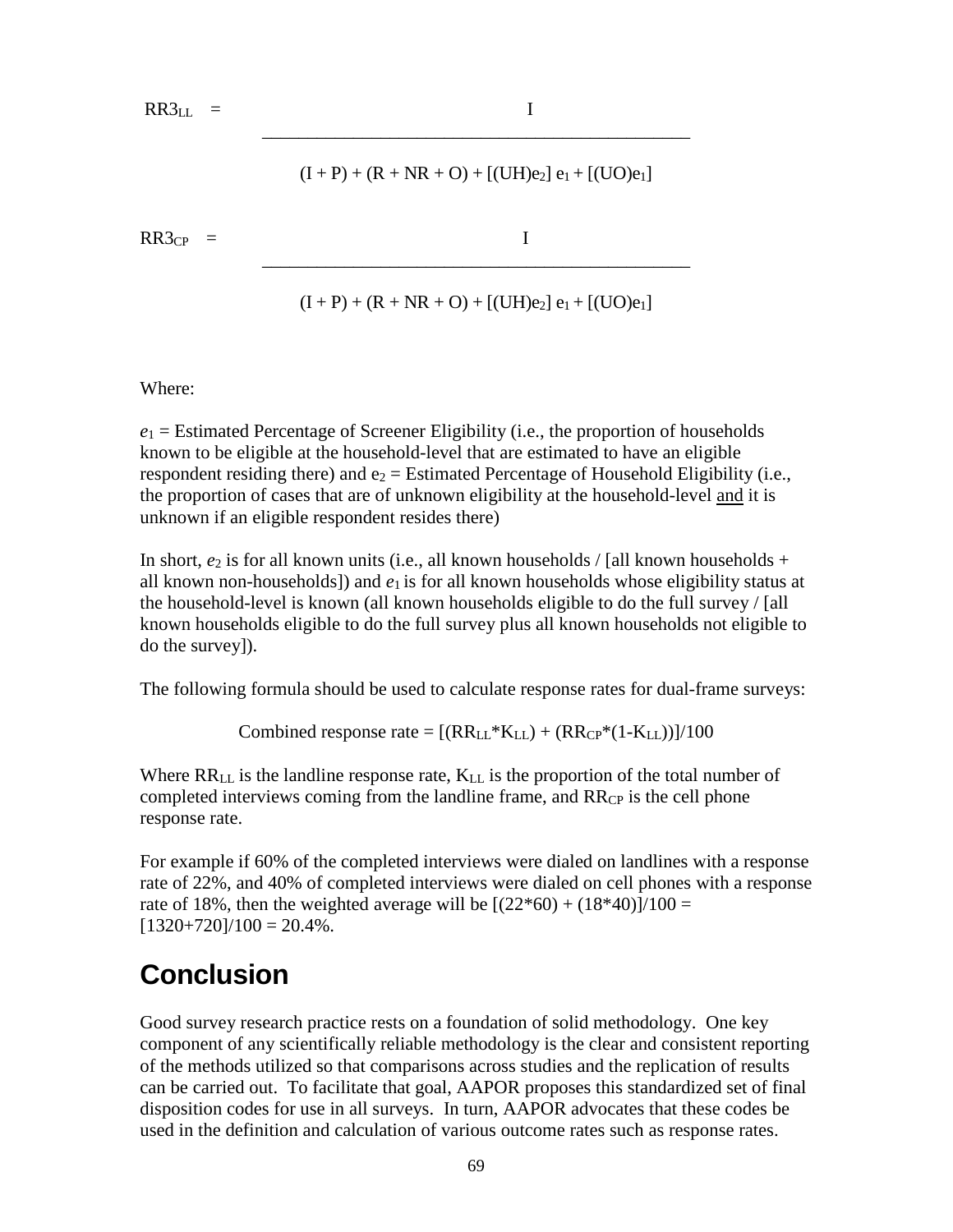AAPOR urges all survey researchers to adopt these final disposition codes and related outcome rates and to make them available as part of the documentation accompanying any report of survey results.

The AAPOR Code of Minimal Disclosure requires researchers to provide "the response rates computed according to AAPOR Standard Definitions. At a minimum, a summary of disposition of sample cases should be provided so that response rates could be computed." AAPOR believes researchers who use the survey designs covered in this booklet should include in reports about their surveys the outcome rates outlined above when such rates can be calculated. Those kinds of surveys include those using random or full-probability samples such as RDD telephone surveys. For surveys with sample designs that do not use such samples (e.g., block quota samples), appropriate outcome rates using the number of attempted cases, the number of completed cases and the number of refusals should be reported.

The AAPOR Council has stressed the importance for survey researchers to disclose all their methods, including outcome rates. Council ruled that all disclosure elements, not just selected ones, are important and should be reported. Researchers will meet the code's requirements if they report final disposition codes as they are outlined in this book. The Council also cautioned that there is no single number or measure that reflects total survey quality, and all elements should be used to evaluate survey research. Council's press release detailing its policy is at the back of this booklet.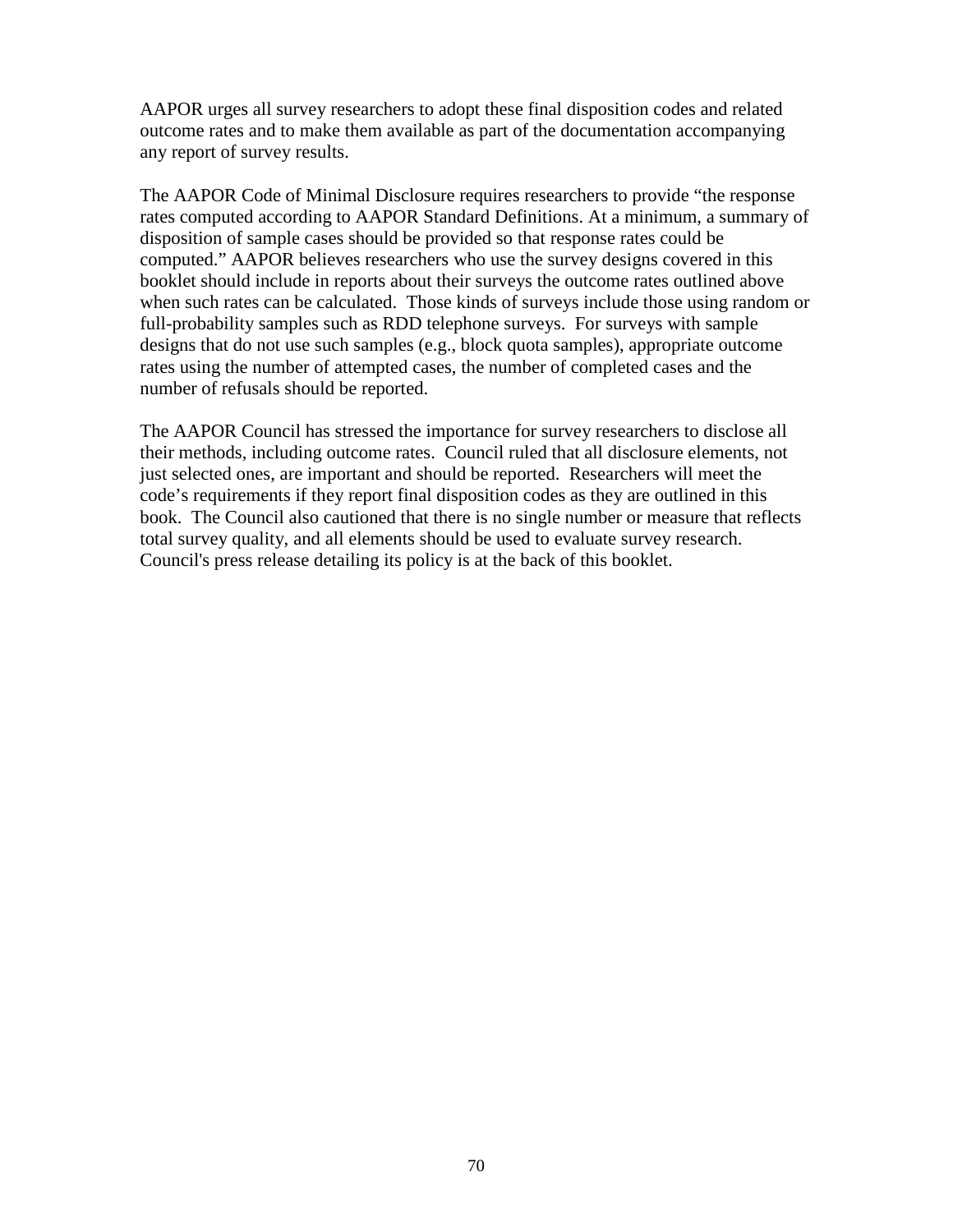## **References**

American Association for Public Opinion Research, *AAPOR Report on Online Panels*. Deerfield, IL: American Association for Public Opinion Research, 2010a.

American Association for Public Opinion Research, *Best Practices for Survey and Public Opinion Research and Survey Practices that AAPOR Condemns*. May, 1997.

American Association for Public Opinion Research, Guidelines and Considerations for Survey Researchers When Planning and Conducting RDD and Other Telephone Surveys in the U.S. with Respondents Reached via Cell Phone Numbers. 2008.

American Association for Public Opinion Research, AAPOR Cell Phone Task Force, 2010, *New Guidelines and Considerations for Survey Researchers When Planning and Conducting RDD and Other Telephone Surveys in the U.S. with Respondents Reached via Cell Phone Numbers*, 2010b.

Brick, J. Michael et al., "Cell Phone Survey Feasibility in the U.S.: Sampling and Calling Cell Numbers Versus Landline Numbers," Public Opinion Quarterly, 71 (2007), 23-39.

Brick, J. Michael et al., "Nonresponse Bias in a Dual Frame Sample of Cell and Landline Numbers," Public Opinion Quarterly, 70 (2006), 780-793.

Brick, J. Michael; Edwards, W. Sherman; and Lee, Sunghee, "Sampling Telephone Numbers and Adults, Interview Length, and Weighting in the California Health Interview Survey Cell Phone Pilot Study," Public Opinion Quarterly, 71 (2007), 793-813.

Callegaro, M., and DiSogra, C. (2008), "Computing Response Metrics for Online Panels." *Public Opinion Quarterly*, 72 (5): 1008-1032.

Callegaro, Mario et al., "Fitting Disposition Codes to Mobile Phone Surveys: Experiences from Studies in Finland, Slovenia, and the USA," Journal of the Royal Statistical Society, A,170 (2007), 647-670.

Carley-Baxter, Lisa R.; Peytchev, Andy; and Black, Michele C., "Comparison of Cell Phone and Landline Surveys: A Design Perspective," 22 (2010), 3-15.

Chearo, David and Van Haitsman, Martha, "Standardized Attempt Codes for Unified Multi-Mode Case Histories," Survey Practice, (October, 2010), at http://surveypractice.org/2010/10/27/standardized-codes-for-multi-mode/

Couper, M.P. (2000), "Web Surveys: A Review of Issues and Approaches." Public Opinion Quarterly, 64 (4), 464-494.

Couper, M.P., Kapteyn, A., Schonlau, M., and Winter, J. (2007), "Noncoverage and Nonresponse in an Internet Survey." *Social Science Research*, 36 (1): 131-148.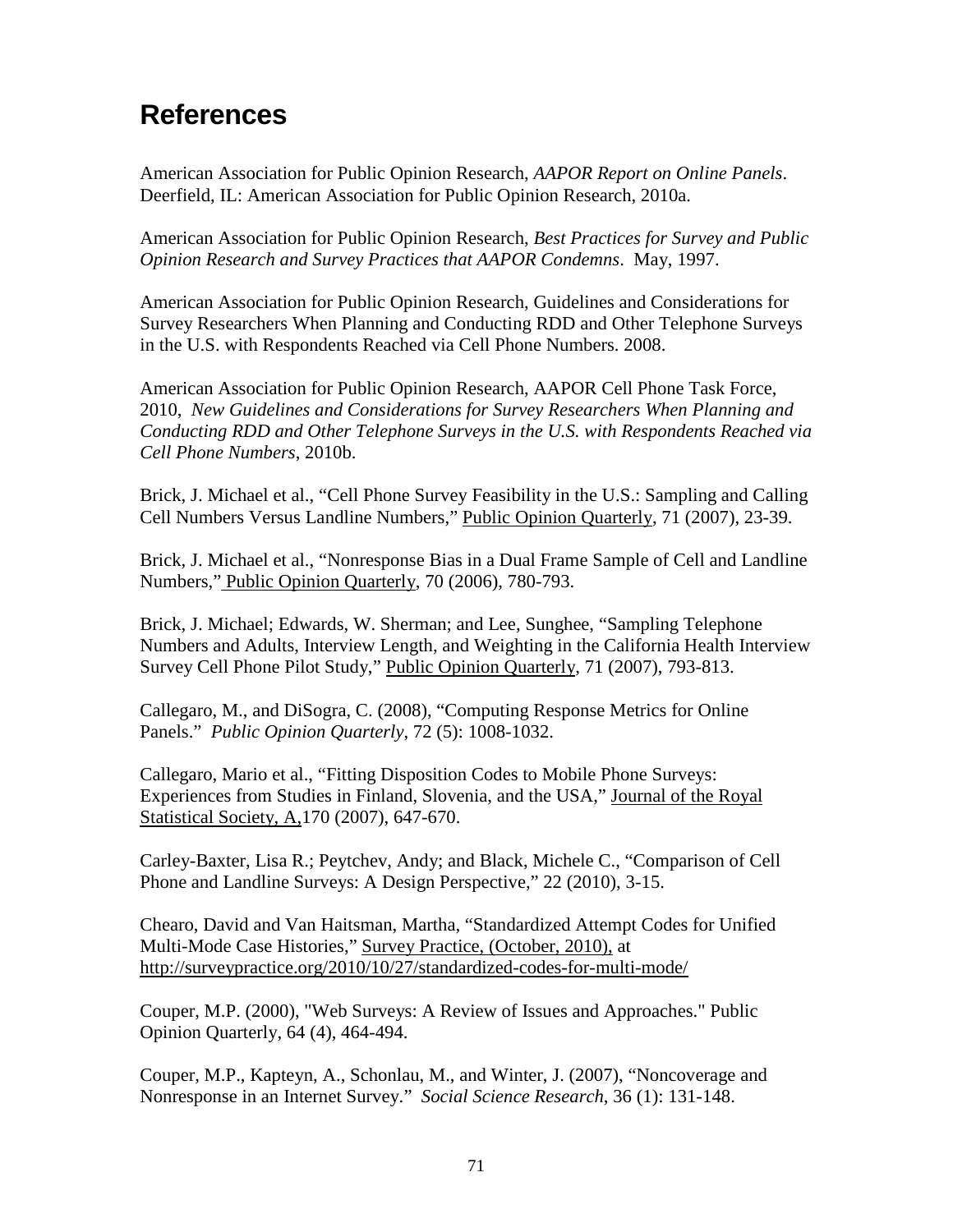Currivan, Douglas B. and Roe, David J., "Using a Dual-Frame Sample Design to Increase the Efficiency of Reaching Population Subgroups in a Telephone Survey," Paper presented to the American Association for Public Opinion Research, Phoenix, May, 2004.

Davis, James A.; Smith, Tom W.; and Marsden, Peter V., *General Social Surveys, 1972- 2006: Cumulative Codebook*. Chicago: NORC, 2007.

DiSogra, C. (2008), River Sampling: A Good Catch for Researchers? <http://www.knowledgenetworks.com/accuracy/fall-winter2008/disogra.html>

Elliott, Michael R.; Little, Roderick J.A.; and Lewitsky, Steve, "Subsampling Callbacks to Improve Survey Efficiency," *Journal of the American Statistical Association*, 95 (2000), 730-738.

Ezzati-Rice, T. M., Frankel, M. R., Hoaglin, D. C., Loft, J. D., Coronado, V. C., & Wright, R. A. (2001). An alternative measure of response rate in random-digit-dialing surveys that screen for eligible subpopulations. *Journal of Economic and Social Measurement*, *26*(2), 99–109.

Frankel, Lester R., "The Report of the CASRO Task Force on Response Rates," in *Improving Data Quality in a Sample Survey*, edited by Frederick Wiseman. Cambridge, MA: Marketing Science Institute, 1983.

Frey, James H., *Survey research by telephone* (2nd ed.). Newbury Park, CA: Sage, 1989.

Groves, Robert M., *Survey Errors and Survey Costs*. New York: John Wiley & Sons, 1989.

Groves, Robert M. and Lyberg, Lars E., "An Overview of Nonresponse Issues in Telephone Surveys," in *Telephone Survey Methodology*, edited by Robert M. Groves, et al. New York: John Wiley & Sons, 1988.

Hansen, M.H. and Hurwitz, W.N., "The Problem of Non-response in Sample Surveys," *Journal of the American Statistical Association*, 41 (1946), 517-529.

Hidiroglou, Michael A.; Drew, J. Douglas; and Gray, Gerald B., "A Framework for Measuring and Reducing Nonresponse in Surveys," *Survey Methodology*, 19 (June, 1993), 81-94.

International Organization for Standardization (2009), *ISO 26362:2009 Access Panels in Market, Opinion, and Social Research – Vocabulary and Service Requirements*. Geneva: ISO.

Kviz, Frederick J., "Toward a Standard Definition of Response Rate," *Public Opinion Quarterly*, 41 (Summer, 1977), 265-267.

Lavrakas, Paul J., *Telephone survey methods: sampling, selection, and supervision* (2nd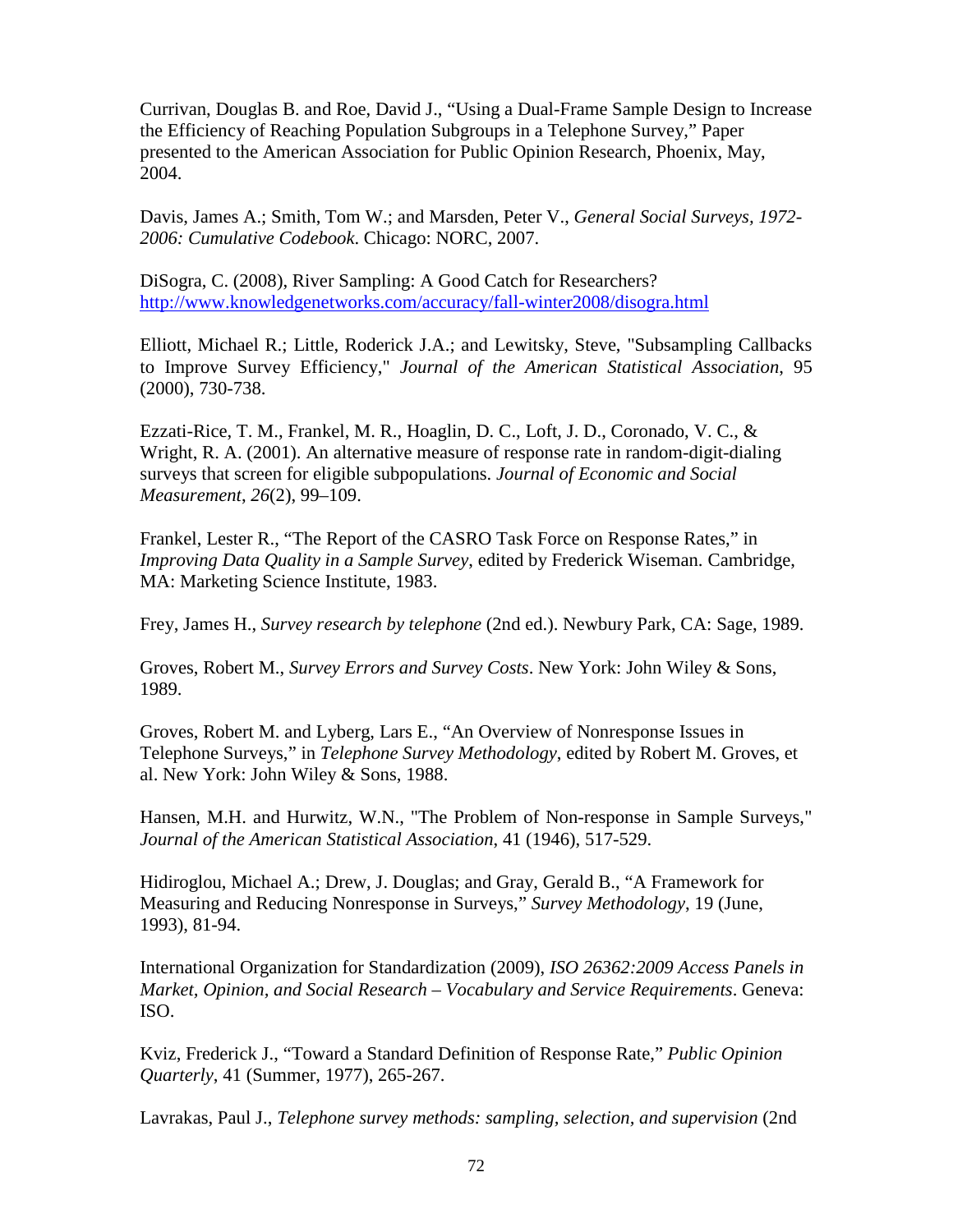ed.). Newbury Park, CA: Sage, 1993.

Lavrakas, Paul J., ed., "Special Issue: Cell Phone Numbers and Telephone Surveying in the U.S.," Public Opinion Quarterly, 71 (2007), 703-854.

Lessler, Judith and Kalsbeek, William D., *Nonsampling Error in Surveys*. New York: John Wiley & Sons, 1992.

Link, Michael W. et al., "Reaching the U.S. Cell Phone Generation: Comparison of Cell Phone Survey Results with an Ongoing Landline Telephone Survey," Public Opinion Quarterly, 71 (2007), 814-839.

Madow, William G.; Nisselson, Harold; and Olkin, Ingram, eds., *Incomplete Data in Sample Surveys*, Vol. I, Report and Case Studies. New York: Academic Press, 1983.

Massey, James T., "Estimating the Response Rate in a Telephone Survey with Screening," 1995 *Proceedings of the Section on Survey Research Methods*. Vol. 2. Alexandria, VA: American Statistical Association, 1995.

Mulrow, J.M. (2008). Getting an Establishment Survey to the Right Person in the Organization. *Proceedings of the Joint Statistical Meetings,* Section on Government Statistics, Denver, CO: American Statistical Association, August 2008, pp. 1702-1709.

Ramirez, C., S. Fisher, J. Stanley McCarthy (2000). [Examining Standardization Of](http://www.fcsm.gov/committees/igen/pdf/Copafs00_final.pdf)  [Response Rate Measures In Establishment Surveys.](http://www.fcsm.gov/committees/igen/pdf/Copafs00_final.pdf) Paper presented at the 2000 COPAFS Conference, Bethesda MD, November, 2000.

Rawlings, Steve W., "Household and Family Characteristics: March, 1993," *Current Population Reports*, P20-477. Washington, DC: Bureau of the Census, 1994.

*Respondent Cooperation and Industry Image Survey*. Port Jefferson, NY: Council for Marketing and Opinion Research, 1996.

Rookey, B.D., Hanway, S., and Dillman, D.A. (2008), "Does a Probability-Based Household Panel Benefit from Assignment to Postal Response as an Alternative to Internet-Only?" *Public Opinion Quarterly*, 72 (5): 962-984.

Scherpenzeel, A.C. and Das, M. (2010), "True Longitudinal and Probability-Based Internet Panels: Evidence from the Netherlands." In M. Das, P. Ester, and L. Kaczmirek (eds.), *Social Research and the Internet*. New York: Taylor and Francis, chapter 4.

Shapiro, Gary; Battaglia, Michael P.; Camburn, Donald P.; Massey, James T.; and Tompkins, Linda I., "Calling Local Telephone Company Business Offices to Determine the Residential Status of a Wide Class of Unresolved Telephone Numbers in a Random-Digit-Dialing Sample," 1995 *Proceedings of the Section on Survey Research Methods*. Vol. 2. Alexandria, VA: American Statistical Association, 1995.

Smith, Tom W. (2003), "An Experimental Comparison of Knowledge Networks and the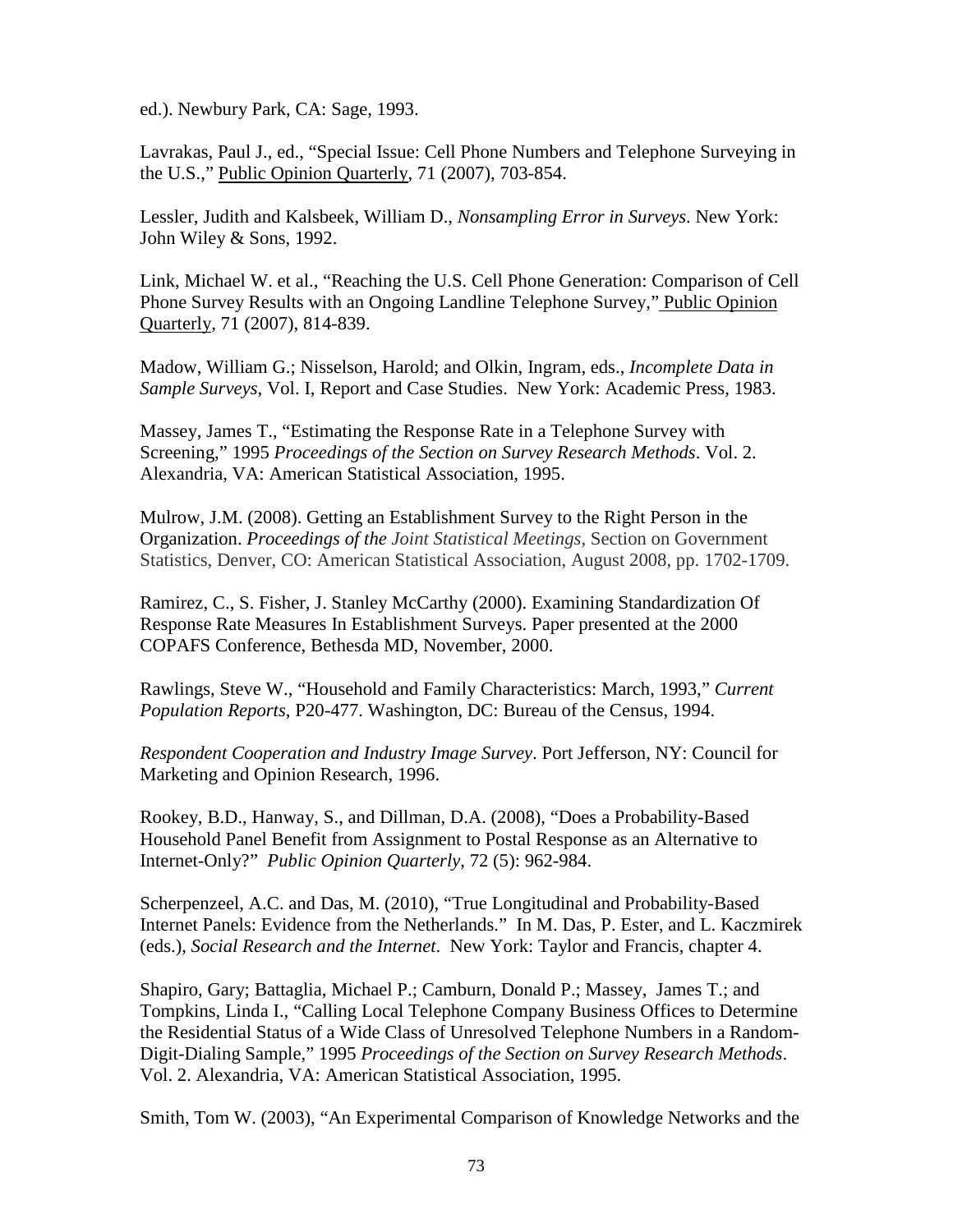GSS." *International Journal of Public Opinion Research*, 15 (2): 167-179.

Smith, Tom W., "A Revised Review of Methods to Estimate the Status of Cases with Unknown Eligibility," *Report of the Standard Definitions Committee for the American Association for Public Opinion Research*, September, 2009.

Thompson, J. K. (2012). *Nonresponse Bias Analysis for Business Surveys – A Perspective from the U.S. Census: Recap of ICES IV Invited Overview Talks on Nonresponse Prevention, Evaluation, and Adjustment in Establishment Data.* Paper presented at Washington-DC American Association for Public Opinion Research Meeting, Washington, DC, October, 2012.

Tomaskovic-Devey, Donald; Leiter, Jeffrey, and Thompson, Shealy, "Organizational Survey Nonresponse," *Administrative Science Quarterly*, 39 (1994), 439-457.

Tortora, R. (2009), "Attrition in Consumer Panels." In P. Lynn (ed.), *Methodology of Longitudinal Surveys*. New York: Wiley, pp. 235-249.

Tucker, Clyde; Brick, J. Michael; and Meekins, Brian, "Household Telephone Service and Usage Patterns in the United States in 2004: Implications for Telephone Samples," Public Opinion Quarterly, 71 (2007), 3-22.

United States Postal Service. (2000). "USPS Endorsements for Mail Undelivered as Addressed; (Exhibit 4-1)," in *Domestic Mail Manual Issue* 55, p. F-3. Washington DC: GPO.

U.S. Bureau of the Census, *The Current Population Survey: Design and Methodology*. Technical Paper No. 40. Washington, DC: GPO, 1978.

U.S. Bureau of the Census, *1990 Census of Population and Housing Guide*. 1990 CPH-R-1A&B. Washington, DC: GPO, 1993.

Willimack, D. (2007). Considering the Establishment Survey Response Process Model in the Context of the Administrative Sciences. *Proceedings of the International Conference on Establishment Surveys (ICES-III),* Montreal, Canada, June 2007, pp. 892-203.

Wiseman, Frederick and McDonald, Philip, *The Nonresponse Problem in Consumer Telephone Surveys*. Report No. 78-116. Cambridge, MA: Marketing Science Institute, 1978.

Wiseman, Frederick and McDonald, Philip, *Towards the Development of Industry Standards of Response and Nonresponse Rates*. Report 80-101. Cambridge, MA: Marketing Science Institute, 1980.

Zuckerbraun, S. M., Flicker, L., & Friedman, J. A. (2010). Toward a standard typology of disposition codes on establishment surveys. Paper presented at American Association for Public Opinion Research, Chicago, IL, May 2010.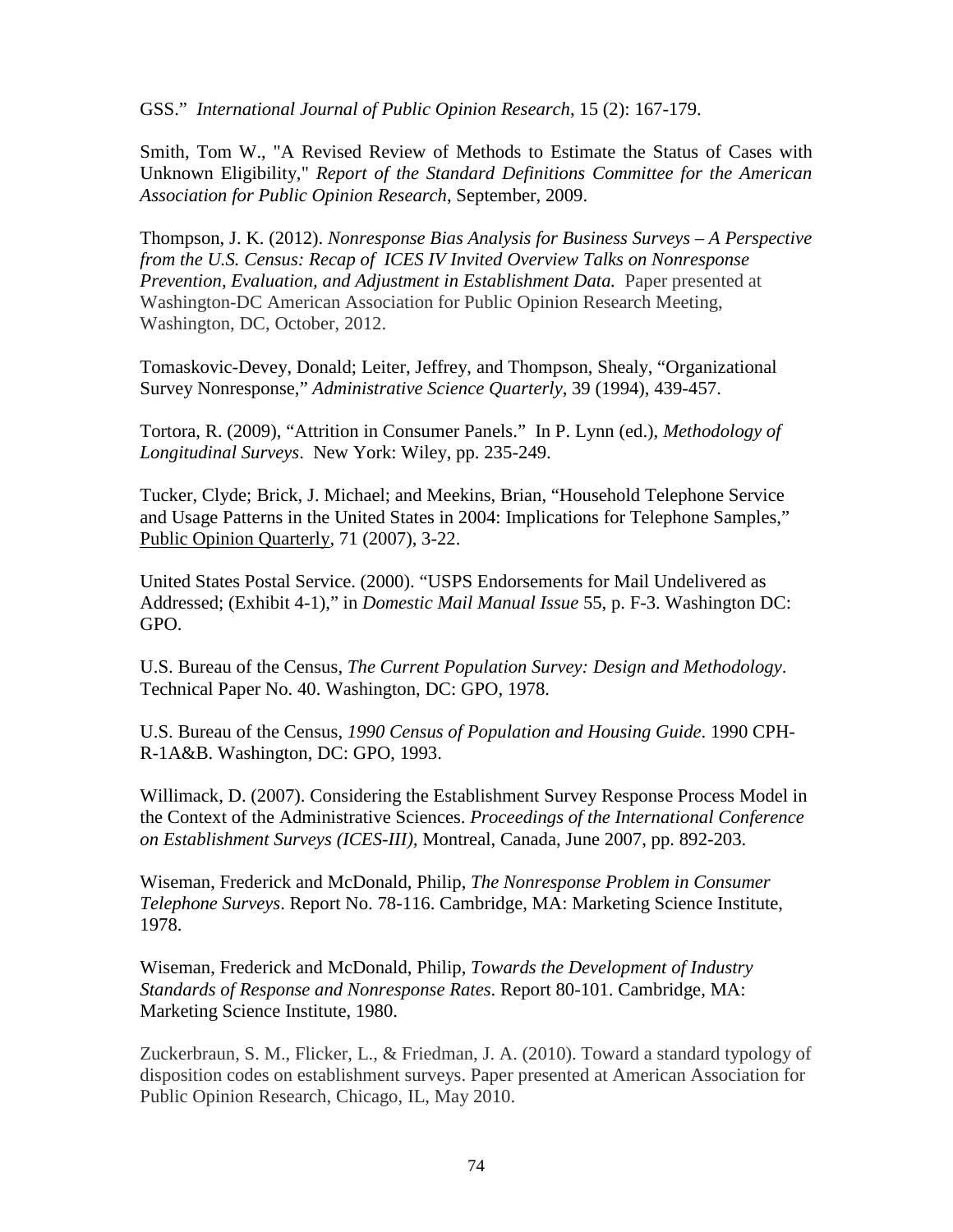| <b>Table 1 - Final Disposition Codes for KDD Telephone Surveys</b> |                 |
|--------------------------------------------------------------------|-----------------|
| 1. Interview                                                       | (1.0)           |
| Complete                                                           | (1.1)           |
| Partial                                                            | (1.2)           |
| 2. Eligible, Non-Interview                                         | (2.0)           |
| Refusal and break-off                                              | (2.10)          |
| Refusal                                                            | (2.11)          |
| Household-level refusal                                            | (2.111)         |
| Known respondent refusal                                           | (2.112)         |
| Break-off                                                          | (2.12)          |
| Non-contact                                                        | (2.20)          |
| Respondent never available                                         | (2.21)          |
| Telephone answering device                                         |                 |
| (message confirms residential household)                           | (2.22)          |
| Message left                                                       | (2.221)         |
| No message left                                                    | (2.222)         |
| Other                                                              | (2.30)          |
| Dead                                                               | (2.31)          |
| Physically or mentally unable/incompetent                          | (2.32)          |
| Language                                                           | (2.33)          |
| Household-level language problem                                   | (2.331)         |
| Respondent language problem                                        | (2.332)         |
| No interviewer available for needed language                       | (2.333)         |
| Inadequate audio quality                                           | (2.34)          |
| Location/Activity not allowing interview                           | (2.35)          |
| Miscellaneous                                                      | (2.36)          |
| 3. Unknown Eligibility, Non-Interview                              | (3.0)           |
| Unknown if housing unit                                            | (3.10)          |
| Not attempted or worked                                            | (3.11)          |
| Always busy                                                        | (3.12)          |
| No answer                                                          | (3.13)          |
| Telephone answering device (don't know if housing unit)            | (3.14)          |
| Telecommunication technological barriers, e.g., call-blocking      | (3.15)          |
| Technical phone problems                                           | (3.16)          |
| Ambiguous operator's message                                       | (3.161)         |
| Housing unit, Unknown if eligible respondent                       | (3.20)          |
| No screener completed                                              | (3.21)          |
| Unknown if person is household resident                            | (3.30)          |
| Other                                                              | (3.90)          |
|                                                                    |                 |
| 4. Not Eligible<br>Out of sample                                   | (4.0)<br>(4.10) |
| Fax/data line                                                      | (4.20)          |
| Non-working/disconnected number                                    | (4.30)          |
| Non-working number                                                 | (4.31)          |
| Disconnected number                                                | (4.32)          |
| Temporarily out of service                                         | (4.33)          |
| Special technological circumstances                                | (4.40)          |
| Number changed                                                     | (4.41)          |
| Call forwarding                                                    | (4.43)          |
| Residence to residence                                             | (4.431)         |
| Nonresidence to residence                                          | (4.432)         |
| Pagers                                                             | (4.44)          |
| Cell phone                                                         | (4.45)          |
| Landline phone                                                     | (4.46)          |
| Nonresidence                                                       | (4.50)          |
| Business, government office, other organization                    | (4.51)          |
| Institution                                                        | (4.52)          |
| Group quarters                                                     | (4.53)          |
| Person not household resident                                      | (4.54)          |
| No eligible respondent                                             | (4.70)          |
| Quota filled                                                       | (4.80)          |
| Other                                                              | (4.90)          |

## **Table 1 - Final Disposition Codes for RDD Telephone Surveys**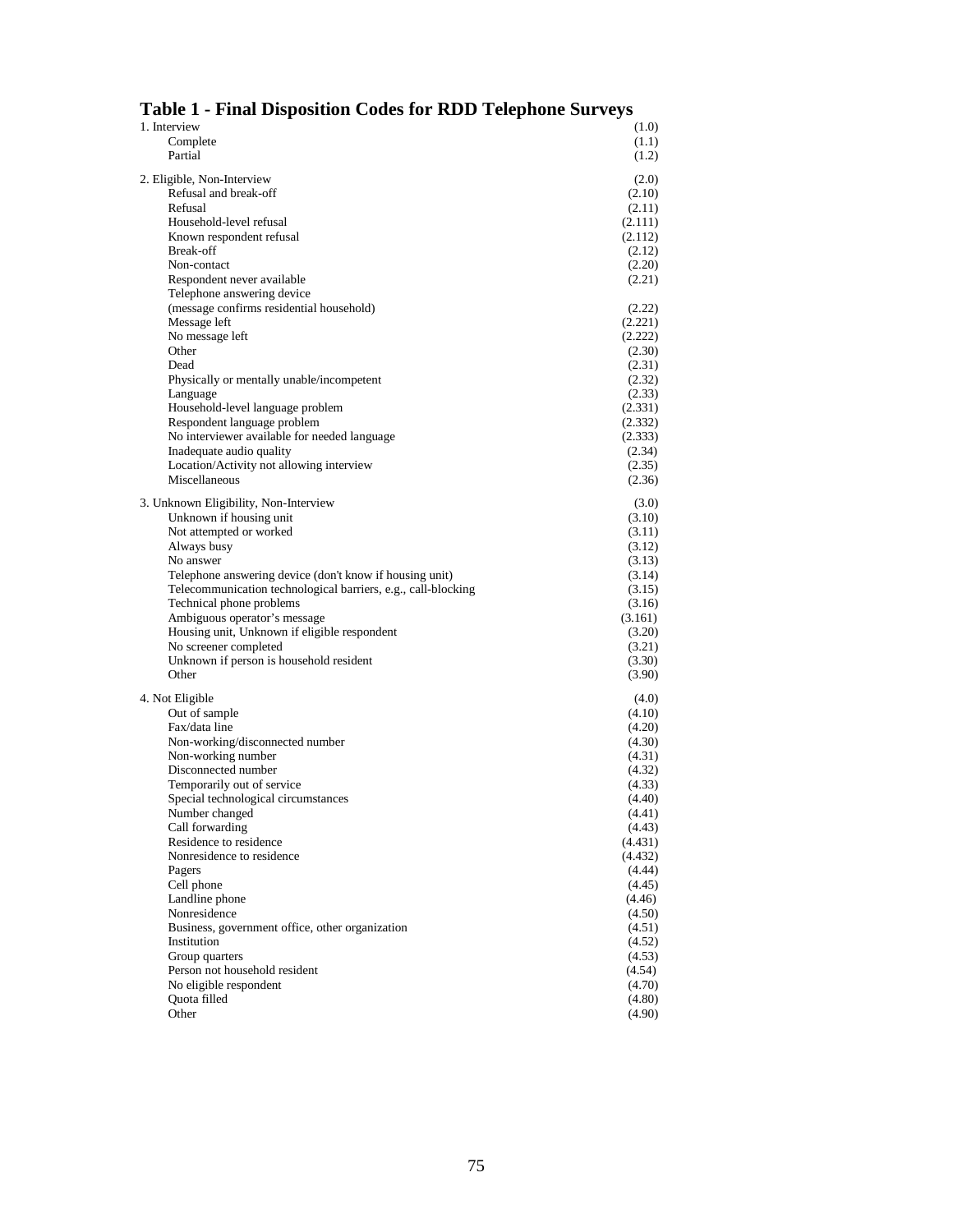| тиміс 2<br>Thin Disposition Cours for in Ferson, Household Surveys |                  |
|--------------------------------------------------------------------|------------------|
| 1. Interview                                                       | (1.0)            |
| Complete                                                           | (1.1)            |
| Partial                                                            | (1.2)            |
| 2. Eligible, Non-Interview                                         | (2.0)            |
| Refusal and break-offs.                                            | (2.10)           |
| Refusals                                                           | (2.11)           |
| Household-level refusal                                            | (2.111)          |
| Known respondent refusal                                           | (2.112)          |
| Break-off                                                          | (2.12)           |
| Non-contact                                                        | (2.20)           |
| Unable to enter building/reach housing unit                        | (2.23)           |
| No one at residence                                                | (2.24)           |
| Respondent away/unavailable                                        | (2.25)           |
| Other                                                              | (2.30)           |
| Dead                                                               | (2.31)           |
| Physically or mentally unable/incompetent                          | (2.32)           |
| Language                                                           | (2.33)           |
| Household-level language problem                                   | (2.331)          |
| Respondent language problem                                        | (2.332)          |
| No interviewer available for needed language                       | (2.333)          |
| Miscellaneous                                                      | (2.36)           |
| 3. Unknown eligibility, non-interview                              | (3.0)            |
| Unknown if housing unit                                            | (3.10)           |
| Not attempted or worked                                            | (3.11)           |
| Unable to reach/unsafe area                                        | (3.17)           |
| Unable to locate address                                           | (3.18)           |
| Housing unit/Unknown if eligible respondent                        | (3.20)           |
| No screener completed                                              | (3.21)           |
| Other                                                              | (3.90)           |
| 4. Not Eligible                                                    | (4.0)            |
| Out of sample                                                      | (4.10)           |
| Not a housing unit                                                 | (4.50)           |
| Business, government office, other organization                    | (4.51)           |
| Institution                                                        | (4.52)           |
| Group quarters                                                     | (4.53)           |
| Vacant housing unit                                                | (4.60)           |
| Regular, Vacant residences                                         | (4.61)           |
| Seasonal/Vacation/Temporary residence                              | (4.62)           |
| Other                                                              | (4.63)           |
| No eligible respondent<br><b>Ouota</b> filled                      | (4.70)<br>(4.80) |
| Other                                                              |                  |
|                                                                    | (4.90)           |

### **Table 2 - Final Disposition Codes for In-Person, Household Surveys**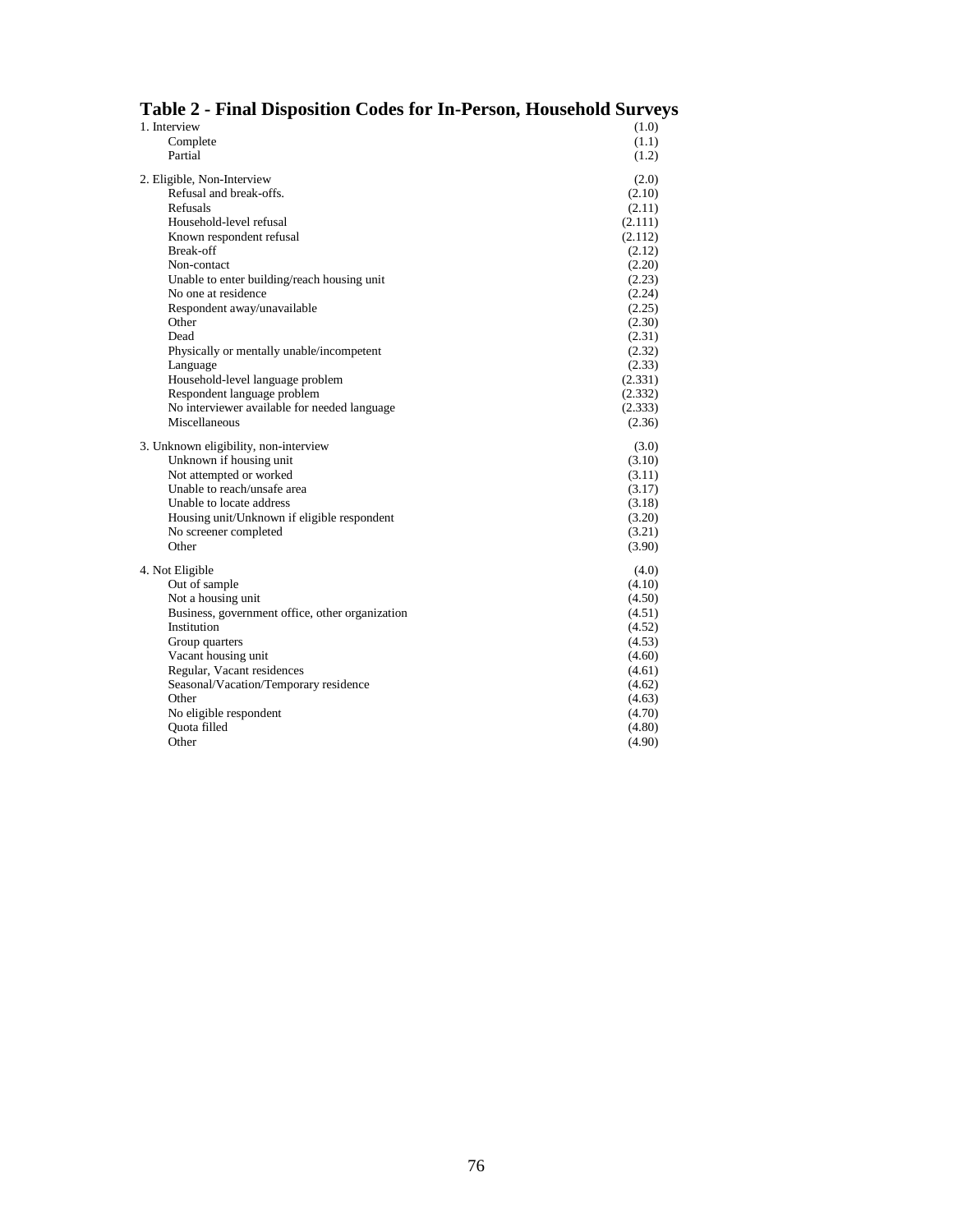#### **Table 3: Final Disposition Codes for Mail Surveys of Specifically Named Persons**

| 1. Returned questionnaire                                                               | (1.0)                |
|-----------------------------------------------------------------------------------------|----------------------|
| Complete                                                                                | (1.1)                |
| Partial                                                                                 | (1.2)                |
| 2. Eligible, "Non-Interview"                                                            | (2.0)                |
| Refusal & Break-off                                                                     | (2.10)               |
| Refusal                                                                                 | (2.11)               |
| Other person refusal                                                                    | (2.111)              |
| Known respondent-level refusal                                                          | (2.112)              |
| Blank questionnaire mailed back, "implicit refusal"                                     | (2.113)              |
| Break-off questionnaire too incomplete to process                                       | (2.12)               |
| Non-Contact                                                                             | (2.20)               |
| Notification that respondent was unavailable during field period                        | (2.25)               |
| Completed questionnaire, but not returned during field period                           | (2.27)               |
| Other                                                                                   | (2.30)               |
| Death (including USPS category: Deceased)<br>Physically or mentally unable/incompetent  | (2.31)<br>(2.32)     |
| Language                                                                                | (2.33)               |
| Respondent language problem                                                             | (2.332)              |
| Wrong language questionnaire sent for needed language                                   | (2.333)              |
| Literacy problems                                                                       | (2.34)               |
| Miscellaneous                                                                           | (2.36)               |
|                                                                                         |                      |
| 3. Unknown eligibility, "non-interview"                                                 | (3.0)                |
| Nothing known about respondent or address                                               | (3.10)               |
| Not mailed                                                                              | (3.11)               |
| Nothing ever returned<br>Unknown if eligible respondent in unit                         | (3.19)<br>(3.20)     |
| No screener completed                                                                   | (3.21)               |
| USPS category: Refused by Addressee                                                     | (3.23)               |
| USPS category: Refused to Accept                                                        | (3.231)              |
| USPS category: Refused to Pay Postage                                                   | (3.232)              |
| USPS category: Returned to Sender due to Various USPS Violations by Addressee           | (3.24)               |
| USPS category: Cannot be Delivered                                                      | (3.25)               |
| <b>USPS Category: Illegible Address</b>                                                 | (3.251)              |
| USPS Category: Insufficient Address on Mail from One Post Office to Another Post Office | (3.252)              |
| <b>USPS Category: No Mail Receptacle</b>                                                | (3.253)              |
| USPS Category: Delivery Suspended to Commercial Mailing Agency                          | (3.254)              |
| Unknown Whereabouts, Mailing Returned Undelivered                                       | (3.30)               |
| USPS Category: Undeliverable as Addressed                                               | (3.31)               |
| USPS Category: Attempted — Addressee Not Known at Place of Address                      | (3.311)              |
| <b>USPS Category: Postal Box Closed</b>                                                 | (3.312)              |
| No Such Address<br><b>USPS Category: No Such Number</b>                                 | (3.313)              |
| USPS Category: No Such Post Office in State                                             | (3.3131)<br>(3.3132) |
| <b>USPS Category: No Such Street</b>                                                    | (3.3133)             |
| <b>USPS Category: Vacant</b>                                                            | (3.3134)             |
| Not Delivered as Addressed                                                              | (3.314)              |
| USPS Category: Unable to Forward, Not Deliverable as Addressed                          | (3.3141)             |
| USPS Category: Outside Delivery Limits                                                  | (3.3142)             |
| USPS Category: Returned for Better Address                                              | (3.3143)             |
| USPS Category: Moved, Left No Address                                                   | (3.32)               |
| <b>USPS Category: Returned for Postage</b>                                              | (3.33)               |
| USPS Category: Temporarily Away, Holding Period Expired                                 | (3.34)               |
| USPS Category: Unclaimed -- Failure to Call for Held Mail                               | (3.35)               |
| USPS Category: No One Signed                                                            | (3.36)               |
| Returned with Forwarding Information                                                    | (3.40)               |
| Returned Unopened — address correction provided                                         | (3.41)               |
| Returned Opened — address correction provided                                           | (3.42)               |
| USPS Category: In Dispute about Which Party Has Right to Delivery                       | (3.50)               |
| Other                                                                                   | (3.9)                |
| 4. Not Eligible, Returned                                                               | (4.0)                |
| Selected Respondent Screened Out of Sample                                              | (4.10)               |
| No eligible respondent                                                                  | (4.70)               |
| Quota Filled                                                                            | (4.80)               |
| <b>Duplicate Listing</b>                                                                | (4.81)               |
| Other                                                                                   | (4.90)               |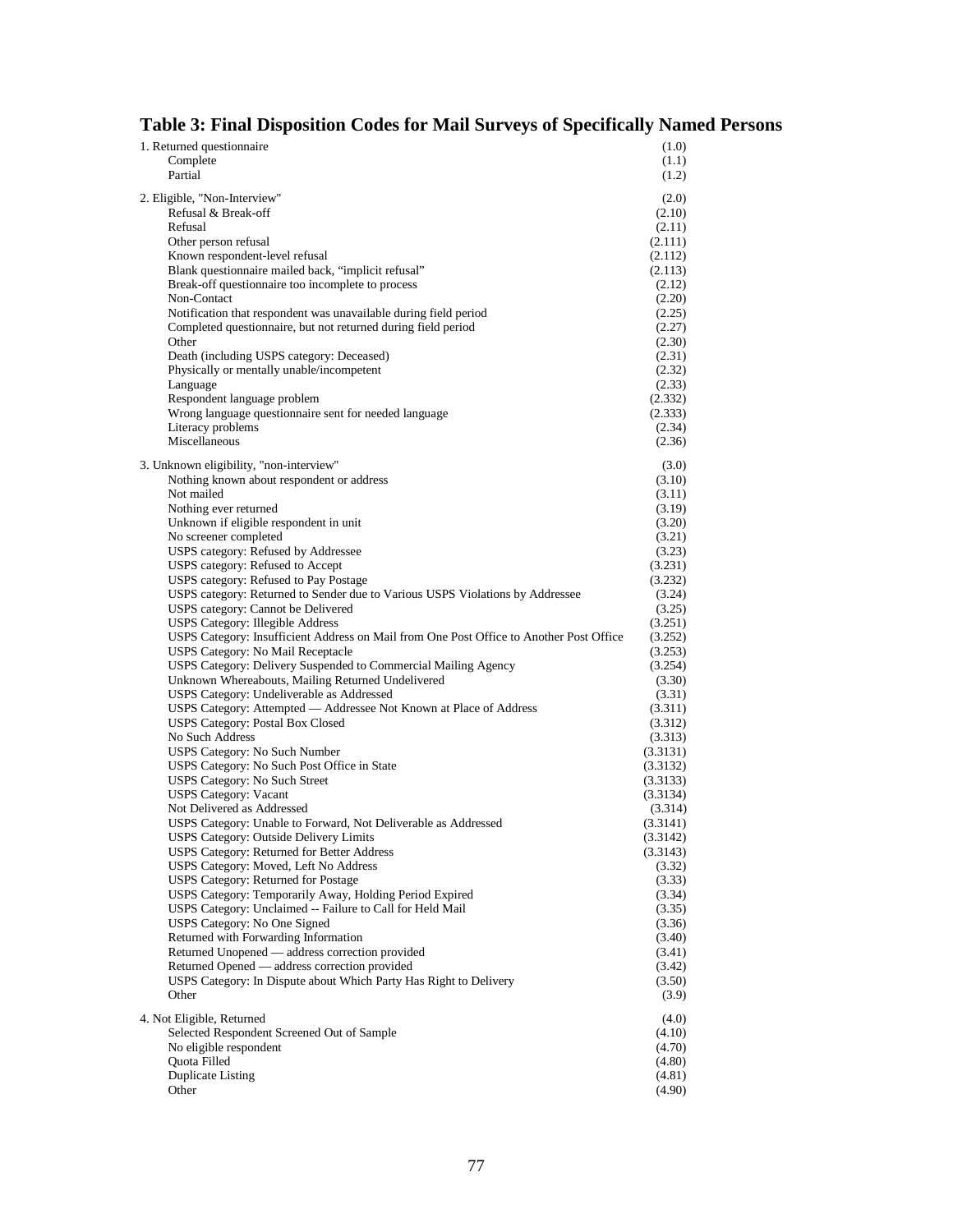# **Table 4: Final Disposition Codes for Mail Surveys of Unnamed Persons**

| 1. Returned questionnaire                                        | (1.0)    |
|------------------------------------------------------------------|----------|
| Complete                                                         | (1.1)    |
| Partial                                                          | (1.2)    |
| 2. Eligible, "Non-Interview"                                     | (2.0)    |
| Refusal & Break-off                                              | (2.10)   |
| Refusal                                                          | (2.11)   |
| Known respondent level refusal                                   | (2.112)  |
| Blank questionnaire mailed back, "implicit refusal"              | (2.113)  |
| Break-off questionnaire too incomplete to process                | (2.12)   |
| Non-Contact                                                      | (2.20)   |
| Notification that respondent was unavailable during field period | (2.25)   |
| Completed questionnaire, but not returned during field period    | (2.27)   |
| Other                                                            | (2.30)   |
| Death (including USPS category: Deceased)                        | (2.31)   |
| Physically or mentally unable/incompetent                        | (2.32)   |
| Language                                                         | (2.33)   |
| Respondent language problem                                      | (2.332)  |
| Wrong language questionnaire sent for needed language            | (2.333)  |
| Literacy problems                                                | (2.34)   |
| Non-respondent completes questionnaire                           | (2.35)   |
| Miscellaneous                                                    | (2.36)   |
| 3. Unknown eligibility, "non-interview"                          | (3.0)    |
| Nothing known about respondent or address                        | (3.10)   |
| Not mailed                                                       | (3.11)   |
| Nothing ever returned                                            | (3.19)   |
| Unknown if eligible respondent in unit                           | (3.20)   |
| No screener completed                                            | (3.21)   |
| USPS Category: Refused by Addressee [REF]                        | (3.23)   |
| USPS Category: Cannot be Delivered [IA]                          | (3.25)   |
| USPS Category: Illegible Address [ILL]                           | (3.251)  |
| USPS Category: Insufficient Address on Mail from                 |          |
| One Post Office to Another Post Office [IA]                      | (3.252)  |
| USPS Category: No Mail Receptacle [NMR]                          | (3.253)  |
| Unknown Whereabouts, Mailing Returned Undelivered                | (3.30)   |
| USPS Category: Undeliverable as Addressed [IA]                   | (3.31)   |
| Not Delivered as Addressed                                       | (3.314)  |
| <b>USPS Category: Outside Delivery Limits</b>                    | (3.3142) |
| USPS Category: Returned for Better Address [IA]                  | (3.3143) |
| <b>USPS Category: Returned for Postage</b>                       | (3.33)   |
| Returned Unopened — address correction provided                  | (3.41)   |
| Returned Opened — address correction provided                    | (3.42)   |
| USPS Category: In Dispute about Which Party Has                  |          |
| Right to Delivery [DIS]                                          | (3.50)   |
| Other                                                            | (3.9)    |
| 4. Not Eligible, Returned                                        | (4.0)    |
| Selected Respondent Screened Out of Sample                       | (4.10)   |
| No Such Address                                                  | (4.313)  |
| USPS Category: No Such Number [NSN]                              | (4.3131) |
| USPS Category: No Such Post Office in State                      | (4.3132) |
| USPS Category: No Such Street [NSS]                              | (4.3133) |
| USPS Category: Vacant [VAC]                                      | (4.3134) |
| No eligible respondent                                           | (4.70)   |
| Quota Filled                                                     | (4.80)   |
| <b>Duplicate Listing</b>                                         | (4.81)   |
| Other                                                            | (4.90)   |

NOTE: Post office codes in brackets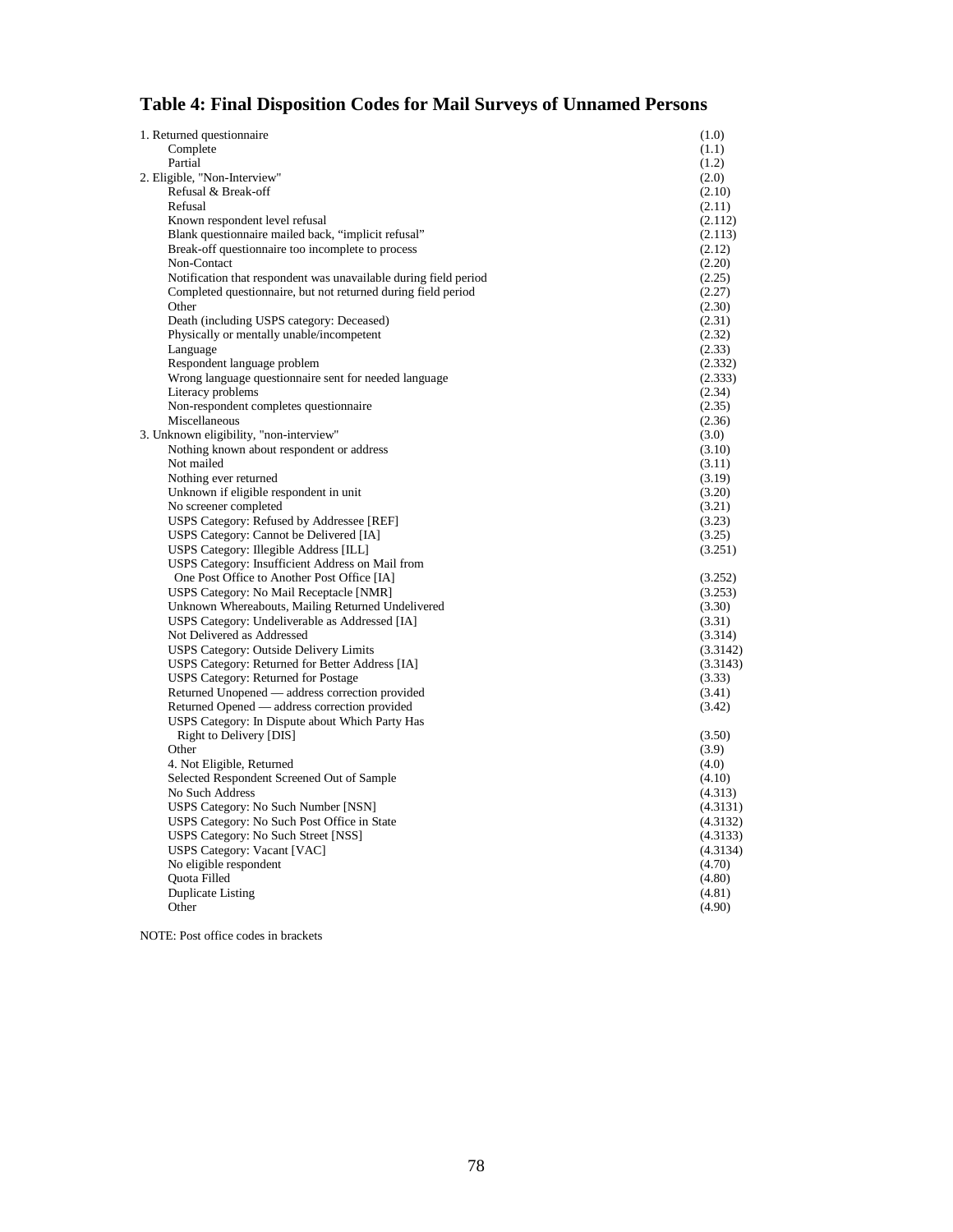# **Table 5: Final Disposition Codes for Internet Surveys of Specifically Named Persons**

| 1. Returned questionnaire                                     | (1.0)    |
|---------------------------------------------------------------|----------|
| Complete                                                      | (1.1)    |
| Partial or break-off with sufficient information              | (1.2)    |
| 2. Eligible, "Non-Interview"                                  | (2.0)    |
| Refusal                                                       | (2.11)   |
| Explicit refusal                                              | (2.111)  |
| Implicit refusal                                              | (2.112)  |
| Logged on to survey, did not complete any items               | (2.1121) |
| Read receipt confirmation, refusal                            | (2.1122) |
| Break-off or partial with insufficient information            | (2.12)   |
| Non-Contact                                                   | (2.20)   |
| Respondent was unavailable during field period                | (2.26)   |
| Completed questionnaire, but not returned during field period | (2.27)   |
| Other                                                         | (2.30)   |
| Language barrier                                              | (2.33)   |
| 3. Unknown eligibility, "non-interview"                       | (3.0)    |
| Nothing known about respondent or address                     | (3.10)   |
| No invitation sent.                                           | (3.11)   |
| Nothing ever returned                                         | (3.19)   |
| Invitation returned undelivered                               | (3.30)   |
| Invitation returned with forwarding information               | (3.40)   |
| Other                                                         | (3.90)   |
| Returned from a unsampled email address                       | (3.91)   |
| 4. Not Eligible, Returned                                     | (4.0)    |
| Selected Respondent Screened Out of Sample                    | (4.10)   |
| <b>Ouota Filled</b>                                           | (4.80)   |
| <b>Duplicate Listing</b>                                      | (4.81)   |
| Other                                                         | (4.90)   |